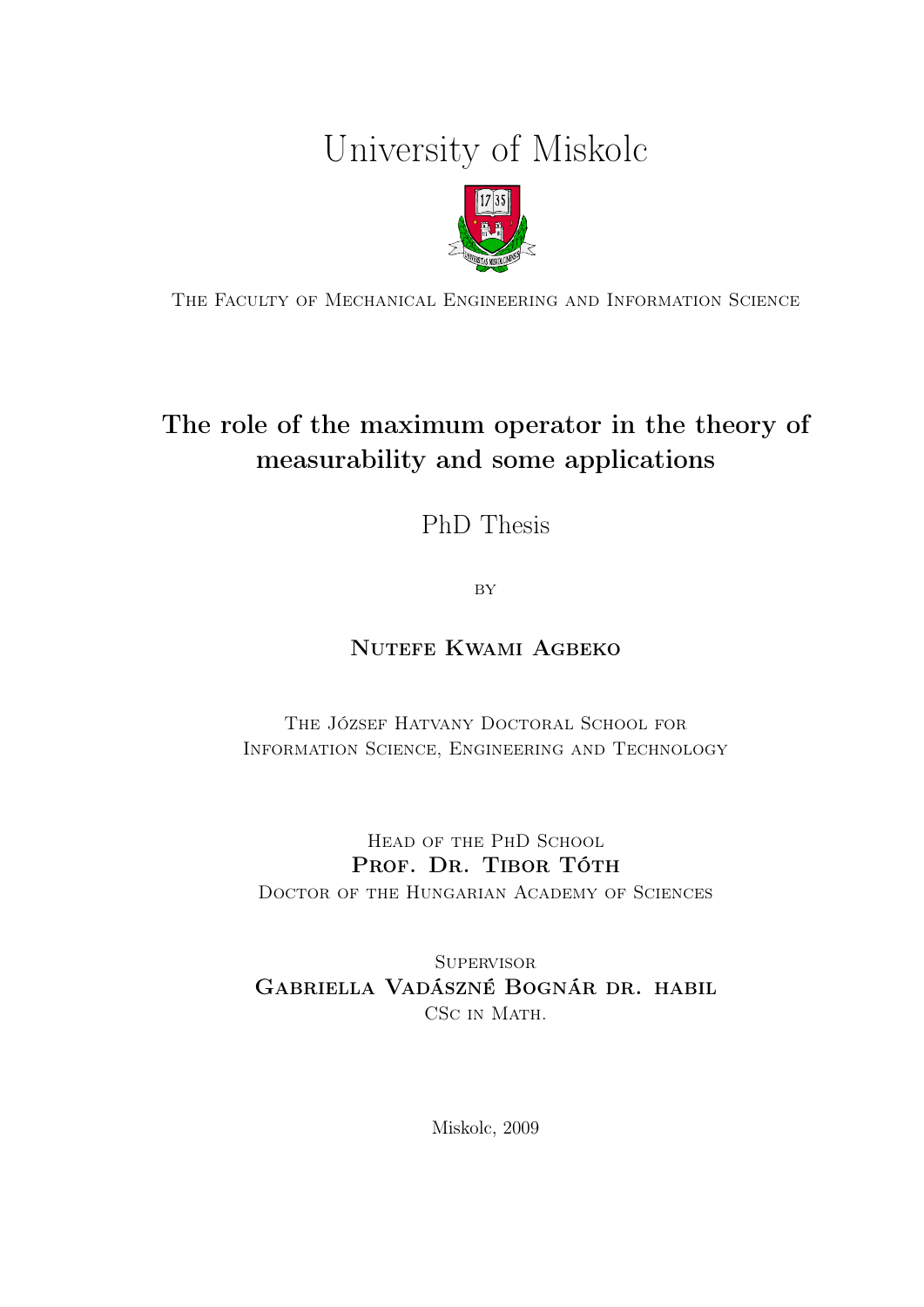## The role of the maximum operator in the theory of measurability and some applications

A Thesis Presented to The Faculty of Mechanical Engineering and Information Science The József Hatvany Doctoral School for Information Science, Engineering and Technology at the University of Miskolc

by

## Nutefe Kwami Agbeko

In Partial Fulfillment of the Requirements for the Degree Doctor of Philosophy

Department of Applied Mathematics University of Miskolc in 2009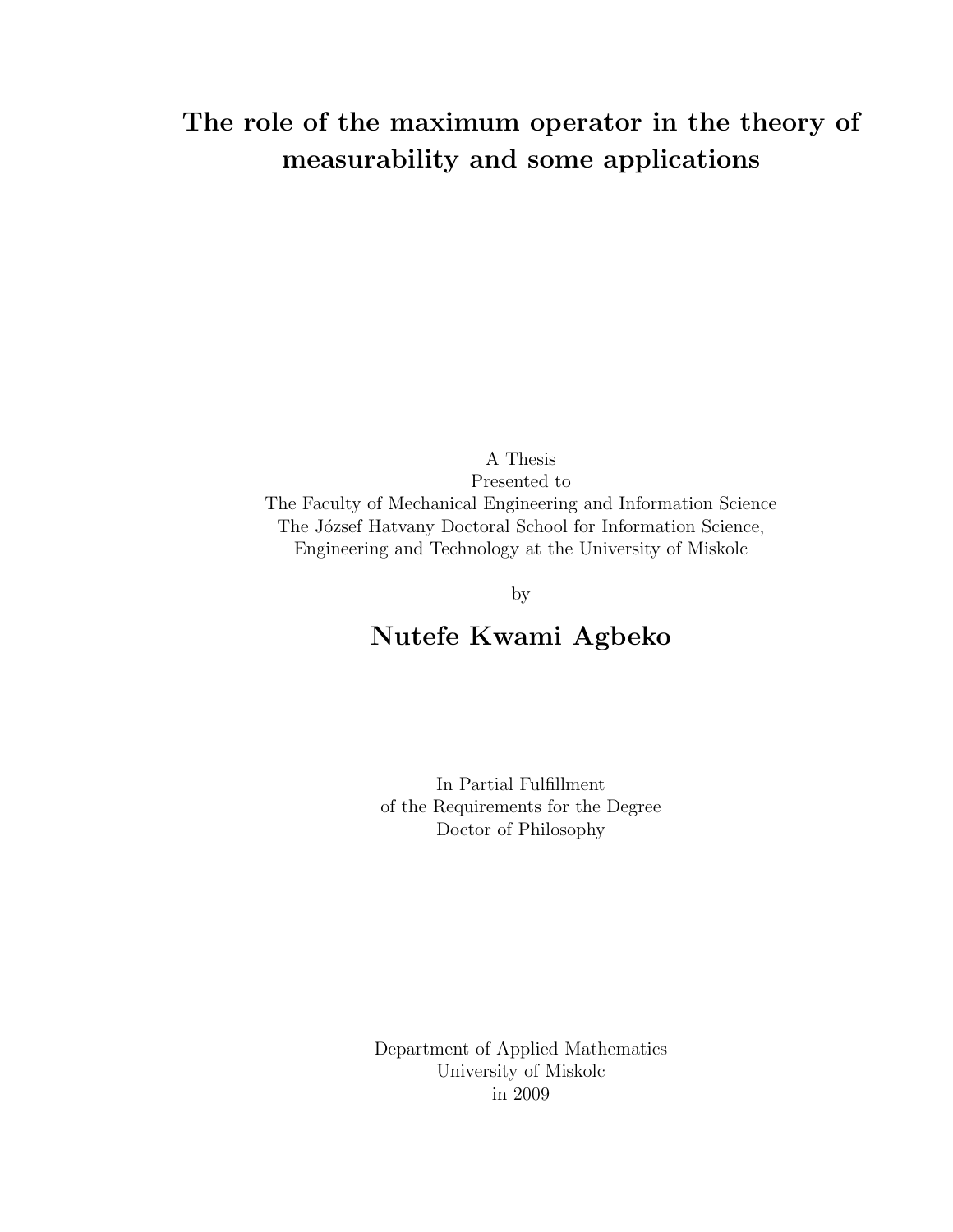## PREFACE

The present thesis aims to conduct some studies of the maximum (supremum) operator on:

i.)  $\sigma$ -algebras, i.e. to define on  $\sigma$ -algebras functions which map the union into the maximum under certain restrictions opening the door to the characterization of mapping bijectively  $\sigma$ -algebras onto power sets,

ii.) the set of measurable functions with various characterizations

The material is presented essentially in seven chapters almost all of which begin with an introductory part. In the first some historical backgrounds are presented. Chapters  $II-V$  deal essentially with results in connection with optimal measure which is a function, continuous from above and suitably normalized, mapping any given  $\sigma$ -algebra into the interval such that every finite union is mapped into a maximum. We point out that the choice of the term *optimal measure* is deliberate, since taking the maximum also encounters the meaning given in the *Oxford Dictionary* to the world "optimal". Chapter  $VI$  treats some maximal inequalities regarding random variables. In the last chapter we present some applications.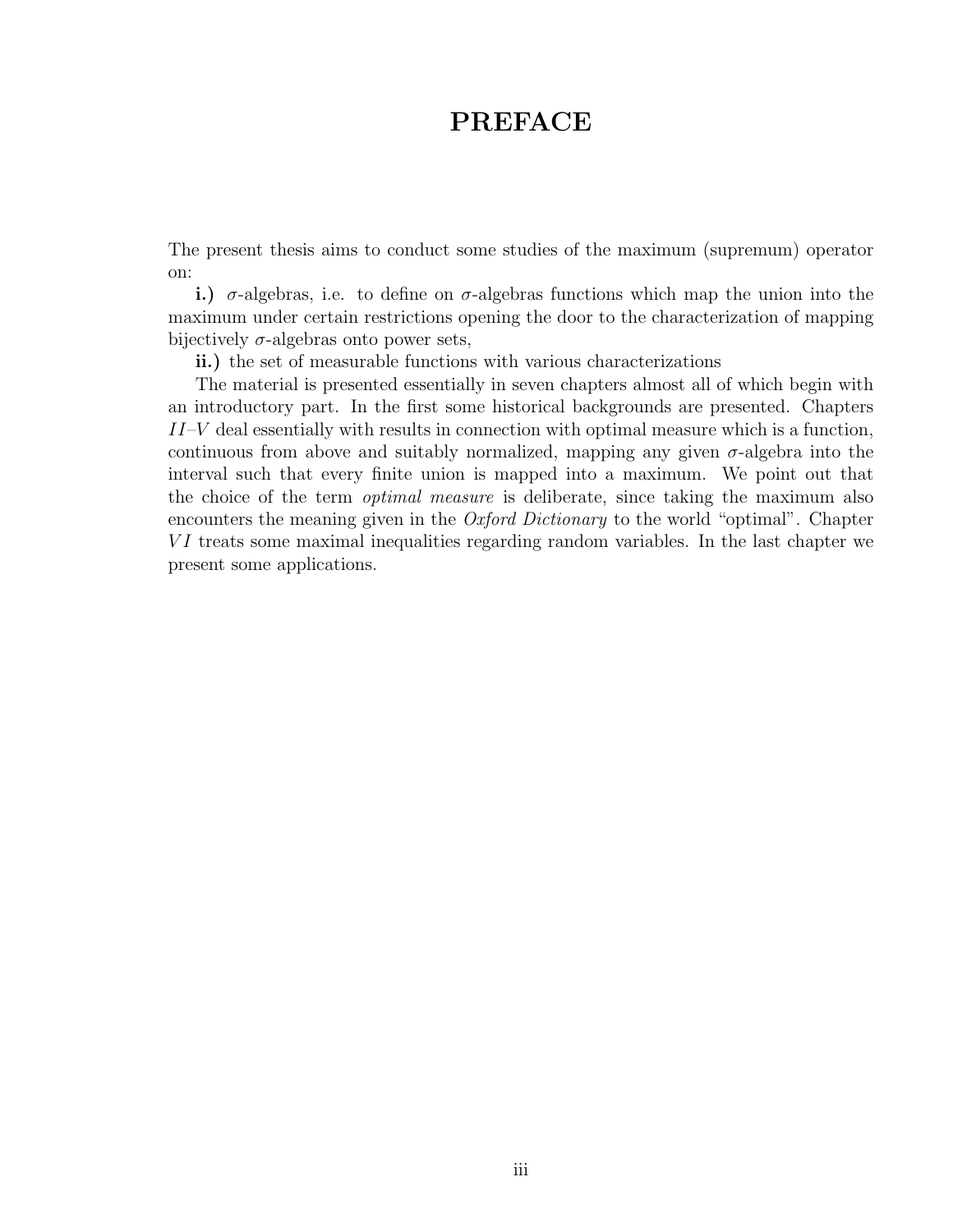## ACKNOWLEDGEMENTS

I would like to thank all my family members back home, especially my mother, for their constant moral supports. My heartfelt thanks also go to Professor Miklós Laczkovich for his training without which the optimal measure theory could not have reached the present stage. I would also like to express my gratitude to Dr. Attila Házy for his assistance in the computing section as well as to Gabriella Vadászné Bognár dr. habil for her fruitful advice and work as my advisor. Special thanks are expressed to Professors Jenő Szigeti and Miklós Rontó for their valuable advice and encouragements.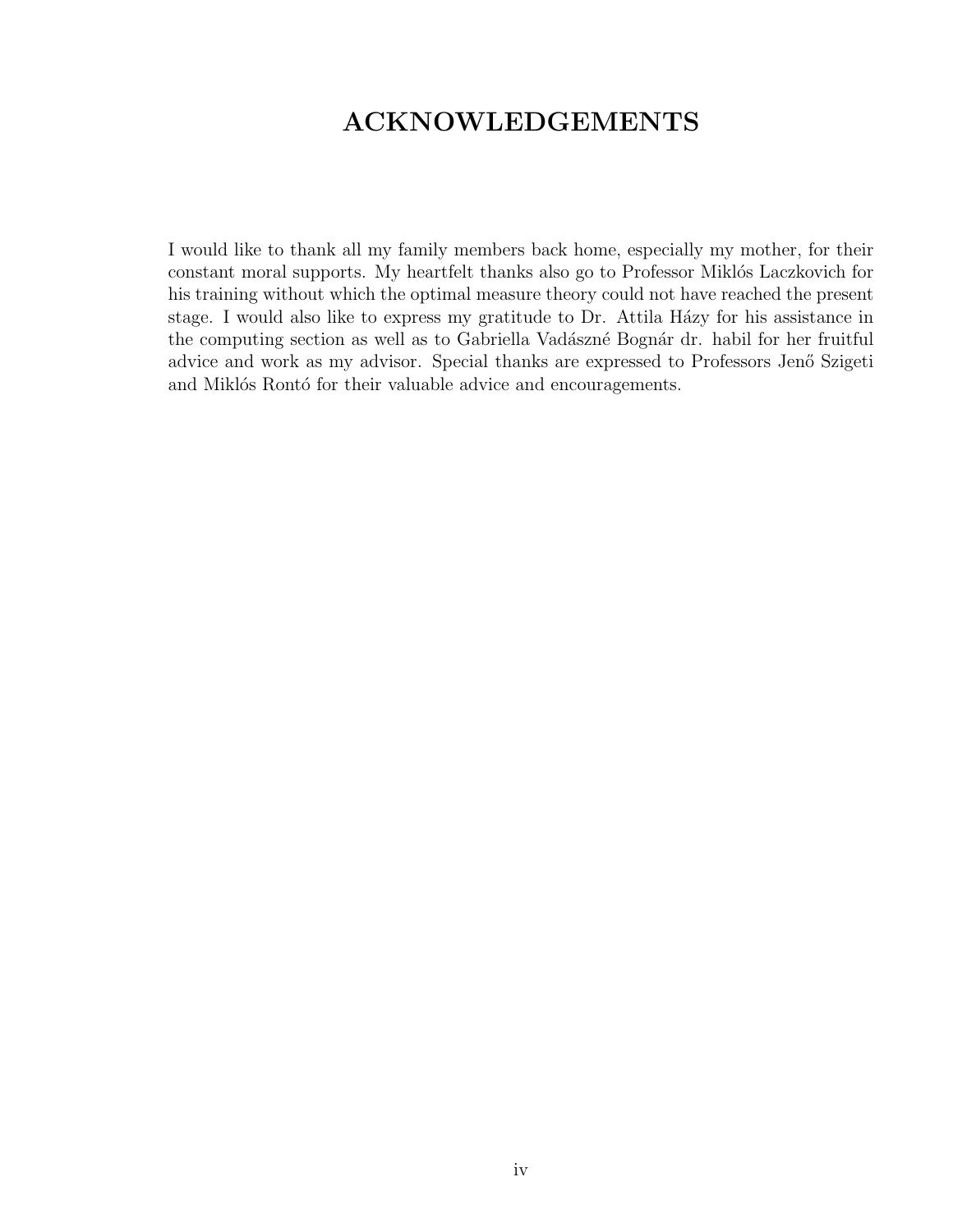## TABLE OF CONTENTS

|              |             | LIST OF TABLES Research and the contract of the contract of the contract of the contract of the contract of the contract of the contract of the contract of the contract of the contract of the contract of the contract of th |                |
|--------------|-------------|--------------------------------------------------------------------------------------------------------------------------------------------------------------------------------------------------------------------------------|----------------|
|              |             | LIST OF FIGURES residences in the service of the service of the village of the service of the service of the s                                                                                                                 |                |
| I            |             |                                                                                                                                                                                                                                |                |
|              | 1.1         | About the convergence of function sequences $\dots \dots \dots \dots \dots \dots$                                                                                                                                              | $\mathbf{1}$   |
|              | 1.2         |                                                                                                                                                                                                                                | $\overline{2}$ |
|              | 1.3         |                                                                                                                                                                                                                                | 3              |
|              | 1.4         |                                                                                                                                                                                                                                | 3              |
|              | 1.5         |                                                                                                                                                                                                                                | 3              |
|              | 1.6         | Notion of abstract measure and probability theories                                                                                                                                                                            | $\overline{4}$ |
|              | 1.7         | Maxitive or possibility measures and integration operators                                                                                                                                                                     | 5              |
| $\mathbf{I}$ |             | OPTIMAL MEASURES AND THE STRUCTURE THEOREM                                                                                                                                                                                     | $\overline{7}$ |
|              | 2.1         |                                                                                                                                                                                                                                | $\overline{7}$ |
|              | 2.2         | The structure of optimal measures $\ldots \ldots \ldots \ldots \ldots \ldots \ldots$                                                                                                                                           |                |
| Ш            |             | CHARACTERIZATION OF SOME PROPERTIES OF MEASURABLE                                                                                                                                                                              |                |
|              | <b>SETS</b> |                                                                                                                                                                                                                                |                |
|              | 3.1         |                                                                                                                                                                                                                                |                |
|              | 3.2         | Mapping bijectively $\sigma$ -algebras onto power sets                                                                                                                                                                         | 12             |
| $\bf{IV}$    |             | SOME BASIC RESULTS OF OPTIMAL MEASURES RELATED TO<br>MEASURABLE FUNCTIONS                                                                                                                                                      | 19             |
|              | 4.1         |                                                                                                                                                                                                                                | 19             |
|              | 4.2         |                                                                                                                                                                                                                                | 19             |
|              | 4.3         | The Radon-Nikodym's type theorem $\ldots \ldots \ldots \ldots \ldots \ldots \ldots$                                                                                                                                            | 23             |
|              | 4.4         | The Fubini's type theorem $\dots \dots \dots \dots \dots \dots \dots \dots \dots \dots$                                                                                                                                        | 26             |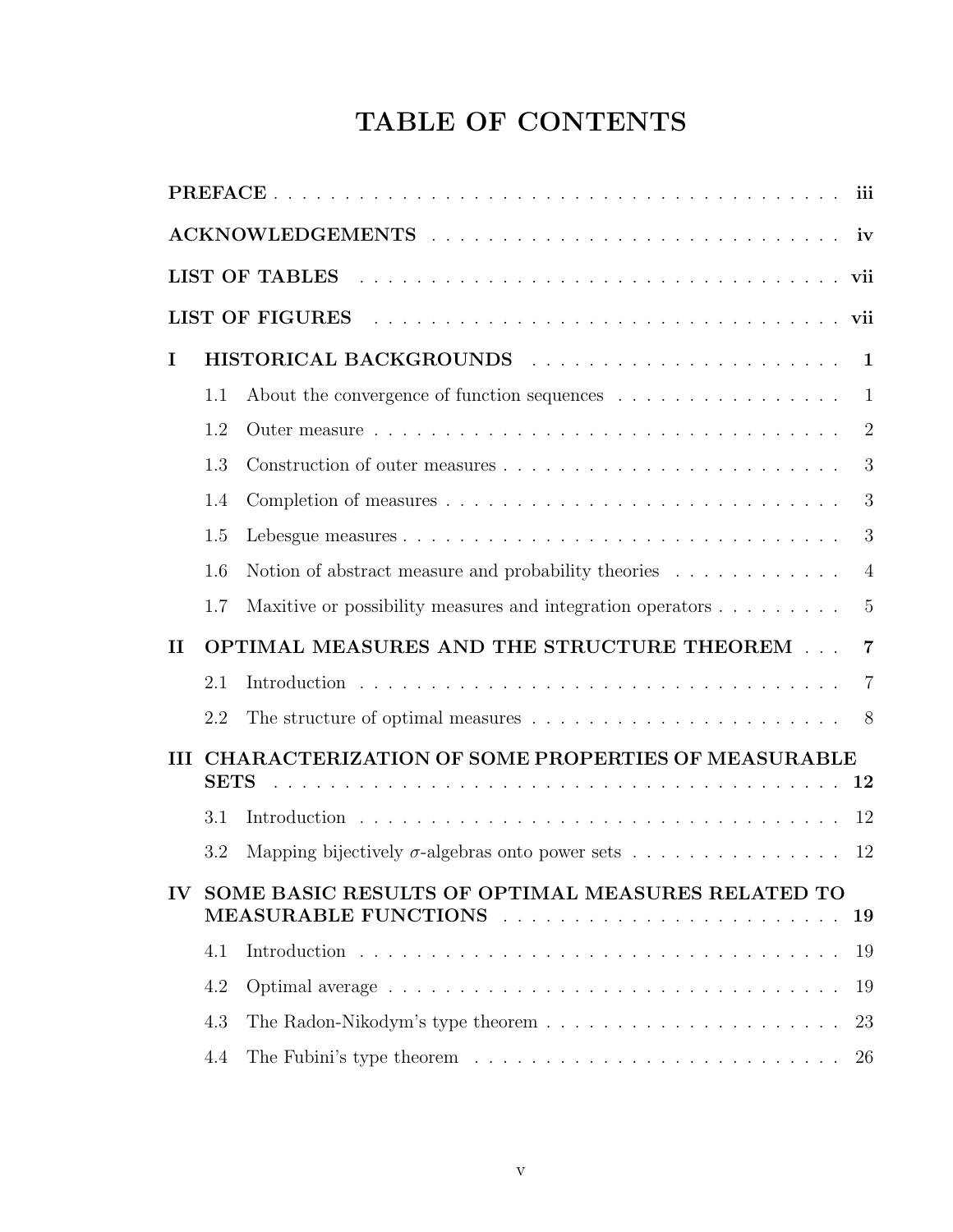| V   |     | CONVERGENCE THEOREMS RELATED TO MEASURABLE FUNC-<br><b>TIONS</b>                | 28 |
|-----|-----|---------------------------------------------------------------------------------|----|
|     | 5.1 |                                                                                 | 28 |
|     | 5.2 | Convergence with respect to individual optimal measures $\dots \dots$           | 28 |
|     | 5.3 | Characterization of various types of convergence for measurable functions       | 30 |
|     | 5.4 | Characterization of various types of boundedness                                | 33 |
|     | 5.5 | Banach spaces induced by optimal measures                                       | 37 |
| VI. |     | SOME MAXIMAL INEQUALITIES RELATED WITH PROBABIL-                                | 38 |
|     | 6.1 |                                                                                 | 38 |
|     | 6.2 | Moment inequalities for the maximum cumulative sums $\ldots \ldots \ldots$      | 39 |
|     | 6.3 | Maximal inequalities for non-negative submartingales related with con-          | 43 |
|     | 6.4 | The closure of $\mathfrak A$ under addition and composition operations          | 47 |
|     | 6.5 | The fixed points of a class of concave Young-functions $\dots \dots \dots$      | 50 |
|     | 6.6 |                                                                                 | 54 |
|     |     |                                                                                 | 60 |
|     | 7.1 | Algorithmic determination of optimal measure from data $\dots \dots$            | 60 |
|     | 7.2 |                                                                                 | 64 |
|     | 7.3 | Algorithm for finding the degree of contraction and the positive fixed point 67 |    |
|     | 7.4 | A Maple program for computing the degrees of contraction and the posi-          | 67 |
|     |     | LIST OF INDEPENDENT REFERENCES                                                  | 73 |
|     |     |                                                                                 | 74 |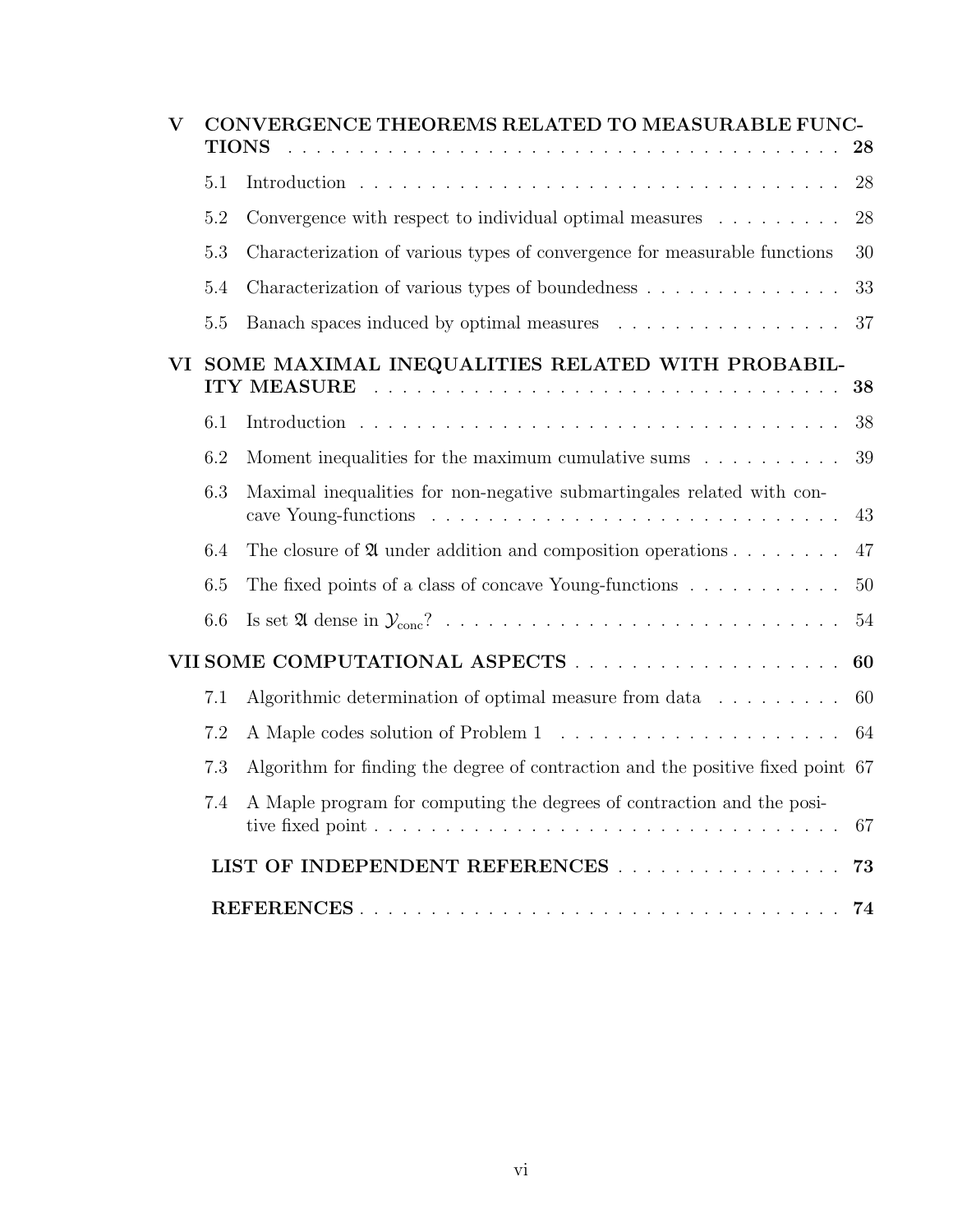## LIST OF FIGURES

| $2\,$ |                                                                                                                       |  |
|-------|-----------------------------------------------------------------------------------------------------------------------|--|
|       |                                                                                                                       |  |
|       | 4 Plot of the distance $ \Phi_1(x) - \Phi_1(y)  \dots \dots \dots \dots \dots \dots \dots \dots \dots \dots \dots$ 71 |  |
|       |                                                                                                                       |  |
|       |                                                                                                                       |  |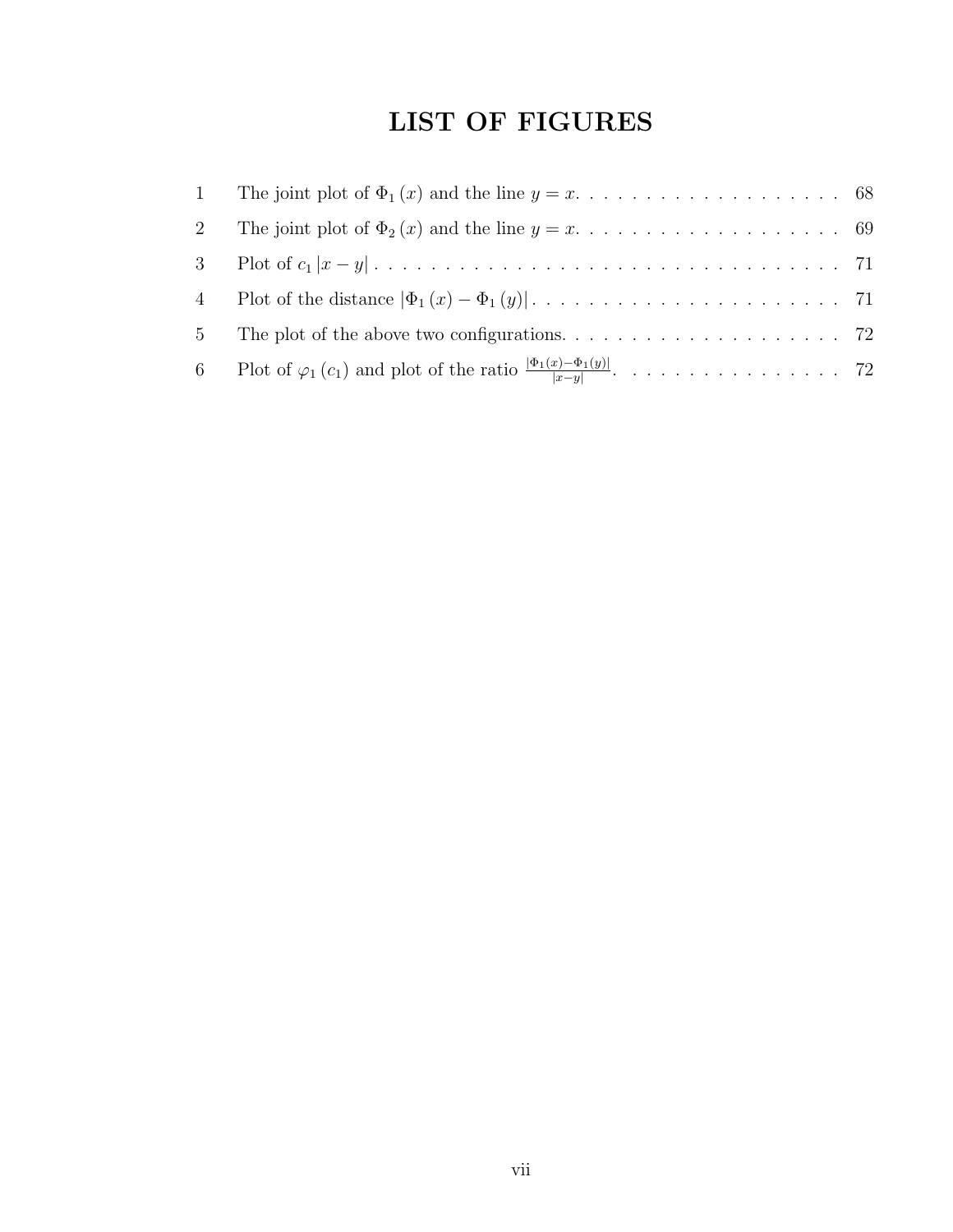## CHAPTER I

## HISTORICAL BACKGROUNDS

#### Notations.

\* N denotes the set of positive integers.

\* R denotes the set of real numbers.

 $* \mathbb{R}_{+}$  denotes the set of non-negative real numbers.

\*  $\chi(B)$  stands for the characteristic function of the set B.

 $*$  |B| designates the cardinality of the set B.

∴ |D| designates the cardinality of the set D.<br>\*  $\bigvee$  and  $\vee$  (respectively,  $\bigwedge$  and  $\wedge$ ) stand for the maximum (respectively the minimum) operator.

<sup>\*</sup>  $P := P_{< \infty} \cup P_{< \infty}$  will denote the set of all optimal measures defined on measurable space  $(\Omega, \mathcal{F})$ , with both  $\Omega$  and  $\mathcal F$  being infinite sets, where  $\mathcal{P}_{\leq \infty}$  (resp.  $\mathcal{P}_{\infty}$ ) denotes the set of all optimal measures whose generating systems are finite (resp. countably infinite).

\* For every  $A \in \mathcal{F}$ , we write  $\overline{A}$  for the complement of A.

<sup>\*</sup>  $A ⊂ B$  means set  $A$  is a proper subset of set  $B$ .

\*  $A \subseteq B$  means set A is a subset of set B.

\* The power set of set A will be denoted by  $\mathbb{P}(A)$  or  $2^A$ .

## 1.1 About the convergence of function sequences

Augustin Louis Cauchy in 1821 published a faulty proof of the false statement that the pointwise limit of a sequence of continuous functions is always continuous. Joseph Fourier and Niels Henrik Abel found counter examples in the context of Fourier series. Dirichlet then analyzed Cauchy's proof and found the mistake: the notion of pointwise convergence had to be replaced by uniform convergence.

The concept of uniform convergence was probably first used by Christoph Gudermann. Later his pupil Karl Weierstrass coined the term  $gleichm\ddot{a}$  konvergent (German: uniform convergence) which he used in his 1841 paper Zur Theorie der Potenzreihen, published in 1894. Independently a similar concept was used by Philipp Ludwig von Seidel and George Gabriel Stokes but without having any major impact on further development. G. H. Hardy compares the three definitions in his paper Sir George Stokes and the concept of uniform convergence and remarks: Weierstrass's discovery was the earliest, and he alone fully realized its far-reaching importance as one of the fundamental ideas of analysis. For more materials about these facts we refer to [63] or http://en.wikipedia.org/wiki/Uniform\_convergence.

Ever since many other types of convergence have been brought to light. We can list some few of them: discrete and equal convergence introduced by A. Császár and M. Laczkovich in 1975 (cf. [27, 28, 29]), topologically speaking the weak and strong convergence, the latest being at the origin of the so-called Banach spaces, which are very broad and interesting classes of functions, indeed.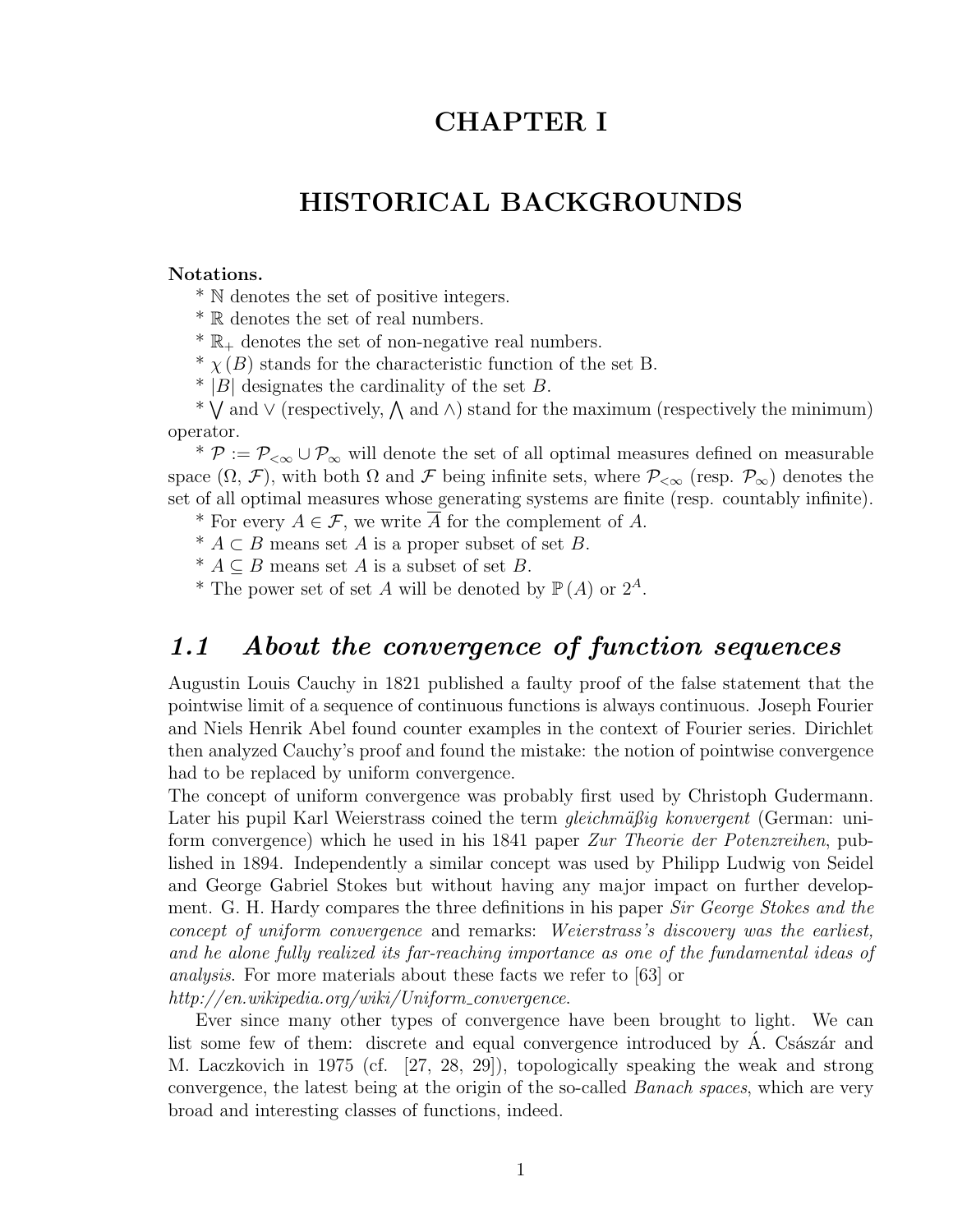#### 1.2 Outer measure

The question "Can we assign to a subset B of  $\mathbb R$  a measure of its length?" had been of great importance. The answer to this problem lies in measure theory, a subject that was pioneered by Lebesgue, Borel and others at the beginning of the 20th century and which proved to have an immense impact on modern analysis and probability theory, as well as on many other areas of mathematics.

**Definition 1.2.1** An outer measure is an extended real-valued set function  $\mu^*$  having the following properties:

- i.) The domain of definition of  $\mu^*$  consists of all the subsets of a set  $X \neq \emptyset$ .
- ii.)  $\mu^*$  is non-negative.
- iii.)  $\mu^*$  is countably subadditive, i.e.

 $\mu^*$  ([  $\int_{n=1}^{\infty}$  $_{n=1}^{\infty}A_n)\leq$  $\overline{\mathcal{P}}^{\infty}$  $\sum_{n=1}^{\infty} \mu^*(A_n)$ 

whenever  $(A_n)$  is a sequence of subsets of X.

- iv.)  $\mu^*$  is monotone.
- v.)  $\mu^*(\varnothing) = 0$ .

**Definition 1.2.2** Given an outer measure  $\mu^*$ , we say that a set E is  $\mu^*$ -measurable if  $\mu^*(A) = \mu^*(A \cap E) + \mu^*(A \backslash E)$  for any subset  $A \subset X$ .

The (vague) motivation for Definition 1.2.2 is that the sets we want to single out as  $\mu^*$ -measurable should be such that  $\mu^*$  will be additive on them.

**Theorem 1.2.1** Let  $\mu^*$  be an outer measure and denote by A the class of all  $\mu^*$ -measurable sets of a set  $X \neq \emptyset$ . Then

i.)  $X \in \mathcal{A}$ .

ii.)  $\overline{B} \in \mathcal{A}$  whenever  $B \in \mathcal{A}$  (where  $\overline{B}$  denotes the complement of set B).

iii.)  $(B_n) \subset \mathcal{A}$ , then  $\bigcup_{n=1}^{\infty} B_n \in \mathcal{A}$ .

Moreover, if  $\mu$  denotes the restriction of  $\mu^*$  to  $\mathcal{A}$ , then

- iv.)  $\mu(\emptyset) = 0$ ,  $\mu(B) \geq 0$  whenever  $B \in \mathcal{A}$ ,
- v.)  $\mu(\bigcup_{n=1}^{\infty}B_n)=\sum_{n=1}^{\infty}\mu(B_n)$  for every sequence  $(B_n)\subset\mathcal{A}$  whose members are pairwise disjoint, in this case  $\mu$  is commonly reported to be  $\sigma$ -additive.

Every collection A of sets meeting properties (i)–(iii) is called  $\sigma$ -algebra and every set function  $\mu$  satisfying properties (iv) and (v) is referred to as *measure*.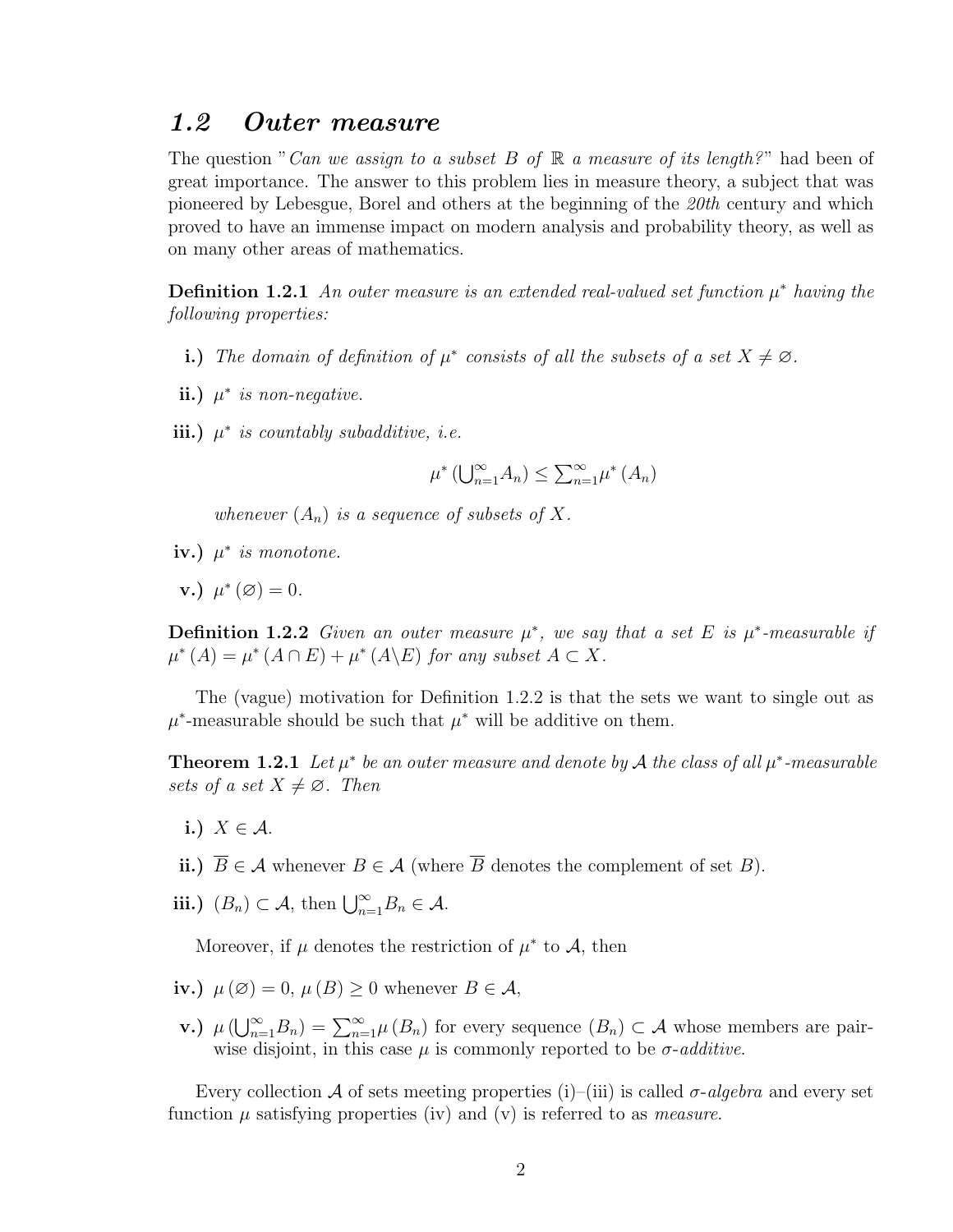### 1.3 Construction of outer measures

Let K be a class of subsets of a set  $X \neq \emptyset$ . We call K a sequential covering class (of X) if:

- i.)  $\varnothing \in \mathcal{K}$ .
- ii.) For every set A there is a sequence  $(B_n) \subset \mathcal{K}$  such that  $A \subset \bigcup_{n=1}^{\infty}$  $\sum_{n=1}^{\infty}B_n$ .

For example the bounded open intervals on the real line form a sequential covering class of R.

Let  $\lambda$  be an extended real-valued, non-negative set function, with domain K, such that  $\lambda(\emptyset) = 0$ . For each subset A of X let

$$
\mu^*(A) = \inf \left\{ \sum_{n=1}^{\infty} \lambda(B_n) : (B_n) \subset \mathcal{K}, A \subset \bigcup_{n=1}^{\infty} B_n \right\}
$$
 (1)

**Theorem 1.3.1** For any sequential covering class  $\mathcal K$  and for any non-negative, extended real-valued set function  $\lambda$  with domain K and  $\lambda(\emptyset) = 0$ , the set function  $\mu^*$  defined by (1) is an outer measure.

## 1.4 Completion of measures

A measure  $\mu$  with domain  $\mathcal A$  is said to be *complete* if for any two sets N, E the following holds: If  $N \subset E$ ,  $E \in \mathcal{A}$  and  $\mu(E) = 0$ , then  $N \in \mathcal{A}$ .

Note that the measure constructed in Theorem 1.2.1 is complete.

**Theorem 1.4.1** Let  $\mu$  be a measure on a  $\sigma$ -algebra A and let  $\overline{A}$  denote the class of all sets of the form  $E \cup N$ , where  $E \in \mathcal{A}$  and N is any subset of a set of  $\mathcal A$  of measure zero. Then  $\overline{A}$  is a  $\sigma$ -algebra and the set function  $\overline{\mu}$  defined by  $\overline{\mu}(E \cup N) = \mu(E)$  is a complete measure on A.

### 1.5 Lebesgue measures

Denote by  $\mathbb{R}^n$  the Euclidean space of n dimensions. The points of  $\mathbb{R}^n$  are written in the form  $x = (x_1, \ldots, x_n)$ . By an open interval we shall mean a set of the form

$$
I_{a,b} := \{ x = (x_1, \ldots, x_n) : a_i < x_i < b_i \text{ for } i = 1, \ldots, n \}
$$

where  $a = (a_1, ..., a_n)$  and  $b = (b_1, ..., b_n) \in \mathbb{R}^n$ .

The set K of all open intervals forms a sequential covering class of  $\mathbb{R}^n$ . Let  $\lambda$  be given The set  $\kappa$  or an open merval forms a sequential covering class of  $\kappa$ . Let  $\lambda$  be given<br>by  $\lambda(\emptyset) = 0$  and  $\lambda(I_{a,b}) = \prod_{j=1}^{n} (b_j - a_j)$ , if  $a \neq b$ . The outer measure determined by the pair  $\mathcal{K}, \lambda$  (in accordance with Theorem 1.3.1) is called the Lebesgue outer measure. The complete measure determined by this outer measure (in accordance with Theorem 1.2.1) is called the Lebesgue measure. The measurable sets are called the Lebesgue-measurable sets.

If the axiom of choice is agreed upon, then the following important result is a valid argument.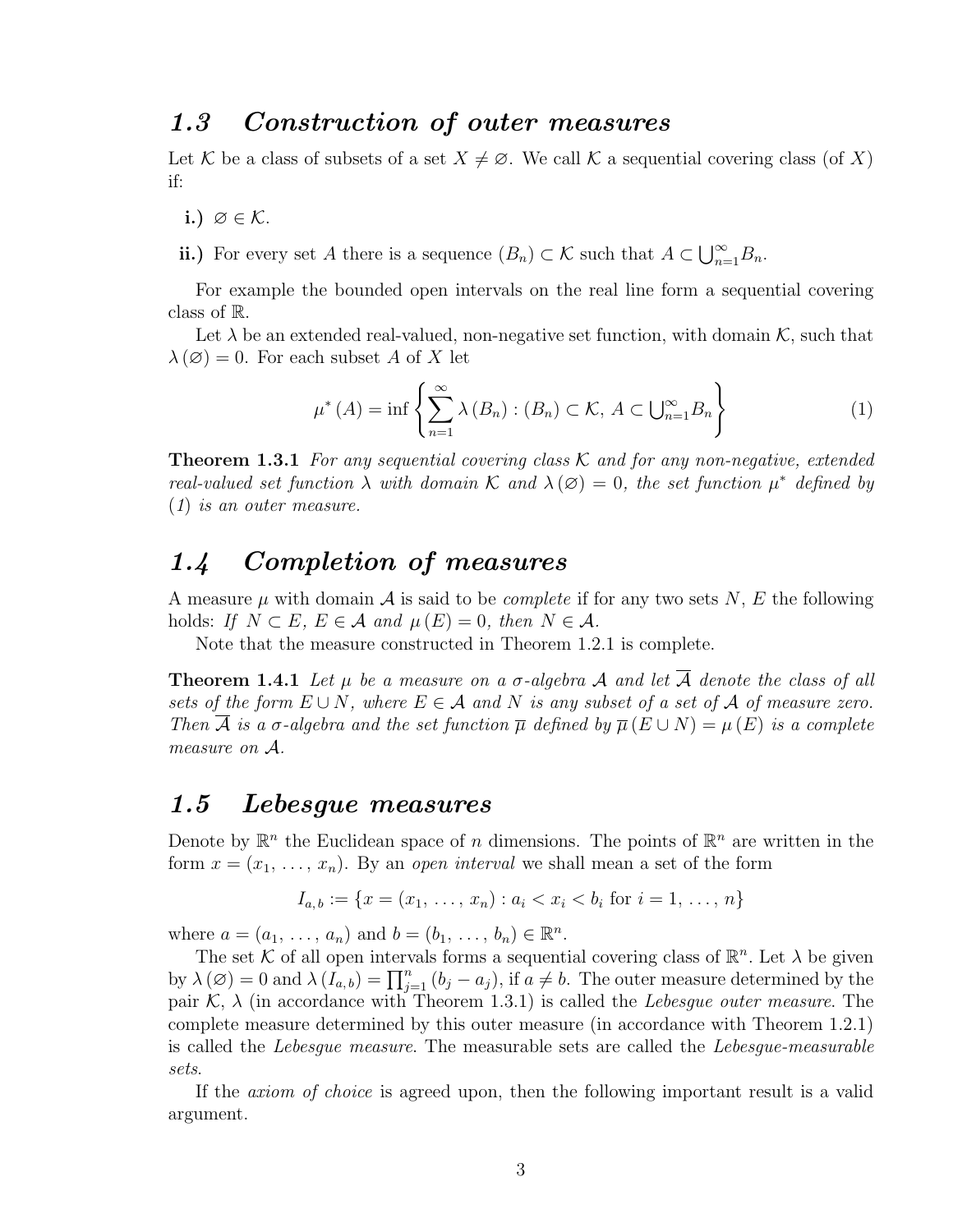**Theorem 1.5.1 (cf. P. R. Halmos, [37])** There exists a set on the real line that is not Lebesgue-measurable.

## 1.6 Notion of abstract measure and probability theories

**Definition 1.6.1** A collection F of subsets of a set  $\Omega \neq \emptyset$  is called  $\sigma$ -algebra if:

- i.)  $\overline{A} \in \mathcal{F}$  whenever  $A \in \mathcal{F}$ .
- ii.)  $\bigcup_{n=1}^{\infty} A_n \in \mathcal{F}$  whenever  $(A_n) \subset \mathcal{F}$ .

The pair  $(\Omega, \mathcal{F})$  is then referred to as a *measurable space* and every member of  $\mathcal F$  is called a measurable set.

The triple  $(\Omega, \mathcal{F}, \mu)$  is called a measure space if  $(\Omega, \mathcal{F})$  is a measurable space and the function  $\mu : \mathcal{F} \to [0, \infty)$  is a *measure*, in the sense that  $\mu$  meets the following two properties:

- 1.)  $\mu(\emptyset) = 0$ .
- 2.)  $\mu(\bigcup_{n=1}^{\infty} A_n) = \sum_{n=1}^{\infty} \mu(A_n)$  whenever  $(A_n) \subset \mathcal{F}$  is a sequence of pairwise disjoint measurable sets.

By a *measurable function* defined on the measurable space  $(\Omega, \mathcal{F})$ , we mean a function  $f: \Omega \to \mathbb{R}$  for which  $(f < b) \in \mathcal{F}$  for all  $b \in \mathbb{R}$ .

Two measurable functions f and g are said to be equal almost everywhere if  $\mu$  ( $f \neq g$ ) = 0. This is manifestly an equivalence relation, and we remind that if  $f$  is a measurable function, then it is let to coincide with the induced equivalence class.

We note that various types of convergence (for instance the pointwise) of sequences of measurable functions are widely treated in the literature.

The basic notion of modern probability theory, pioneered by the Russian Mathematician A. N. Kolmogorov, is an adaptation, in a sense, of measure theory. This idea proved to be very genius, since many other probabilistic theories, such as the theory of stochastic processes, martingale theory, mathematical statistics and so on have been brought to light. Though probability theory is derived from analysis there are specific notions that cannot be treated by means of analysis: the notion of independence, conditional probability and conditional expectation, which is guaranteed by the Radon-Nikodym theorem. One of the areas of interest of the present candidate is martingale theory. What exactly martingale is? Before reminding this definition let us first refresh our mind over the conditional expectation (cf. [53]).

**Definition 1.6.2** Let X be a random variable with finite expectation on a probability space  $(\Omega, \mathcal{F}, P)$  and  $\mathcal{S} \subset \mathcal{F}$  a sub- $\sigma$ -algebra. The conditional expectation of X given  $\mathcal{S}$ , is a random variable to be denoted by  $E(X|\mathcal{S})$ , such that  $E(X|\mathcal{S})$  is an S-measurable function and  $E(\chi_A E(X|\mathcal{S})) = E(X\chi_A)$  for every  $A \in \mathcal{S}$ .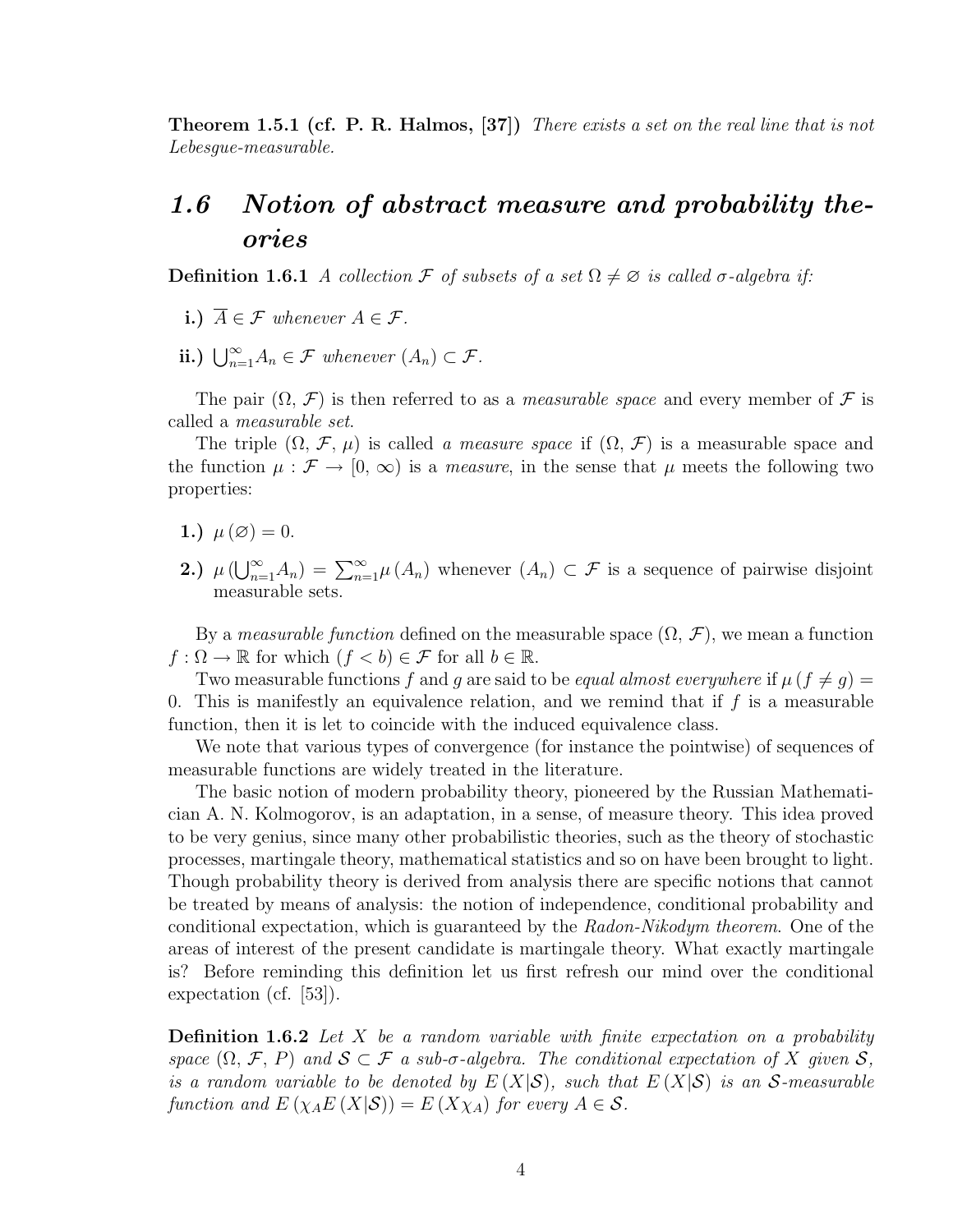**Definition 1.6.3** Let  $(\Omega, \mathcal{F}, P)$  be a probability space and  $(\mathcal{F}_n) \subset \mathcal{F}$  an increasing sequence of  $\sigma$ -algebras. The pair  $(X_n, \mathcal{F}_n)$ ,  $n \in \mathbb{N}$ , is referred to as a submartingale if for every  $n \in \mathbb{N}$  the following conditions hold simultaneously:

- a.)  $EX_n < \infty$ ,
- **b.**)  $X_n$  is  $\mathcal{F}_n$ -measurable,
- c.)  $E(X_{n+1}|\mathcal{F}_n) \geq X_n$  with probability one. Whenever the inequality in (c) is reversed we then speak of supermartingale.

If  $(X_n, \mathcal{F}_n)$ ,  $n \in \mathbb{N}$ , is both a submartingale and a supermartingale, then we speak of martingale (cf. [52]).

J. L. Doob is actually the initiator of martingale theory. Perhaps, we should remind one of the most fundamental results he obtained, called Doob's maximal inequality (cf. [52]):

**Theorem 1.6.1 (Doob's inequality)** Let  $(X_n, \mathcal{F}_n)$ ,  $n \in \mathbb{N}$ , be a non-negative submartingale. Then for every number  $x > 0$ , we have

$$
xP\left(X_n^* \geq x\right) \leq EX_n \chi\left(X_n^* \geq x\right),
$$

where  $X_n^* := \bigvee^n$  $k=1$  $X_k$ .

## 1.7 Maxitive or possibility measures and integration operators

In another imitation of measure and Lebesgue integral, the so-called maxitive measure and a corresponding integral were introduced by N. Shilkret (cf. [62]). This led to the birth of the theory of fuzzy set.

**Definition 1.7.1** Let  $\mathcal{R}$  be a  $\sigma$ -ring of subsets of an arbitrary set  $\Omega$ . An extended nonnegative real valued function m on R is called a maxitive measure if  $m(\emptyset) = 0$  and

$$
m\left(\bigcup_{i\in I} E_i\right) = \sup_{i\in I} m\left(E_i\right)
$$

for any collection of pairwise disjoint sets  $\{E_i : i \in I\} \subset \mathcal{R}$ , where I denotes an arbitrary countable index set.

The functional  $\int f := \sup_{b \geq 0} bm (f \geq b)$  was defined to replace the Lebesgue integral, accordingly.

In [67, 64, 55] the notions of fuzzy sets as well as pseudo-additive and fuzzy measures were initiated as follows.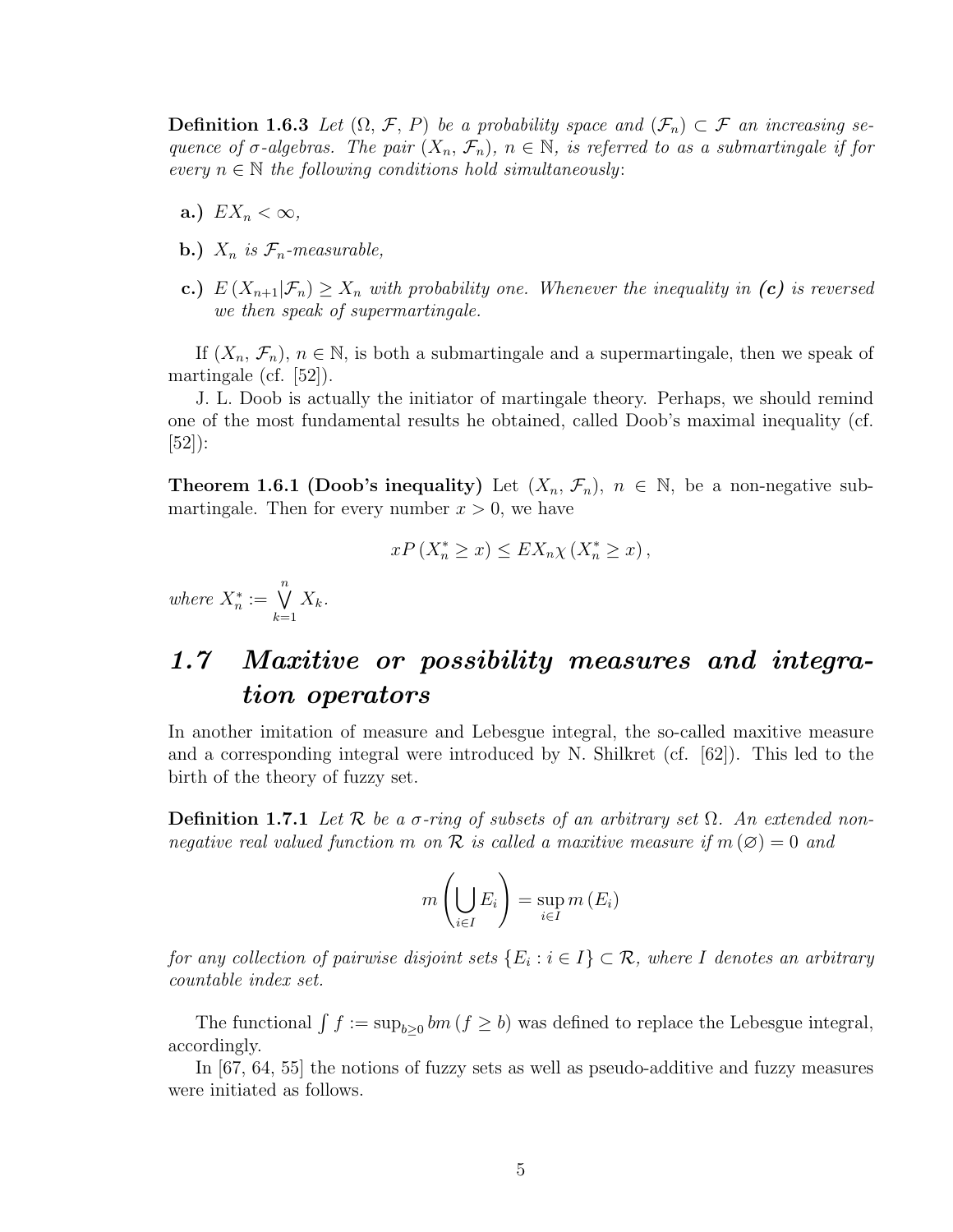**Definition 1.7.2** Let  $(\Omega, \mathcal{F})$  be measurable space. A set function  $\mu : \mathcal{F} \to [0, 1]$  is said to be a fuzzy measure if and only if the conditions here below hold:

(F1) The identity  $\mu(\emptyset) = 0$  holds.

(F2) Whenever A,  $B \in \mathcal{F}$  and  $A \subset B$ , then  $\mu(A) \leq \mu(B)$ .

(F3) Whenever  $(A_n) \subset \mathcal{F}$  and  $A_n \uparrow A$ , then  $\mu(A_n) \uparrow \mu(A)$ .

(F4) Whenever  $(A_n) \subset \mathcal{F}$  and  $B_n \downarrow B$ , then  $\mu(B_n) \downarrow \mu(B)$ .

A fuzzy integral of a measurable function  $h : \Omega \to [0, 1]$  is defined by

(S) 
$$
\int h d\mu := \sup_{x \in [0,1]} \min \{x, \mu (\{\omega : h(\omega) > x\})\}
$$

and is often called the Sugeno integral.

We need to notice that fuzzy measure is a generalization of both probability and optimal measures, because they meet the above four axioms.

At times fuzzy measure is defined by the collection of the following axioms:

**Definition 1.7.3** Let  $(\Omega, \mathcal{F})$  be measurable space. A set function  $\mu : \mathcal{F} \to [0, 1]$  is said to be a fuzzy measure if and only if the conditions here below are met simultaneously:

(S1) The identity  $\mu(\emptyset) = 0$  holds.

(S2) If  $A, B \in \mathcal{F}$  and  $A \subset B \Longrightarrow \mu(A) \leq \mu(B)$ .

- (S3) If  $A, B \in \mathcal{F}$  and  $A \cap B = \emptyset$ , then  $\mu(A \cup B) = \max{\mu(A), \mu(B)}.$
- (S4) If  $(A_n) \subset \mathcal{F}$  and  $A_n \uparrow A$ , then  $\mu(A_n) \uparrow \mu(A)$ .

In fact, we should note that this form of fuzzy measure inspired the candidate in laying down the theory of optimal measure.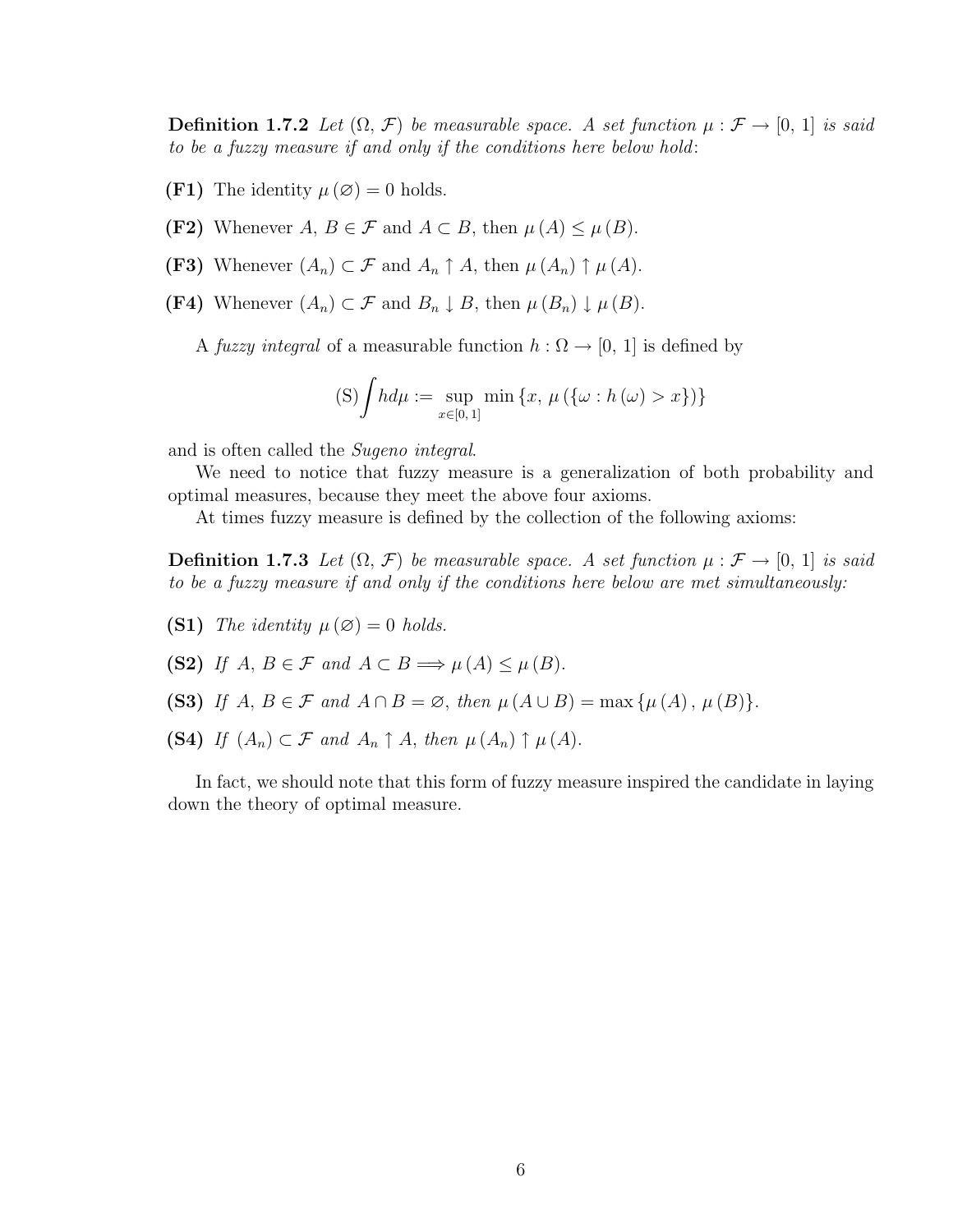## CHAPTER II

## OPTIMAL MEASURES AND THE STRUCTURE THEOREM

### 2.1 Introduction

This section can be seen at the beginning of the work [5].

**Definition 2.1.1** A set function  $p : \mathcal{F} \to [0, 1]$  will be called optimal measure if it satisfies the following three axioms:

**Axiom 1.**  $p(\Omega) = 1$  and  $p(\emptyset) = 0$ .

**Axiom 2.**  $p(B \cup E) = p(B) \vee p(E)$  for all measurable sets B and E.

**Axiom 3.** p is continuous from above, i.e. whenever  $(E_n) \subset \mathcal{F}$  is a decreasing sequence, then p  $\frac{\infty}{\infty}$  $n=1$  $E_n$  =  $\lim_{n\to\infty} p(E_n) = \bigwedge^{\infty}$  $n=1$  $p(E_n)$ .

The triple  $(\Omega, \mathcal{F}, p)$  will be referred to as an *optimal measure space*. For all measurable sets B and C with  $B \subset C$ , the identity

$$
p(C \backslash B) = p(C) - p(B) + \min \{p(C \backslash B), p(B)\}
$$
\n(2)

holds, and especially for all  $B \in \mathcal{F}$ ,

$$
p\left(\overline{B}\right) = 1 - p\left(B\right) + \min\left\{p\left(B\right), p\left(\overline{B}\right)\right\}.
$$

In fact, it is obvious (via  $Axiom 2.1$ ) that,

$$
p(B) + p(C\backslash B) = \max \{p(C\backslash B), p(B)\} + \min \{p(C\backslash B), p(B)\}
$$
  
=  $p(C) + \min \{p(C\backslash B), p(B)\}.$ 

**Lemma 2.1.1** Let  $(B_n) \subset \mathcal{F}$  be any sequence tending increasingly to a measurable set B, and p an optimal measure. Then  $\lim_{n\to\infty} p(B_n) = p(B)$ .

**Proof.** The lemma will be proved if we show that for some  $n_0 \in \mathbb{N}$ , the identity  $p(B) = p(B_n)$  holds true whenever  $n \geq n_0$ . Assume that for every  $n \in \mathbb{N}$ ,  $p(B) \neq p(B_n)$ , which is equivalent to  $p(B_n) < p(B)$ , for all  $n \in \mathbb{N}$ . This inequality, however, implies that  $p(B) = p(B \setminus B_n)$  for each  $n \in \mathbb{N}$ . But since sequence  $(B \setminus B_n)$  tends decreasingly to  $\emptyset$ , we must have that  $p(B) = 0$ , a contradiction which proves the lemma.

It is clear that every optimal measure  $p$  is monotonic and  $\sigma$ -subadditive. We would like to mention that the following example is essentially due to M. Laczkovich.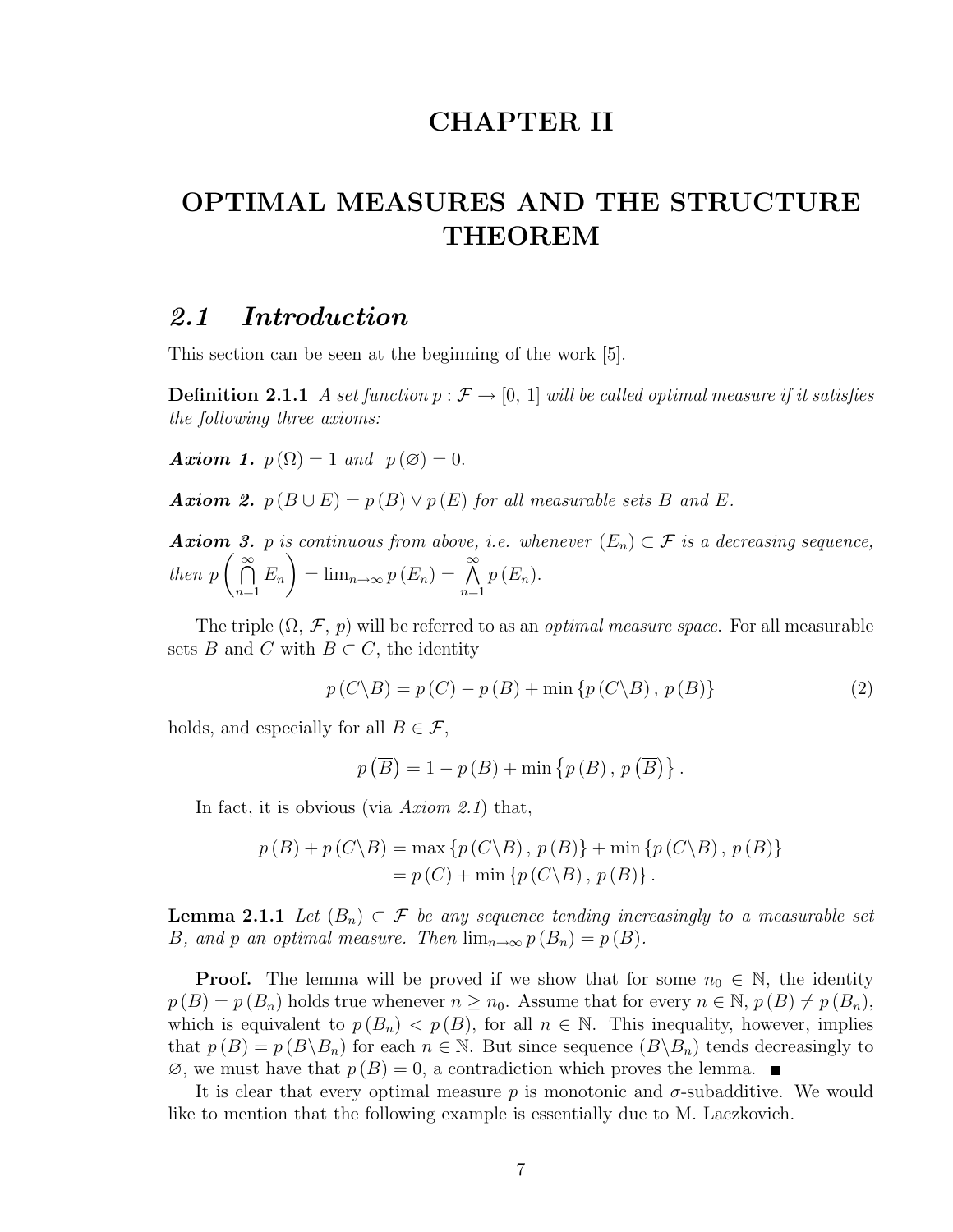**Example 2.1.1** Let  $(\Omega, \mathcal{F})$  be a measurable space,  $(\omega_n) \subset \Omega$  be a fixed sequence, and  $(\alpha_n) \subset [0, 1]$  a given sequence tending decreasingly to zero. The function  $p : \mathcal{F} \to [0, 1]$ , defined by

$$
p(B) = \max \{ \alpha_n : \omega_n \in B \}
$$
\n<sup>(3)</sup>

is an optimal measure.

Moreover, if  $\Omega = [0, 1]$  and  $\mathcal F$  is a  $\sigma$ -algebra of  $[0, 1]$  containing the Borel sets, then every optimal measure defined on  $\mathcal F$  can be obtained as in (3).

**Proof of the moreover part.** We first prove that if  $B \in \mathcal{F}$  and  $p(B) = c > 0$ , then there is an  $x \in B$  which satisfies  $p(\lbrace x \rbrace) = c$ . To do this let us show that there exists a nested sequence of intervals  $I_0 \supset I_1 \supset I_2 \supset \ldots$  such that  $|I_n| = 2^{-n}$  and  $p(B \cap I_n) = c$ , for every  $n \in \mathbb{N} \cup \{0\}$ . In fact, let  $I_0 = [0, 1]$ . If  $I_n$  has been defined then let  $I_n = E \cup H$ , where E and H are non-overlapping intervals with  $|E| = |H| = 2^{-n-1}$ . Obviously, we may where *E* and *H* are non-overlapping intervals with  $|E| = |H| = 2$ <br>choose  $I_{n+1} = E$  or *H*. By the continuity from above we have  $p(\bigcap_{n=1}^{\infty}$  $_{n=1}^{\infty}$   $(B \cap I_n)) = c > 0.$ choose  $I_{n+1} = E$  or  $H$ .<br>In particular,  $B \cap (\bigcap_{n=1}^{\infty}$  $\sum_{n=1}^{\infty}I_n$   $\neq \emptyset$ . This implies that  $B \cap ($ nav<br>∩∞  $\sum_{n=1}^{\infty} I_n$  = { $x$ } and  $p(\lbrace x \rbrace) = c$ . Fix  $c > 0$ . Then the set  $\{x : p(\lbrace x \rbrace) \ge c\}$  is finite. Assume in the contrary that there is an infinite sequence  $(x_k) \subset [0, 1]$  such that  $p(\lbrace x_k \rbrace) \geq c, k \in \mathbb{N}$ . Thus denoting  $B_k =$ an immute sequence  $(x_k) \subset [0, 1]$  such that  $p(\{x_k\}) \geq c, \kappa \in \mathbb{N}$ . Thus denoting  $D_k = \{x_k, x_{k+1}, \ldots\}$ , it is clear that  $\bigcap_{k=1}^{\infty} B_k = \emptyset$ ; but this contradicts the fact that  $p(B_k) \geq c$ . Consequently, the set  $E_n = \{x : p(\lbrace x \rbrace) \geq n^{-1}\}\$ is finite for all  $n \in \mathbb{N}$ . Hence there is a sequence  $(x_n) \subset [0, 1]$  such that  $p(\lbrace x_n \rbrace) \downarrow 0$  (as  $n \to \infty$ ) and every point  $x \in [0, 1]$  with  $p(\lbrace x \rbrace) \geq 0$  is contained in  $(x_n)$ . Therefore, for all  $B \in \mathcal{F}$ ,  $p(B) = \max\lbrace \alpha_n : x_n \in B \rbrace$ which is just the above optimal measure.  $\blacksquare$ 

**Example 2.1.2** Let  $(\Omega, \mathcal{F})$  be a measurable space. Clearly, if a function  $p_0 : \mathcal{F} \to \{0, 1\}$ is a  $\sigma$ -additive measure, then  $p_0 (B \cup C) = p_0 (B) + p_0 (C) = \max \{p_0 (B), p_0 (C)\}\$  for all B and  $C \in \mathcal{F}$ . Hence  $p_0$  is an optimal measure. One can easily show that  $p_0$  is the only set function which is at the same time a  $\sigma$ -additive and optimal measure.

**Remark 2.1.1** The collection  $M = \{B \in \mathcal{F} : p(B) < p(\Omega)\}\$ is a  $\sigma$ -ideal, whenever p is an optimal measure.

### 2.2 The structure of optimal measures

To begin with, we note that the present section is entirely composed on the basis of paper [6].

By a p-atom we mean a measurable set  $H, p(H) > 0$  such that whenever  $B \in \mathcal{F}$  and  $B \subset H$ , then  $p(B) = p(H)$  or  $p(B) = 0$ .

**Definition 2.2.1 (Agbeko, [6])** A p-atom H is decomposable if there exists a subatom  $B \subset H$  such that  $p(B) = p(H) = p(H \setminus B)$ . If no such subatom exists, we shall say that H is indecomposable.

**Lemma 2.2.1 (Agbeko, [6])** Any atom H can be expressed as the union of finitely many disjoint indecomposable subatoms of the same optimal measure as H.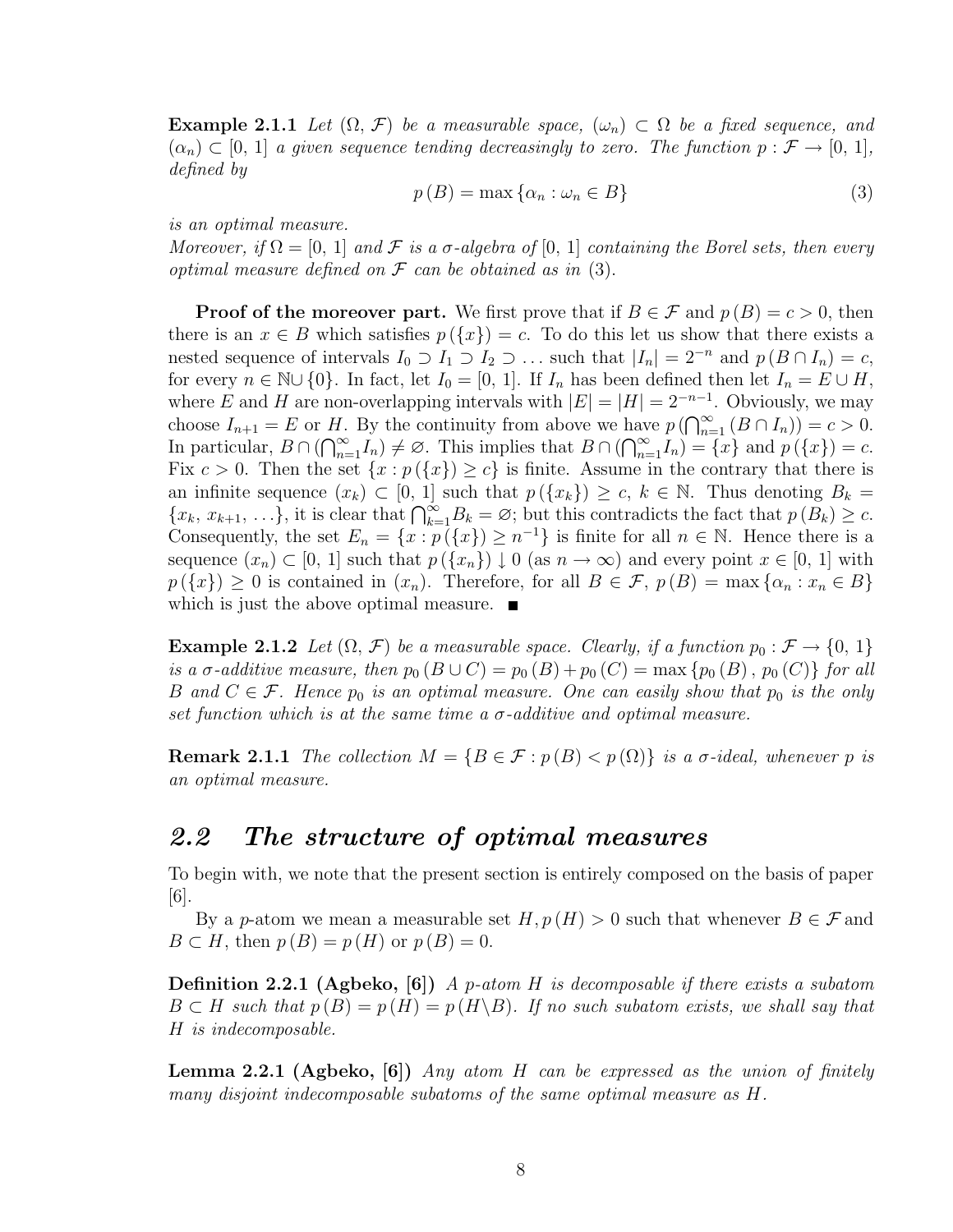**Proof.** We say that a measurable set E is good if it an be expressed as the union of finitely many disjoint indecomposable subatoms. Let  $H$  be an atom and suppose that H is not good. Then H is decomposable. Set  $H = B_1 \cup C_1$ , where  $B_1$  and  $C_1$  are disjoint measurable sets with  $p(B_1) = p(C_1) = p(H)$ . Since H is not good, at least one of the two measurable sets  $B_1$  and  $C_1$  is not good; suppose, e.g. that  $B_1$  is not good. Then  $B_1$  is decomposable. Write  $B_1 = B_2 \cup C_2$ , where  $B_2$  and  $C_2$  are disjoint measurable sets with  $p(B_2) = p(C_2) = p(H)$ . Continuing this process for every  $n \in \mathbb{N}$ we obtain two measurable sets  $B_n$  and  $C_n$  such that the  $C_n$ 's are pairwise disjoint with we obtain two measurable sets  $D_n$  and  $C_n$  such that the  $C_n$  s<br> $p(C_n) = p(H)$ . This, however, is impossible since  $E_n = \bigcup_{k=1}^{\infty}$  $\sum_{k=n}^{\infty} C_k$  tends decreasingly to the empty set and hence, by Axiom 2.1,  $p(E_n) \to p(\emptyset)$  as  $n \to \infty$ , which contradicts that  $p(E_n) \ge p(C_n) = p(H) > 0, n \in \mathbb{N}$ .

An immediate consequent of Lemma 2.2.1 is as follows.

Remark 2.2.1 Let H be any indecomposable p-atom and E any measurable set, with  $p(E) > 0$ . Then, either  $p(H) = p(H \backslash E)$  and  $p(H \cap E) = 0$ , or  $p(H) = p(H \cap E)$  and  $p(H\backslash E)=0.$ 

The Structure Theorem 1 (Agbeko, [6]) Let  $(\Omega, \mathcal{F}, p)$  be an optimal measure space. Then there exists a collection  $\mathcal{H}(p) = \{H_n : n \in J\}$  of disjoint indecomposable p-atoms, where  $J$  is some countable (i.e. finite or countably infinite) index set, such that for every measurable set  $B \in \mathcal{F}$  with  $p(B) > 0$  we have

$$
p(B) = \max \{ p(B \cap H_n) : n \in J \}.
$$
\n<sup>(4)</sup>

Moreover, if J is countably infinite, then the only limit point of the set  $\{p(H_n): n \in J\}$ is 0.

(Before we tackle the proof, let us state the following results.)

**Lemma 2.2.2** Let  $E \in \mathcal{F}$  be with  $p(E) > 0$ , and  $B_k \in \mathcal{F}$ ,  $B_k \subset E$  ( $k \in J$ ), where J is any countable index set. Then

$$
p\left(\bigcup_{k\in J} B_k\right) < p\left(E\right) \tag{5}
$$

if and only if

$$
p(B_k) < p(E) \tag{6}
$$

for all  $k \in J$ .

**Proof.** The lemma is obvious if the index set J is finite. Without loss of generality  $\sum_{n=1}^{\infty}$  Suppose that  $\binom{c}{k}$  holds for all  $k \in \mathbb{N}$ . But  $C = \bigsqcup_{n=1}^{k} B$ we may assume that  $J = \mathbb{N}$ . Suppose that (6) holds for all  $k \in \mathbb{N}$ . Put  $C_k = \bigcup_{j=1}^k B_j$ ,  $k \in \mathbb{N}$ . It is evident that  $(C_k) \subset \mathcal{F}$ , is an increasing sequence and the inequality

$$
p(C_k) < p(E) \tag{7}
$$

holds for all  $k \in \mathbb{N}$ . Assume that  $p(E) = p(\bigcup_{k=1}^{\infty}$  $k(E) = p(\bigcup_{k=1}^{\infty} C_k)$ . Then via (7) we obtain that p(E) =  $p(E_k)$ , where  $E_k := (\bigcup_{j=1}^{\infty} C_j) \setminus C_k$ ,  $k \in \mathbb{N}$ . This, however, is impossible, since the sequence  $(E_k) \subset \mathcal{F}$  tends decreasingly to the empty set and thus, by Axioms 2.1 and 2.1,  $p(E_k) \rightarrow 0$ , as  $k \rightarrow \infty$ . Hence inequality (5) holds. To end the proof, we just note that the converse is obvious.  $\blacksquare$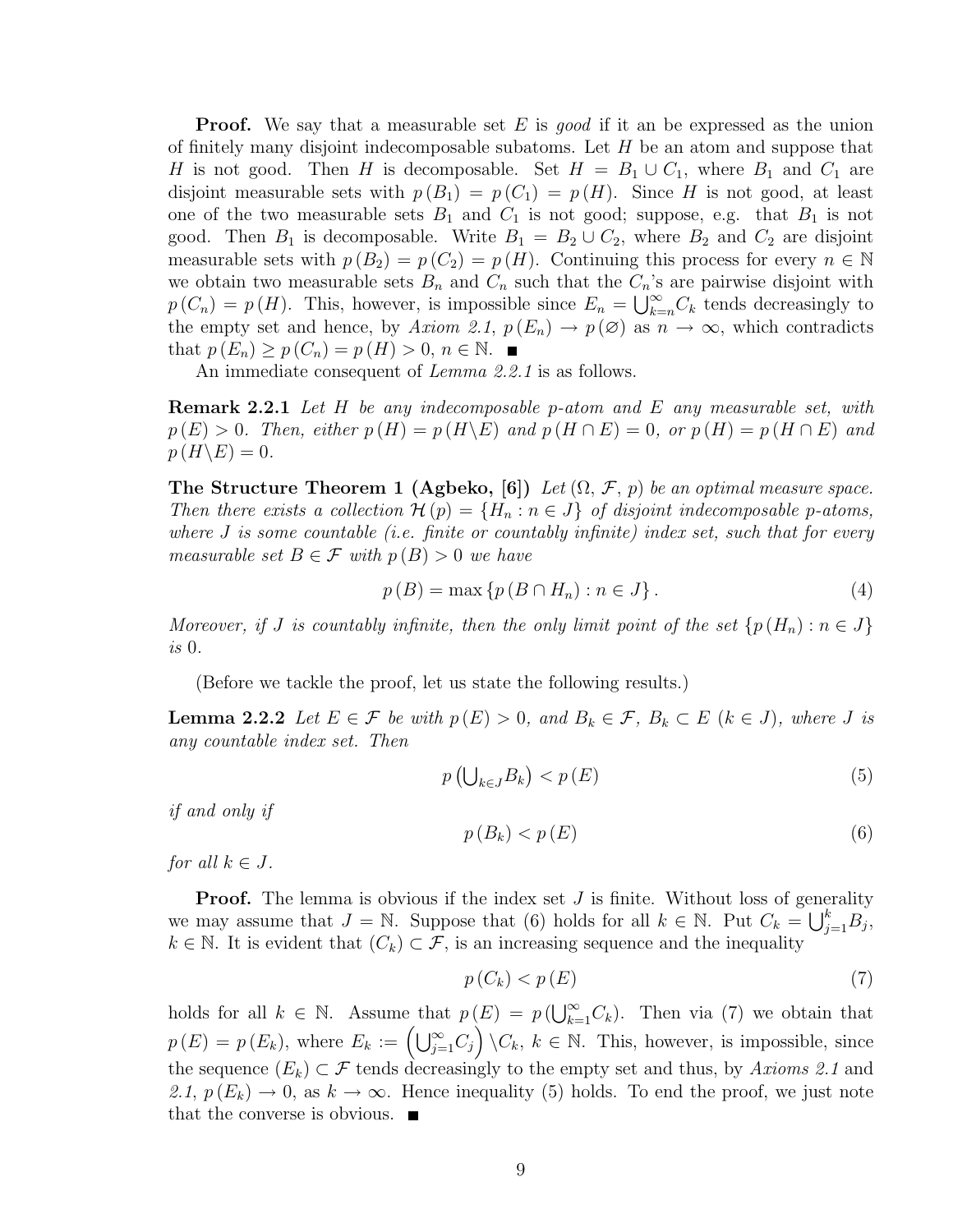**Lemma 2.2.3** For every sequence  $(B_n) \subset \mathcal{F}$  and every optimal measure p we have

$$
p\left(\bigcup_{n=1}^{\infty} B_n\right) = \max\left\{p\left(B_n\right) : n \in \mathbb{N}\right\}.
$$

The proof is omitted since it immediate from *Lemma 2.2.2.* 

**Lemma 2.2.4** Every measurable set  $E \in \mathcal{F}$  with  $p(E) > 0$  contains an atom  $H \subset E$ such that  $p(E) = p(H)$ .

**Proof.** If E is an atom, there is nothing to be proved. We may assume that E is not an atom. Let the set  $\mathcal{U} \subset \mathcal{F}$  be given:

i. if *B* ∈ *U*, then *B* ⊂ *E* and  $0 < p(B) < p(E)$ ,

ii. if  $B, C \in \mathcal{U}$  and  $B \neq C$ , then  $B \cap C = \emptyset$ .

Clearly, the collection of all such  $U$ , denoted by  $C$ , is partially ordered by the set inclusion. It is also obvious that every subset of  $\mathcal C$  has an upper bound. Therefore, by the Zorn lemma, it follows that C contains a maximal element, which we shall denote by  $\mathcal{U}^*$ . For any fixed constant  $\delta \in (0, 1)$ , let us show that the set

$$
\{B \in \mathcal{U}^* : p(B) > \delta\}
$$

is finite. In fact, suppose that the contrary holds. Then there exists a sequence  $(B_n) \subset$  $\mathcal{U}^*$  which satisfies the inequality  $p(B_n) > \delta$  for each index  $n \in \mathbb{N}$ . But since the sequence  $E_n =$  $\infty$  $j=n$  $B_j$ ,  $n \in \mathbb{N}$ , tends decreasingly to the empty set, we must have that  $p(E_n) \to 0$ , as  $n \to \infty$ . This, however, contradicts the inequality  $p(E_n)$  $\max\{p(B_j) : j = n, n+1, \ldots\} > \delta, n \in \mathbb{N}$ . Hence  $\mathcal{U}^* = \{B_k : k \in \Delta\}$  with  $p(B_k) <$  $p(E)$  for all  $k \in \Delta$ , where  $\Delta$  is a countable index set. By Lemma 2.2.2, it follows that

$$
p\left(\bigcup_{k\in\Delta}B_k\right)< p\left(E\right).
$$

Thus it is obvious that  $H = E \setminus$ S  $_{k\in\Delta}B_k$  is an atom with  $p(H) = p(E)$ . This completes the proof of the lemma.  $\blacksquare$ 

**Lemma 2.2.5** Let  $\mathcal{H} = \{H_n : n \in J\}$  be as above. Then for every measurable set  $B \in \mathcal{F}$ with  $p(B) > 0$ , the identity(6.4)

$$
p\left(B\backslash\bigcup_{n\in J}\left(B\cap H_n\right)\right)=0\tag{8}
$$

holds.

**Proof.** Assume that the left side of (8) were positive. Then set  $B\setminus$ S  $_{n\in J}(B\cap H_n)$ would contain an atom K such that  $K \cap K_n = \emptyset$  for every  $K_n \in \mathcal{G}^*$ . This, however, would contradict the maximality of  $\mathcal{G}^*$ , which ends the proof.

We are now in the position to prove the Structure Theorem.

**Proof of the Structure Theorem.** Let  $\mathcal{G}$  be a set of pairwise disjoint atoms. It is clear that the collection of all such  $\mathcal{G}$ , denoted by  $\Gamma$ , is partially ordered by the set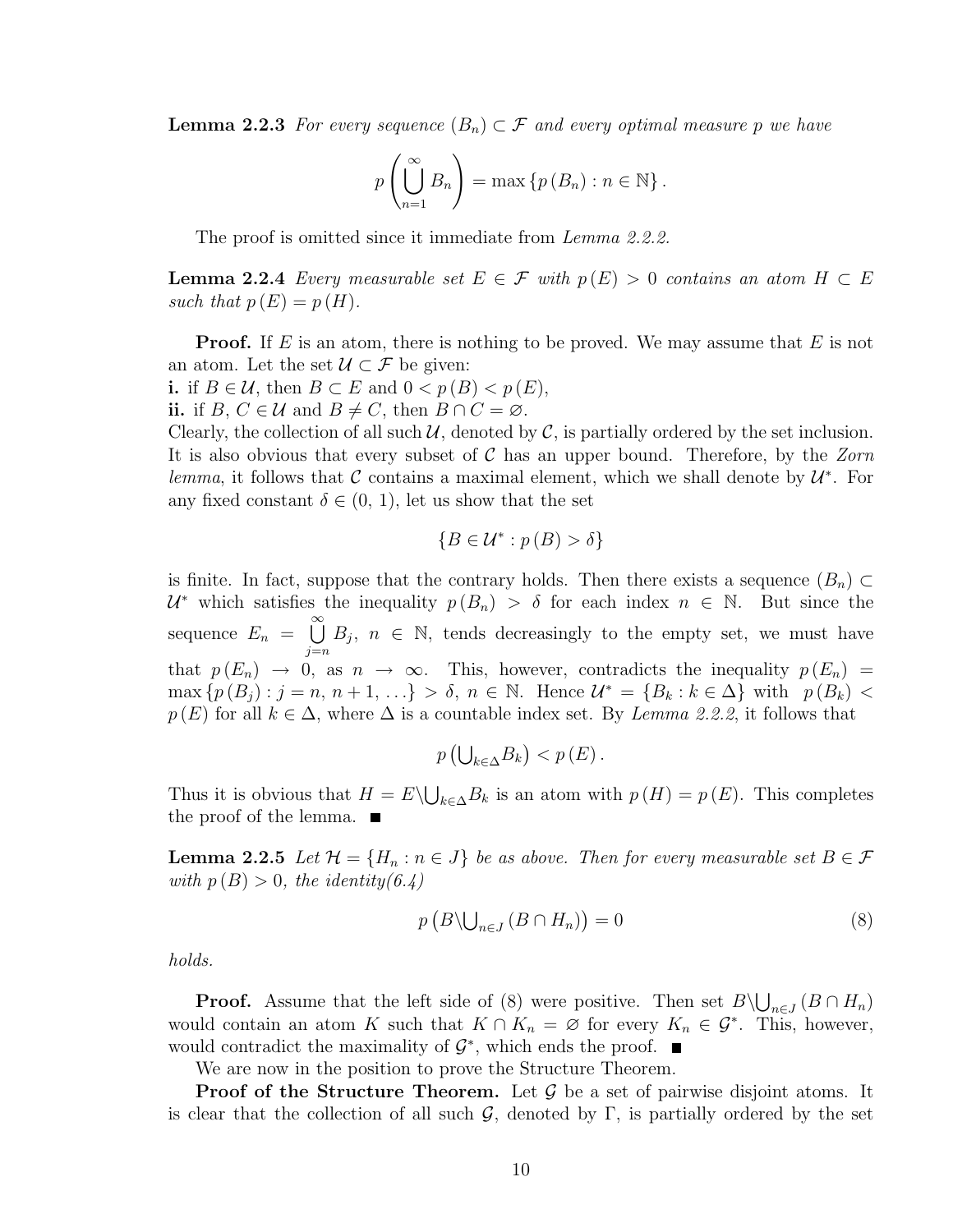inclusion and every subset of  $\Gamma$  has an upper bound. Then, the *Zorn lemma* entails that  $\Gamma$  contains a maximal element, which we shall denote by  $\mathcal{G}^*$ . As we have done above, one can easily verify that the set

$$
\left\{K\in\mathcal{G}^*: p(K) > n^{-1}\right\}
$$

is finite. Hence  $\mathcal{G}^* = \{K_j : j \in \nabla\}$ , where  $\nabla$  is a countable index set. It is obvious that  $p(K_i) \to 0$  as  $j \to \infty$ , whenever  $\nabla$  is a countably infinite set. Consequently, it ensues, via Lemma 2.2.1, that each atom  $K_j \in \mathcal{G}^*$  can be expressed as the union of finitely many disjoint indecomposable subatoms of the same optimal measure as  $K_j$ . Finally, let us list these indecomposable atoms occurring in the decompositions of the elements of  $\mathcal{G}^*$  as follows:  $\mathcal{H} = \{H_n : n \in J\}$ , where J is a countable index set. Now, via Lemma 2.2.3, the identity (8) and Axiom 2.1, one can easily observe that (4) holds for every set  $B \in \mathcal{F}$ , with  $p(B) > 0$ . It is also obvious that 0 is the only limit point of the set  $\{p(H_n) : n \in J\}$ whenever J is a countably infinite set. This ends the proof of the theorem.  $\blacksquare$ 

**Definition 2.2.2** The set  $\mathcal{H}(p) = \{H_n : n \in J\}$  of disjoint indecomposable p-atoms (obtained in Theorem 1) will be called p-generating countable system:

i) it will be referred to as a p-generating infinite system and denoted by  $\mathcal{H}_{\infty}(p)$  if J is countably infinite;

ii) it will be called a p-generating finite system and denoted by  $\mathcal{H}_{<\infty}(p)$  if J is finite.

To end this chapter we need to point out that, as the reader has already noticed it, we intensively made use of the *Zorn lemma* which we know is equivalent to the *axiom of* choice. In [34] an elementary proof was given to the structure theorem.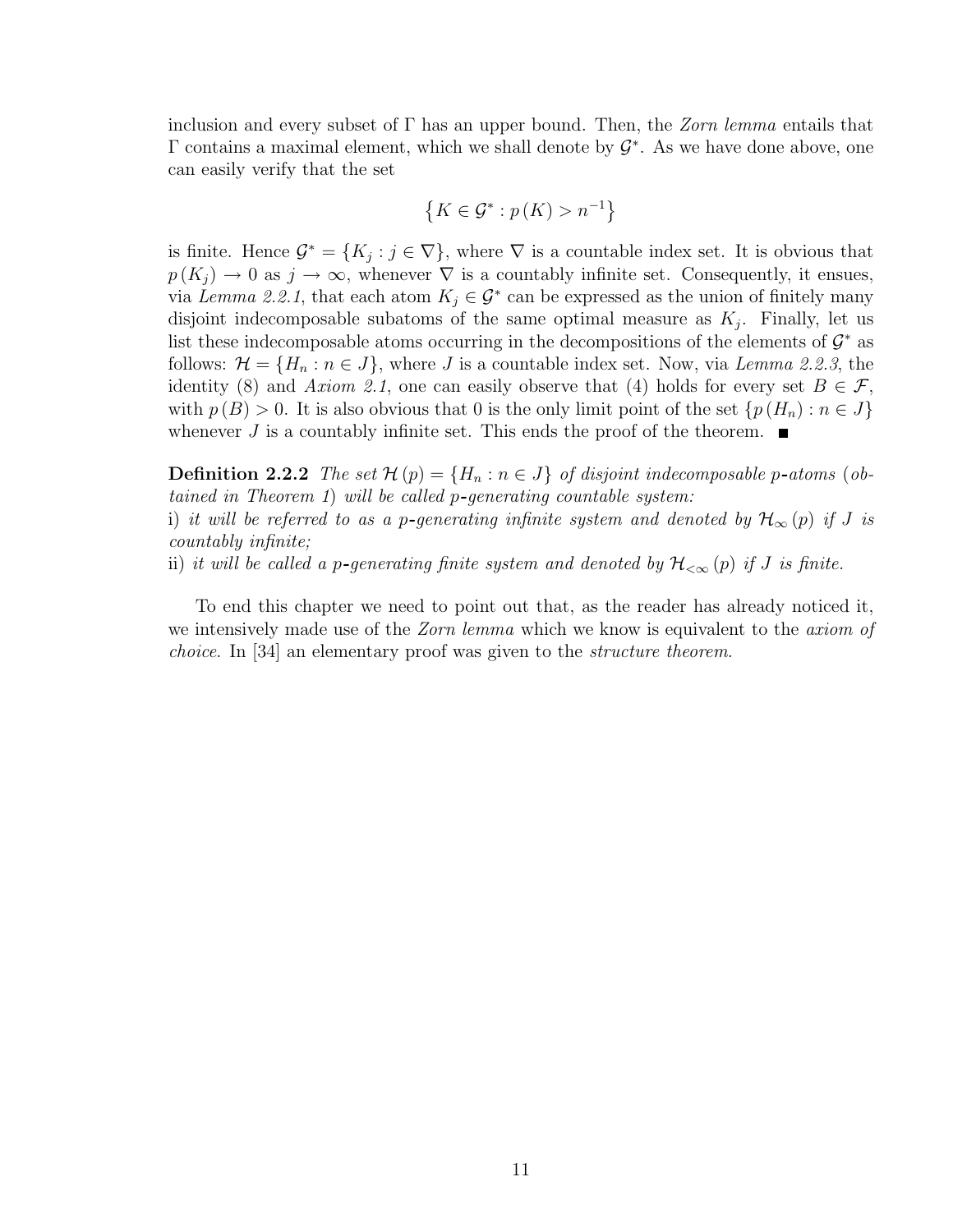## CHAPTER III

## CHARACTERIZATION OF SOME PROPERTIES OF MEASURABLE SETS

### 3.1 Introduction

Some new information about  $\sigma$ -algebras is investigated, consisting of mapping bijectively σ-algebras onto power sets. Such σ-algebras, in fact, form a rather broad class. A special grouping of the optimal measures is used in our investigation. We constructively provide a bijective mapping that will do. In the proof we first characterize the usual set operations, the set inclusion relation as well as some asymptotic behaviors of sequences of measurable sets. Without loss of generality we shall restrict ourselves to infinite  $\sigma$ -algebras, since the opposite case can be easily done.

## 3.2 Mapping bijectively  $\sigma$ -algebras onto power sets

We note that this entire section is drafted from article [8].

**Definition 3.2.1 (Agbeko, [8])** We say that an optimal measure  $p^* \in \mathcal{P}_{\infty}$  is of orderone if there is a unique indecomposable  $p^*$ -atom H such that  $p^*(H) = 1$ . (Any such atom will be referred to as an order-one-atom and the set of all order-one optimal measures will be denoted by  $\widetilde{\mathcal{P}_{\infty}^1}$ .)

**Example 3.2.1** Fix a sequence  $(\omega_n) \subset \Omega$  and define  $p_0^* \in \mathcal{P}_{\infty}$  by

$$
p_0^*(B) = \max\left\{\frac{1}{n} : \omega_n \in B\right\}.
$$

Then  $p_0^* \in \widetilde{\mathcal{P}_{\infty}^1}$ .

**Proof.** In fact, via the Structure Theorem, there is an indecomposable  $p_0^*$ -atom H such that  $p_0^*(H) = 1$ . This is possible if and only if  $\omega_1 \in H$ . We note that there is no other indecomposable  $p_0^*$ -atom  $H^*$  with  $H^* \cap H = \emptyset$  such that  $p_0^*(H^*) = 1$ , otherwise necessarily it would ensue that  $\omega_1 \in H^*$ , which is absurd. Therefore, we can conclude that  $p_0^* \in \widetilde{\mathcal{P}_{\infty}^1}$ .

#### Further notations

If H is the order-one-atom of some  $p^* \in \widetilde{\mathcal{P}_{\infty}^1}$ , we write  $p =$ n  $q^* \in \widetilde{\mathcal{P}_{\infty}^1} : q^*(H) = 1$ . We then refer to the elements of the class  $p$  as representing members of the class, and call H the unitary atom of the class.

We further denote by  $\mathcal{P}_{\infty}^{1}$  the set of all p classes.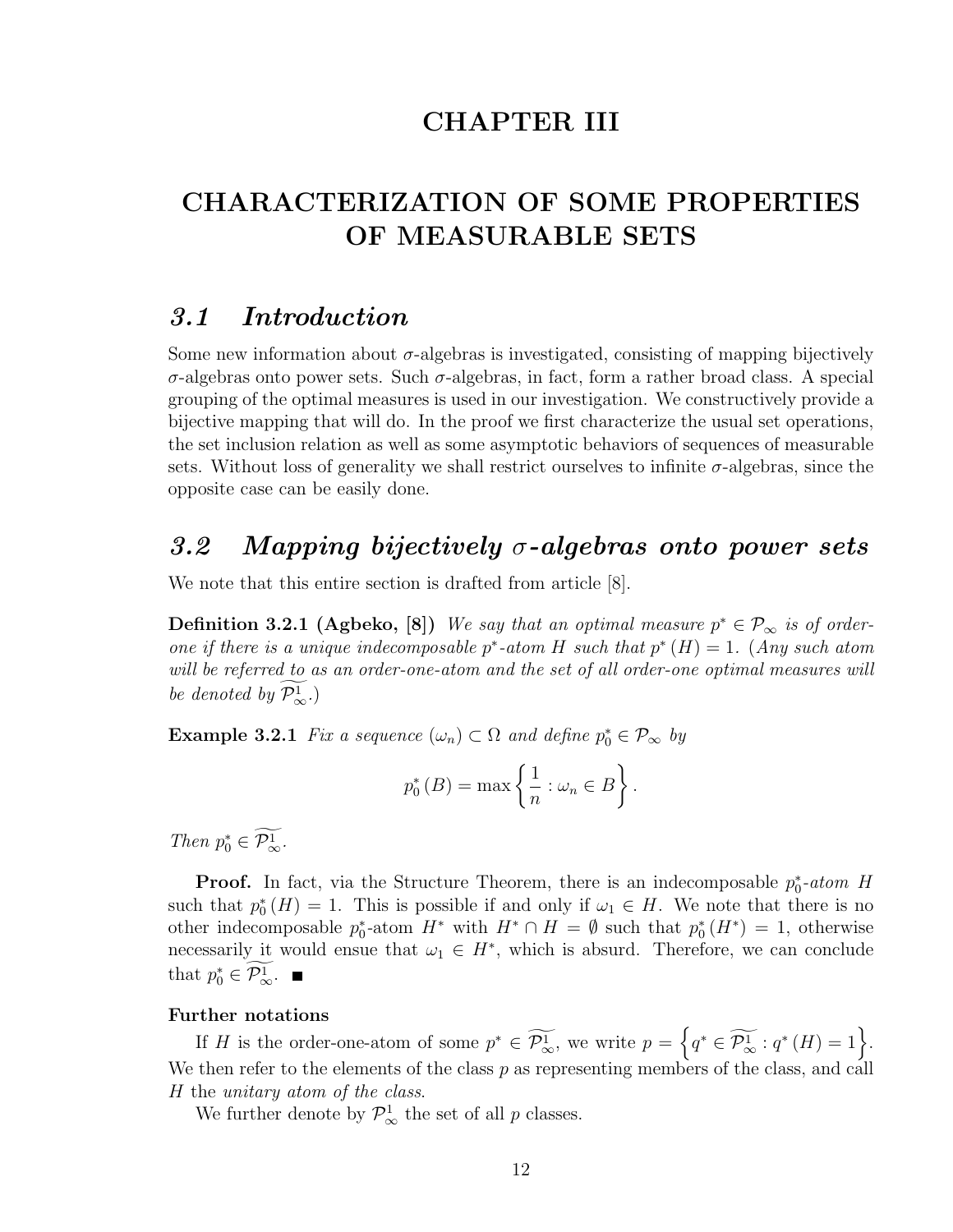If A is a nonempty measurable set and  $p \in \mathcal{P}^1_{\infty}$ , the identity  $p(A) = 1$  (resp. the inequality  $p(A) < 1$ ) will simply mean that  $p^*(A) = 1$  (resp.  $p^*(A) < 1$ ) for any representing member  $p^* \in p$ . We shall also write  $p(A) = 0$  to mean that  $p^*(A) = 0$ whenever  $p^* \in p$ .

Write  $\nabla$  for the set of all unitary atoms on the measurable space  $(\Omega, \mathcal{F})$ .

**Lemma 3.2.1** Let  $A, B \in \mathcal{F}$  and  $p \in \mathcal{P}^1_{\infty}$  be arbitrary. In order that  $p(A \cap B) = 1$  it is necessary and sufficient that  $p(A) = 1$  and  $p(B) = 1$ .

**Proof.** As the necessity is obvious, we only need show the sufficiency. In fact, assume that  $p(A) = 1$  and  $p(B) = 1$ . Let H be the unitary atom of class p, and let p<sup>\*</sup> denote an arbitrary but fixed representing member in the class. Thus H is an order-one-atom for  $p^*$ . Then  $p^*(H) = 1$ . Clearly,  $p^*(A \cap H) = 1$  and  $p^*(B \cap H) = 1$ . Hence  $p^*(\overline{A} \cap H \cap \overline{B}) = 1$ . 0. It is enough to prove that both identities  $p^* (A \cap H \cap \overline{B}) = 0$  and  $p^* (\overline{A} \cap H \cap B) = 0$ are valid. In the contrary, assume that at least one of these identities fails to hold:  $p^* (A \cap H \cap \overline{B}) = 0$ , say. Then  $p^* (A \cap H \cap \overline{B}) = 1$ . Now, since  $p^* (H \cap B) = 1$ , it ensues that either  $p^*(A \cap H \cap B) = 1$  or  $p^*(\overline{A} \cap H \cap B) = 1$ . Then combining each of these last identities with  $p^* (A \cap H \cap \overline{B}) = 1$ , we have that  $p^* (A \cap H \cap \overline{B}) = 1$  and  $p^*(A \cap H \cap B) = 1$ , or  $p^*(A \cap H \cap \overline{B}) = 1$  and  $p^*(\overline{A} \cap H \cap B) = 1$ . This violates that H is an order-one-atom (because the sets  $A \cap H \cap B$ ,  $A \cap H \cap \overline{B}$  and  $\overline{A} \cap H \cap B$  are pairwise disjoint).  $\blacksquare$ 

**Remark 3.2.1** Let  $p \in \mathcal{P}_{\infty}^1$  be arbitrary. Then the identity  $p(\emptyset) = 0$  holds (cf. Axiom 2.1).

**Remark 3.2.2** Let  $A \in \mathcal{F}$  and  $p \in \mathcal{P}_{\infty}^1$  be arbitrary. Then the identities  $p(A) = 1$  and  $p(\overline{A}) = 1$  cannot hold simultaneously, i.e. for no representing member  $p^*$  of class p the *identities*  $p^*(A) = 1$  and  $p^*(\overline{A}) = 1$  hold at the same time.

In fact, assume the contrary. Then *Lemma 3.2.1* would imply that

$$
1 = p(A) = p(\overline{A}) = p(A \cap \overline{A}) = p(\emptyset) = 0
$$

which is absurd, indeed.

**Definition 3.2.2 (Agbeko, [8])** For any  $A \in \mathcal{F}$  let the set  $\Delta(A)$  be described by

- 1.  $\Delta(A) \subseteq \mathcal{P}_{\infty}^1$ .
- 2. If  $p \in \Delta(A)$ , then  $p(A) = 1$ .

**Remark 3.2.3** Let  $A \in \mathcal{F}$ . Then  $\Delta(A) = \emptyset$  if and only if  $A = \emptyset$ .

**Remark 3.2.4** If H is the unitary atom of a class  $p \in \mathcal{P}^1_{\infty}$ , then  $\Delta(H) = \{p\}.$ 

Let  $A \in \mathcal{F}$  and denote by  $\nabla_A$  the set of all unitary atoms H such that  $p(A) = 1$ , where  $\Delta(H) = \{p\}.$  It is clear that  $\nabla_A \cap \nabla_{\overline{A}} = \emptyset$  and  $\nabla_A \cup \nabla_{\overline{A}} = \nabla$ . From this observation the following lemma is straightforward.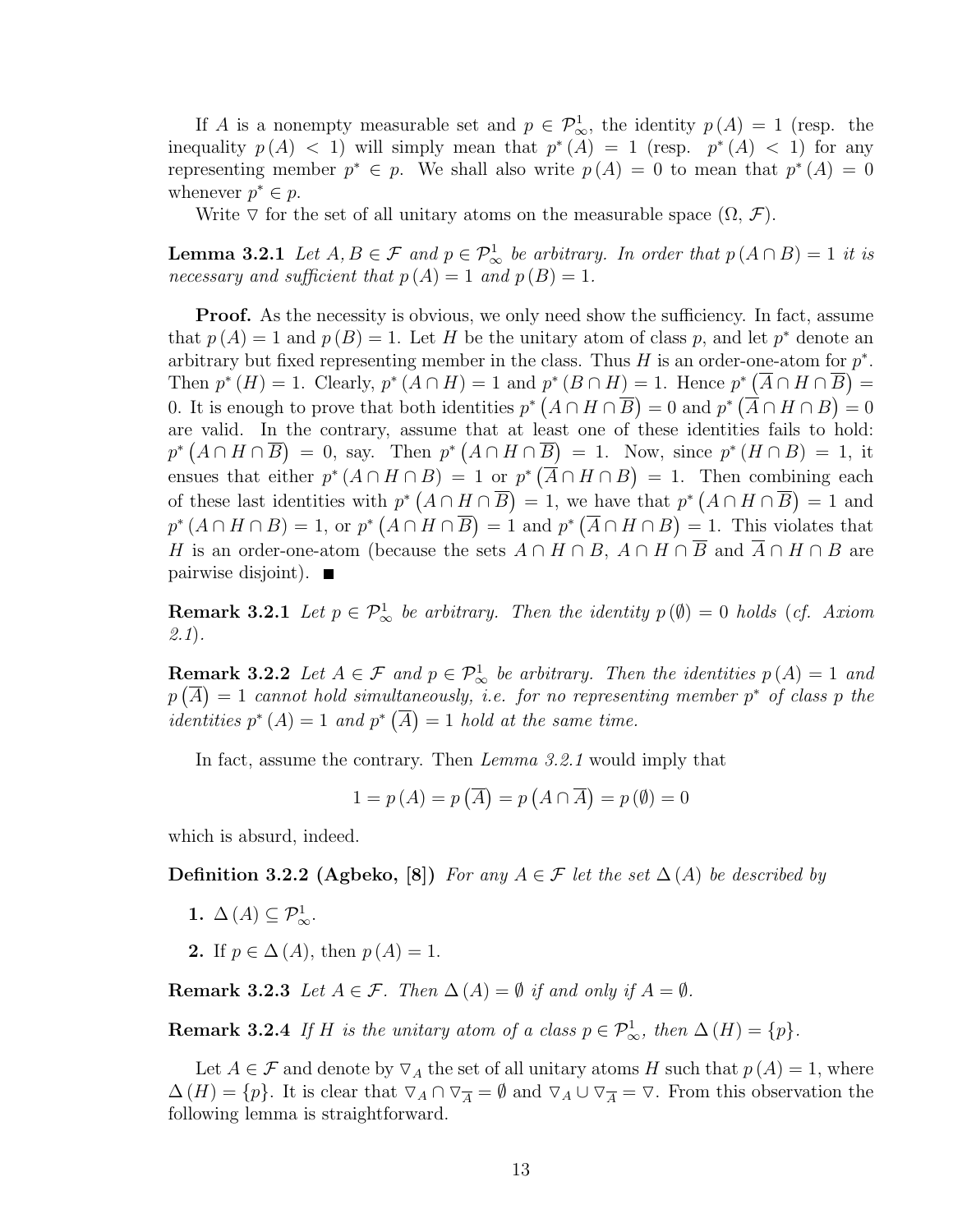**Lemma 3.2.2** For every set  $A \in \mathcal{F}$ , we have that  $\Delta$ ¡ A ¢  $= \Delta(A).$ 

**Proposition 3.2.1** Let  $A, B \in \mathcal{F}$  be arbitrary. Then

- 1.  $\Delta(\Omega) = \mathcal{P}_{\infty}^1$ .
- 2.  $\Delta(A \cap B) = \Delta(A) \cap \Delta(B)$ .
- 3.  $\Delta(A \cup B) = \Delta(A) \cup \Delta(B)$ .

**Proof.** Part 1 is an easy task. Let us show Part 2. In fact, let  $p \in \Delta(A \cap B)$ . Then  $p(A \cap B) = 1$ . Hence Lemma 3.2.1 implies that  $p(A) = 1$  and  $p(B) = 1$ , so that  $p \in$  $\Delta(A)$  and  $p \in \Delta(B)$ , i.e.  $p \in \Delta(A) \cap \Delta(B)$ . Consequently,  $\Delta(A \cap B) \subseteq \Delta(A) \cap \Delta(B)$ . To show the reverse inclusion, pick an arbitrary  $p \in \Delta(A) \cap \Delta(B)$ . Then  $p(A) = 1$ and  $p(B) = 1$ . Via Lemma 3.2.1, we have that  $p(A \cap B) = 1$ , i.e.  $p \in \Delta(A \cap B)$ . So  $\Delta(A) \cap \Delta(B) \subseteq \Delta(A \cap B).$ 

To end the proof, let us show the third part. In fact, let A and  $B \in \mathcal{F}$  be arbitrary. Then making use of the second part of this proposition it ensues that  $\Delta(\overline{A} \cap \overline{B}) =$  $\Delta(\overline{A}) \cap \Delta(\overline{B})$ . By applying Lemma 3.2.2 and the De Morgan identities, we obtain that

$$
\Delta (A \cup B) = \overline{\overline{\Delta (A \cup B)}} = \overline{\Delta (\overline{A} \cap \overline{B})} = \overline{\Delta (\overline{A}) \cap \Delta (\overline{B})}
$$
  
= 
$$
\overline{\Delta (\overline{A})} \cup \overline{\Delta (\overline{B})} = \overline{\overline{\Delta (A)}} \cup \overline{\overline{\Delta (B)}} = \Delta (A) \cup \Delta (B).
$$

This was to be proven. ■

**Lemma 3.2.3** Let A and  $B \in \mathcal{F}$  be arbitrary nonempty sets. In order that  $A \subset B$ , it is necessary and sufficient that  $\Delta(A) \subset \Delta(B)$ .

**Proof.** As the necessity is trivial we need only show the sufficiency. In fact, assume that  $A\backslash B$  is not an empty set. Then because of *Remark 3.2.3*,  $\Delta(A\backslash B)$  is neither empty. Fix some  $p \in \Delta(A \setminus B)$ , i.e.  $p(A \setminus B) = 1$ . This implies that  $p(B) < 1$ . Otherwise we would obtain via Lemma 3.2.1 that  $1 = p((A \ B) \cap B) = p(\emptyset) = 0$ , which is absurd. Then  $p(A) = 1$  and  $p(B) < 1$ , i.e.  $p \in \Delta(A) \setminus \Delta(B)$ . So the set  $\Delta(A) \setminus \Delta(B)$  is not empty. ■

**Lemma 3.2.4** Let A and  $B \in \mathcal{F}$  be arbitrary nonempty sets. Then for the equality  $A \cap B = \emptyset$  to hold it is necessary and sufficient that  $\Delta(A) \cap \Delta(B) = \emptyset$ .

(The proof follows from Proposition 3.2.1/2 and Remark 3.2.3.)

**Lemma 3.2.5** Let A and  $B \in \mathcal{F}$  be arbitrary nonempty sets. In order that  $A = B$  it is necessary and sufficient that  $\Delta(A) = \Delta(B)$ .

**Proof.** As the necessity is trivial we need only show the sufficiency. In fact, assume that A and  $B \in \mathcal{F}$  are such that  $\Delta(A) = \Delta(B)$ , i.e.  $\Delta(A) \subseteq \Delta(B)$  and  $\Delta(B) \subseteq \Delta(A)$ . By applying twice Lemma 3.2.3 it ensues that  $A \subseteq B$  and  $B \subseteq A$ . Therefore,  $A = B$ .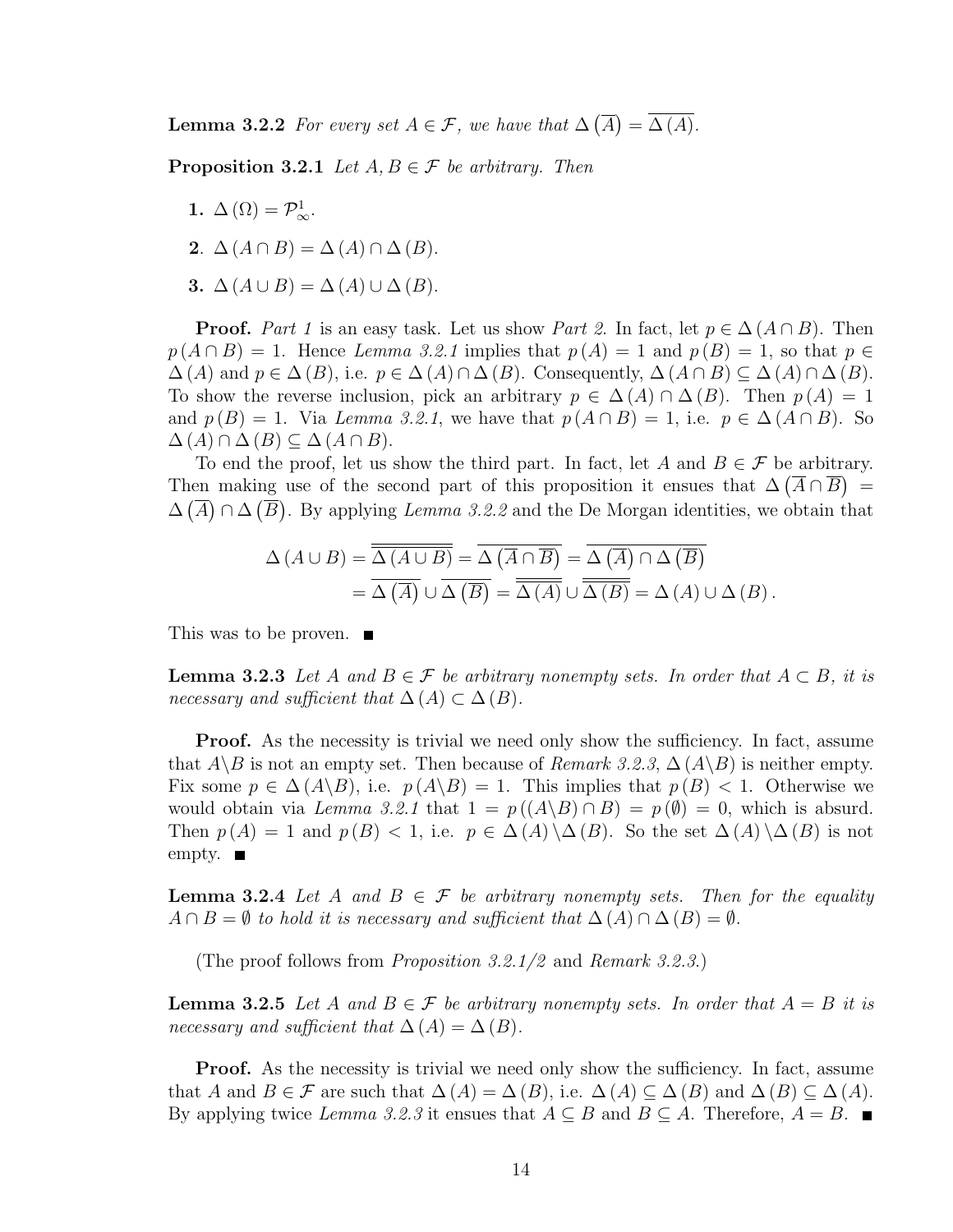**Lemma 3.2.6** Let A and  $B \in \mathcal{F}$  be any nonempty sets. Then  $\Delta(A \setminus B) = \Delta(A) \setminus \Delta(B)$ .

**Proof.** The conjunction of *Proposition 3.2.1/2* and *Lemma 3.2.2* entails that

$$
\Delta(A \backslash B) = \Delta(A \cap \overline{B}) = \Delta(A) \cap \Delta(\overline{B})
$$
  
= 
$$
\Delta(A) \cap (\overline{\Delta(B)}) = \Delta(A) \backslash \Delta(B),
$$

which completes the proof.  $\blacksquare$ 

**Proposition 3.2.2** Let  $(A_n) \subset \mathcal{F}$  and  $A \in \mathcal{F}$  be arbitrary. Then  $(A_n)$  converges decreasingly to A if, and only if  $(\Delta(A_n))$  converges decreasingly to  $\Delta(A)$ .

**Proof.** Assume that  $(A_n)$  converges decreasingly to A. Then by applying repeatedly Lemma 3.2.3 we have for every  $n \in \mathbb{N}$  that

$$
\Delta(A) \subset \Delta(A_{n+1}) \subset \Delta(A_n).
$$

We need to prove that  $\Delta(A) = \bigcap^{\infty}$  $n=1$  $\Delta(A_n)$ . To do this it will be enough to show that  $\Delta(A) \subseteq$  $\frac{∞}{6}$  $n=1$  $\Delta(A_n)$  and  $\bigcap^{\infty}$  $n=1$  $\Delta(A_n) \subseteq \Delta(A)$ . In fact, we note that the first inclusion is trivial. To prove the second inclusion let us pick some  $p \in$  $\frac{∞}{5}$  $n=1$  $\Delta(A_n)$ . Then  $p \in \Delta(A_n)$ for all  $n \in \mathbb{N}$ . Hence  $p(A_n) = 1$  for all  $n \in \mathbb{N}$ . If we fix any representing member  $p^*$  in class p we then obtain via Axiom 2.1 that

$$
p^*(A) = p^*\left(\bigcap_{n=1}^{\infty} A_n\right) = \min \{p^*(A_n) : n \in \mathbb{N}\} = 1,
$$

implying that  $p(A) = 1$ , i.e.  $p \in \Delta(A)$ . Consequently,  $\bigcap^{\infty}$  $n=1$  $\Delta(A_n) \subseteq \Delta(A)$ .

Conversely, assume that sequence  $(\Delta(A_n))$  converges decreasingly to  $\Delta(A)$ . Then for every  $n \in \mathbb{N}$  we obtain that  $\Delta(A) \subset \Delta(A_{n+1}) \subset \Delta(A_n)$  so that  $A \subset A_{n+1} \subset A_n$ ,  $n \in \mathbb{N}$ (by Lemma 3.2.3). Hence  $A \subseteq$  $\frac{\infty}{\infty}$  $n=1$  $A_n$ . To show the reverse inclusion let us assume that  $\int_{0}^{\infty}$  $n=1$  $A_n$  $\mathbf{r}$  $\setminus A$  is not empty. Then via *Remark 3.2.3* and *Axiom 2.1* there can be found some  $p \in \mathcal{P}_{\infty}^1$  such that

$$
1 = p^* \left( \left( \bigcap_{n=1}^{\infty} A_n \right) \setminus A \right) = p^* \left( \bigcap_{n=1}^{\infty} A_n \cap \overline{A} \right) = \min \left\{ p^* \left( A_n \cap \overline{A} \right) : n \in \mathbb{N} \right\},\
$$

for every representing member  $p^*$  of class p, since  $(A_n)$  is a decreasing sequence. Consequently,  $1 = p^* (A_n \cap \overline{A})$  for all  $n \in \mathbb{N}$ . Hence Lemma 3.2.2 yields that  $p(\overline{A}) = 1$ and  $p(A_n) = 1$  for all  $n \in \mathbb{N}$ . But then  $p \in \Delta(A_n)$  for all  $n \in \mathbb{N}$  and hence p ∈  $\frac{\infty}{\infty}$  $n=1$  $\Delta(A_n) = \Delta(A)$ . Nevertheless, this is absurd since  $p \in \Delta$ ¡ A  $\overline{a}$  $= \Delta(A)$ . We can thus conclude on the validity of the proposition.  $\blacksquare$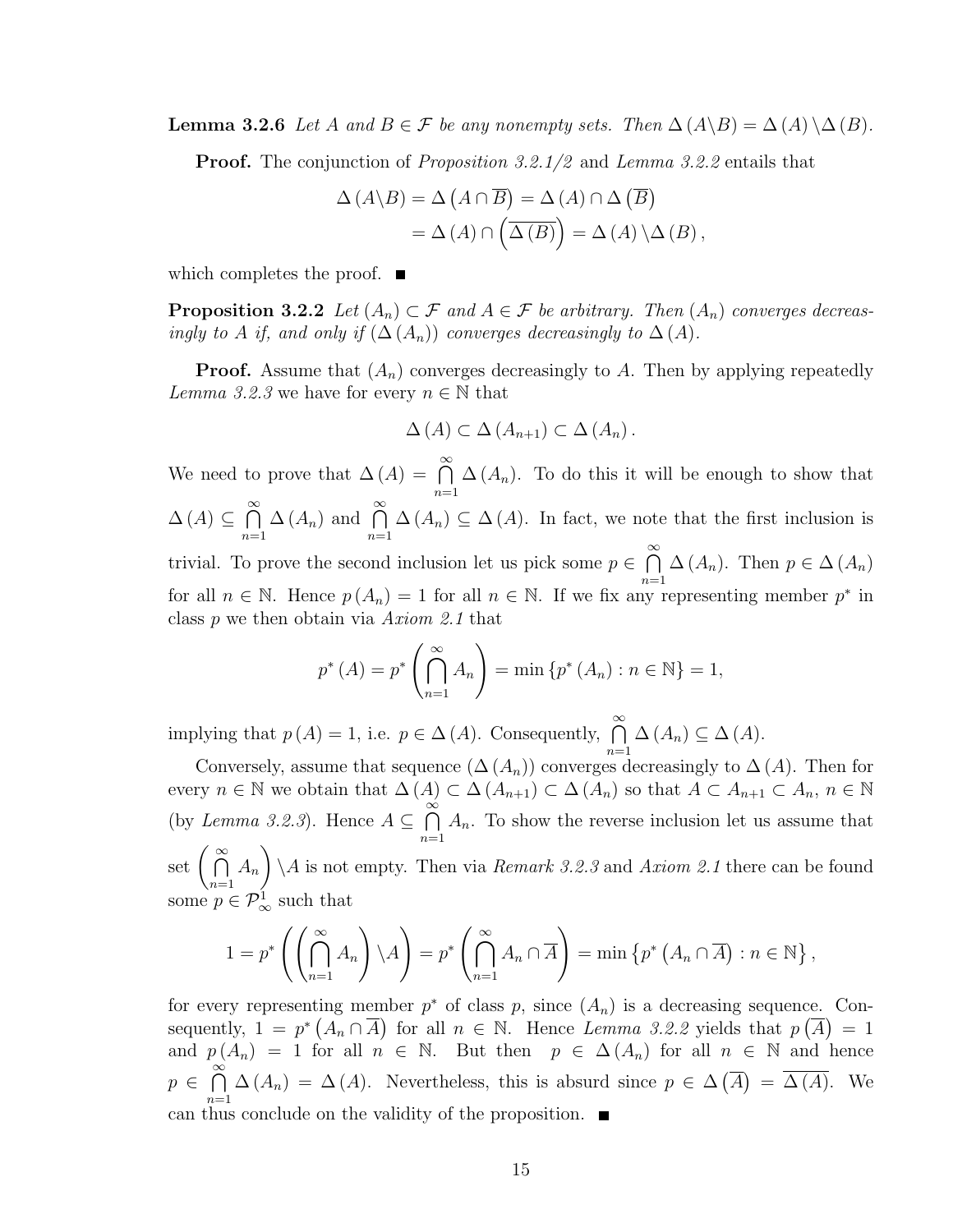**Proposition 3.2.3** Let  $(A_n) \subset \mathcal{F}$  and  $A \in \mathcal{F}$  be arbitrary. Then  $(A_n)$  converges increasingly to A if and only if  $(\Delta(A_n))$  converges increasingly to  $\Delta(A)$ .

**Proof.** Assume that  $(A_n)$  converges increasingly to A. Then by applying repeatedly Lemma 3.2.3 we have for every  $n \in \mathbb{N}$  that

$$
\Delta(A_n) \subset \Delta(A_{n+1}) \subset \Delta(A).
$$

We need to prove that  $\Delta(A) = \bigcup_{k=1}^{\infty}$  $n=1$  $\Delta(A_n)$ . To do this it will be enough to show that  $\Delta(A) \subseteq$  $\infty$  $n=1$  $\Delta(A_n)$  and  $\bigcup^{\infty}$  $n=1$  $\Delta(A_n) \subseteq \Delta(A)$ . In fact, we note that the second inclusion is trivial. To prove the first one let us pick an arbitrary class  $p \in \Delta(A)$  and fix any representing member  $p^*$  of the class p. Following the proof of Lemma 0.1 (cf. [5], page 134), there can be found a positive integer  $n_0$  such that  $1 = p^*(A) = p^* \begin{pmatrix} \infty \\ \infty \end{pmatrix}$  $k=1$  $A_k$ ) =  $p^*(A_n)$ , whenever  $n \geq n_0$ . Hence  $p \in$  $\infty$  $n=n_0$  $\Delta(A_n) \subseteq$  $\infty$  $n=1$  $\Delta(A_n)$ , i.e.  $\Delta(A) \subseteq$  $[\infty]$  $n=n_0$  $\Delta(A_n) \subseteq$  $[\infty]$  $n=1$  $\Delta\left(A_n\right)$  .

Conversely, assume that sequence  $(\Delta(A_n))$  converges increasingly to  $\Delta(A)$ . Then se-Conversely, assume that sequence  $(\Delta(A_n))$  converges increasingly to  $\Delta(A)$ . Then sequence  $(\overline{\Delta(A_n)})$  converges decreasingly to  $\overline{\Delta(A)}$ . Consequently, *Lemma 3.2.2* entails that sequence  $(\Delta(\overline{A_n}))$  converges decreasingly to  $\Delta(\overline{A})$ . Taking into account *Proposition*  $\sigma$  ( $\sigma$ ) tion 3.2.2, sequence  $(\overline{A_n})$  must converge decreasingly to  $\overline{A}$ . In turn this implies that  $(A_n)$ <br>tion 3.2.2, sequence  $(\overline{A_n})$  must converge decreasingly to  $\overline{A}$ . In turn this implies that  $(A_n)$ converges increasingly to A.

Therefore, we can conclude on the validity of the argument.

**Theorem 3.2.1 (Agbeko, [8])** Let  $(A_n) \subset \mathcal{F}$  and  $A \in \mathcal{F}$  be arbitrary. In order that  $(A_n)$  converge to A it is necessary and sufficient that  $(\Delta(A_n))$  converge to  $\Delta(A)$ .

**Proof.** For every counting number  $n \in \mathbb{N}$  write  $E_n =$  $\frac{∞}{6}$  $_{k=n}$  $A_k$  and  $B_n =$  $\infty$  $_{k=n}$  $A_k$ . It is clear that sequence  $(B_n)$  converges decreasingly to  $\limsup_{n\to\infty} A_n$  and sequence  $(E_n)$  converges increasingly to  $\liminf_{n\to\infty} A_n$ . Consequently, by applying *Propositions 3.2.2* and 3.2.3 to these sequences we can conclude on the validity of the theorem.  $\blacksquare$ 

Definition 3.2.3 (Agbeko, [8]) A mapping  $\Delta: \mathcal{F} \to \mathbb{P}(\mathcal{P}_{\infty}^1)$  is said to be powering if it is defined by:

$$
\Delta(A) = \begin{cases} \emptyset & \text{if } A = \emptyset \\ \{p \in \mathcal{P}_{\infty}^1 : p(A) = 1\} & \text{if } A \neq \emptyset \end{cases}
$$

The following result can easily be derived from *Lemma 3.2.5* and *Remark 3.2.3.* 

**Proposition 3.2.4** If  $\Delta : \mathcal{F} \to \mathbb{P}(\mathcal{P}_{\infty}^1)$  is a powering mapping, then it is an injection.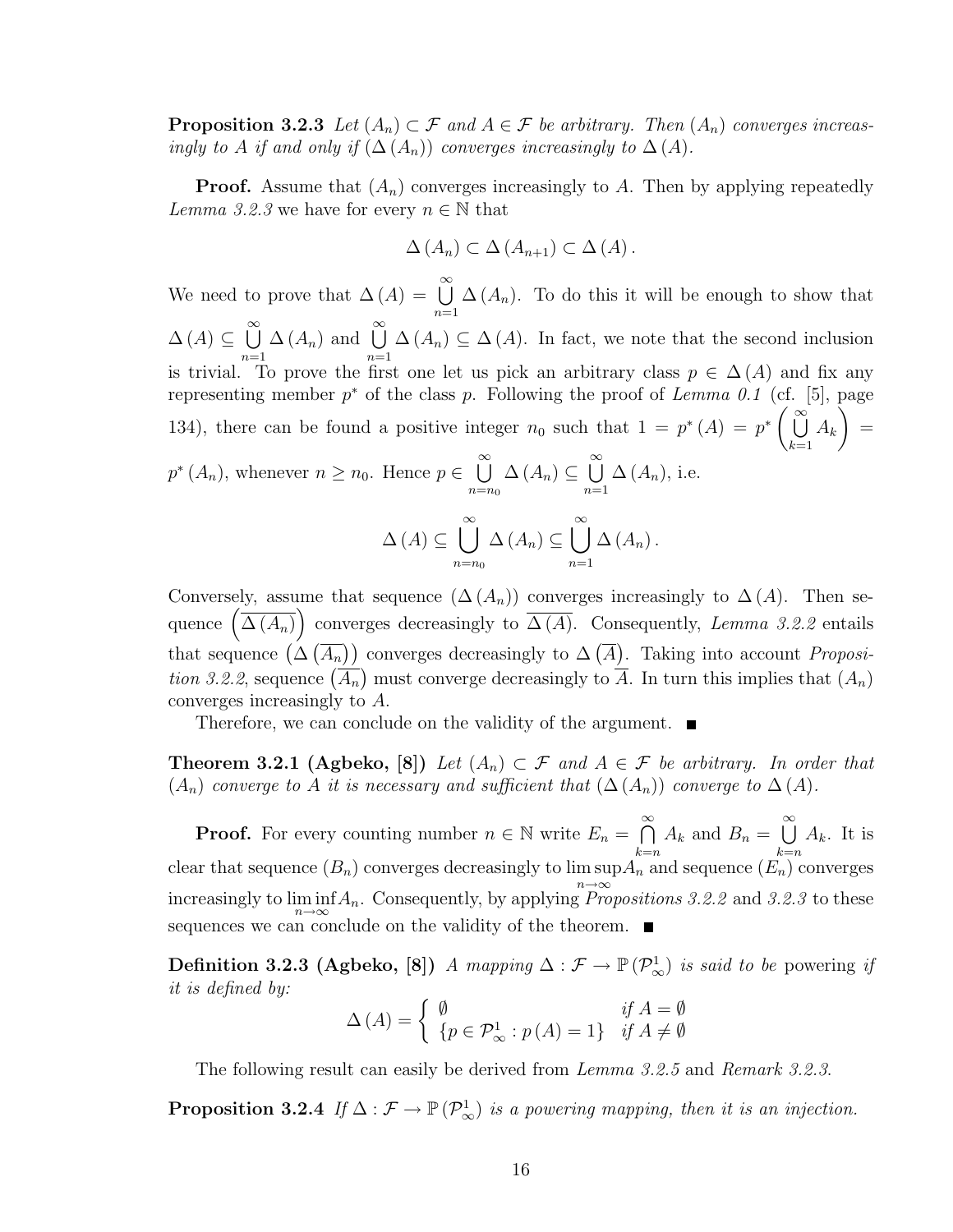**Definition 3.2.4** If  $\Gamma \subseteq \mathcal{P}_{\infty}^1$  is a nonempty set, then the collection C of all the unitary atoms of the classes  $p \in \Gamma$  will be called unitary-atomic (or governing-atomic) collection of Γ.

The Postulate of Powering. If  $\Gamma \in \mathbb{P}(\mathcal{P}_{\infty}^1) \setminus \{\emptyset\}$  and C denotes the governing-atomic **The Postulate of Powering.** *If*  $I \in \mathbb{F}(\mathcal{P}_{\infty}) \setminus \{\Psi\}$  and  $\text{collection of } \Gamma$ , then  $\bigcup \mathcal{C}$  is measurable and  $\Delta(\bigcup \mathcal{C}) \subseteq \Gamma$ .

**Theorem 3.2.2 (Agbeko, [8])** The powering mapping  $\Delta : \mathcal{F} \to \mathbb{P}(\mathcal{P}_{\infty}^1)$  is surjective if and only if the postulate of powering is valid.

**Proof.** Assume that the *postulate of powering* is valid. Let  $\Gamma \in \mathbb{P}(\mathcal{P}_{\infty}^1)$  be arbitrarily fixed. We note that if  $\Gamma = \emptyset$ , then there is nothing to be proven. Suppose that  $\Gamma$  is a nonempty subset of  $\mathcal{P}_{\infty}^1$ , and denote by C its corresponding governing-atomic collection. monempty subset of  $\mathcal{P}_{\infty}$ , and denote by C its corresponding governing-atomic conection.<br>Then  $\bigcup \mathcal{C}$  is measurable and  $\Delta(\bigcup \mathcal{C}) \subseteq \Gamma$  (by the postulate). Let us show that  $\Gamma \subseteq$ Then  $\bigcup$ C is measurable and  $\Delta(\bigcup C) \subseteq T$  (by the postulate). Let us show that  $T \subseteq \Delta(\bigcup C)$ . In fact, pick any class  $p \in \Gamma$  and  $p^*$  any representing member of p, with H the  $\Delta(U\mathcal{C})$ . In fact, pick any class  $p \in \Gamma$  and p any representing member of p, with H the unitary atom of p. Since  $H \subseteq \bigcup \mathcal{C}$ , it ensues from Lemma 3.2.2 that  $\Delta(H) \subseteq \Delta(\bigcup \mathcal{C})$ . But, via Remark 3.2.4 we have that  $\{p\} = \Delta(H)$  and thus  $p \in \Delta(U\mathcal{C})$ , i.e.  $\Gamma \subseteq \Delta(U\mathcal{C})$ . Dut, via *nemark 5.2.4* w<br>Therefore,  $\Gamma = \Delta$  ([*JC*).

To prove the converse of the biconditional, let us assume that the powering mapping  $\Delta$ is a surjection. We note consequently that  $\Delta$  is a bijection, since it is also an injection (by Proposition 3.2.4). Let  $\Gamma \in \mathbb{P}(\mathcal{P}_{\infty}^1) \setminus \{\emptyset\}$  be arbitrary and write C for the corresponding *Froposition 5.2.4*). Let  $I \in \mathbb{F}(\ell_{\infty}) \setminus \{\Psi\}$  be arbitrary and write C for the corresponding unitary-atomic collection. Obviously, we have that  $\Gamma = \bigcup \{\Delta(H) : H \in \mathcal{C}\}\$ is a subset of  $\mathcal{P}_{\infty}^1$ . Then via the bijective property it ensues that  $\Delta^{-1}(\Gamma) \in \mathcal{F}$ . Clearly,  $\Delta(H) \subset \Gamma$  for every  $H \in \mathcal{C}$ . By Lemma 3.2.3 together with the bijective property, we obtain that

$$
H = \Delta^{-1} \left( \Delta \left( H \right) \right) \subset \Delta^{-1} \left( \Gamma \right)
$$

whenever  $H \in \mathcal{C}$ . Consequently, the inclusion  $\bigcup \mathcal{C} \subseteq \Delta^{-1}(\Gamma)$  follows. Now, let us show that if  $\omega \in \Delta^{-1}(\Gamma)$ , then there is some  $H \in \mathcal{C}$  such that  $\omega \in H$ . Assume in the contrary that there can be found some  $\omega_1 \in \Delta^{-1}(\Gamma)$  such that  $\omega_1 \notin H$  for all  $H \in \mathcal{C}$ . We can thus define an optimal measure  $q^* : \mathcal{F} \to [0, 1]$  so that

$$
q^*(B)\begin{cases}\n= & 1 \quad \text{if } \omega_1 \in B \\
< & 1 \quad \text{if } \omega_1 \notin B,\n\end{cases}
$$

see *Example 3.2.1*. Then there is a unique indecomposable  $q^*$ -atom (to be denoted by  $\widetilde{H}$ ) such that  $q^* \n\left( \widetilde{H} \right) = 1$ . Obviously,  $\omega_1 \in \widetilde{H}$  and  $q^* \left( \Delta^{-1} \left( \Gamma \right) \right) = 1$ . We further note that

$$
\bigcup \{ \Delta(H) : H \in \mathcal{C} \} = \Gamma = \Delta(\Delta^{-1}(\Gamma)) = \{ p \in \mathcal{P}_{\infty}^1 : p(\Delta^{-1}(\Gamma)) = 1 \}.
$$

From this fact and the identity  $q^*(\Delta^{-1}(\Gamma)) = 1$ , there must exist some class  $p_0 \in \mathcal{P}^1_{\infty}$ From this fact and the identity  $q^* (\Delta^{-1} (I)) = I$ , there must exist some class  $p_0 \in P^*_{\infty}$ <br>with  $p_0 (\Delta^{-1} (\Gamma)) = I$ , such that  $q^* (\widetilde{H} \cap H_0 \cap \Delta^{-1} (\Gamma)) = I$ , where  $H_0 \in \mathcal{C}$  is the unitary atom of class  $p_0$ . Nevertheless, this is possible only if  $\omega_1 \in H_0$ , which is absurd, since earlier we have supposed that  $\omega_1 \notin H$  for all  $H \in \mathcal{C}$ . Therefore, if  $\omega \in \Delta^{-1}(\Gamma)$ , then there is some  $H \in \mathcal{C}$  such that  $\omega \in H$ . It ensues that  $\omega \in \bigcup \mathcal{C}$  for all  $\omega \in \Delta^{-1}(\Gamma)$ , as  $H \subset \bigcup \mathcal{C}$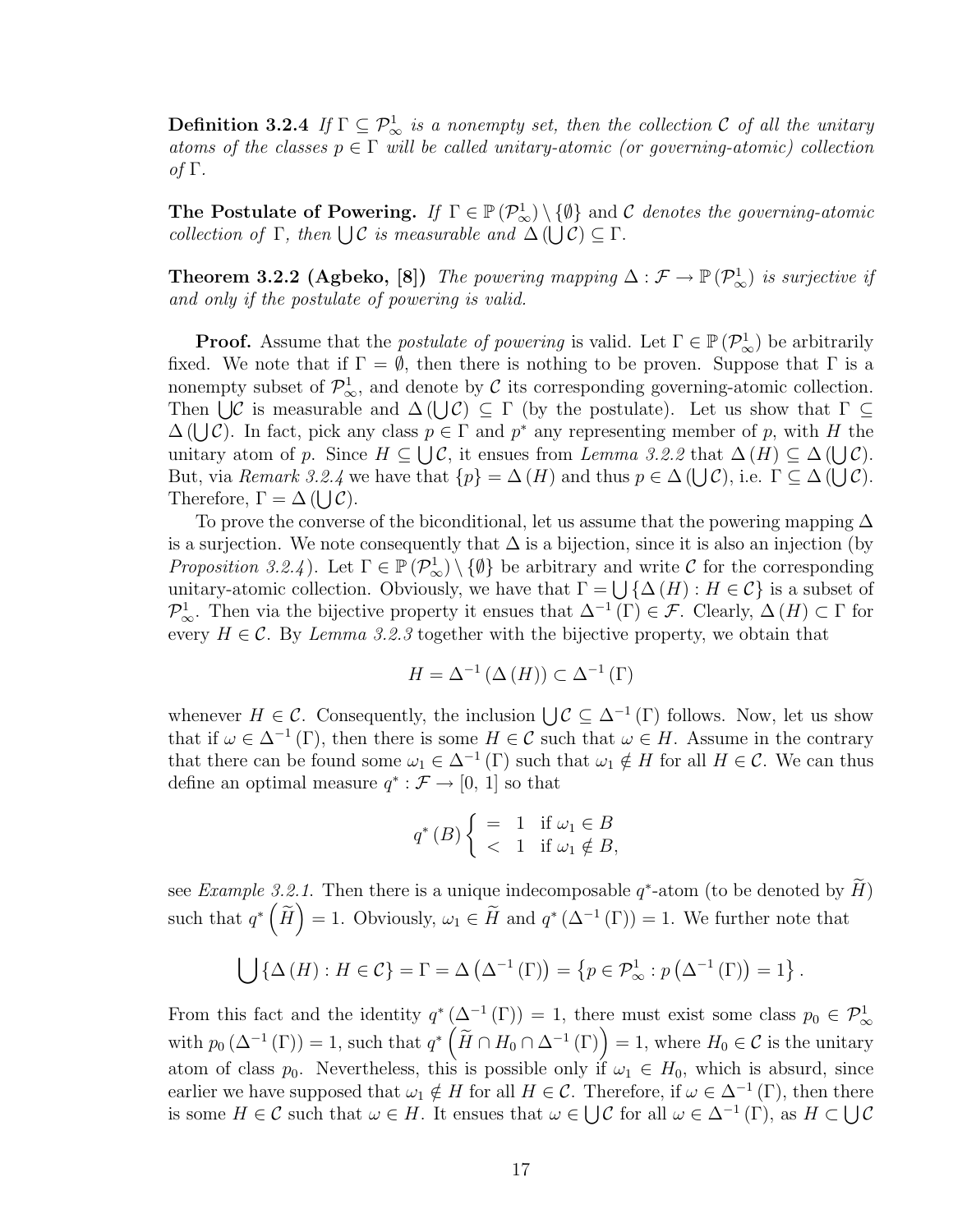whenever  $H \in \mathcal{C}$ . Thus  $\Delta^{-1}(\Gamma) \subseteq$  $\bigcup \mathcal{C}$ . Therefore,  $\bigcup \mathcal{C} = \Delta^{-1}(\Gamma)$ , which leads to the postulate.  $\blacksquare$ 

Theorem 3.2.2 entails that an infinite  $\sigma$ -algebra is equinumerous with a power set if and only if *Postulate 3.2* is valid. This suggests that every infinite  $\sigma$ -algebra is either equinumerous with an infinite power set or with a non-power set.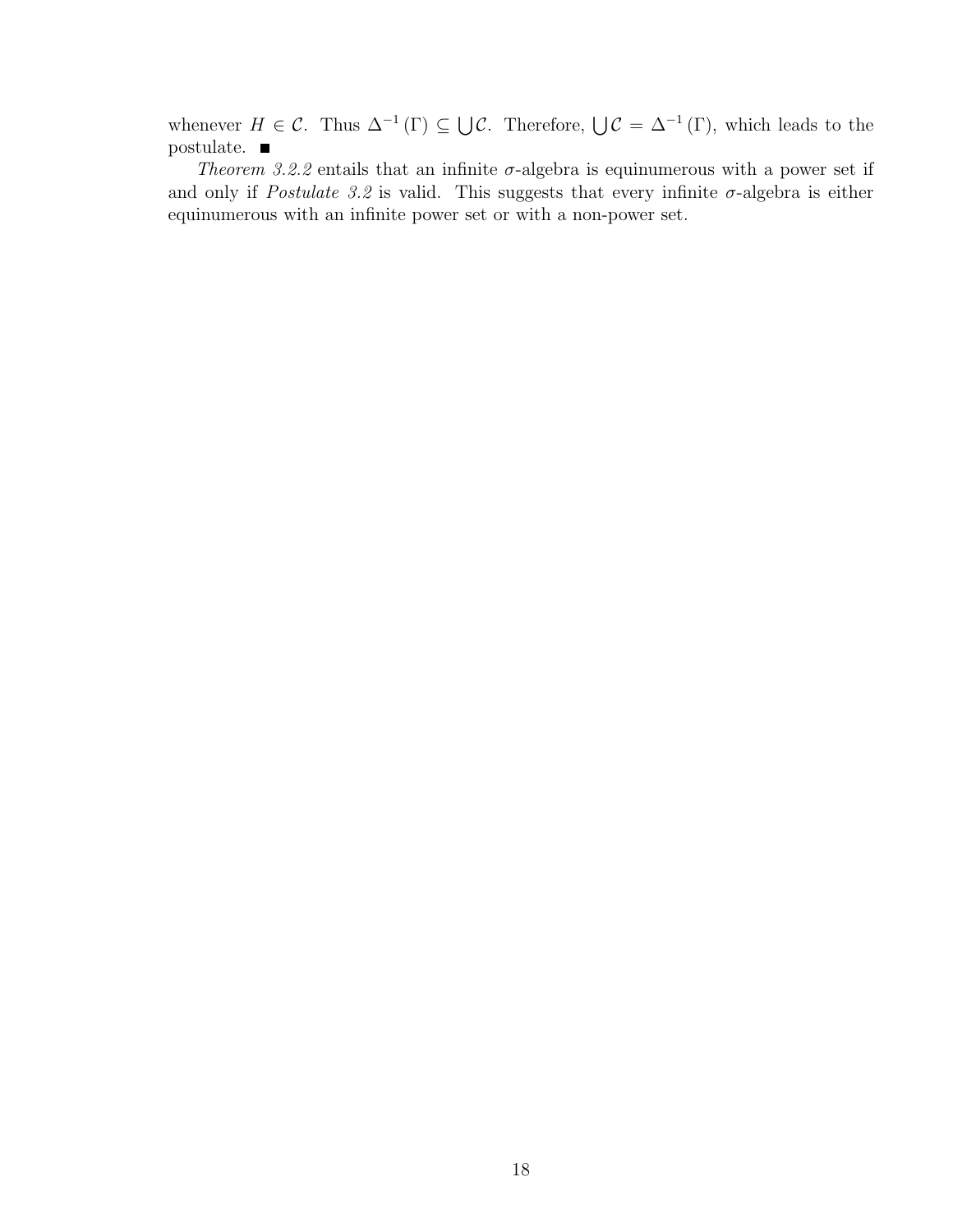## CHAPTER IV

## SOME BASIC RESULTS OF OPTIMAL MEASURES RELATED TO MEASURABLE FUNCTIONS

## 4.1 Introduction

In comparison with the mathematical expectation, we shall define a non-linear functional (first for non-negative measurable simple functions and secondly for non-negative measurable functions) which can provide us with many well-known results in measure theory. Their proofs are carried out similarly.

## 4.2 Optimal average

In the whole section we shall be dealing with an arbitrary but fixed optimal measure space  $(\Omega, \mathcal{F}, p).$ 

Let

$$
s = \sum_{i=1}^{n} b_i \chi(B_i)
$$

be an arbitrary non-negative measurable simple function, where  $\{B_i : i = 1, \ldots, n\} \subset \mathcal{F}$  is a partition of  $\Omega$ . Then the so-called optimal average of s is defined by

Definition 4.2.1 The quantity

$$
\bigg\backslash \underset{\Omega}{sdp} := \bigvee_{i=1}^{n} b_i p\left(B_i\right)
$$

will be called optimal average of s, and for  $E \in \mathcal{F}$ 

$$
\bigvee_{B} s\chi(E) dp := \bigvee_{i=1}^{n} b_i p(E \cap B_i)
$$

as the optimal average of s on E, where  $\chi(E)$  is the indicator function of the measurable set E. These quantities will be sometimes denoted respectively by  $I(s)$  and  $I<sub>E</sub>(s)$ .

It is well-known that in general a measurable simple function has many decompositions. The question thus arises whether or not the optimal average depends on the decomposition of the simple function. The following result gives a satisfactory answer to this question.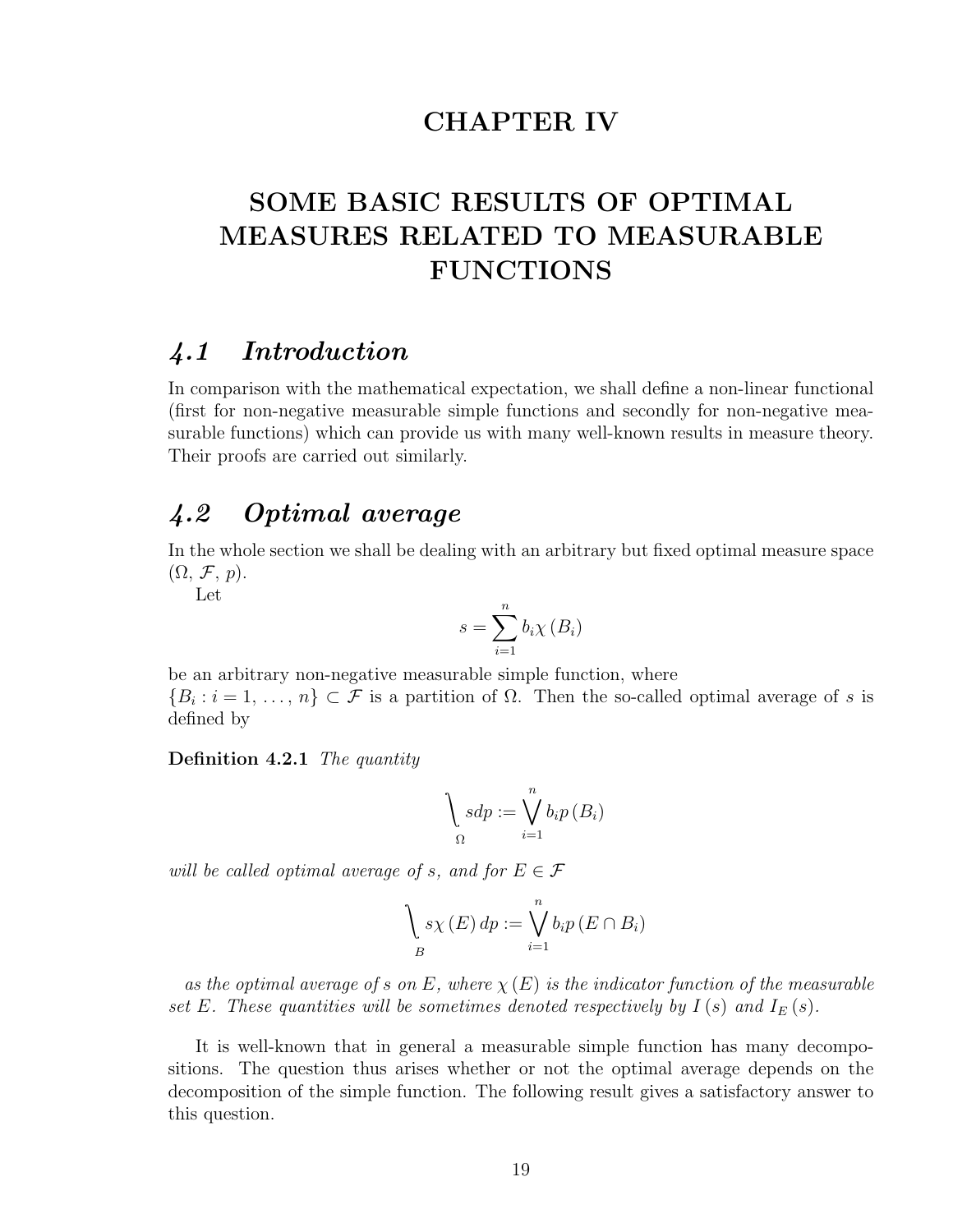Theorem 4.2.1 Let

$$
\sum_{i=1}^{n} b_i \chi(B_i) \quad \text{and} \quad \sum_{k=1}^{m} c_k \chi(C_k)
$$

be two decompositions of a measurable simple function  $s \geq 0$ , where  $\{B_i : i = 1, \ldots, n\}$ and  $\{C_k : k = 1, \ldots, m\} \subset \mathcal{F}$  are partitions of  $\Omega$ . Then

$$
\max \{b_i p(B_i) : i = 1, ..., n\} = \max \{c_k p(C_k) : k = 1, ..., m\}.
$$

**Proof.** Since  $B_i =$  $\binom{m}{k}$  $k=1$  $(B_i \cap C_k)$  and  $C_k =$  $\binom{n}{k}$  $i=1$  $(B_i \cap C_k)$ , Axiom 2.1 of optimal measure implies that

$$
p(B_i) = \max \{p(B_i \cap C_k) : k = 1, ..., m\}
$$
 and  $p(C_k) = \max \{p(B_i \cap C_k) : i = 1, ..., n\}$ 

Thus

max  ${c_k p(C_k) : k = 1, ..., m} = \max \{ \max{c_k p(B_i \cap C_k) : i = 1, ..., n} : k = 1, ..., m}$ and

$$
\max \{b_i p(B_i) : i = 1, ..., n\} = \max \{ \max \{b_i p(B_i \cap C_k) : k = 1, ..., m\} : i = 1, ..., n\}.
$$

Clearly, if  $B_i \cap C_k \neq \emptyset$ , then  $b_i = c_k$ , or if  $B_i \cap C_k = \emptyset$ , then  $p(B_i \cap C_k) = 0$ . Thus, by the associativity and the commutativity, we obtain

$$
\max \{b_i p(B_i) : i = 1, ..., n\} = \max \{c_k p(C_k) : k = 1, ..., m\}.
$$

This completes the proof.  $\blacksquare$ 

**Theorem 4.2.2** Let s and  $\overline{s}$  denote two non-negative measurable simple functions,  $b \in$  $[0, \infty]$  and  $B \in \mathcal{F}$  be arbitrary. Then we have:

1.  $I(b1) = b$ . 2.  $I(\chi(B)) = p(B)$ . 3.  $I (bs) = bI (s)$ . 4.  $I_B(s) = 0$  if  $p(B) = 0$ . 5.  $I(s) = I_B(s)$  if p ¡ B ¢  $= 0.$ 6.  $I(s) \leq I(\overline{s})$  if  $s \leq \overline{s}$  on  $\Omega$ . 7.  $I(s+\overline{s}) \leq I(s) + I(\overline{s})$ . **8.**  $I_B(s) = \lim_{n \to \infty} I_{B_n}(s)$  whenever  $(B_n) \subset \mathcal{F}$  tends increasingly to B. 9.  $I(s \vee \overline{s}) = \max \{ I(s), I(\overline{s}) \}.$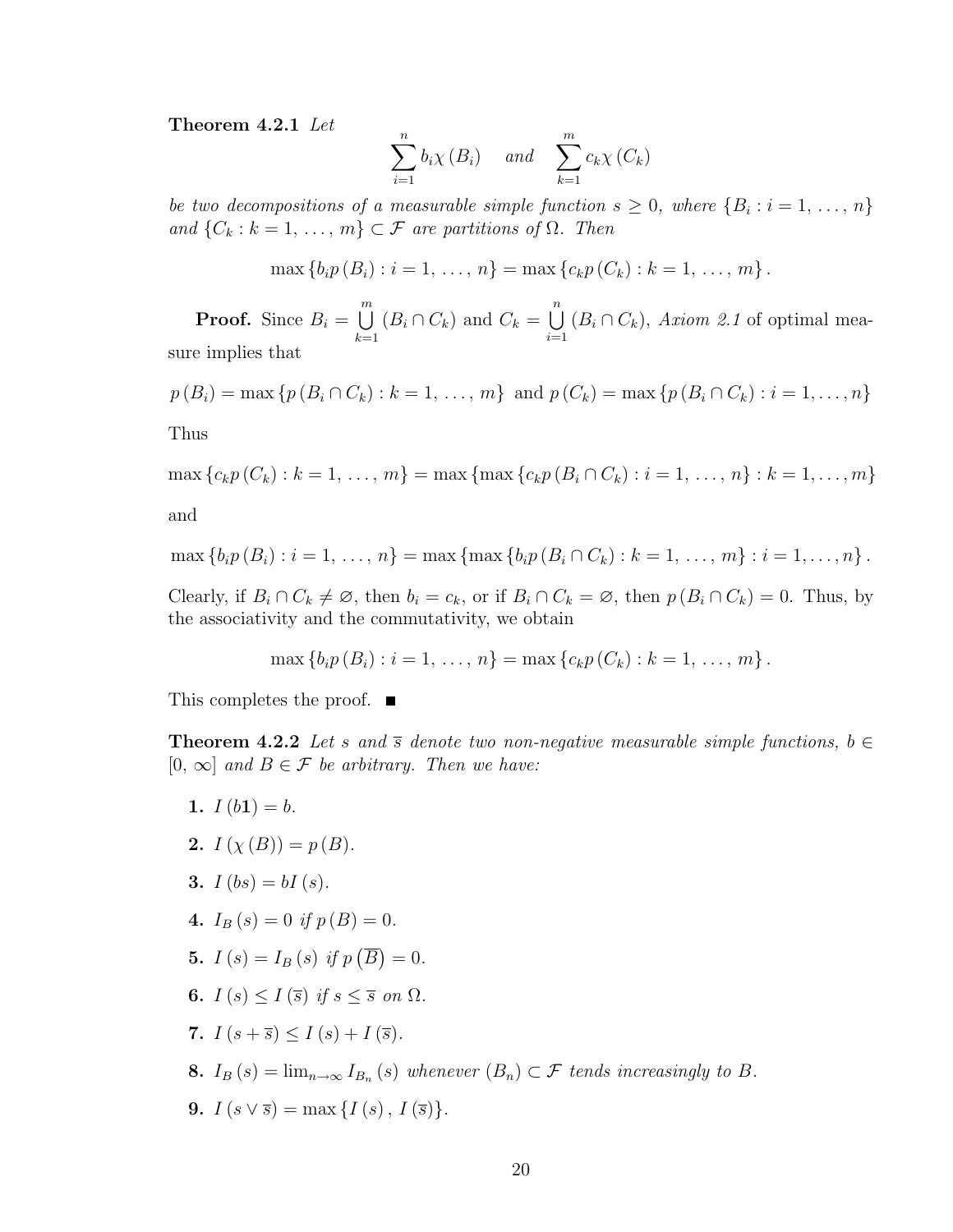The proof is omitted because it is based on computation only.

**Proposition 4.2.1** Let  $f \geq 0$  be any bounded measurable function. Then

$$
\sup_{s \le f} \quad \int_{\Omega} s dp = \inf_{\overline{s} \ge f} \quad \int_{\Omega} \overline{s} dp,
$$

where s and  $\overline{s}$  denote non-negative measurable simple functions.

**Proof.** Let f be a measurable function such that  $0 \le f \le b$  on  $\Omega$ , where b is some constant. Let  $E_k = (kbn^{-1} \le f \le (k+1) bn^{-1}), k = 1, ..., n$ . Clearly,  $\{E_k : k = 1, ..., n\}$  $\mathcal F$  is a partition of  $\Omega$ . Define the following measurable simple functions:

$$
s_n = bn^{-1} \sum_{k=0}^{n} k \chi(E_k), \ \ \overline{s}_n = bn^{-1} \sum_{k=0}^{n} (k+1) \chi(E_k).
$$

Obviously,  $s_n \leq f \leq \overline{s}_n$ . Then we can easily observe that

$$
\sup_{s\leq f} \bigg\downarrow_{sdp} \geq \bigg\downarrow_{s_ndp} = n^{-1}b \max \{kp(E_k) : k = 0, \ldots, n\}
$$

and

$$
\inf_{\overline{s}\geq f} \quad \int_{\Omega} \overline{s} dp \leq \quad \int_{\Omega} \overline{s}_n dp = n^{-1}b \max \left\{ (k+1) p(E_k) : k = 0, \ldots, n \right\}.
$$

Hence

$$
0 \le \inf_{\overline{s} \ge f} \quad \left\lfloor \overline{s}dp - \sup_{s \le f} \quad \right\rfloor_{\Omega} sdp \le bn^{-1}.
$$

The result follows by letting  $n \to \infty$  in this last inequality.  $\blacksquare$ 

Definition 4.2.2 (Agbeko, [5]) The optimal average of a measurable function f is defined by  $\langle \rangle$ Ω  $|f| dp = \sup$ Ω sdp, where the supremum is taken over all measurable simple functions  $s \geq 0$  for which  $s \leq |f|$ . The optimal average of f on any given measurable set  $\stackrel{\text{\normalsize{F}}}{E}$  is defined by  $\stackrel{\text{\normalsize{F}}}{E}$ E  $|f| dp =$  $\lambda$ Ω  $\chi(E)|f| dp.$ 

For convenience reasons at times we shall write  $A |f|$  for the optimal average of the measurable function  $f$ .

**Proposition 4.2.2 (Agbeko, [5])** Let  $f \geq 0$  and  $g \geq 0$  be any measurable simple functions,  $b \in \mathbb{R}_+$  and  $B \in \mathcal{F}$  be arbitrary. Then

- 1.  $A(b1) = b$ .
- 2.  $A(\chi(B)) = p(B)$ .
- 3.  $A(bt) = bAf$ .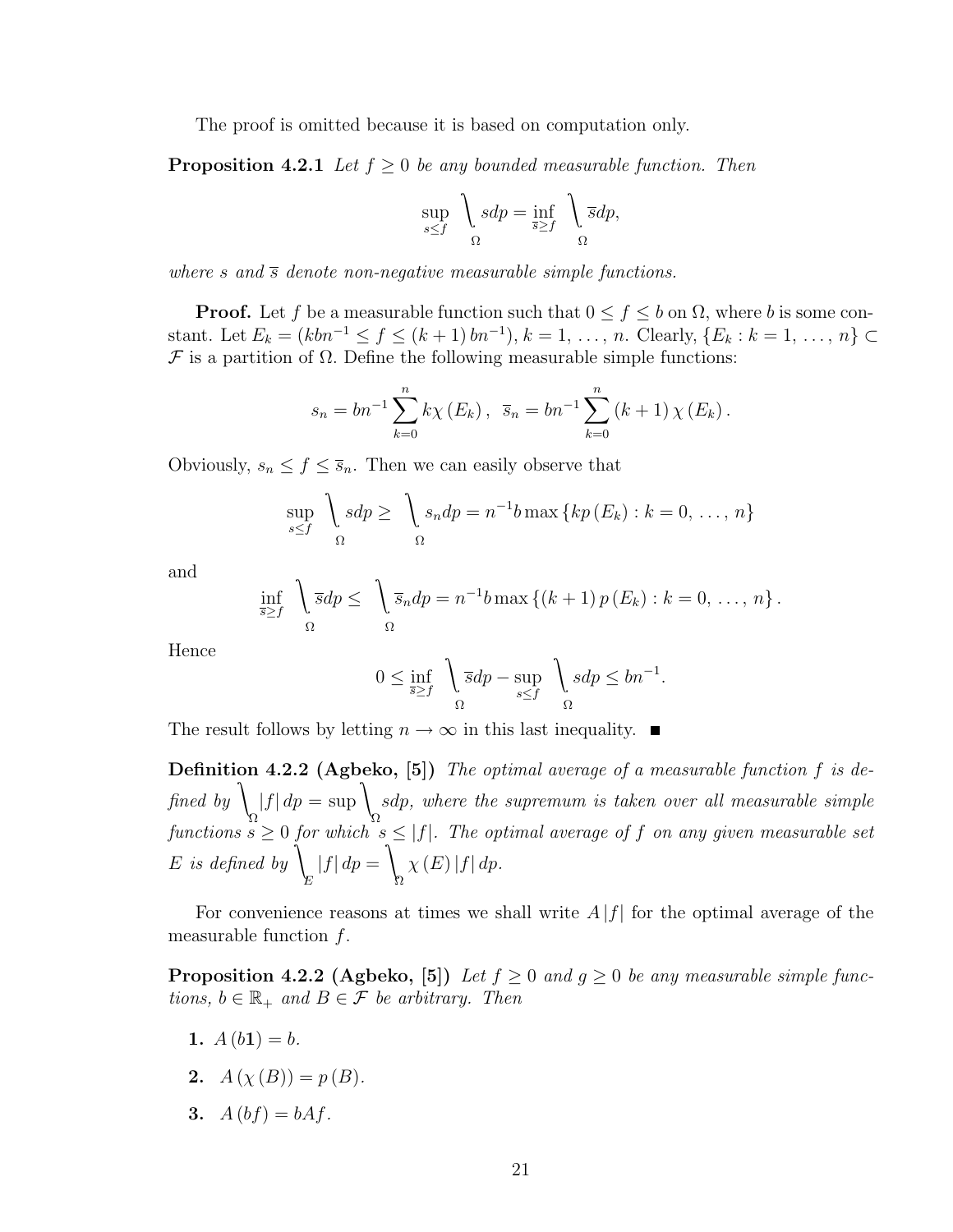- 4.  $A(f\chi(B)) = 0$  if  $p(B) = 0$ .
- 5.  $Af < Ag$  if  $f < g$ .
- 6.  $A(f+q) \leq Af + Aq$ .
- 7.  $A(f\chi(B)) = Af$  if p ¡ B ¢  $= 0.$
- 8.  $A(\max\{f, q\}) = \max\{Af, Aq\}.$

The almost everywhere notion in measure theory also makes sense in optimal measure theory.

**Definition 4.2.3** Let p be an optimal measure. A property is said to hold almost everywhere if the set of elements where it fails to hold is a set of optimal measure zero.

As an immediate consequent of the atomic structural behavior of optimal measures we can formulate the following.

**Remark 4.2.1 (Agbeko, [6])** If a function  $f : \Omega \to \mathbb{R}$  is measurable, then it is constant almost everywhere on every indecomposable atom.

**Proposition 4.2.3 (Agbeko, [6])** Let  $p \in \mathcal{P}$  and f be any measurable function. Then

$$
\bigg\{\n \begin{aligned}\n |f| \, dp &= \sup \left\{\n \begin{aligned}\n |f| \, dp : n \in J\n \end{aligned}\n \right\},\n \end{aligned}
$$

where  $\mathcal{H}(p) = \{H_n : n \in J\}$  is a p-generating countable system. Moreover if  $A |f| < \infty$ , then Ω  $|f| dp = \sup \{c_n \cdot p(H_n) : n \in J\}$ , where  $c_n = f(\omega)$  for almost all  $\omega \in H_n$ ,  $n \in J$ .

**Proposition 4.2.4 (Optimal Markov inequality)** Let  $f \geq 0$  be any measurable function. Then for every number  $x > 0$  we have

$$
xp(f \ge x) \le Af.
$$

**Proposition 4.2.5** Let  $f \geq 0$  be any measurable function and  $b > 0$  be any number.

- 1. If  $Af < \infty$ , then  $f < \infty$  almost everywhere.
- **2.**  $Af = 0$  if and only if  $f = 0$  almost everywhere.
- **3.** If  $Af < \infty$ , then  $f < \infty$  almost everywhere.
- **4.** If  $Af < \infty$  and  $\frac{1}{p(E)}$  $\lambda$ E  $fdp \geq b$  for all  $E \in \mathcal{F}$  with  $p(E) > 0$ , then  $f \geq b$  almost everywhere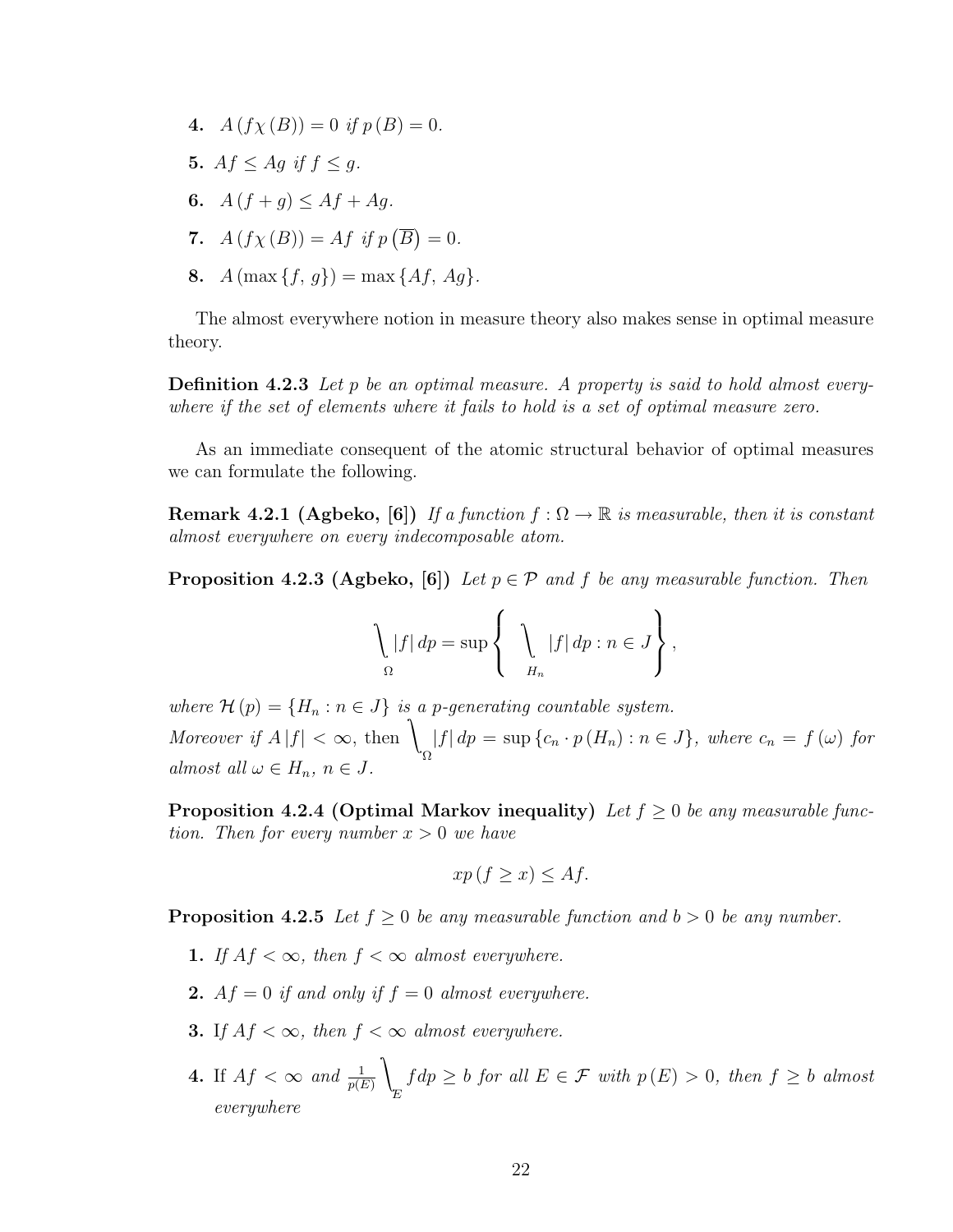**5.** If  $Af < \infty$  and  $\frac{1}{p(E)}$  $\lambda$ E  $fdp \leq b$  for all  $E \in \mathcal{F}$  with  $p(E) > 0$ , then  $f \leq b$  almost everywhere.

**Proposition 4.2.6** Let  $f \ge 0$  be any bounded measurable function. Then for every  $\varepsilon > 0$ there is some  $\delta > 0$  such that B  $fdp < \varepsilon$  whenever  $B \in \mathcal{F}$ ,  $p(B) < \delta$ .

**Proof.** By assumption  $0 \le f \le b$  for some number  $b > 0$ . Then *Proposition 4.2.2* entails, for the choice  $0 < \delta < \varepsilon b^{-1}$ , that B  $fdp \le bp (B) < \delta b < \varepsilon.$ 

In the example below we shall show that *Proposition 4.2.6* does not hold for unbounded measurable functions.

**Example 4.2.1** Consider the measurable space  $(\mathbb{N}, \mathcal{F})$ , where  $\mathcal{F}$  is the power set of  $\mathbb{N}$ . Define the set function  $p : \mathcal{F} \to [0, 1]$  by  $p(B) = \frac{1}{\sqrt{2\pi}}$  $\min B$ . It is not difficult to see that p is an optimal measure. Consider the following measurable function  $f(\omega) = \omega, \ \omega \in \mathbb{N}$ . Clearly,  $Af \geq 1$ . Let  $s =$  $\frac{n}{2}$  $j=1$  $b_j \chi(B_j)$  be a measurable simple function with  $0 \leq s \leq f$ . Denote  $\omega_j = \min B_j$  for  $j = 1, \ldots, n$ . Then  $p(B_j) = \frac{1}{j}$  $\omega_j$ and  $b_j \leq \omega_j$  for all  $j = 1, \ldots, n$ . Thus  $I(s) \leq 1$ , and hence  $Af \leq 1$ . Consequently,  $Af = 1$ . On the one hand, there is no  $\delta > 0$  such that  $p(E) < \delta$  implies that E f  $dp < 1$ . Indeed, {ω}  $fdp = 1$  for every  $\omega \in \mathbb{N}$ , and  $p(\{\omega\}) \to 0$  as  $\omega \to \infty$ .

### 4.3 The Radon-Nikodym's type theorem

**Definition 4.3.1 (Agbeko, [6])** By a quasi-optimal measure we a set function  $q : \mathcal{F} \to$  $\mathbb{R}_+$  satisfying Axioms 2.1-2.1, with the hypothesis  $q(\Omega) = 1$  in Axiom 2.1 being replaced by the hypothesis  $0 < q(\Omega) < \infty$ .

**Proposition 4.3.1** If  $f \geq 0$  is a bounded measurable function, then the set function  $q_f : \mathcal{F} \to \mathbb{R}_+,$ 

$$
q_f(E) = \bigcup_E f dp,
$$

is a quasi-optimal measure.

**Definition 4.3.2** We shall say that a quasi-optimal measure q is absolutely continuous relative to p (abbreviated  $q \ll p$ ) if  $q(B) = 0$  whenever  $p(B) = 0$ ,  $B \in \mathcal{F}$ .

**Proposition 4.3.2** Let q be a quasi-optimal measure. Then  $q \ll p$  if and only if for every  $\varepsilon > 0$  there is some  $\delta > 0$  such that  $q(B) < \varepsilon$  whenever  $p(B) < \delta$ ,  $B \in \mathcal{F}$ .

The proof of *Proposition 4.3.2* is similarly done as in the case of measure theory.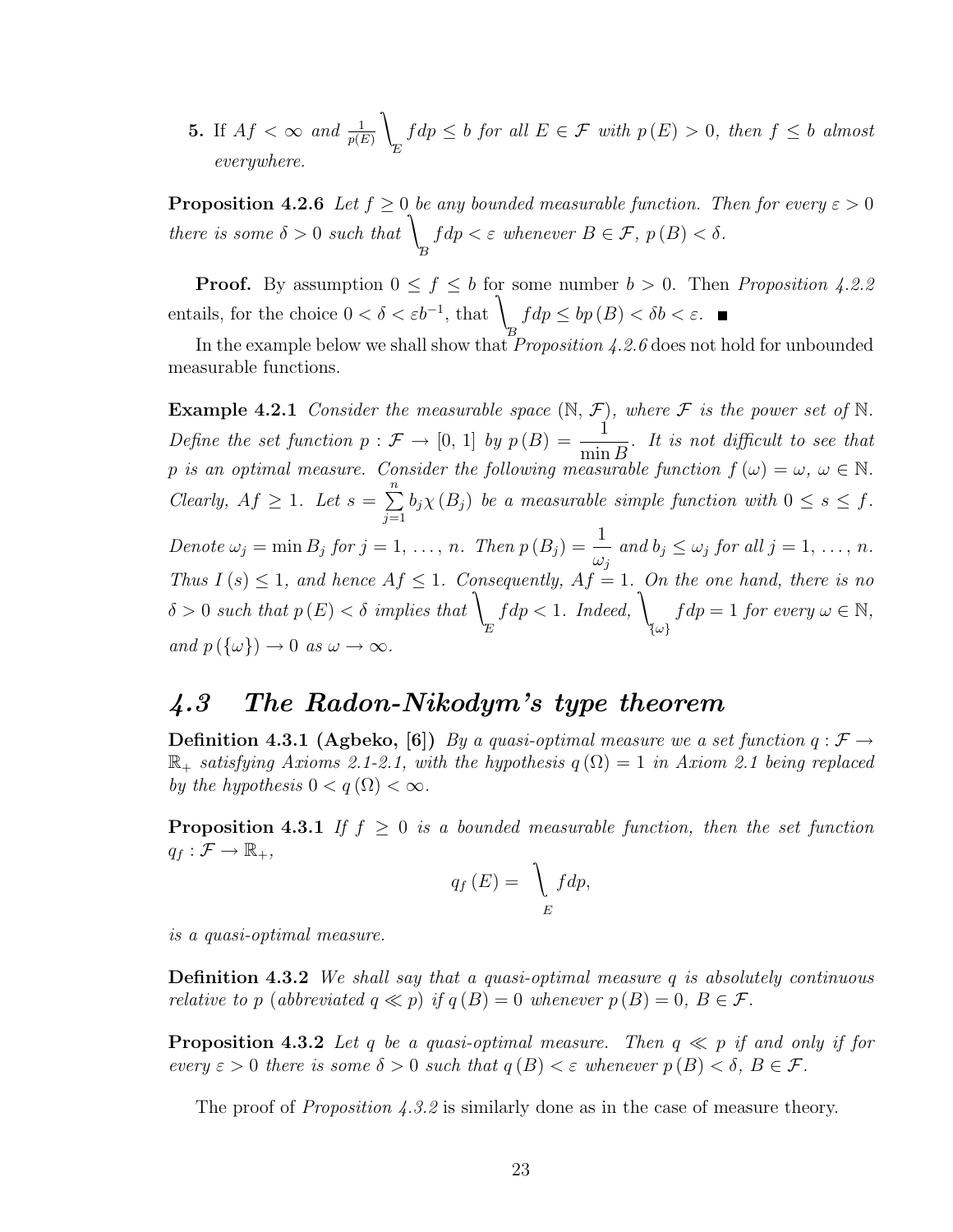**Lemma 4.3.1** Let q be a quasi-optimal measure and  $\mathcal{H}(p)$  be a p-generating system. If  $q \ll p$ , then

$$
\mathcal{H}(q) = \{ H \in \mathcal{H}(p) : q(H) > 0 \}
$$

is a q-generating system.

**Proof.** Let  $H$  be an indecomposable  $p$ -atom. Suppose that there exists a measurable set  $E \subset H$  with  $q(E) = q(H \backslash E) = q(H) > 0$ . Since  $q \ll p$ , it must ensue that  $p(E) > 0$ and  $p(H\backslash E) > 0$ , contradicting the fact that H is an indecomposable p-atom. Hence we can conclude that every indecomposable  $p$ -atom is also H be an indecomposable  $q$ -atom whenever  $q(H) > 0$  and observe that

$$
\mathcal{H}(q) = \{ H \in \mathcal{H}(p) : q(H) > 0 \} = \{ H_k \in \mathcal{H}(p) : k \in J^* \},
$$

where  $J^* \subseteq J$  is an index set.

Let B be any measurable set with  $q(B) > 0$ . Then, via Lemma 2.2.5 and the absolute continuity property it follows that

$$
q\left(B\backslash \bigcup_{k\in J^*} (B\cap H_k)\right) = 0.
$$

Thus  $q(B) = \max \{q(B \cap H_k) : k \in J^*\}.$ 

If  $J^*$  is a countably infinite set, then *Proposition 4.3.2* yields that  $q(H_k)$  becomes arbitrarily small along with  $p(H_k)$  as  $k \to \infty$ . This ends the proof. ■

**Remark 4.3.1** Let  $p, q \in \mathcal{P}, \mathcal{H}(p) = \{H_n : n \in J\}$  be a p-generating countable system and f any measurable function. Suppose that  $q \ll p$  and  $q(H) \leq p(H)$  for every  $H \in$  $\mathcal{H}(p)$ . Then  $\lambda$ Ω  $|f| dq \leq$  $\lambda$ Ω  $|f| dp$ , provided that Ω  $|f| dp < \infty$ .

This remark is immediate from *Lemma 4.3.1* and *Proposition 4.2.3.* 

**Theorem 4.3.1 (Optimal Radon-Nikodym)** Let q be a quasi-optimal measure such that  $q \ll p$ . Then there exists a unique measurable function  $f \geq 0$  such that for every measurable set  $B \in \mathcal{F}$ ,

$$
q(B) = \int\limits_B f dp.
$$

This measurable function, explicitly given in (9), will be called Optimal Radon-Nikodym derivative and denoted by  $\frac{dq}{dt}$  $rac{dq}{dp}$ .

**Proof.** Let  $\mathcal{H}(p) = \{H_n : n \in J\}$  be a *p*-generating countable system. Define the following non-negative measurable function

$$
f = \max\left\{\frac{q(H_n)}{p(H_n)} \cdot \chi(H_n) : n \in J\right\}.
$$
 (9)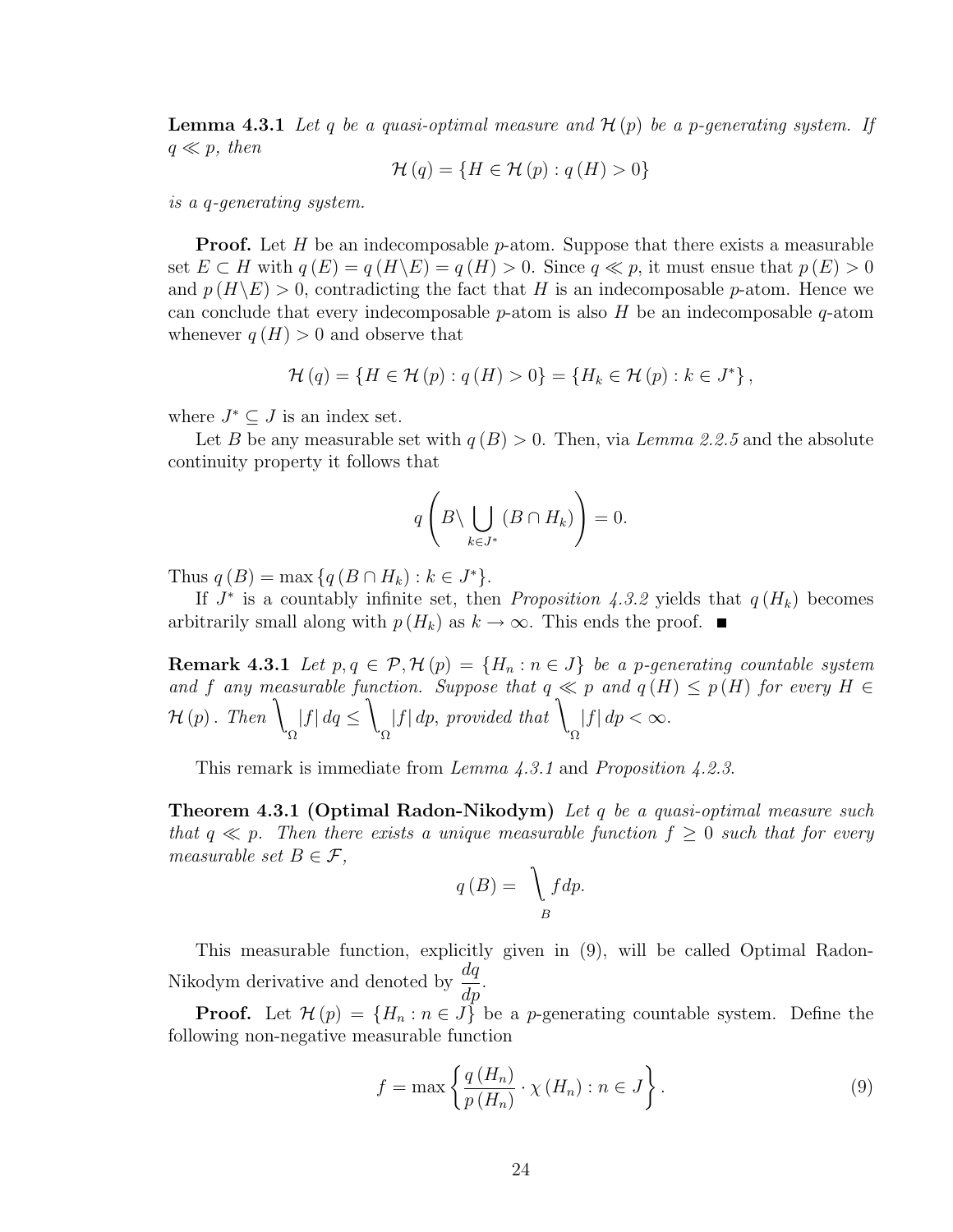Fix an index  $n \in J$  and let  $B \in \mathcal{F}$ ,  $p(B) > 0$ . Then Remark 2.2.1 and the absolute continuity property imply that

$$
\frac{q(H_n)}{p(H_n)}p(B\cap H_n) = \begin{cases} 0 & \text{if } p(B\cap H_n) = 0\\ q(B\cap H_n), & \text{otherwise.} \end{cases}
$$

Hence, by a simple calculation, one can observe that

$$
\int_{B} f dp = \max \left\{ q \left( B \cap H_n \right) : n \in J \right\}.
$$

Consequently, Lemma 4.3.1 yields

$$
\begin{cases} \n\max\left\{q\left(B\cap H_n\right): q\left(H_n\right) > 0, \, n \in J\right\} & \text{if } q\left(B\right) > 0, \, n \in J, \, \text{otherwise,} \n\end{cases}
$$

and thus (9) holds.

Let us show that the decomposition (9) is unique. In fact, there exist two measurable functions  $f \geq 0$  and  $g \geq 0$  satisfying(9). Then for each set  $B \in \mathcal{F}$ , we have:

$$
\int_B f dp = \int_B g dp.
$$

Put  $E_1 = (f < g)$  and  $E_2 = (g < f)$ . Obviously,  $E_1$  and  $E_2 \in \mathcal{F}$ . If the inequality  $p(E_1) > 0$  should hold, it would follow that

$$
\bigg\downarrow_{E_1} gdp = \bigg\downarrow_{E_1} fdp < \bigg\downarrow_{E_1} gdp,
$$

which is impossible. This contradiction yields  $p(E_1) = 0$ . We can similarly show that  $p(E_2) = 0$ . These last two equalities imply that  $p(f \neq g) = 0$ , i.e. the decomposition (9) is unique. The theorem is thus proved.  $\blacksquare$ 

Let  $E \in \mathcal{F}$  be arbitrarily fixed with  $p(E) > 0$ . Consider the set function  $p^* : \mathcal{F} \to$  $[0, 1]$ , defined by

$$
p^*(B) = \frac{p(B \cap E)}{p(E)}
$$

. Clearly,  $p^*$  is an optimal measure and  $p^* \ll p$ . It is evident that

$$
\frac{dp^*}{dp} = \frac{\chi(E)}{p(E)} \cdot p
$$

almost everywhere (by the optimal Radon-Nikodym theorem).

**Definition 4.3.3** The above set function  $p^*(B)$  will be called conditional optimal measure of B given E, and will be denoted by  $p(B|E)$ .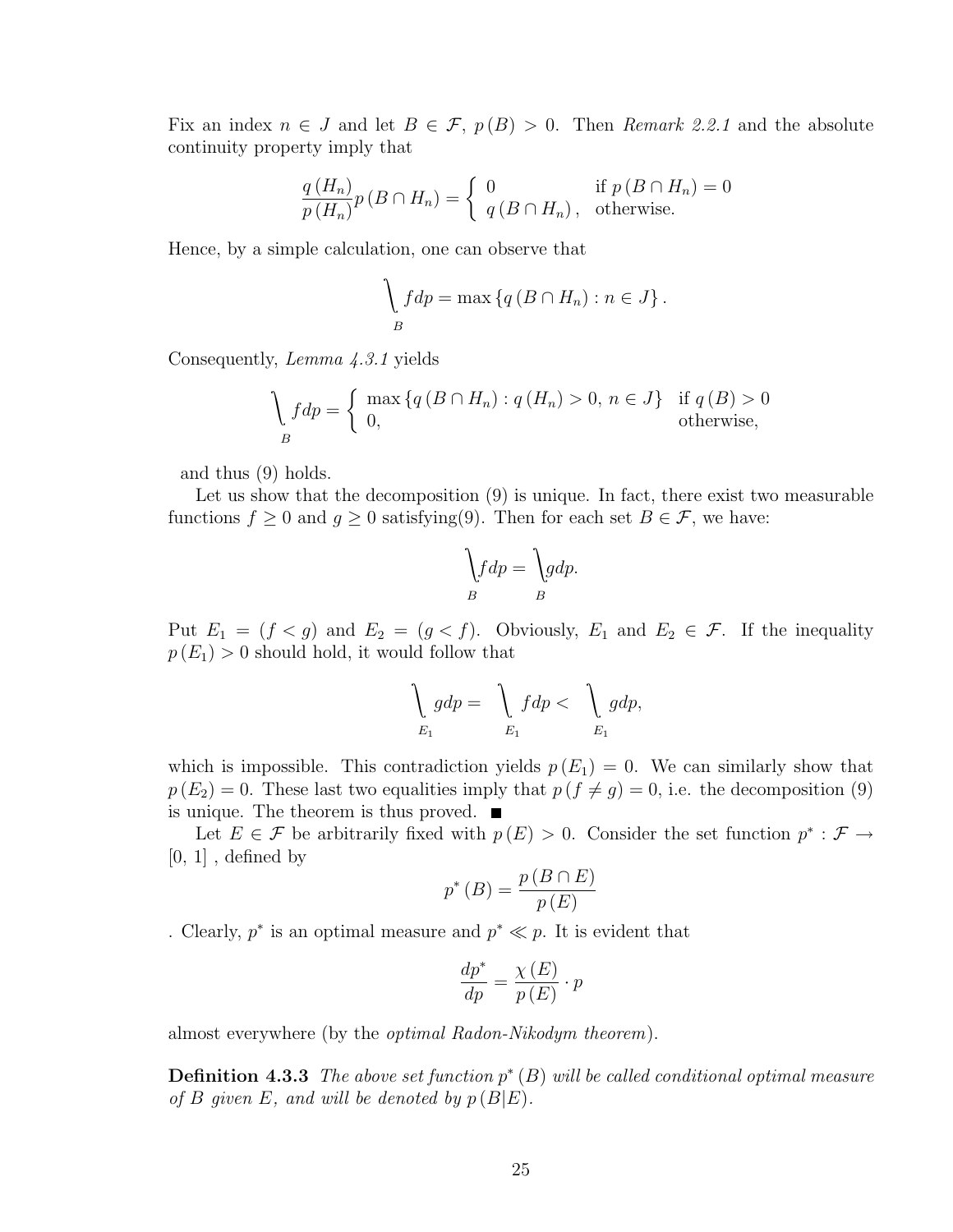**Definition 4.3.4** Let f be any measurable function with  $A |f| < \infty$  and  $E \in \mathcal{F}$ , with  $p(E) > 0$ . The conditional optimal average of f given E is defined by

$$
A_p(|f||E) := \bigcup_{E} |f| dp^*.
$$

**Lemma 4.3.2** Let f be any measurable function with  $A |f| < \infty$  and  $E \in \mathcal{F}$ , with  $p(E) >$ 0. Then

$$
A_p(|f| | E) := \frac{1}{p(E)} \bigcup_{E} |f| dp.
$$

## 4.4 The Fubini's type theorem

Let  $(\Omega_i, \mathcal{F}_i, p_i), i = 1, 2$ , be two optimal measure spaces and let us denote the smallest σ-algebra containing  $\mathcal{F}_1 \times \mathcal{F}_2$  by  $\mathcal{S} := \sigma(\mathcal{F}_1 \times \mathcal{F}_2)$ . For each  $\omega_i \in \Omega_i$   $(i = 1, 2)$ , we define  $\omega_1$  cross-section and  $\omega_2$  cross-section by  $E_{\omega_1} = {\omega \in \Omega_2 : (\omega_1, \omega) \in E}$  and  $E^{\omega_2} =$  $\{\omega \in \Omega_1 : (\omega, \omega_2) \in E\}$ , where  $E \in \mathcal{S}$ .

**Definition 4.4.1** Let f be any measurable function defined on  $(\Omega_1 \times \Omega_2, \mathcal{S})$ . For each  $\omega_1 \in \Omega_1$  and  $\omega_2 \in \Omega_2$ , the functions

1.  $f_{\omega_1} : \Omega_2 \to \mathbb{R} \cup \{-\infty, \infty\}$  defined by  $f_{\omega_1}(\omega_2) = f(\omega_1, \omega_2)$ ,

respectively

2.  $f_{\omega_2} : \Omega_1 \to \mathbb{R} \cup \{-\infty, \infty\}$  defined by  $f_{\omega_2}(\omega_1) = f(\omega_1, \omega_2)$ , will be called  $\omega_1$ -section, respectively  $\omega_2$ -section of function f.

**Theorem 4.4.1** For every  $E \in \mathcal{S}$ , define the functions  $m_E : \Omega_1 \to [0, \infty]$  by  $m_E(\omega_1) = p_2(E_{\omega_1})$ and  $m^{E}: \Omega_2 \to [0, \infty]$  by  $m^{E}(\omega_2) = p_1(E^{\omega_2}).$ Then

- 1.  $m_E$  is  $\mathcal{F}_1$ -measurable.
- **2.**  $m^E$  is  $\mathcal{F}_2$ -measurable.

 $3. \qquad \qquad$  $\Omega_1$  $m_E dp_1 =$  $\lambda$  $\Omega_2$  $m^E dp_2$ . Furthermore, define the function  $p_1 \times p_2 : \mathcal{S} \to [0, 1]$  by

$$
p_1 \times p_2(E) = \bigg\downarrow_{\Omega_1} m_E dp_1 = \bigg\downarrow_{\Omega_2} m^E dp_2.
$$

Then  $p_1 \times p_2$  is an optimal measure such that

$$
p_1 \times p_2 (B \times D) = p_1 (B) \cdot p_2 (D) ,
$$

for all  $B \in \mathcal{F}_1$  and  $D \in \mathcal{F}_2$ .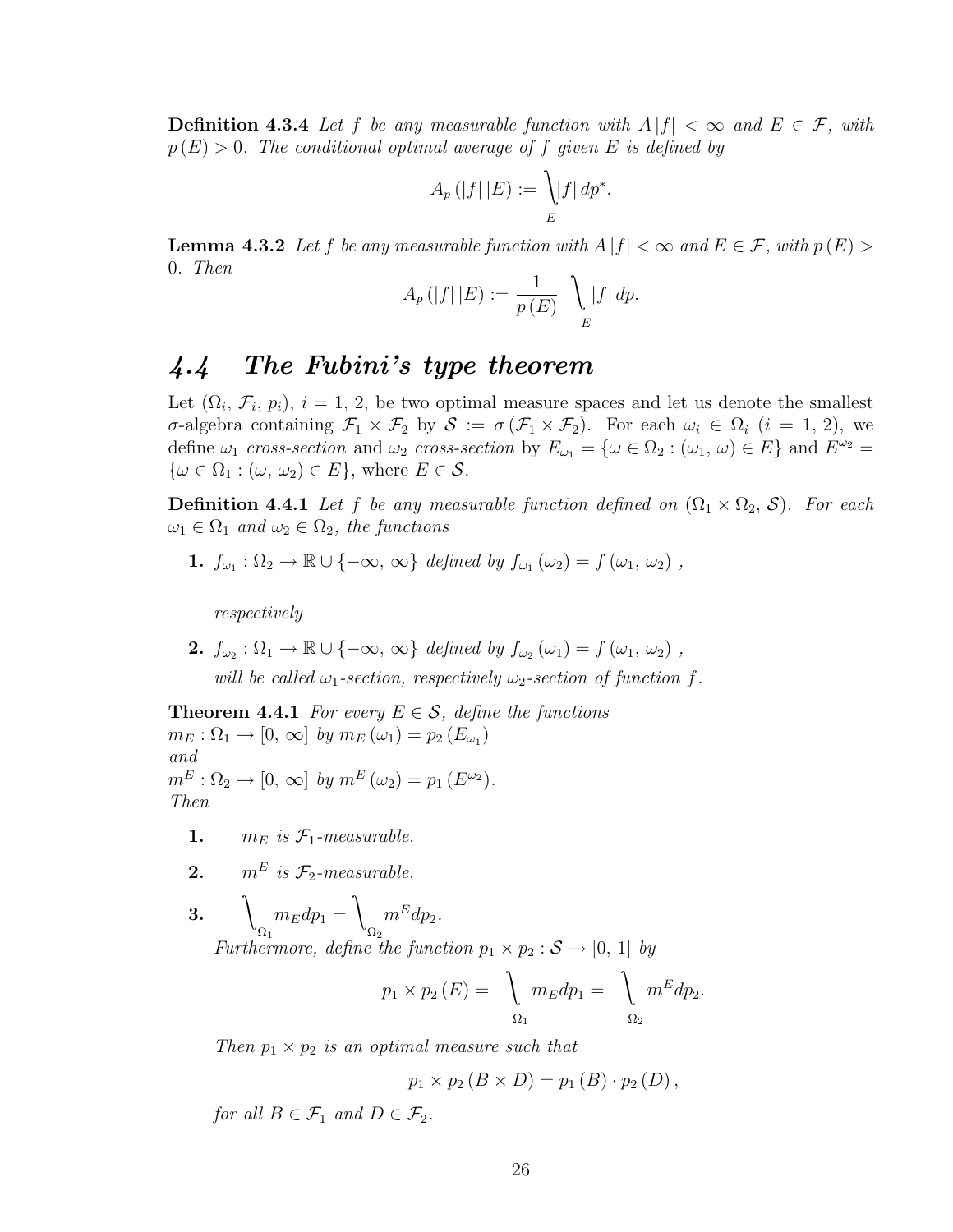**Proof.** Let  $\overline{S}$  denote the collection of all  $E \in S$  for which properties 1.–3. of the theorem hold. It is enough to prove that  $\overline{S}$  is a  $\sigma$ -algebra containing S. The proof is as in the classical case (cf. [37]) except the following claim:

For all  $E_1$  and  $E_2 \in \mathcal{S}$ ,  $E = E_1 \cup E_2 \in \mathcal{S}$ .

In fact, by definition and Axiom 2.1 we can easily observe that

$$
m_{E}(\omega_{1}) = \max\{m_{E_{1}}(\omega_{1}), m_{E_{2}}(\omega_{1})\}
$$

and

$$
m^{E}(\omega_2) = \max \left\{ m^{E_1}(\omega_2), m^{E_2}(\omega_2) \right\}.
$$

Thus

$$
\left\{\begin{array}{l}\nm_E dp_1 = \max\left\{\begin{array}{l}\nm_{E_1} dp_1, & \m_{E_2} dp_1\end{array}\right\} = \max\left\{\begin{array}{l}\nm^{E_1} dp_2, & \m_{E_2} m^{E_2} dp_2\end{array}\right\} \\
= \left\{\begin{array}{l}\nm^E dp_2. & \m_{2} \end{array}\right.
$$

Hence  $E = E_1 \cup E_2 \in \overline{S}$ , since obviously  $m_E$  (resp.  $m^E$ ) is - $\mathcal{F}_1$  (resp. - $\mathcal{F}_2$ ) measurable, ending the proof.  $\blacksquare$ 

**Theorem 4.4.2 (Optimal Fubini)** Let  $(\Omega_1, \mathcal{F}_1, p_1)$  and  $(\Omega_2, \mathcal{F}_2, p_2)$  be two optimal measure spaces and let  $f : \Omega_1 \times \Omega_2 \to \mathbb{R} \cup \{-\infty, \infty\}$  be any measurable function such  $_{that}$  $\Omega_1 \times \Omega_2$  $|f| dp < \infty$ . Then,

- **1.** The  $\omega_1$ -section  $|f_{\omega_1}| : \Omega_2 \to [0, \infty]$  is such that  $\Omega_2$  $|f_{\omega_1}| dp_2 < \infty$  almost everywhere on  $\Omega_1$ . The function  $\varphi : \Omega_1 \to [0, \infty]$ , defined by  $\varphi(\omega_1) = \emptyset$  $\Omega_2$  $|f_{\omega_1}| dp_2$ , is such that  $\langle$  $\Omega_1$  $\varphi dp_1 < \infty$ .
- **2.** The  $\omega_2$ -section  $|f_{\omega_2}| : \Omega_1 \to [0, \infty]$  is such that  $\Omega_1$  $|f_{\omega_2}| dp_1 < \infty$  almost everywhere on  $\Omega_2$ . The function  $\psi : \Omega_2 \to [0, \infty]$ , defined by  $\psi(\omega_2) = \mathcal{V}$  $\Omega_1$  $|f_{\omega_2}| dp_1$ , is such that  $\langle$  $\Omega_2$  $\psi dp_2 < \infty$ .
- 3. Furthermore,

$$
\int_{\Omega_1 \times \Omega_2} |f| d(p_1 \times p_2) = \int_{\Omega_1} \left( \int_{\Omega_2} |f| dp_2 \right) dp_1 = \int_{\Omega_2} \left( \int_{\Omega_1} |f| dp_1 \right) dp_2
$$

We shall not prove the *optimal Fubini* theorem. Instead, we simply note that the proof follows from Theorem 4.4.1 using the same techniques as in the proof of the original Fubini theorem, cf. [37].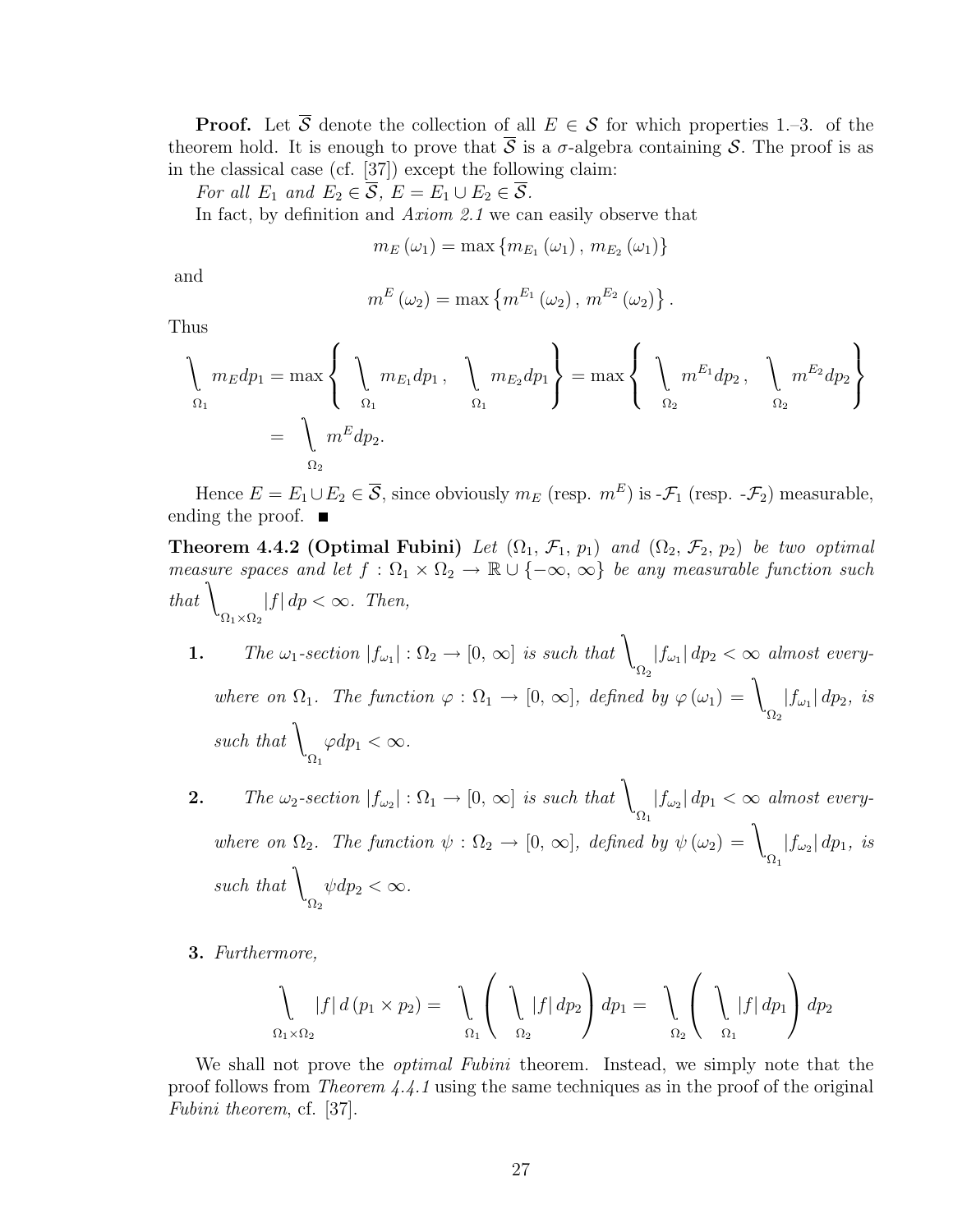## CHAPTER V

## CONVERGENCE THEOREMS RELATED TO MEASURABLE FUNCTIONS

## 5.1 Introduction

**Definition 5.1.1** Let  $X$  be an arbitrary nonempty set. We say that a sequence of realvalued functions  $(h_n)$  converges to a real-valued function h:

- i. discretely if for every  $x \in X$  there exists a positive integer  $n_0(x)$  such that  $h_n(x) =$  $h(x)$ , whenever  $n > n_0(x)$ ;
- ii. equally if there is a sequence  $(b_n)$  of positive numbers tending to 0 and for every  $x \in X$  there can be found an index  $n_0(x)$  such that  $|h_n(x) - h(x)| < b_n$  whenever  $n > n_0(x)$ .

(For more about these notions, cf. [27]-[29].)

In this section we shall characterize the discrete, equally, pointwise and uniformly convergence theorems. We can say that the notions of the pointwise and uniformly convergence is ancient.

## 5.2 Convergence with respect to individual optimal measures

In the present section we shall be dealing with an arbitrarily fixed optimal measure space  $(\Omega, \mathcal{F}, p)$ , unless otherwise stated.

The following three results are the counterparts of the monotone convergence theorem, the Fatou lemma and the dominated convergence theorem in measure theory.

#### Theorem 5.2.1 (Optimal monotone convergence)

1. If  $(f_n)$  is an increasing sequence of non-negative measurable functions, then

$$
\lim_{n \to \infty} \quad \int_{\Omega} f_n dp = \quad \int_{\Omega} \left( \lim_{n \to \infty} f_n \right) dp.
$$

2. If  $(g_n)$  is a decreasing sequence of non-negative measurable functions with  $g_1 \leq b$  for some  $b \in (0, \infty)$ , then

$$
\lim_{n \to \infty} \quad \int_{\Omega} g_n dp = \quad \int_{\Omega} \left( \lim_{n \to \infty} g_n \right) dp.
$$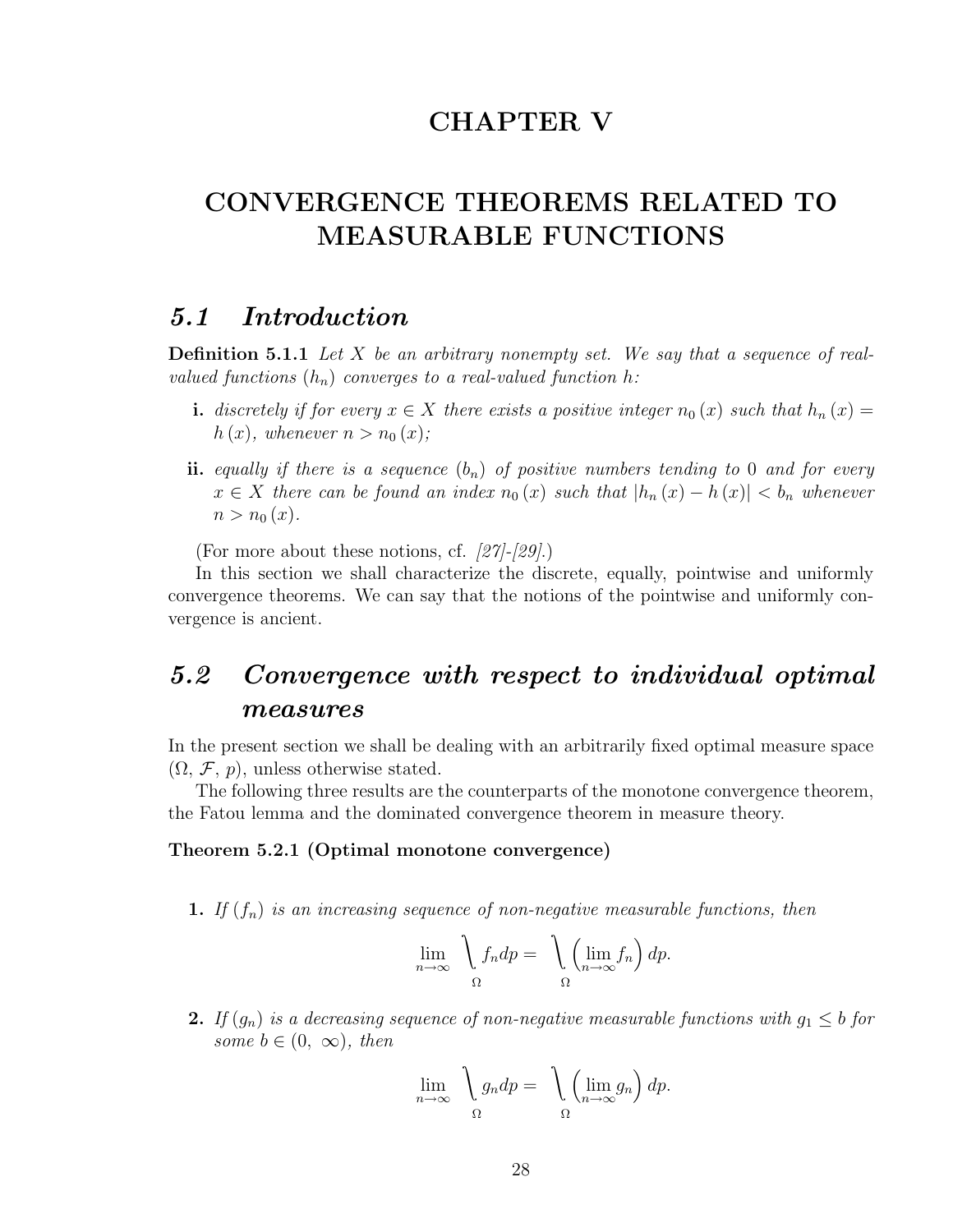We shall here below give an example showing the reason why the optimal monotone convergence theorem fails to hold for all decreasing sequences of measurable functions.

**Example 5.2.1** Let  $(\mathbb{N}, \mathcal{F}, p)$  be the optimal measure space we considered in Example 4.2.1. Define the following measurable function

$$
g_n(\omega) = \begin{cases} 0 & \text{if } \omega < n \\ \omega & \text{if } \omega \ge n. \end{cases}
$$

Obviously,  $(g_n)$  tends decreasingly to zero as  $n \to \infty$ . Let us show that  $Ag_n = 1$  for all  $n \in \mathbb{N}$ . Obviously,  $Ag_n \geq np(\lbrace n \rbrace) = 1$ . On the other hand, let  $0 \leq s \leq g_n$  where  $s =$  $\frac{k}{2}$  $j=1$  $b_j \chi(B_j)$ . Denote  $\omega_j = \min B_j$  for  $j = 1, \ldots, k$ . Then  $p(B_j) = \frac{1}{j}$  $\omega_j$ and  $b_j \leq \omega_j$ for all  $j = 1, \ldots, k$ . Hence inequality  $b_j p(B_j) \leq 1$  holds for each index  $j = 1, \ldots, k$ . Consequently,  $I(s) \leq 1, 0 \leq s \leq g_n$ . Thus  $Ag_n \leq 1$  whenever  $n \in \mathbb{N}$ .

**Lemma 5.2.1 (Optimal Fatou)** If  $(f_n)$  and  $(h_n)$  are sequences of non-negative measurable functions, then for every optimal measure p, we have that

- $_1.$ Ω  $\overline{a}$  $\liminf_{n\to\infty}f_n$ ´  $dp \leq \liminf_{n \to \infty}$  $\lambda$ Ω  $f_n dp;$  $\overline{a}$  $\mathbf{r}$
- 2. lim sup n→∞  $\lambda$ Ω  $h_n dp \leq$  $\lambda$ Ω lim sup  $\limsup_{n\to\infty}$  $dp,$  whenever  $(h_n)$  is a uniformly bounded sequence.

Proof. To prove the first part, we point out by definition that

$$
\liminf_{n \to \infty} f_n = \max \{ \min \{ f_k : k \ge n \} : n \in \mathbb{N} \}.
$$

Let  $f_n^* = \min \{f_k : k \geq n\}$ ,  $n \in \mathbb{N}$ , and  $f = \liminf_{n \to \infty} f_n$ . Clearly,  $(f_n^*)$  is an increasing sequence. The *optimal monotone convergence theorem* implies that

$$
A\left(\liminf_{n\to\infty}f_n\right)\leq \liminf_{n\to\infty}Af_n.
$$

To end the proof we note that the second part can be similarly verified.  $\blacksquare$ 

**Theorem 5.2.2** Let  $(f_n)$  be a uniformly bounded sequence of non-negative measurable functions. Then  $A(\lim_{n\to\infty} f_n) = Af$ , where  $\lim_{n\to\infty} f_n = f$  almost everywhere.

**Proof.** The *optimal Fatou lemma* via the assumption implies that

$$
A\left(\liminf_{n\to\infty}f_n\right)\leq \liminf_{n\to\infty}Af_n\leq \limsup_{n\to\infty}Af_n\leq A\left(\limsup_{n\to\infty}f_n\right).
$$

By assumption  $f = \liminf_{n \to \infty} f_n = \limsup_{n \to \infty} f_n$  almost everywhere. Consequently,

$$
Af \le \liminf_{n \to \infty} Af_n \le A\left(\limsup_{n \to \infty} f_n\right) \le Af
$$

meaning that  $\lim_{n\to\infty} Af_n = Af$ . This was to be proven. ■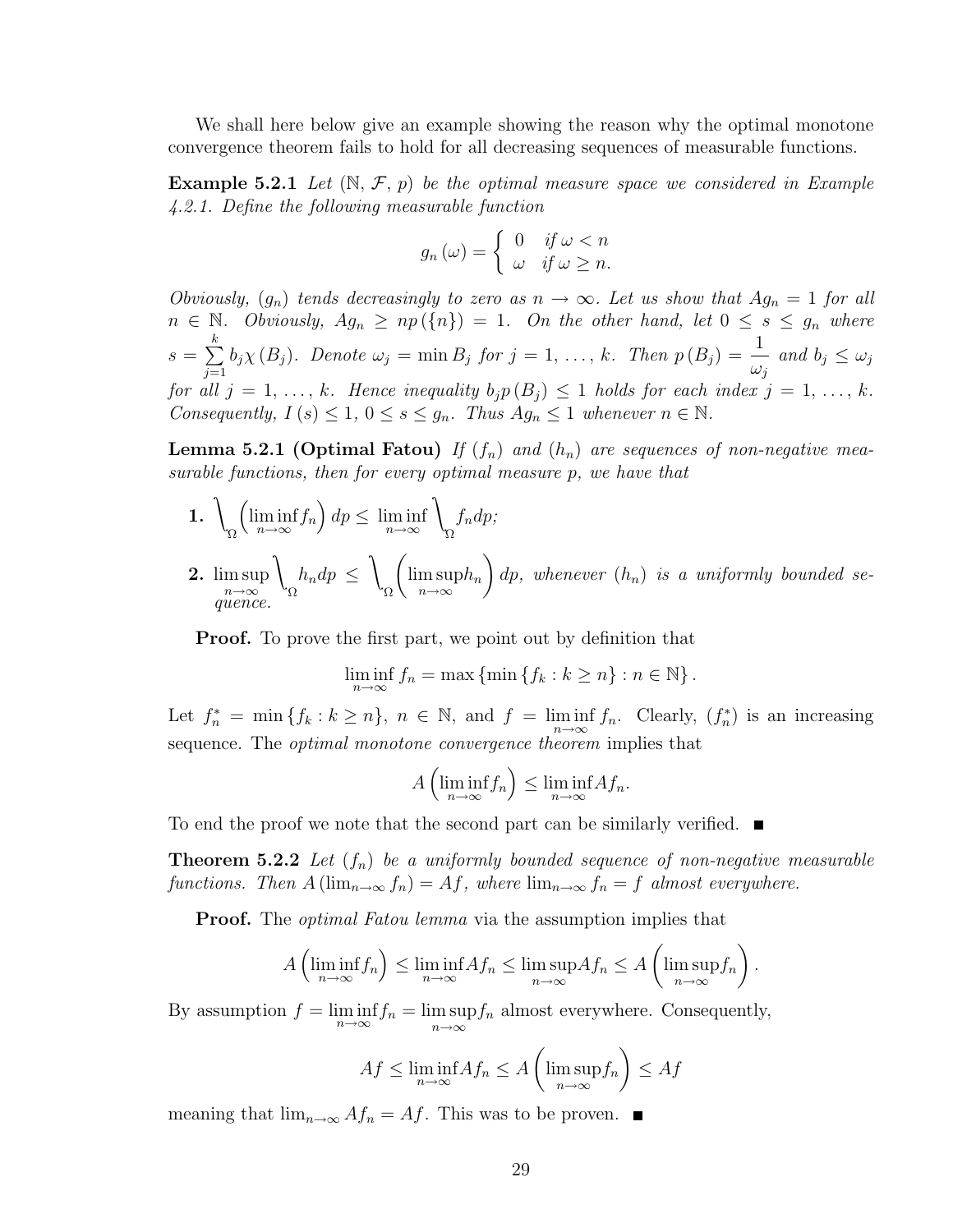**Lemma 5.2.2** Let  $\omega \in \Omega$  be fixed. Then for every measurable function f, we have that  $z_f(p_\omega) = |f(\omega)|.$ 

**Proof.** Let  $0 \leq s =$  $\stackrel{k}{\longleftarrow}$  $i=1$  $b_i\chi(B_i)$  be a measurable simple function. Then it is obvious that  $z_s(p_\omega) = s(\omega)$ . Let  $(s_n)$  be a sequence of non-negative measurable simple functions tending increasingly to  $|f|$ . Then by *Theorem 5.2.1* it ensues that

$$
z_f(p_\omega) = \lim_{n \to \infty} z_{s_n}(p_\omega) = \lim_{n \to \infty} s_n(\omega) = |f(\omega)|
$$

which was to be proved.  $\blacksquare$ 

## 5.3 Characterization of various types of convergence for measurable functions

We say that a nonempty measurable set E is closely related to some sequence  $(\omega_n) \subset \Omega$  if

$$
|E \cap \{\omega_n : n \in \mathbb{N}\}| = \begin{cases} \infty, & \text{if } |E| = \infty \\ |E|, & \text{if } |E| < \infty, \end{cases}
$$

that is, if E is infinite, then infinitely many members of the sequence belong to  $E$ , otherwise all of its elements are members of the sequence.

**Definition 5.3.1** Let E be closely related to a sequence  $(\omega_n) \subset \Omega$ , and let  $(\alpha_n) \subset [0, 1]$  be any fixed sequence tending decreasingly to 0. The optimal measure  $p_E : \mathcal{F} \to [0, 1]$ , defined by  $p_E(B) = \max \{ \alpha_n : \omega_n \in B \}$ , will be called 1st-type E-dependent optimal measure.

**Theorem 5.3.1 (Agbeko, [7])** Let f and  $f_n$  ( $n \in \mathbb{N}$ ) be any measurable functions. Then  $\tilde{\mathcal{L}}$  $(f_n)$  tends to f uniformly if and only if  $(z_n)$  tends to 0 uniformly on  $\mathcal{P}_{\infty}$ , where  $z_n(p)$ Ω  $|f_n - f| dp$  with  $n \in \mathbb{N}, p \in \mathcal{P}_{\infty}$ .

**Proof.** Sufficiency. Suppose that  $(z_n)$  tends to 0 uniformly. To prove the sufficiency it is enough to show that for every number  $b > 0$ , there can be found some  $n_0(b) \in \mathbb{N}$ such that  $(|f - f_n| \ge b) = \emptyset$  whenever  $n \ge n_0 (b) + 1$ . In fact, let us assume that the contrary holds. Then for some  $b_0 > 0$  and all  $n_0 \in \mathbb{N}$ , there is an integer  $m > n_0$  such that  $(|f - f_m| \ge b_0) \ne \emptyset$ . Define

$$
n_1 = \min \{ m > n_1 : (|f - f_m| \ge b_0) \ne \emptyset \}
$$

when  $n_0 = 1$ . If  $n_k$  has been selected, define

$$
n_{k+1} = \min \{ m > n_k : (|f - f_m| \ge b_0) \ne \emptyset \}
$$

when  $n_0 = n_k$ . It is clear that sequence  $(n_k)$  tends increasingly to infinity alongside with k, so that  $(|f - f_{n_k}| \ge b_0) \ne \emptyset$ ,  $k \in \mathbb{N}$ . Then by assumption some  $n_m \in \{n_k : k \in \mathbb{N}\}\$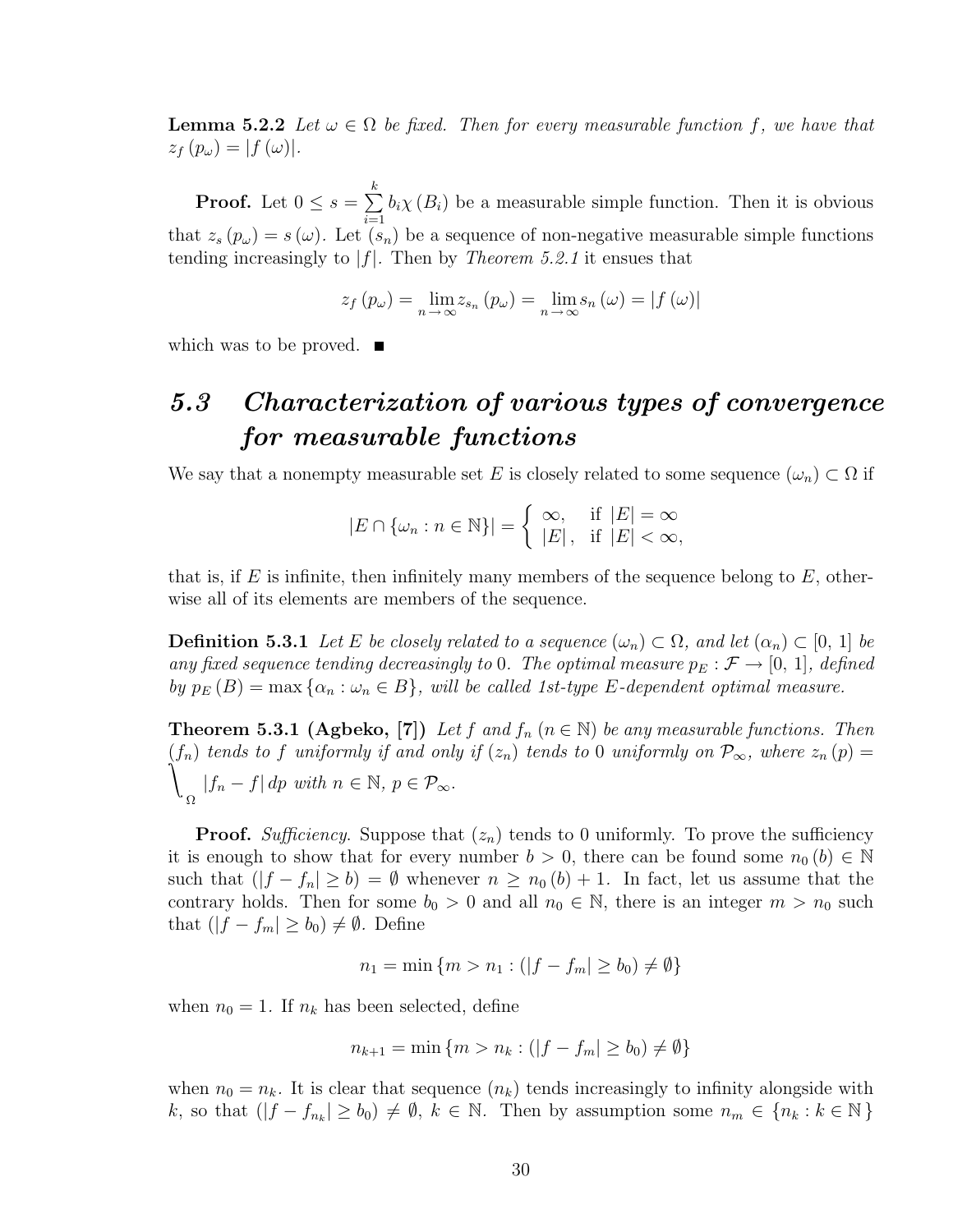exists such that  $z_{n_k}(p) < b_0$ , for all  $k \geq m$  and  $p \in \mathcal{P}_{\infty}$ . Now let  $E_m =$  $\infty$ (where  $B_{n_k} = (|f - f_{n_k}| \ge b_0)$ ,  $k \in \mathbb{N}$ ). Write  $H_{n_m} = B_{n_m}$  and for  $k \ge m + 1$ , set  $B_{n_k}$  $H_{n_k} =$  $\overline{D}$  $k$  $\bigcup_{j=m} B_{n_j}$  $\overline{J}$  $\setminus$  $\frac{1}{2}$  $k-1$  $\bigcup_{j=m} B_{n_j}$  $\frac{1}{2}$ Clearly,  $\mathcal{H} = \{H_{n_k} : k \geq m\}$  is a sequence of pairwise disjoint measurable sets with  $E_m =$  $\infty$ whenever  $k \geq m$ . Next, let  $p_0 \in \mathcal{P}_{\infty}^{\infty}$  be a 1st-type  $E_m$ -dependent optimal measure  $H_{n_k}$ . Fix a sequence  $(\omega_k) \in \Omega$  so that  $\omega_k \in H_{n_k}$ whenever  $k \geq m$ . Next, let  $p_0$ <br>defined by  $p_0(B) = n_m \cdot \max\left\{\frac{1}{n}\right\}$  $\frac{1}{n_k}$ :  $\omega_k \in B$ . It is obvious that H is a p<sub>0</sub>-generating system. Hence we have on one hand that  $z_{n_m}(p_0) < b_0$ . Nevertheless on the other hand we also obtain that  $z_{n_m}(p_0) \geq$  $\lambda$  $H_{nm}$  $|f_{n_m} - f| dp_0 \ge b_0$ , since  $p_0(H_{n_m}) = 1$ . As these last two inequalities contradict each other, the sufficiency is thus proved.

Necessity. Assume that  $f_n \to f$  uniformly, as  $n \to \infty$ . Then for every  $b \in (0, \infty)$ , there *Necessity.* Assume that  $J_n \to J$  uniformly<br>is some  $n_0(b) \in \mathbb{N}$  such that  $(|f_n - f| < \frac{b}{2})$  $\left(\frac{b}{2}\right) = \Omega$  whenever  $n > n_0(b)$ . Consequently, for every  $p \in \mathcal{P}_{\infty}$ , it ensues that  $z_n(p) \leq \frac{b}{2} < b$ ,  $n > n_0(b)$ . This completes the proof of the theorem.  $\blacksquare$ 

**Lemma 5.3.1** Let f and  $f_n$   $(n \in \mathbb{N})$  be any measurable functions. If  $(f_n)$  tends to f pointwise (equally or discretely), then lim sup  $\limsup_{n \to \infty} B_n = \emptyset$ , where  $B_n = (|f_n - f| = \infty)$ ,  $n \in \mathbb{N}$ .

Proof. It is enough to prove the lemma for the pointwise convergence, since the proof of the remaining cases is similarly done. Assume that  $E := \limsup B_n \neq \emptyset$ . Let us pick an arbitrary  $\omega \in E$ . Then it is clair that  $\limsup |f_n(\omega) - f(\omega)|$  $\limsup_{n \to \infty} |f_n(\omega) - f(\omega)| = \infty$  and hence  $\infty$   $\infty$  $n=k j=n$  $|f_j(\omega) - f(\omega)| = \infty$  for every  $k \in \mathbb{N}$ . But since  $(f_n)$  tends to f pointwise we must have that for every constant  $b > 0$  there is a positive integer  $m_0 = m_0 (b, \omega)$  such that  $|f_n(\omega) - f(\omega)| < b$  whenever  $n > m_0$ . Hence  $b \geq$  $\infty$  $n = m<sub>0</sub>$  $\infty$  $j=n$  $|f_j(\omega) - f(\omega)| = \infty$ , which is absurd, completing the proof.

**Theorem 5.3.2 (Agbeko, [7])** Let  $(f_n)$  be any sequence of measurable functions. Then  $(f_n)$  tends to a measurable function f pointwise if and only if  $(z_n)$  tends to 0 pointwise on  $P_{< \infty}$ , where for every  $n \in \mathbb{N}$ ,  $z_n$  is defined on  $P_{< \infty}$  by

$$
z_n(p) = \int_{\Omega} |f_n - f| \, dp.
$$

**Proof.** Sufficiency. Assume that for all  $b > 0$  and  $p \in \mathcal{P}_{< \infty}$  there is a positive integer  $n_0 = n_0 (b, p)$  such that  $z_n (p) < b$  whenever  $n > n_0$ . Then since for every fixed  $\omega \in \Omega$  the  $\omega$ -concentrated measure  $p_{\omega}$  depends solely upon  $\omega \in \Omega$ , index  $n_0$   $(b, p_{\omega})$  also depends on  $\omega$ . Hence via Lemma 5.2.2 we have for all  $n \ge n_0 (b, \omega) = n_0 (b, p_\omega)$  that  $|f_n(\omega) - f(\omega)| = z_n (p_\omega) < b.$ 

Necessity. Suppose that for all  $a > 0$  and  $\omega \in \Omega$ , there can be found some positive integer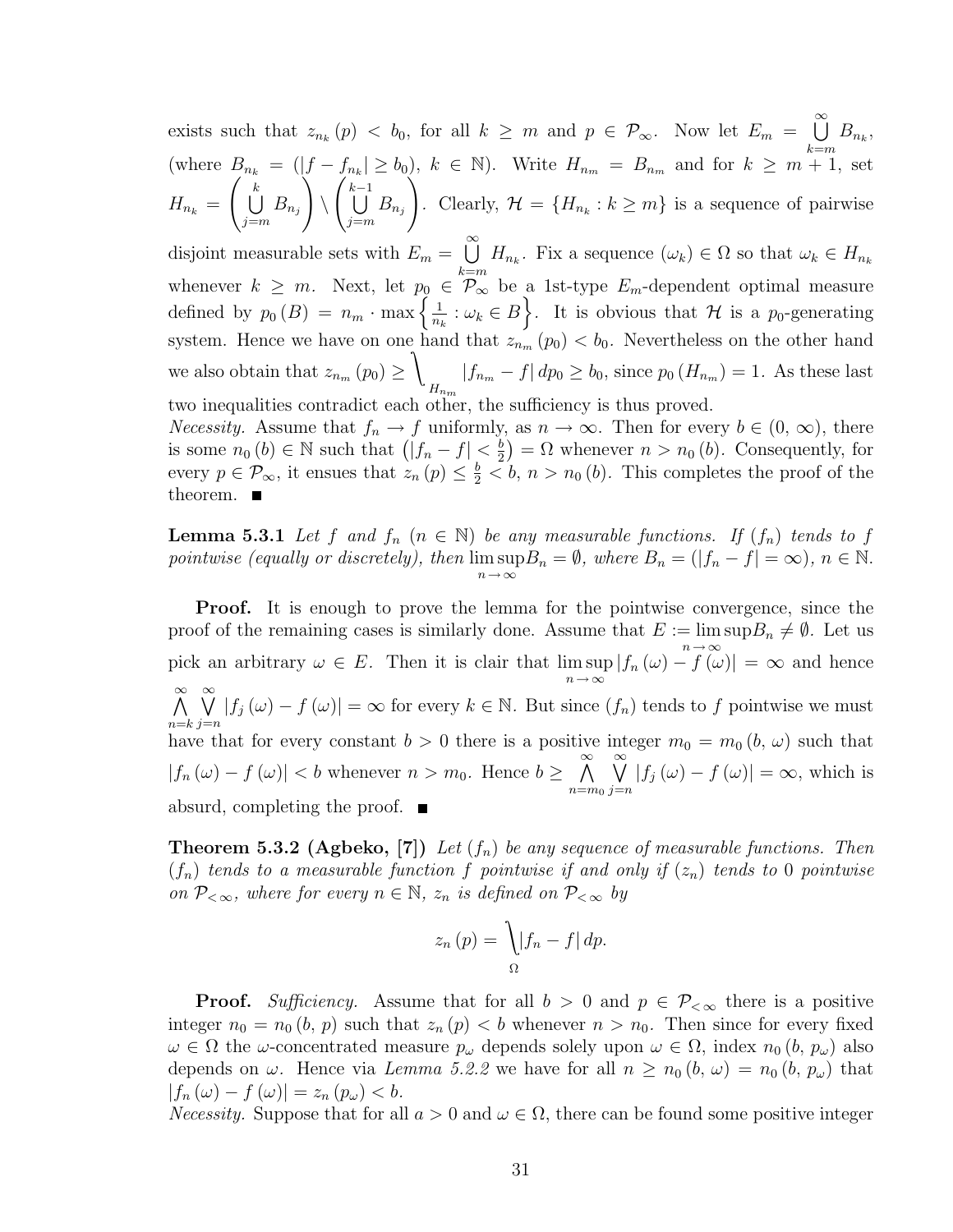$m_0 = m_0 (a, \omega)$  such that  $|f_n(\omega) - f(\omega)| < a$ , whenever  $n \geq m_0$ . Assume further that there is some  $b > 0$  and some  $p \in \mathcal{P}_{< \infty}$  such that for every  $n \in \mathbb{N}$ , there exists some  $m \geq n$ with the property that  $z_n(p) \geq b$ . Let  $H_1, \ldots, H_k$  be a p-generating system. Via Lemma 5.3.1, there is some  $n_0 \in \mathbb{N}$ , big enough so that  $f_n - f$  is finite on  $\Omega$  whenever  $n \geq n_0$ . Then for every  $n \geq n_0$ , a measurable set  $A_n^{(i)}$  exists with  $A_n^{(i)} \subset H_i$  and  $p(A_n^{(i)}) = 0$ such that  $f_n - f$  is constant on  $H_i \backslash A_n^{(i)}$ ,  $i = 1, \ldots, k$  (because of Remark 4.2.1). Clearly, p <sup>1C]</sup>  $\infty$  $j=n_0$  $A_i^{(i)}$ j  $\frac{n}{\sqrt{2}}$  $= 0$ , so that the identity p  $\equiv$  $H_i\setminus$  $\infty$  $j=n_0$  $A_i^{(i)}$ j ec<br>、  $= p(H_i)$  holds. Hence  $f_n - f$ is constant on  $H_i \setminus$  $\infty$  $j=n_0$  $A_j^{(i)}$  whenever  $i \in \{1, \ldots, k\}$  and  $n \geq n_0$ . Fix  $\omega_i \in H_i \setminus$  $\infty$  $j=n_0$  $A_i^{(i)}$  $\genfrac{}{}{0pt}{}{\left\langle i\right\rangle }{j},$  $i \in \{1, \ldots, k\}$ . Then by assumption there must be some positive integer  $k_0^{(i)} = k_0 (b, \omega_i)$ such that  $|f_n(\omega_i) - f(\omega_i)| < b, n > k_0^{(i)}$ . Thus for all  $n \geq k_0$  (where  $k_0 =$  $\mathbf{k}$  $i=1$  $k_0^{(i)}$  $\binom{1}{0}$ , we have that  $\bigvee^k$  $i=1$  $|f_n(\omega_i) - f(\omega_i)| < b$ . Now write  $k^* = \max(k_0, n_0)$ . Then some integer  $m > k^*$ exists such that  $z_m(p) \geq b$ . Therefore, via *Proposition 4.2.3* and *Remark 4.2.1*, we obtain that

$$
b \le z_m(p) = \bigvee_{i=1}^k c_i \cdot p(H_i) \le \bigvee_{i=1}^k c_i = \bigvee_{i=1}^k |f_m(\omega_i) - f(\omega_i)| < b
$$

where for  $i \in \{1, \ldots, k\}, c_i = |f_m(\omega) - f(\omega)|$  if  $\omega \in H_i \setminus$  $\infty$  $j=n_0$  $A_i^{(i)}$  $j^{(i)}$ . However, this is absurd, a contradiction which ends the proof of the theorem.

**Theorem 5.3.3 (Agbeko, [7])** A sequence of measurable functions  $(f_n)$  converges to some measurable function f equally if and only if  $(z_n)$  converges to 0 equally on  $P_{< \infty}$ , where for every  $n \in \mathbb{N}$ ,  $z_n$  is defined on  $\mathcal{P}_{\leq \infty}$  by  $z_n(p) = \mathcal{P}$ Ω  $|f_n - f| dp$ .

**Proof.** Necessity. Suppose that there exists a sequence  $(b_n) \subset (0, \infty)$  tending to 0 and for every  $\omega \in \Omega$  there can be found a positive integer  $n_0(\omega)$  such that  $|f_n(\omega) - f(\omega)| < b_n$ for all  $n \geq n_0(\omega)$ . It is enough to show that the equal convergence of  $(z_n)$  holds true for this sequence  $(b_n)$ . In fact, assume that for this sequence  $(b_n)$ , there is some  $p \in \mathcal{P}_{< \infty}$ such that for all  $j \in \mathbb{N}$  an integer  $m = m(p) > j$  can be found with the property that  $z_m(p) \ge b_m$ . Let  $H_1, \ldots, H_k$  be a p-generating system. Via Lemma 5.3.1, there is some  $n_0 \in \mathbb{N}$ , big enough so that  $f_n - f$  is finite on  $\Omega$  whenever  $n \geq n_0$ . Then for every  $n \geq n_0$ , a measurable set  $A_n^{(i)}$  exists with  $A_n^{(i)} \subset H_i$  and  $p\left(A_n^{(i)}\right) = 0$  such that  $f_n - f$  is constant on  $H_i \backslash A_n^{(i)}$ ,  $i = 1, \ldots, k$ . But as p  $\overline{a}$  $\infty$  $j=n_0$  $A_i^{(i)}$ j !<br>\  $= 0$ , we can easily observe that  $p\mid H_i\setminus$ Ã !  $\infty$  $j=n_0$  $A_i^{(i)}$  $j_j^{(i)}$  =  $p(H_i)$ ,  $i \in \{1, \ldots, k\}$ . Hence  $f_n - f$  is constant on  $H_i \setminus$  $\infty$  $j=n_0$  $A_i^{(i)}$  $j^{(i)}$  for all  $i \in \{1, \ldots, k\}$  and  $n \geq n_0$ . Fix  $\omega_i \in H_i \setminus$  $\infty$  $A_i^{(i)}$  $j^{(i)}$ ,  $i \in \{1, \ldots, k\}$ . Then by assumption

 $j=n_0$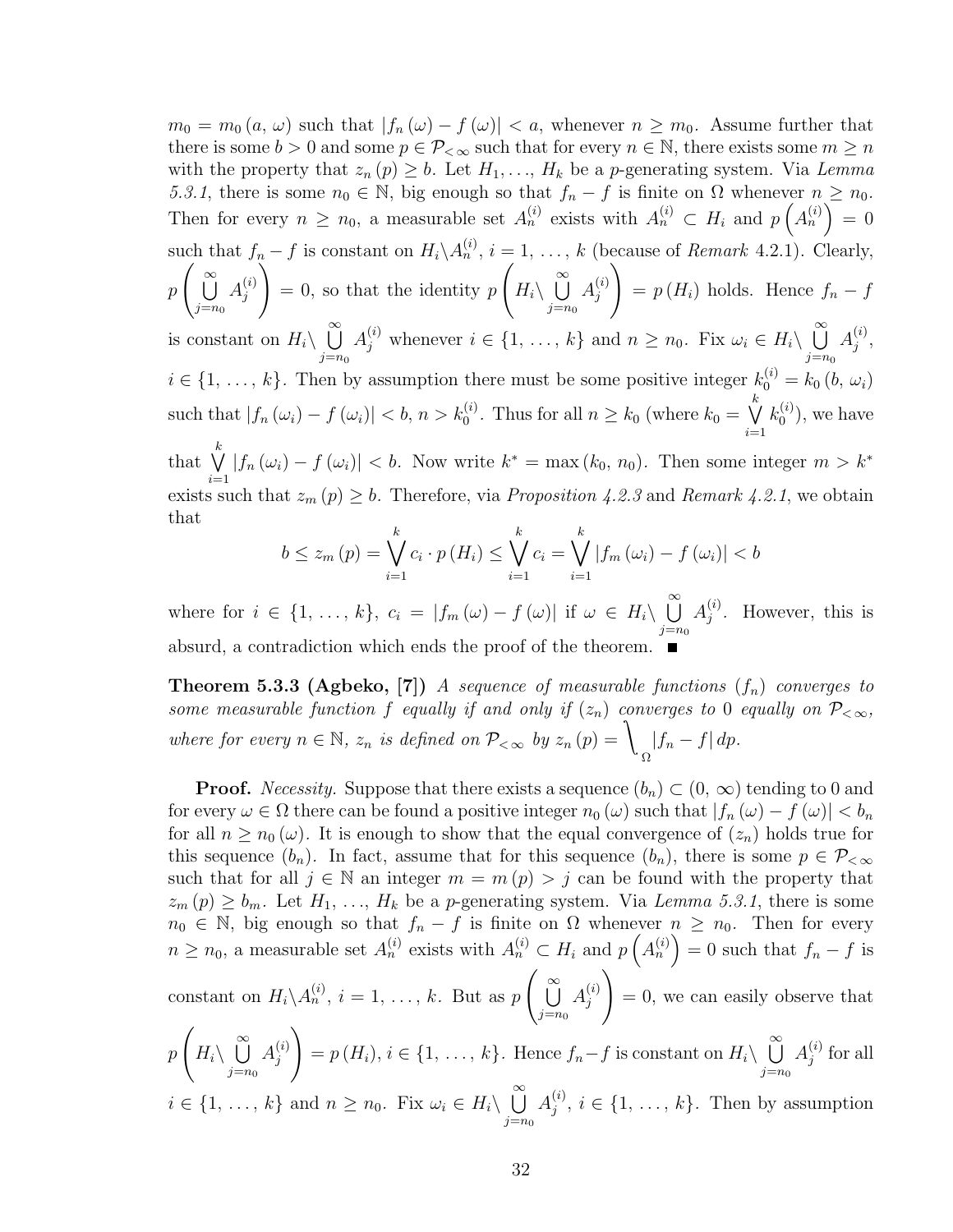there must be some positive integer  $k_0^{(i)} = k_0(\omega_i)$  such that  $|f_n(\omega_i) - f(\omega_i)| < b_n$ ,  $n >$  $k_0^{(i)}$  $\binom{v}{0}$ . Thus for all  $n \geq k_0$  (where  $k_0 =$  $k$  $i=1$  $k_0^{(i)}$  $\binom{i}{0}$ , we have that  $\bigvee^k$  $i=1$  $|f_n(\omega_i) - f(\omega_i)| < b_n.$ Consequently, we have on one hand that  $z_m(p) \geq b_m$ . But on the other hand, *Proposition* 4.2.3 yields that

$$
z_{m}(p) = \bigvee_{i=1}^{k} c_{i} \cdot p(H_{i}) \le \bigvee_{i=1}^{k} c_{i} = \bigvee_{i=1}^{k} |f_{m}(\omega_{i}) - f(\omega_{i})| < b_{m}
$$

(where for  $i \in \{1, \ldots, k\}, c_i = |f_m(\omega) - f(\omega)|$  if  $\omega \in H_i \setminus$  $\infty$  $j=n_0$  $A_i^{(i)}$  $j^{(i)}$ , meaning that

 $b_m < b_m$ , which is however absurd. This contradiction concludes the proof of the necessity. Sufficiency. Assume that there is a sequence  $(b_n)$  of positive numbers tending to 0 and for every  $p \in \mathcal{P}_{< \infty}$  there exists a positive integer  $n_0(p)$  such that  $z_n(p) < b_n$  whenever  $n >$  $n_0(p)$ . Then for each fixed  $\omega \in \Omega$ , Lemma 5.2.2 entails that  $|f_n(\omega) - f(\omega)| = z_n(p_\omega) < b_n$ whenever  $n > n_0(p_\omega) = n_0(\omega)$ . The sufficiency is thus proved, which completes the proof of the theorem.  $\blacksquare$ 

**Theorem 5.3.4 (Agbeko, [7])** A sequence of measurable functions  $(f_n)$  converges to some measurable function f discretely if and only if  $(z_n)$  converges to 0 discretely on  $\mathcal{P}_{<\infty}$ , where for every  $n \in \mathbb{N}$ ,  $z_n$  is defined on  $\mathcal{P}_{<\infty}$  by  $z_n(p) = \mathcal{P}_{<\infty}$ Ω  $|f_n - f| dp.$ 

The proof for *Theorem 5.3.4* is omitted because it can be carried out "mutatis mutandis" as done in Theorems 5.3.2 and 5.3.3.

**Definition 5.3.2** A sequence of measurable functions  $(f_n)$  is said to converge in optimal measure to some measurable function f if  $\lim_{n\to\infty} p(|f_n - f| \geq \varepsilon) = 0$  for every constant  $\varepsilon > 0$ .

**Theorem 5.3.5 (Agbeko, [5])** Let  $(f_n)$  be a sequence of measurable functions  $(f_n)$  which converges in optimal measure to some measurable function f. Then there exists a subsequence  $(f_{n_k})$  which converges to f almost everywhere.

## 5.4 Characterization of various types of boundedness

**Remark 5.4.1** If  $(x_n)$  is a sequence of real numbers such that  $\limsup_{n\to\infty} |x_n| < \infty$ , then for each of its subsequences  $(x_{n_k})$  we have that  $\limsup$  $\max_{k \to \infty} |x_{n_k}| < \infty.$ 

**Notice.** For every fixed measurable function f, the mapping  $z_f : \mathcal{P} \to [0, \infty]$ , defined by  $z_f(p) = \sqrt{\frac{\sum_{i=1}^{n} z_i^2}{n}}$ Ω  $|f| dp$ , is a function.

**Lemma 5.4.1** Let  $\omega \in \Omega$  be fixed. Then for every measurable function f, we have that  $z_f(p_\omega) = |f(\omega)|.$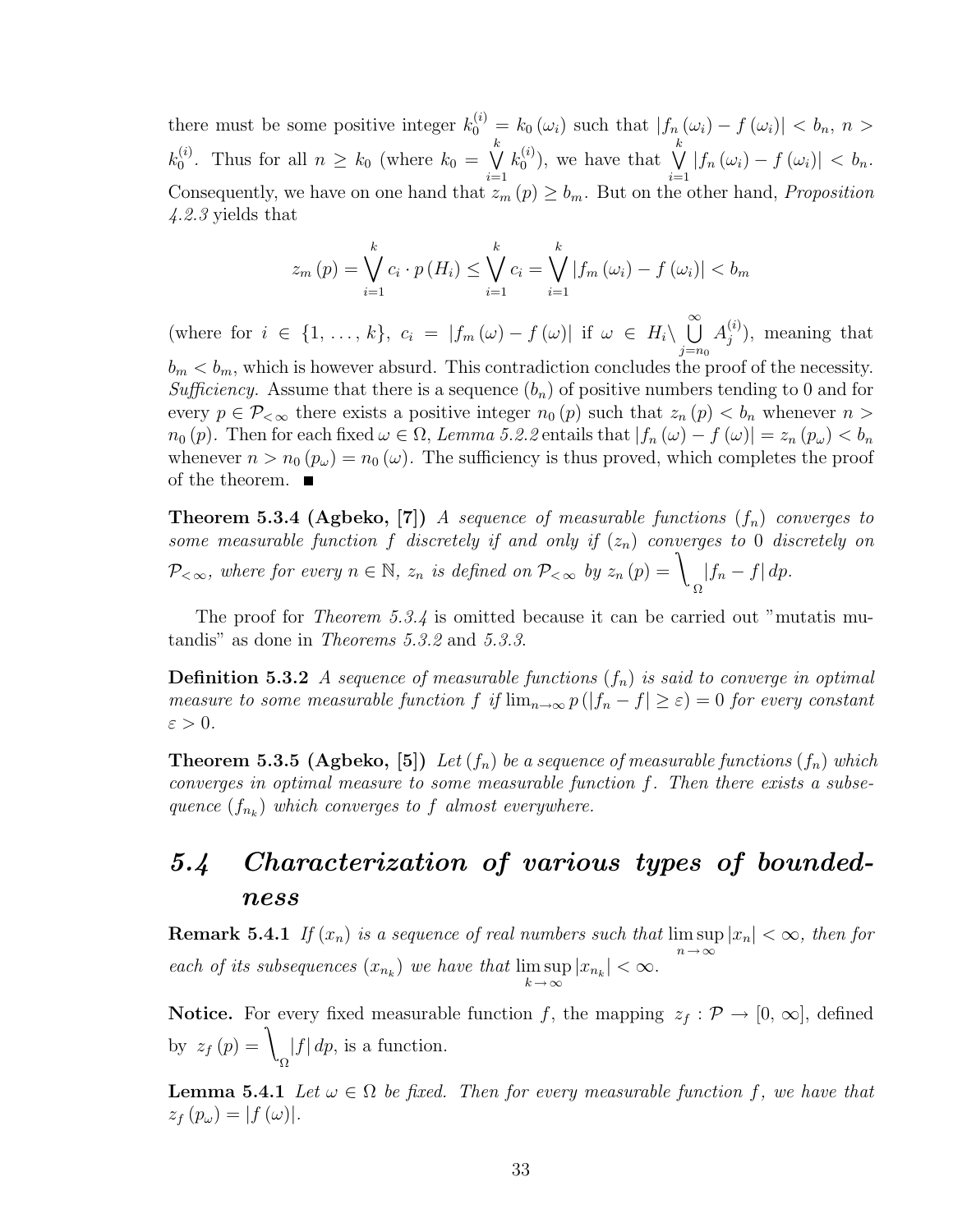**Proof.** Let  $0 \leq s =$  $\frac{k}{2}$  $i=1$  $b_i\chi(B_i)$  be a measurable simple function. Then it is obvious that  $z_s(p_\omega) = s(\omega)$ . Let  $(s_n)$  be a sequence of non-negative measurable simple functions tending increasingly to  $|f|$ . Then by *Theorem B* it ensues that

$$
z_f(p_\omega) = \lim_{n \to \infty} z_{s_n}(p_\omega) = \lim_{n \to \infty} s_n(\omega) = |f(\omega)|
$$

which was to be proved.  $\blacksquare$ 

**Theorem 5.4.1 (Agbeko, [7])** Let f be any measurable function the following assertions are equivalent.

1.  $f$  is bounded.

**2.** 
$$
\lim_{x \to \infty} \int_{(|f| \ge x)} |f| \, dp = 0 \text{ for all } p \in \mathcal{P}_{\infty}.
$$

**3.** There exists a constant  $b > 0$  such that  $\big\}$ Ω  $|f| dp \neq b$  for all  $p \in \mathcal{P}_{\infty}$ .

The proof will be carried out in two steps. In *Proposition 5.4.1* we shall show the equivalence 1.  $\iff$  2. and then the equivalence 1.  $\iff$  3. in Proposition 5.4.2.

Proposition 5.4.1 A measurable function f is bounded if and only if

$$
\lim_{x \to \infty} \quad \bigcup_{(|f| \ge x)} |f| \, dp = 0
$$

for all  $p \in \mathcal{P}_{\infty}$ .

**Proof.** Suppose that f is bounded, and write  $b > 0$  for its bound. Then for every  $p \in \mathcal{P}_{\infty}$ , we have that  $\setminus$  $(|f| \geq x)$  $|f| dp \leq b \cdot p (|f| \geq x) \to 0$ , as  $x \to \infty$ . Conversely, assume that  $\lim_{k \to \infty}$  $\lambda$  $(|f| \geq k)$  $|f| dp = 0$  for all  $p \in \mathcal{P}_{\infty}$ , but for every  $n \in \mathbb{N}$  we have that  $(|f| \ge n - 1) \ne \emptyset$ . It obviously ensues that

$$
(|f| \ge n - 1) \setminus (|f| \ge n) = H_n \ne \emptyset
$$

for infinitely many  $n \in \mathbb{N}$ . Suppose without loss of generality that  $H_n \neq \emptyset$ ,  $n \in \mathbb{N}$ . Further let  $(\omega_n) \subset \Omega$  be such that  $\omega_n \in H_n$  for all  $n \in \mathbb{N}$ . Define  $p \in \mathcal{P}_{\infty}$  by  $p(B) =$ Furtner let  $(\omega_n) \subset \Omega$  be such that  $\omega_n \in H_n$  for all  $n \in \mathbb{N}$ . Denne  $p \in \mathcal{P}_{\infty}$  by  $p(B) =$ <br>max  $\{\frac{1}{n} : \omega_n \in B\}$ . Clearly,  $(H_n)$  is a generating system for p. Then by assumption it follows that  $\lim_{k \to \infty}$  $\lambda$  $(|f| \geq k)$  $|f| dp = 0$ . Now note that  $(|f| \ge k) = \bigcup_{k=0}^{\infty}$  $\frac{i=k+1}{k+1}$  $H_i$  for all  $k \in \mathbb{N}$ . Hence Proposition 4.3.2 entails that  $\langle \rangle$  $(|f| \geq k)$  $|f| dp = \sup$  $i \geq k+1$  $\lambda$  $H_i$  $|f| dp$ . It is not difficult to check that \  $H_i$  $|f| dp \geq 1-$ 1 i  $, i \geq k+1$ . Consequently, it results that  $\lambda$  $(|f| \geq k)$  $|f| dp \geq 1-$ 1  $k+1$  $(k \in \mathbb{N})$ , leading to  $0 = \lim_{k \to \infty}$  $\lambda$  $(|f|\geq k)$  $|f| dp \geq 1$ , which is absurd. This contradiction concludes on the validity of the sufficiency, ending the proof.  $\blacksquare$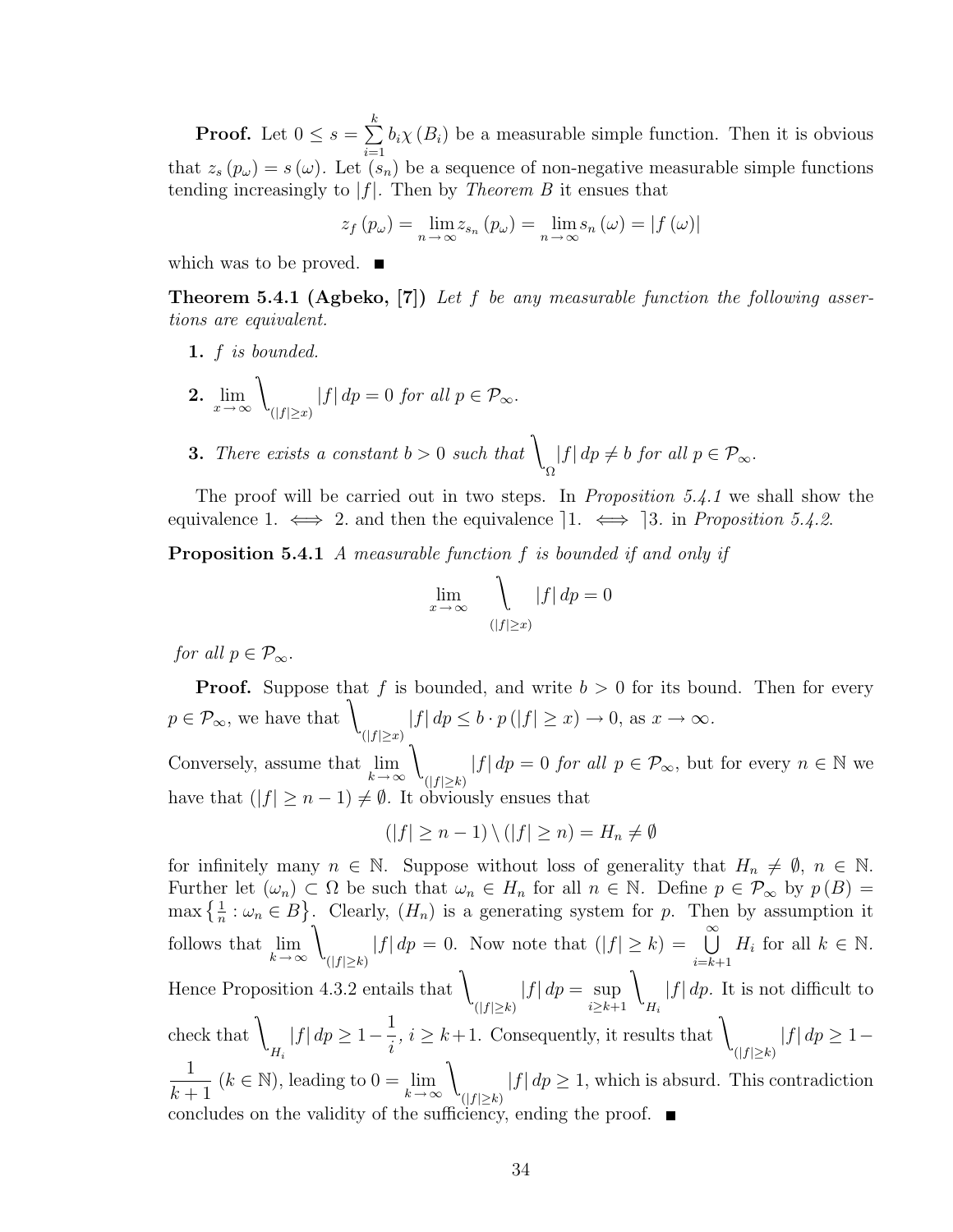**Proposition 5.4.2** Let f be a finite measurable function. Then f is unbounded if and only if for every constant  $c > 0$ , there exists some  $p_c \in \mathcal{P}_{\infty}$  such that

$$
z_f(p_c) = c.\t\t(10)
$$

**Proof.** Necessity. Assume that  $f$  is unbounded measurable function. For every  $n \in \mathbb{N}$ , write  $E_n = (c \cdot (n-1) \le |f| < c \cdot n)$ , where  $c > 0$  is an arbitrarily fixed constant. Clearly, the members of the sequence  $(E_n)$  are pairwise disjoint and  $\Omega = \bigcup_{n=0}^{\infty}$  $n=1$  $E_n$ . Fix a sequence  $(\omega_n) \subset \Omega$  in the following way:  $\omega_n \in E_n$ ,  $n \in \mathbb{N}$ . Define  $p_c \in \mathcal{P}_{\infty}$  by a sequence  $\omega_n$ <br>  $p_c(B) = \max \left\{ \begin{array}{c} 0 & \text{if } b \leq 1, \ \text{if } b \leq 2. \end{array} \right\}$ 1  $\frac{1}{n}$ :  $\omega_n \in B$ . It is obvious that sequence  $(E_n)$  is a  $p_c$ -generating system such that  $z_f(p_c) = \sup_{n \geq 1}$  $\lambda$  $E_n$  $|f| dp_c$ , because of Proposition 4.3.2. But as  $(1 -$ 1 n  $\mathbf{r}$  $c \leq$  $\lambda$  $E_n$  $|f| dp_c < c$  (for all  $n \in \mathbb{N}$ ), it ensues that  $c = \sup_{n \ge 1}$  $\lambda$  $E_n$  $|f| dp_c = z_f(p_c).$ Sufficiency. Suppose that for every constant  $c > 0$ , identity  $(10)$  holds with a suitable  $p \in \mathcal{P}_{\infty}$ . Assume that f is bounded (and denote by b its bound). Now let  $c > b$  be any fixed constant with a corresponding  $p_c \in \mathcal{P}_{\infty}$  satisfy (10). Then we trivially obtain that  $z_f(p_c) \leq b$ . Hence we must have that  $c \leq b$ , which is in contradiction with the choice of c. This absurdity allows us to conclude on the validity of the proposition.  $\blacksquare$ 

**Lemma 5.4.2** Let  $p \in \mathcal{P}_{\infty}$  and  $(B_n)$  be a sequence of measurable sets tending increasingly to a measurable set  $B \neq \emptyset$ . Then there exists some  $n_0 \in \mathbb{N}$  such that  $p(B) = p(B_n)$ whenever  $n \geq n_0$ .

The proof given to Lemma 0.1, [5], is also valid for Lemma 5.4.2, so we shall omit it.

We shall next give a set of measurable functions, including the uniformly bounded ones, which we shall proceed to characterize latter on.

**Definition 5.4.1** We say that a sequence of measurable functions  $(f_n)$  is uniformly bounded starting from an index if there can be found a real number  $b > 0$  and some positive integer  $n_0$  such that  $(f_n > b) = \emptyset$  for all integers  $n > n_0$ . (We shall simply say that  $(f_n)$  is i-uniformly bounded.)

The following two results are just the extensions of *Theorem 5.2.1* and *Lemma 5.2.1*. We shall omit their proofs as they can be similarly carried out.

**Lemma 5.4.3** Let  $(g_n)$  be a decreasing sequence of non-negative measurable functions and  $\lim_{n\to\infty} g_n = g$  such that  $(g_m \leq b) = \Omega$  for some  $m \geq 1$  and some constant  $b > 0$ . Then for all  $p \in \mathcal{P}$ 

$$
\lim_{n \to \infty} \bigvee_{\Omega} g_n dp = \bigvee_{\Omega} g dp.
$$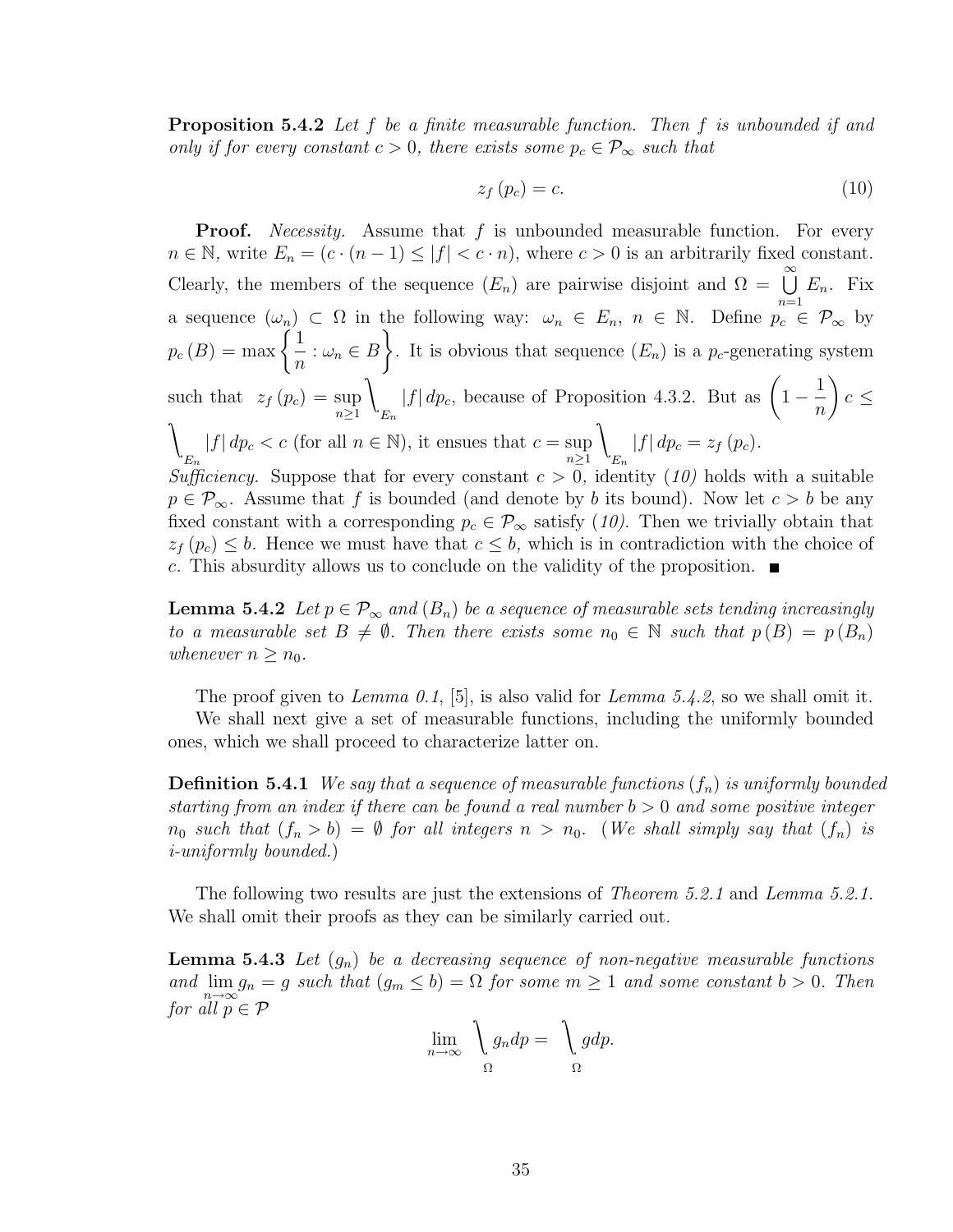**Lemma 5.4.4** Let  $(f_n)$  be an *i*-uniformly bounded sequence of non-negative measurable functions. Then for every  $p \in \mathcal{P}$ 

$$
\limsup_{n \to \infty} \left( \int_{\Omega} f_n dp \leq \left( \limsup_{n \to \infty} f_n \right) dp.
$$

**Theorem 5.4.2 (Agbeko, [7])** Let  $(f_n)$  be an arbitrary sequence of measurable functions. Then

- **1.** Sequence  $(f_n)$  is *i*-uniformly bounded, if and only if the following two assertions hold simultaneously:
- 2.  $z_f(p) \leq c$  for some constant  $c > 0$  and all  $p \in \mathcal{P}_{\infty}$ ;
- 3. lim sup  $\limsup_{n\to\infty} z_n(p) \leq z_f(p)$ , for all  $p \in \mathcal{P}_{\infty}$  (where  $f = \limsup_{n\to\infty} |f_n|$  and  $z_n(p) = \infty$ Ω  $|f_n| dp$ with  $n \in N$ ,  $p \in \mathcal{P}_{\infty}$ ).

**Proof.** Necessity. We just note that the implication  $1 \rightarrow 2$ . is obvious and on the other hand the implication  $1 \rightarrow 3$ . is no more than Lemma 5.4.4.

Sufficiency. Assume that assertions 2. and 3. hold simultaneously. Let us suppose further that assertion 1. is false, i.e. for every real number  $b > 0$  and any positive integer  $n_0$  there is some integer  $m > n_0$  such that  $(|f_m| > b) \neq \emptyset$ . Then we can choose by recurrence a sequence  $(n_k)$  of positive integers as follows. Write  $n_1 = 1$ and  $n_2 = \min \{m > n_1 : (|f_m| > n_1) \neq \emptyset\}$ . If  $n_k$  has been defined, then write  $n_{k+1} =$  $\min \{m > n_k : (|f_m| > k \cdot n_k) \neq \emptyset \}.$  Clearly, the sequence  $(n_k)$  tends increasingly to infinity and for all positive integers  $k \in \mathbb{N}$ ,  $(|f_{n_{k+1}}| > k \cdot n_k)$  $\neq \emptyset$ . Now set  $E =$  $\infty$  $\bigcup_{k=1} B_{n_k}$ , where  $k=1$ 

$$
B_{n_k} = (|f_{n_{k+1}}| > k \cdot n_k), \ k \in \mathbb{N}.
$$
 Write  $H_1 = B_{n_1}$ , and  $H_k = \left(\bigcup_{j=1}^k B_{n_j}\right) \setminus \left(\bigcup_{j=1}^{k-1} B_{n_j}\right),$   
 $k > 2$ . It is obvious that  $(H_1)$  is a sequence of pairwise disjoint measurable sets with

 $k > 2$ . It is obvious that  $(H_k)$  is a sequence of pairwise disjoint measurable sets with  $E =$  $\infty$  $k=1$  $H_k$ . Let  $p \in \mathcal{P}_{\infty}$  be a 1st-type E-dependent optimal measure defined by  $p(B)$  =  $\max\left\{\frac{1}{k}:\omega_k\in B\right\}$ ª , where  $(\omega_k) \subset \Omega$  is a fixed sequence so that  $\omega_k \in H_k$   $(k \in \mathbb{N})$ . It is clear that  $\mathcal{H}(p) = \{H_k : k \in \mathbb{N}\}\$  is a p-generating system. Then via assertions 2. and 3. we have that  $c \geq$  $\lambda$ Ω lim sup  $\limsup_{n\to\infty} |f_n|$   $\left\{ dp \geq \limsup_{n\to\infty}$  $n \rightarrow \infty$  $\lambda$ Ω  $|f_n| dp$  and hence  $b > \limsup$  $k \rightarrow \infty$  $\lambda$ Ω  $\left|f_{n_{k+1}}\right| dp$  for some  $b > 0$  (this is true because of *Remark 5.4.1*). Consequently, as  $p(H_k) = \frac{1}{k}$ for every  $k \in \mathbb{N}$ , we must have

$$
b > \limsup_{k \to \infty} \left( |f_{n_{k+1}}| \, dp = \limsup_{k \to \infty} \left( |f_{n_{k+1}}| \, dp \right) \right) = \limsup_{k \to \infty} \left( |f_{n_{k+1}}| \, dp \right) \leq \limsup_{k \to \infty} \left( |f_{n_{k+1}}| \, dp \right)
$$
  

$$
\geq \limsup_{k \to \infty} k \cdot n_k \cdot p(H_k) = \infty,
$$

which is absurd. This contradiction justifies the validity of the argument.  $\blacksquare$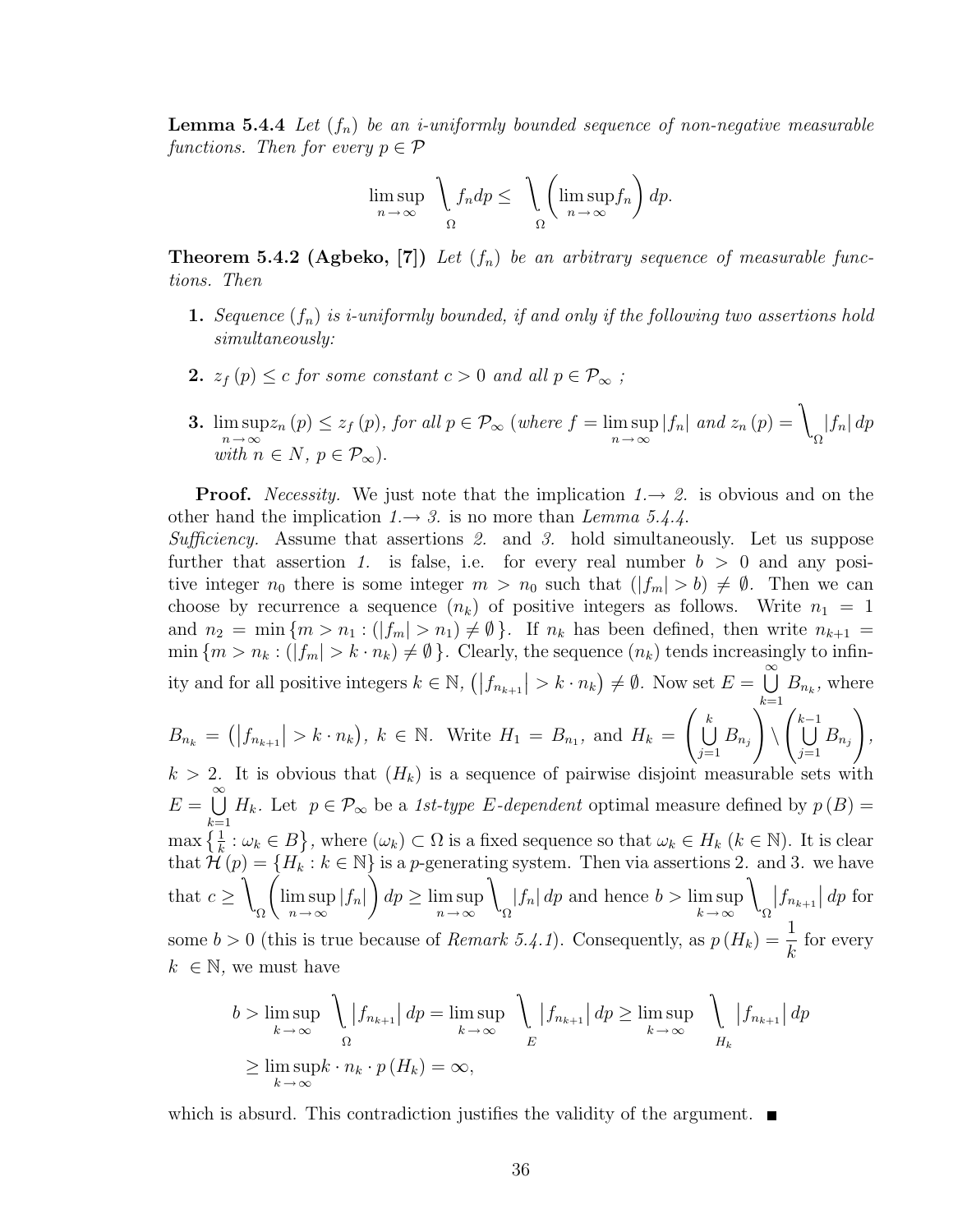#### 5.5 Banach spaces induced by optimal measures

Throughout this section we shall be dealing with an arbitrary but fixed optimal measure space  $(\Omega, \mathcal{F}, p)$ .

Let  $f : \Omega \to \mathbb{R} \cup \{-\infty, \infty\}$  be any measurable function. We shall say that f belongs to:

1.  $\mathcal{A}^{\infty}$  if  $p(|f| \leq b) = 1$  for some constant  $b \in (0, \infty)$ . **2.**  $\mathcal{A}^{\alpha}$  if  $\int |f|^{\alpha} dp < \infty, \alpha \in [1, \infty).$ For any  $\alpha \in [1, \infty]$ , the space  $\mathcal{A}_{\alpha}(p)$  endowed with the norm  $\left\|\cdot\right\|_{\alpha}$ , defined by

$$
||f||_{\mathcal{A}^{\alpha}} = \begin{cases} \inf \{b \in (0, \infty) : p(|f| \le b) = 1\}, & \text{if } f \in \mathcal{A}_{\infty}(p), \alpha = \infty \\ \sqrt[\alpha]{\sqrt{\log |f|^{\alpha} dp}}, & \text{if } f \in \mathcal{A}_{\alpha}(p), \alpha \in [1, \infty) \end{cases}
$$

As in the case of  $L^p$ -spaces in measure theory, it can be similarly seen that  $\left\|\cdot\right\|_{\alpha}$  is a semi-norm.

#### Lemma 5.5.1 -

- 1.  $A |fg| \leq ||f||_{A^{\alpha}} ||g||_{A^{\infty}}$  whenever  $f \in A^1$  and  $g \in A^{\infty}$ .
- 2. Let  $\alpha$  and  $\beta \in (1, \infty)$  be such that  $\alpha^{-1} + \beta^{-1}$ . Then  $A |fg| \leq ||f||_{\mathcal{A}^{\alpha}} ||g||_{\mathcal{A}^{\beta}}$  (called the optimal Hölder inequality), whenever  $f \in \mathcal{A}^{\alpha}$  and  $g \in \mathcal{A}^{\beta}$ .
- 3.  $||f + g||_{\mathcal{A}^{\alpha}} \leq ||f||_{\mathcal{A}^{\alpha}} + ||g||_{\mathcal{A}^{\alpha}}$  (called the optimal Minkowski inequality) whenever  $f \in \mathcal{A}^{\alpha}$  and  $g \in \mathcal{A}^{\alpha}$ , with  $\alpha \in [1, \infty]$ .

**Definition 5.5.1** Let  $(f_n) \subset \mathcal{A}^{\alpha}, \alpha \in [1, \infty]$ , be any sequence of measurable functions.

- **1.** We say that  $(f_n)$  is a Cauchy sequence in  $\mathcal{A}^{\alpha}$  if for every number  $\varepsilon \in (0, 1)$  there is some index  $n_0 := n_0(\varepsilon)$  such that  $||f_n - f_m||_{\mathcal{A}^{\alpha}} < \varepsilon$ , whenever  $n, m \ge n_0$ .
- **2.** We say that  $(f_n)$  converges to a measurable function f in  $\mathcal{A}^{\alpha}$ -norm if for every number  $\varepsilon \in (0, 1)$  there is some index  $n_0 := n_0(\varepsilon)$  such that  $||f_n - f||_{\mathcal{A}^{\alpha}} \to 0$  as  $n\to\infty.$

**Remark 5.5.1** For every number  $\alpha \in (1, \infty)$ , we have  $\mathcal{A}^{\infty} \subset \mathcal{A}^{\alpha} \subset \mathcal{A}^1$ .

**Theorem 5.5.1 (Agbeko, [5])** For each number  $\alpha \in [1, \infty]$ ,  $\mathcal{A}^{\alpha}$  is a Banach space (i.e. every Cauchy sequence in  $\mathcal{A}^{\alpha}$  converges to a measurable function in  $\mathcal{A}^{\alpha}$ -norm).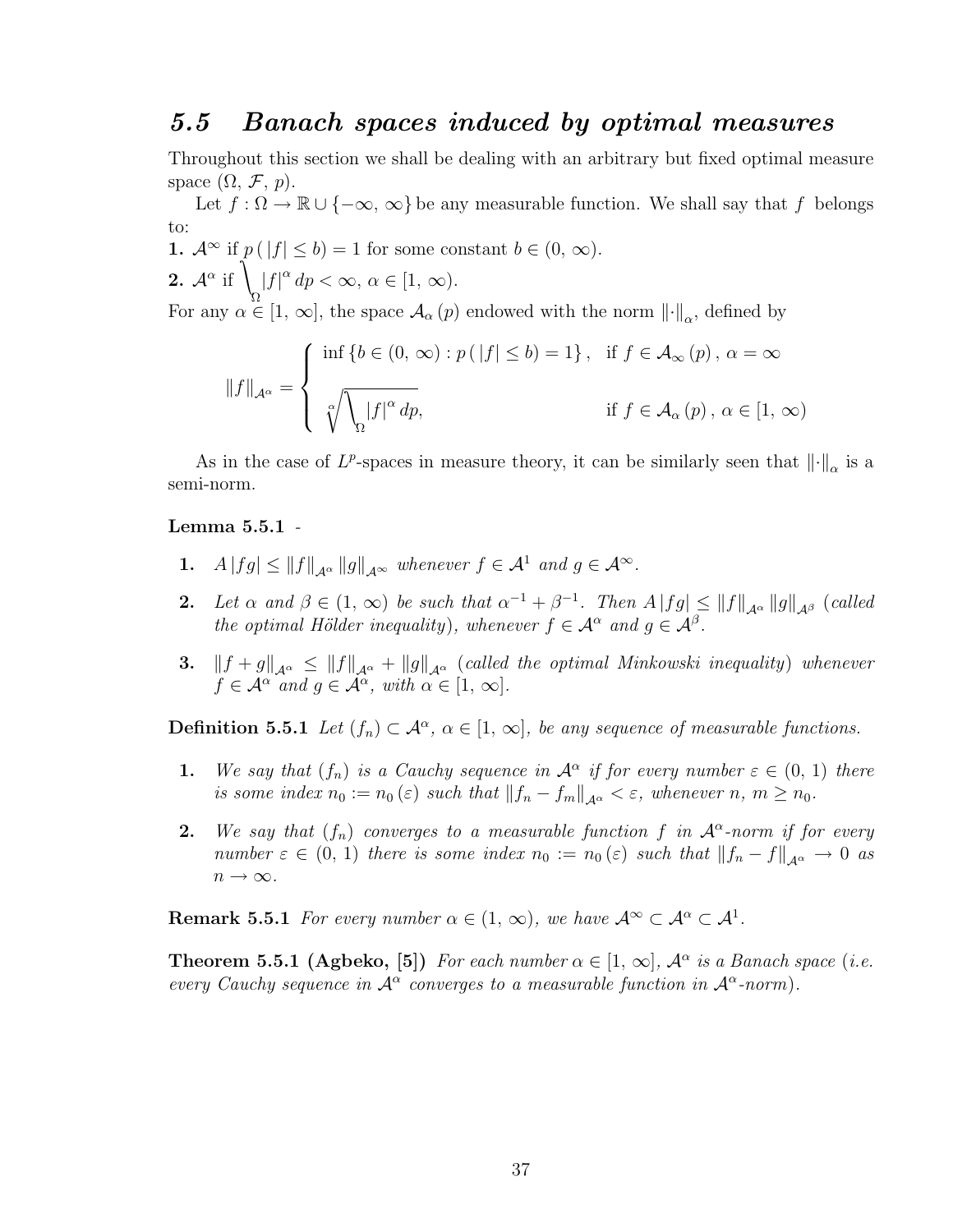### CHAPTER VI

# SOME MAXIMAL INEQUALITIES RELATED WITH PROBABILITY MEASURE

#### 6.1 Introduction

#### Some notations.

 $\overline{\mathbf{v}}$ : the set of all non-negative increasing function.

 $* \Delta_2$ : the set of all convex Young functions that satisfy the growth condition.

\*  $\mathcal{Y}_{\text{conc}}$ : the set of all concave Young functions.

 $* \Delta :=$  the set of all convex functions.

In the whole chapter we shall be dealing with an arbitrary probability space  $(\Omega, \mathcal{F}, P)$ . Let  $\Phi$  be a *convex Young function*, i.e.

$$
\Phi\left(x\right) = \int\limits_{0}^{x} \varphi\left(t\right) dt, \, x \in \mathbb{R}_{+},
$$

where  $\varphi: (0, \infty) \to (0, \infty)$  is a right-continuous and increasing function such that  $\varphi(0) \ge$ 0 and  $\varphi(\infty) = \infty$ . We say that  $\Phi$  satisfies the growth condition if

$$
\Phi\left(2x\right) \le c\Phi\left(x\right) \text{ for all } x \in \mathbb{R}_+, \tag{11}
$$

where c is a positive constant. For more about convex Young function, see [40].

It is also interesting to remind some facts about the so-called the conjugate Young functions, which can be defined as follows:

For  $t \in (0, \infty)$  put  $\gamma(t) := \sup\{x > 0 : \varphi(x) < t\}$  and let  $\gamma(0) = 0$ . It can be easily checked that  $\gamma$  satisfies all the conditions imposed on  $\varphi$  and we trivially have  $\gamma(\varphi(x)) \leq x \leq \gamma(\varphi(x) + 0)$ , whenever  $x \in (0, \infty)$ .

The convex Young function

$$
\Gamma(x) := \int_0^x \gamma(t) dt, \ x \in [0, \infty),
$$

is said to be *conjugate* to  $\Phi$  and the pair  $(\Phi, \Gamma)$  is referred to as *mutually conjugate convex* Young functions.

The pair  $(\Phi, \Gamma)$  of mutually conjugate convex Young functions satisfies the following Young inequality

$$
xy \le \Phi(x) + \Gamma(y)
$$

for all  $x, y \in [0, \infty)$ , and the equality holds if and only if  $y \in [\varphi(x), \varphi(x+0)]$  or  $x \in [\gamma(y), \gamma(y+0)].$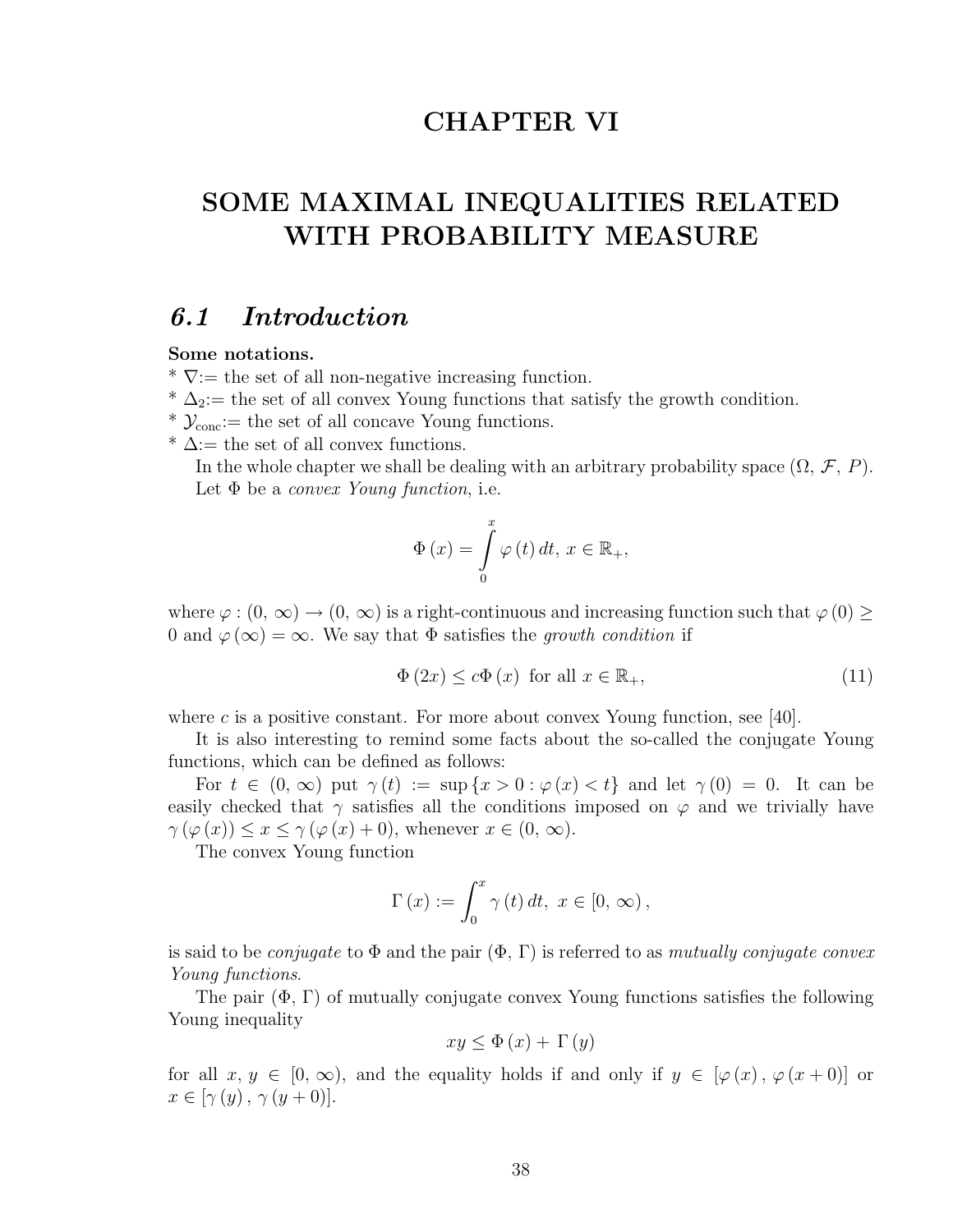The quantity  $q := \limsup_{x \to \infty}$  $x\gamma(x)$  $\Gamma(x)$ is called the *power* of Γ, where Γ is a convex Young function.

Mogyoródi J. and Móri T. F. in [46] obtained the following nice result:

Let  $(\Phi, \Gamma)$  be a pair of mutually conjugate convex Young functions. In order that the power q of  $\Gamma$  be finite it is necessary and sufficient that the condition

$$
\beta := \limsup_{x \to \infty} \frac{1}{\varphi(x)} \int_{1}^{x} \frac{\varphi(t)}{t} dt < \infty \tag{12}
$$

should hold true.

A function  $\Psi : \mathbb{R}_+ \to \mathbb{R}_+$  is called a *concave Young function* if for all  $x \geq 0$  it is defined by

$$
\Psi\left(x\right) = \int_0^x \psi\left(t\right) dt,
$$

where  $\Psi(0) = 0$  and  $\psi : (0, \infty) \to (0, \infty)$  is a decreasing right-continuous such that  $\psi$  is integrable on every finite interval  $(0, x)$ . All along we assume that  $\Psi(\infty) = \infty$ . For more about concave Young-functions see [49], say).

We note that if  $\Psi$  is a concave Young-function, then the following assertions are immediate:

- 1.  $b\Psi$  is also a concave Young function for all positive constant b;
- 2.  $\Psi(x)$  $\hat{x}$ is a decreasing function on the interval  $(0, \infty)$ .

**3.** For all  $x \in \mathbb{R}_+$  and every constant  $c \in (1, \infty)$  we have

$$
\Psi(cx) \leq c\Psi(x). \tag{13}
$$

# 6.2 Moment inequalities for the maximum cumulative sums

Let  $X_1, \ldots, X_n$  be arbitrary random variables. Denote

$$
S_j := \sum_{k=1}^j X_k \quad (S_0 = 0), \ \ M_n := \bigvee_{k=1}^n |S_k|, \ \ S_{i, j} := \sum_{k=i}^j X_k \text{ if } 1 \le i \le j \le n.
$$

The aim of this section is to extend Billingsley's (cf. [19])l Longnecker and Serfling's (cf.  $[42]$ ), Móricz' (cf.  $[50]$ ) and Serfling's (cf.  $[61]$ ) results to convex and concave Young functions, respectively. In doing so we obtain new bounds in the inequalities involved which are easier to be handled and got an improvement for the maximizing constant in [42], Theorem

**Theorem 6.2.1 (Agbeko, [4])** Let  $X_1, \ldots, X_n$  be arbitrary random variables. Part A.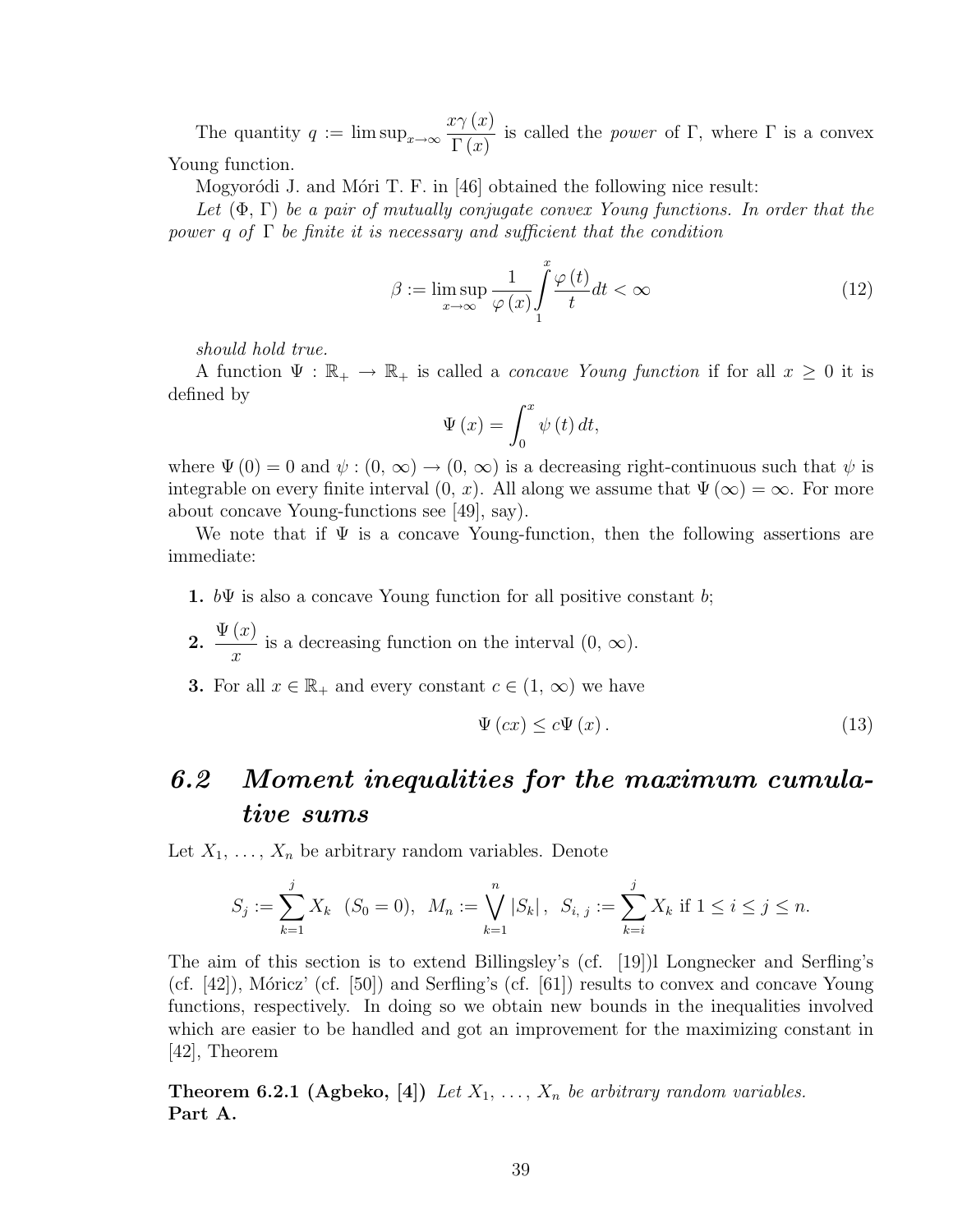i. If  $\Phi \in \Delta_2$  and  $G \in \nabla$  such that

$$
E\Phi\left(|S_{i,j}|\right) \le G\left(g\left(i,j\right)\right),\tag{14}
$$

for all  $1 \leq i \leq j \leq n$ , where g is a positive function satisfying either

$$
g(i, j) + g(j+1, k) \le g(i, k)
$$
\n(15)

whenever  $1 \leq k \leq n$ , or

$$
\frac{g(i,j)}{g(1,n)} \le \frac{j-i+1}{n} \tag{16}
$$

for all  $1 \leq i \leq j \leq n$ , then

$$
E\Phi\left(M_n\right) \leq 3cG\left(g\left(1,\,n\right)\right),\tag{17}
$$

where c satisfies  $(11)$ .

ii. If  $\Phi \in \Delta_2$  and  $G \in \nabla \cap \Delta$  such that  $(14)$  holds, then  $E\Phi(M_n) \leq c \{G(0) + 2G(q(1, n))\},$  (18)

where c satisfies  $(11)$ .

**Part B.** If  $\Phi \in \mathcal{Y}_{conc}$  and  $G \in \nabla$  such that (14) holds, then

$$
E\Phi\left(M_n\right) \le 5G\left(g\left(1,\,n\right)\right). \tag{19}
$$

Following the approach of  $(42)$  Theorem 6.2.1 can be easily derived from two lemmas below.

**Lemma 6.2.1** Let the non-negative function  $g(i, j)$  satisfy either (15) or (16). Then there exist non-negative constants  $u_1, \ldots, u_n$  such that

$$
g(1, n) = \sum_{k=1}^{n} u_k
$$
\n(20)

and whenever  $1 \leq i \leq j \leq n$ ,

$$
g(i, j) \le \sum_{k=i}^{j} u_k. \tag{21}
$$

For the proof, see [42].

**Lemma 6.2.2** Let  $X_1, \ldots, X_n$  be arbitrary random variables,  $\Phi$  and G be any functions. Part A.

i.) If  $\Phi \in \Delta_2$  and  $G \in \nabla$  such that

$$
E\Phi(|S_{i,j}|) \le G\left(\sum_{k=i}^{j} u_k\right),\tag{22}
$$

for all  $1 \leq i \leq j \leq n$ , then

$$
E\Phi\left(M_n\right) \leq 3cG\left(\sum_{k=1}^n u_k\right),\tag{23}
$$

where c satisfies  $(11)$ .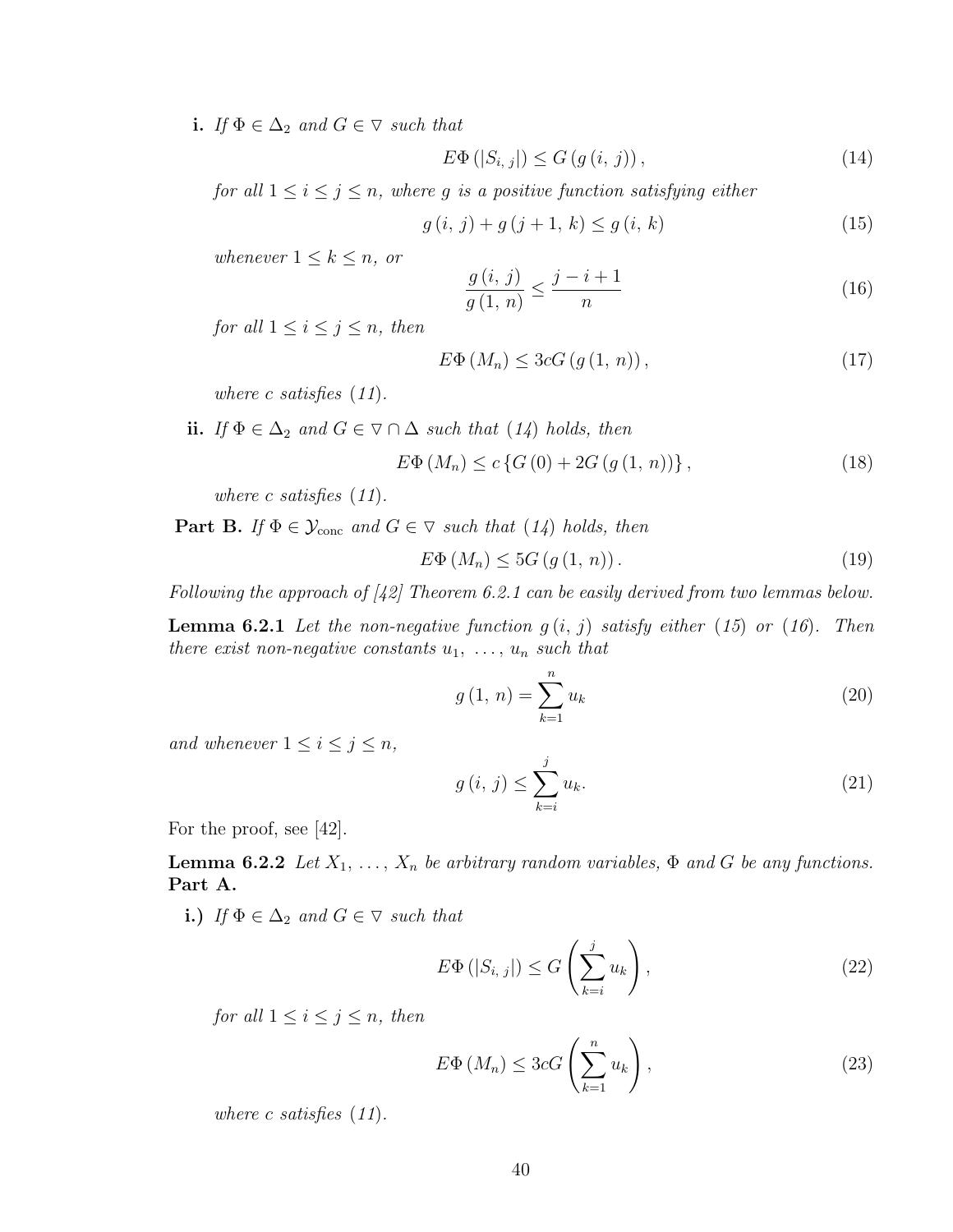ii. If  $\Phi \in \Delta_2$  and  $G \in \nabla \cap \Delta$  are such that (22) holds, then

$$
E\Phi\left(M_n\right) \le c \left\{ G\left(0\right) + 2G\left(\sum_{k=1}^n u_k\right) \right\},\tag{24}
$$

where c satisfies  $(11)$ .

**Part B.** If  $\Phi \in \mathcal{Y}_{\text{conc}}$  and  $G \in \nabla$  are such that (22) holds, then

$$
E\Phi\left(M_n\right) \le 5G\left(\sum_{k=1}^n u_k\right). \tag{25}
$$

**Proof.** The proof is similar to that of Lemma 2 in  $[42]$ . In fact, the lemma is obvious for the case  $n = 1$ . Make the induction hypothesis that the lemma has been established for all counting numbers n satisfying  $1 \leq n \leq N$ . Let us show that the lemma is also valid for  $n = N$ . To this end put  $u = u_1 + \ldots + u_N$  and define the integer lemma is also<br>  $m := \min \left\{ k : \right.$  $\tilde{u}$  $\frac{a}{2} \leq u_1 + \ldots + u_k$ . Then

$$
\begin{cases} u_1 + \ldots + u_{m-1} \leq \frac{u}{2}, \\ u_{m+1} + \ldots + u_N \leq \frac{u}{2}. \end{cases}
$$
 (26)

Define

$$
L_1 := M_{m-1} = \bigvee_{k=0}^{m-1} |S_k| \text{ and } L_2 := \bigvee_{k=m}^{N} |S_k - S_m|.
$$

We obviously have that on the one hand  $|S_n| \le L_1$  for  $1 \le n \le m-1$ , and  $|S_n| \le |S_m| + L_2$ for  $m \leq n \leq N$  on the other.

**Part A/(i).** It is obvious that  $\Phi(M_N) \leq \Phi(L_1) + \Phi(L_2 + |S_m|)$ . Inequality (11) implies that

$$
\Phi(M_N) \leq \Phi(L_1) + c \left[\Phi(L_2) + \Phi(|S_m|)\right].
$$

Thus,

$$
E\Phi\left(M_N\right) \le \left(1 \vee c\right) \left\{E\Phi\left(L_1\right) + E\Phi\left(L_2\right) + E\Phi\left(|S_m|\right)\right\}.
$$
\n(27)

By  $(22)$  and  $(26)$ , the induction hypothesis and the monotonicity of  $G$ , we obtain that

$$
E\Phi\left(M_N\right) \le 3\left(1 \vee c\right)G\left(u\right). \tag{28}
$$

Similarly, applying twice inequality (11) we observe that

$$
\Phi(M_N) \leq \Phi(L_1 + L_2 + |S_m|) \leq c \left\{ \Phi(L_1) + \Phi(L_2 + |S_m|) \right\} \leq (c \vee c^2) \left\{ \Phi(L_1) + \Phi(L_2) + \Phi(|S_m|) \right\}.
$$
\n(29)

Thus, recalling  $(22)$ ,  $(26)$ , the induction hypothesis and the monotonicity of function  $G$ , we have that ¡ ¢

$$
E\Phi\left(M_N\right) \le 3\left(c\vee c^2\right)G\left(u\right). \tag{30}
$$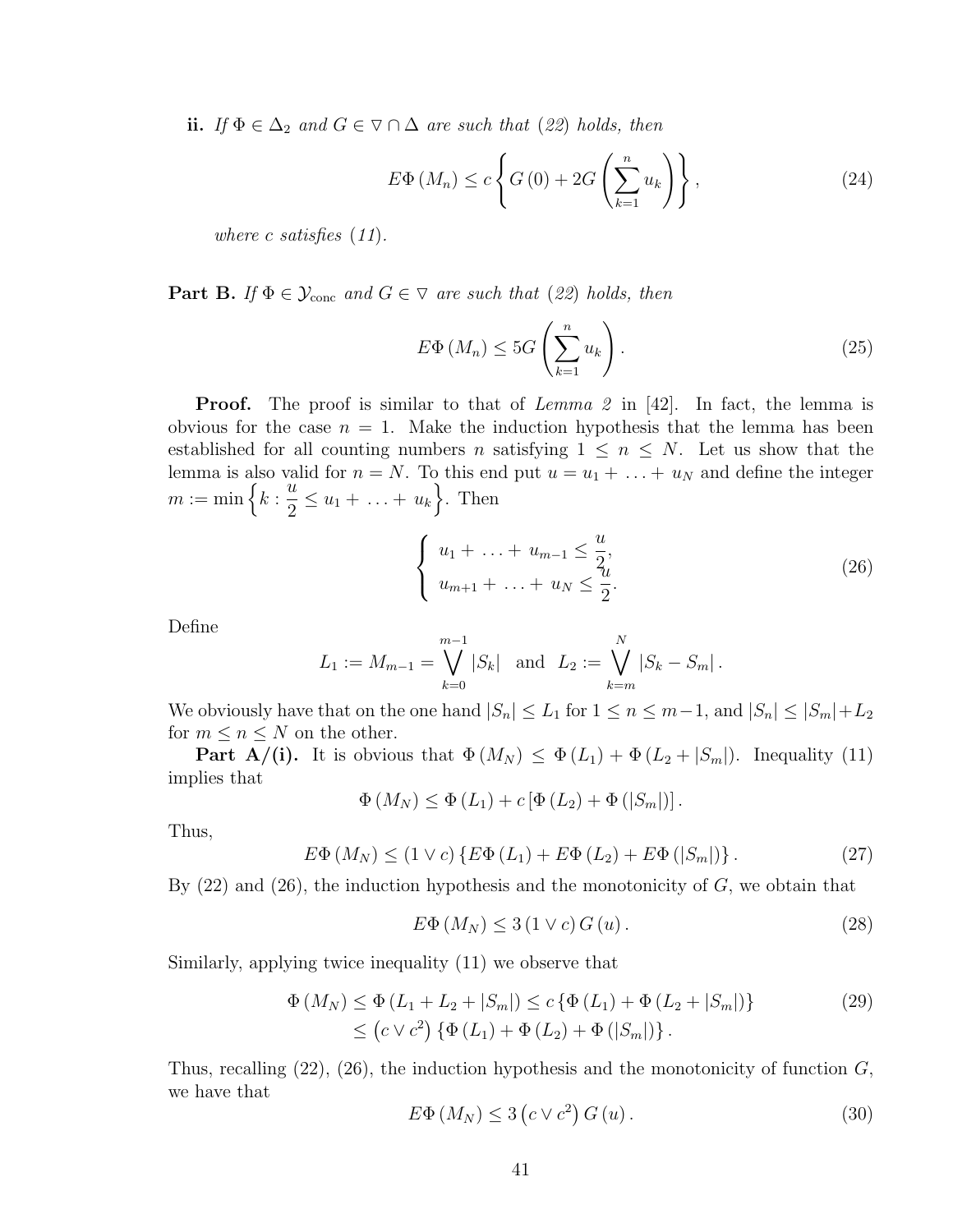Combining (28) and (30) yields  $E\Phi(M_N) \leq 3 [(1 \vee c) \wedge (c \vee c^2)] G(u)$ . Hence  $E\Phi(M_N) \leq$  $3cG(u)$ , where c satisfies inequality (11). This completes the proof of **Part A/(i)**.

The proof of Part  $A/(ii)$  is similar to that of Part  $A/(i)$ . Applying inequalities  $(22)$  and  $(26)$  in  $(27)$  and  $(29)$ , the induction hypothesis and the convexity of function G yields (24).

Part B. It is obvious by (13) that

$$
\Phi(M_N) \leq \Phi(L_1) + \Phi(L_2 + |S_m|) \leq \Phi(L_1) + \Phi(2(L_2 \vee |S_m|))
$$
  
 
$$
\leq \Phi(L_1) + 2\Phi(L_2 \vee |S_m|).
$$

But since

$$
E\Phi(L_2 \vee |S_m|) = \int_{(L_2 \ge |S_m|)} \Phi(L_2) dP + \int_{(L_2 < |S_m|)} \Phi(|S_m|) dP \le E\Phi(L_2) + E\Phi(|S_m|)
$$

it follows that

$$
E\Phi\left(M_N\right) \leq E\Phi\left(L_1\right) + 2\left\{E\Phi\left(L_2\right) + E\Phi\left(|S_m|\right)\right\}.
$$

Once again applying (22) and (26), the induction hypothesis and the monotonicity of function G in  $(30)$ , we obtain the desired result in  $(25)$ . We can thus conclude on the validity of the lemma.  $\blacksquare$ 

Corollary 6.2.1 Assume that the conditions of Theorem 6.2.1 hold. Then for all positive numbers x,

$$
P(M_n \ge x) \le \frac{K}{\Phi(x)} G(g(1, n)),
$$

where

$$
K := \begin{cases} 3c & \text{if } \Phi \in \Delta_2, G \in \nabla \\ 2c & \text{if } \Phi \in \Delta_2, G \in \nabla \cap \Delta, G(0) = 0 \\ 5 & \text{if } \Phi \in \mathcal{Y}_{\text{conc}}, G \in \nabla. \end{cases}
$$

Corollary 6.2.2 Assume that the conditions of Lemma 6.2.2 hold.

i. If 
$$
\Phi(x) = x^{\nu}
$$
,  $\nu \ge 1$ , and  $G(x) = x^{\gamma}$ ,  $\gamma > 0$ , then  $EM_n^{\nu} \le 2^{\nu+1} \left(\sum_{k=1}^n u_k\right)^{\gamma}$ .  
ii. If  $\Phi(x) = x^{\nu}$ ,  $0 < \nu \le 1$ , and  $G(x) = x^{\gamma}$ ,  $\gamma > 0$ , then  $EM_n^{\nu} \le 5 \left(\sum_{k=1}^n u_k\right)^{\gamma}$ .

We shall here below show an application for *Theorem 6.2.1*.

Let  $(S_n, \mathcal{F}_n)$ ,  $n \in N$ , be a non-negative martingale in  $L^2$ . Then for every counting number  $n \in N$ , the inequality

$$
EM_n^2 \le 8ES_n^2 \tag{31}
$$

holds, where  $M_m =$  $\overline{m}$  $k=1$  $S_k$ .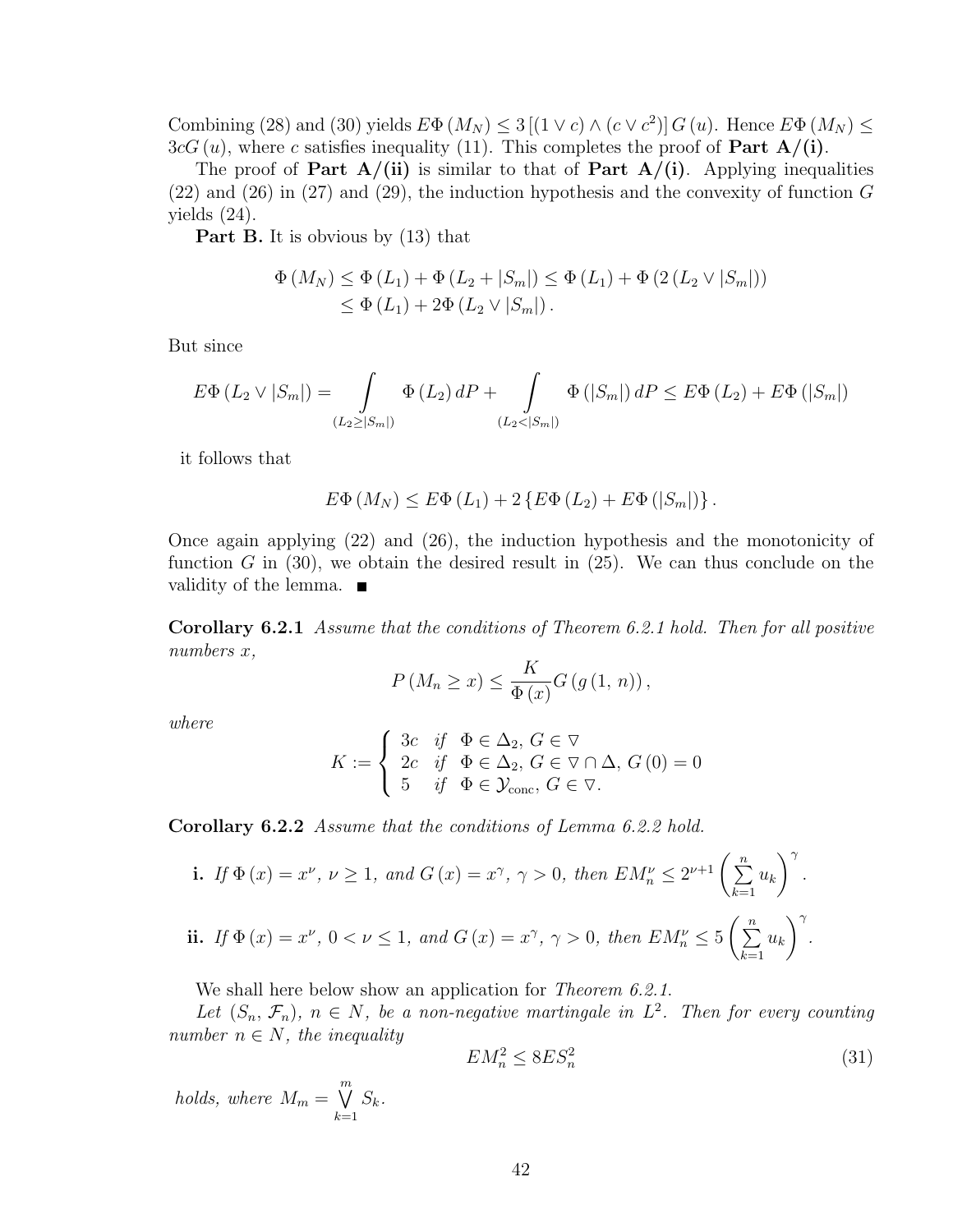We point out that inequality (31) is due to Garcia [35]. We shall try to derive it from *Theorem 6.3.1* in the following way. Let  $(0, d_1, d_2, ...)$  be the difference sequence of the submartingale  $(S_n, \mathcal{F}_n)$ , i.e. for every  $n \in \mathbb{N}$ ,  $d_n = S_n - S_{n-1}$  and  $S_n = d_1 + \ldots + d_n$ .

For every  $1 \leq i \leq j \leq n$ , define  $S_{i,j} := d_i + \ldots + d_j$ . It is easily seen that for  $1 \leq i < j \leq n$ ,

$$
S_{i,j} = S_j - S_{i-1}
$$
 and  $ES_{i-1}S_j = E(S_{i-1}E(S_j|\mathcal{F}_{i-1})) \ge ES_{i-1}^2$ .

Hence  $ES_{i,j}^2 \leq ES_j^2 - ES_{i-1}^2$ . It can easily be checked that the function g, defined by  $g(i, j) := \tilde{E}S_j^2 - \tilde{E}S_{i-1}^2$ , satisfies the property that  $g(i, j) + g(j + 1, k) = g(i, k)$ . Thus with the choice of  $\Phi(x) = x^2$ , **Part A/(ii)** of *Theorem 6.3.1* implies inequality (31). To end the application we note that a sharper form of inequality (31) is given by J. L. Doob, where the constant factor equals only 4.

### 6.3 Maximal inequalities for non-negative submartingales related with concave Young-functions

**Definition 6.3.1 (Agbeko, [2, 3])** We say that for the concave Young function  $\Phi$  the maximal inequality is valid with some positive constant  $K_{\Phi}$  (depending only on  $\Phi$ ) if for an arbitrary non-negative submartingale  $(X_n, \mathcal{F}_n)$ ,  $n \in \mathbb{N}$ , the inequality

$$
E\Phi\left(X_n^*\right) \le K_\Phi\left(1 + EX_n\right) \tag{32}
$$

holds for all  $n \in \mathbb{N}$ , with  $X_n^* =$  $\binom{n}{k}$  $k=1$  $X_k$ .

**Theorem 6.3.1 (Agbeko, cf.** [3]) Let  $\Phi$  be any concave Young function. In order that Φ satisfy the above maximal inequality, it is necessary and sufficient that

$$
A_{\Phi} := \int_{1}^{\infty} \frac{\varphi(t)}{t} dt < \infty. \tag{33}
$$

Moreover, if  $A_{\Phi} < \infty$ , then  $K_{\Phi} = \max (\Phi(1), A_{\Phi}).$ 

Before we tackle the proof there is the need to mention the motivation behind this theorem and its corresponding definition. Actually in  $[46]$ , J. Mogyorodi and T. F. Mori proposed the following definition:

For the convex Young function  $\Phi$  the Mogyorodi-Mori maximal inequality is said to be valid if there are some constants  $a, b > 0$  depending only on  $\Phi$  such that for arbitrary non-negative submartingale  $(X_n, \mathcal{F}_n)$ ,  $n \in \mathbb{N}$ , we have  $E(\Phi(X_n^*)) \leq a + E(\Phi(bX_n))$ ,  $n \in \mathbb{N}$ .

Then they went on to provide the set of all convex Young functions enjoying this property. We recall their quite remarkable result as follows:

Let  $(\Phi, \Gamma)$  be a pair of conjugate Young functions. In order that  $\Phi$  satisfy the Mogyoródi-Móri maximal inequality it is necessary and sufficient that the power q of  $\Gamma$  (cf. 12) be finite.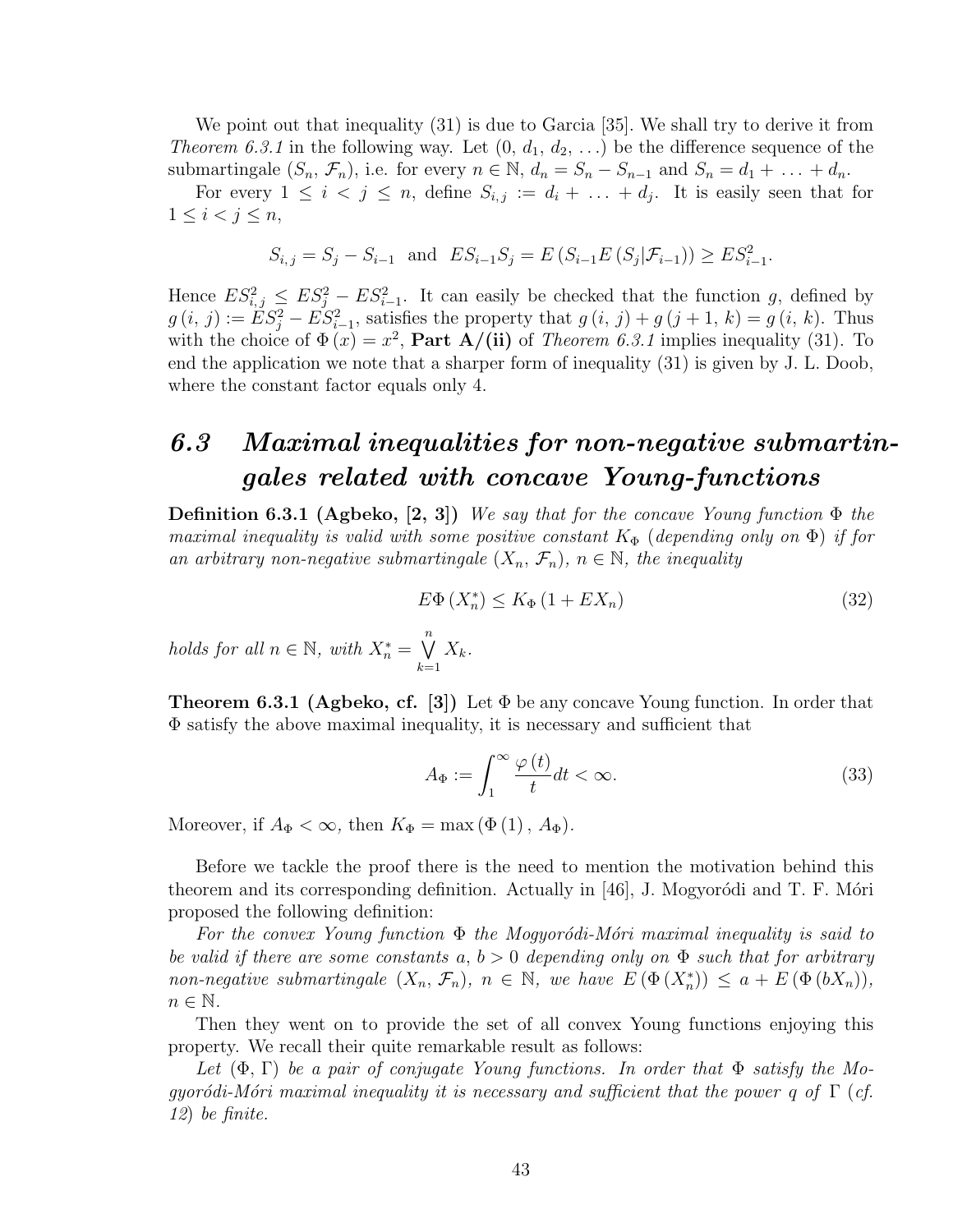To obtain similar definition and theorem like theirs for concave Young functions imperative adjustments were necessary as expressed in Definition 6.3.1 and Theorem 6.3.1. Now we can prove the theorem left half way, in the same manner Mogyorodi and Mori demonstrated theirs, we must note.

**Proof of Theorem 6.3.1.** To prove the sufficiency consider the maximal inequality of Doob

$$
xP\left(X_n^* \ge x\right) \le EX_n \chi\left(X_n^* \ge x\right), x > 0,
$$

to be integrated on [1,  $\infty$ ) with respect to the measure generated by the nondecreasing function  $\overline{r}$ 

$$
\int_{1}^{x} \frac{\varphi(t)}{t} dt.
$$

By the Fubini theorem it follows that

$$
E\int_{1}^{X_n^* \vee 1} \varphi(x) dx \le EX_n \int_{1}^{X_n^* \vee 1} \frac{\varphi(t)}{t} dt \le A_{\Phi} EX_n,
$$

since

$$
\int_{1}^{X_n^* \vee 1} \frac{\varphi\left(t\right)}{t} dt \le A_{\Phi}.
$$

Consequently,  $E\Phi(X_n^*) \leq \Phi(1) + A_{\Phi}EX_n$ . By choosing  $K_{\Phi} = \max\{A_{\Phi}, \Phi(1)\}\$  we obtain (32).

To prove the necessity suppose that the maximal inequality holds for  $\phi$  with some constant  $K_{\Phi} > 0$ . Let  $(x_n)$  be an arbitrary sequence of real numbers such that  $x_1 = 1$ ,  $x_n < x_{n+1} < 2x_n$ ,  $\lim_{n \to \infty} x_n = \infty$  and

$$
A_{\Phi} := \int_{1}^{\infty} \frac{\varphi(t)}{t} dt = \lim_{n \to \infty} \int_{1}^{x_n} \frac{\varphi(t)}{t} dt.
$$
 (34)

Consider the probability space  $(N, 2^N, P)$  with  $2^N$  is the power set of N. The probability Consider the probability space  $(\mathbb{N}, 2^{\mathbb{N}})$ , *r* measure is defined on  $(\mathbb{N}, 2^{\mathbb{N}})$  as follows:

$$
P(\{n\}) = \frac{1}{x_n} - \frac{1}{x_{n+1}}, n \in \mathbb{N}.
$$

Define for every  $n \in \mathbb{N}$ , the random variable

$$
X_n(\omega) = x_n \chi(\omega \ge n), \omega \in \mathbb{N},
$$

and let  $\mathcal{F}_n := \sigma(\{1\}, \ldots, \{n-1\} \ldots \{n, n+1, \ldots\})$  be the minimal  $\sigma$ -algebra generated by the measurable partition noted in the brackets.

It can be easily shown that  $(X_n, \mathcal{F}_n)$ ,  $n \in \mathbb{N}$ , is a non-negative martingale, and

$$
X_n^* = \begin{cases} x_\omega & \text{if } \omega < n \\ x_n & \text{if } \omega \ge n. \end{cases}
$$

In virtue of the maximal inequality we have

$$
\sum_{k=1}^{n-1} \Phi(x_k) \left( \frac{1}{x_k} - \frac{1}{x_{k+1}} \right) + \frac{\Phi(x_n)}{x_n} \le 2K_{\Phi},\tag{35}
$$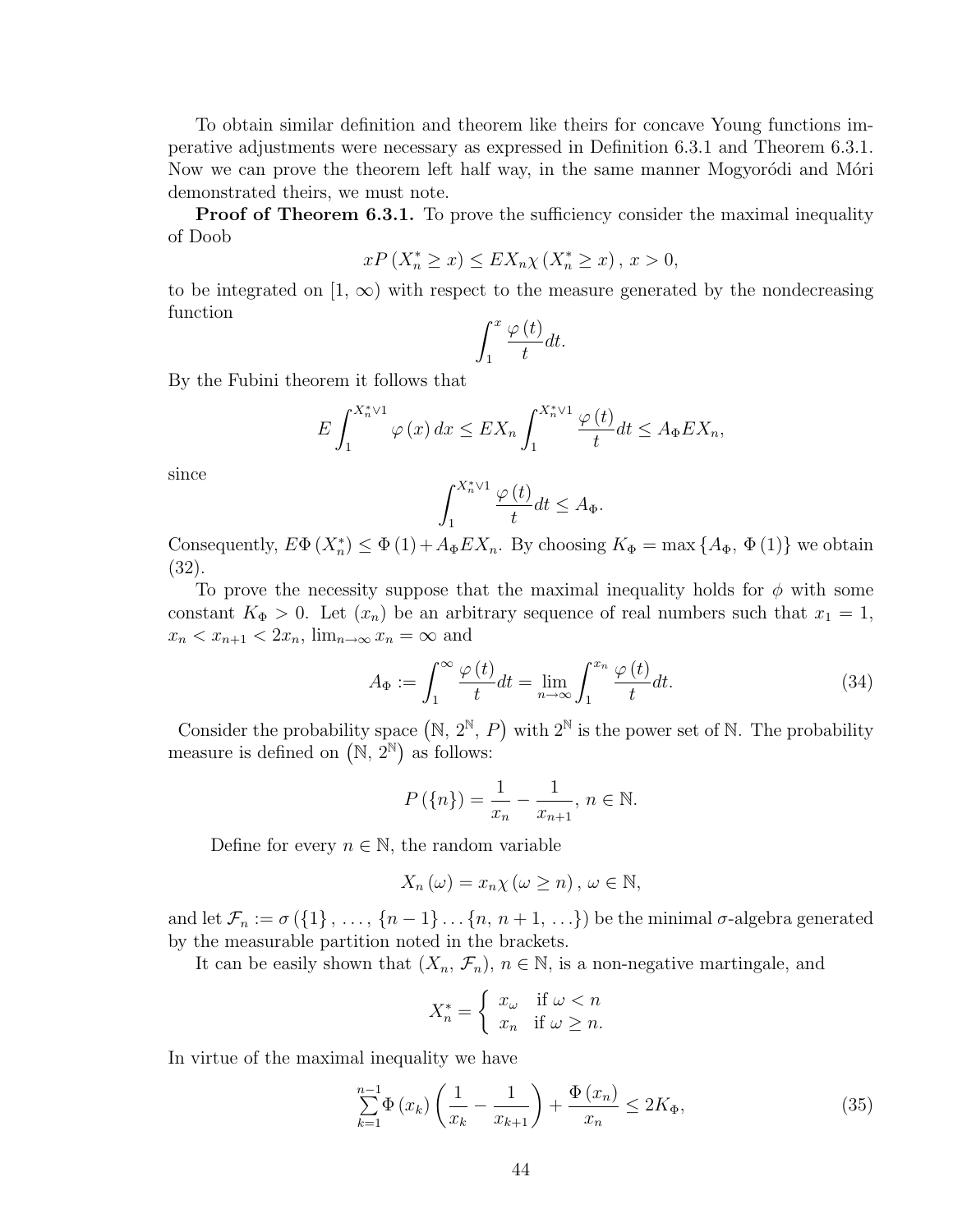since here  $EX_n = 1$ .

The sum of the left hand side of inequality (34) can be estimated as follows:

$$
\sum_{k=1}^{n-1} \Phi(x_k) \left( \frac{1}{x_k} - \frac{1}{x_{k+1}} \right) = \sum_{k=1}^{n-1} \Phi(x_k) \int_{x_k}^{x_{k+1}} \frac{1}{t^2} dt \ge \frac{1}{2} \int_{1}^{x_n} \frac{\Phi(t)}{t^2} dt =
$$

$$
= \frac{1}{2} \left\{ \Phi(1) - \frac{\Phi(x_n)}{x_n} + \int_{1}^{x_n} \frac{\varphi(t)}{t} dt \right\}
$$

in virtue of the integration by parts. Consequently, (35) implies

$$
\int_{1}^{x_n} \frac{\varphi(t)}{t} dt + \frac{\Phi(x_n)}{x_n} \le 4K_{\Phi} - \Phi(1).
$$

Passing to the limit, we observe by (34) that

$$
\int_{1}^{\infty} \frac{\varphi(t)}{t} dt \le 4K_{\Phi} - \Phi(1) - \alpha < \infty,
$$

where  $0 \leq \alpha = \lim_{x \to \infty}$  $\Phi(x)$  $\dot{x}$ . Therefore, we can conclude that the argument is valid one.

We shall formulate here without proof the following two results which can be found in [2]. But first let  $\Phi$  be any concave Young function and denote

$$
\xi(x) := \Phi(x) - x\varphi(x). \tag{36}
$$

**Theorem 6.3.2 (cf. [2])** Let  $\Phi$  be any concave Young function and  $\xi(x)$  be defined as in (36). Then for any non-negative supermartingale  $(X_n, \mathcal{F}_n)$ ,  $n \in \mathbb{N}$ , we have

1. the inequality

$$
(1-b) E\Phi\left(X_n^*\right) - a \le E\xi\left(X_n^*\right)
$$

is valid for some constants  $a \geq 0$  and  $0 < b < 1$ , if and only if

$$
\limsup_{x \to \infty} \frac{x\varphi(x)}{\Phi(x)} < 1;\tag{37}
$$

2. if inequality (37) holds true, then

$$
E\Phi\left(X_n^*\right) \le K_\Phi\left(1 + E\Phi\left(X_1\right)\right)
$$

for some constant  $K_{\Phi} > 0$  depending only on  $\Phi$ .

**Theorem 6.3.3 (cf.** [2]) Let  $\Phi$  be any concave Young function and  $\xi(x)$  be defined as in (36). Then for any non-negative submartingale  $(X_n, \mathcal{F}_n)$ ,  $n \in \mathbb{N}$ ,

1. the inequality

$$
(1-b) E\Phi\left(X_n^*\right) - a \le E\xi\left(X_n^*\right)
$$

is valid for some constants  $a \geq 0$  and  $0 < b < 1$ , if and only if

$$
\limsup_{x \to \infty} \frac{x\varphi(x)}{\Phi(x)} < 1;\tag{38}
$$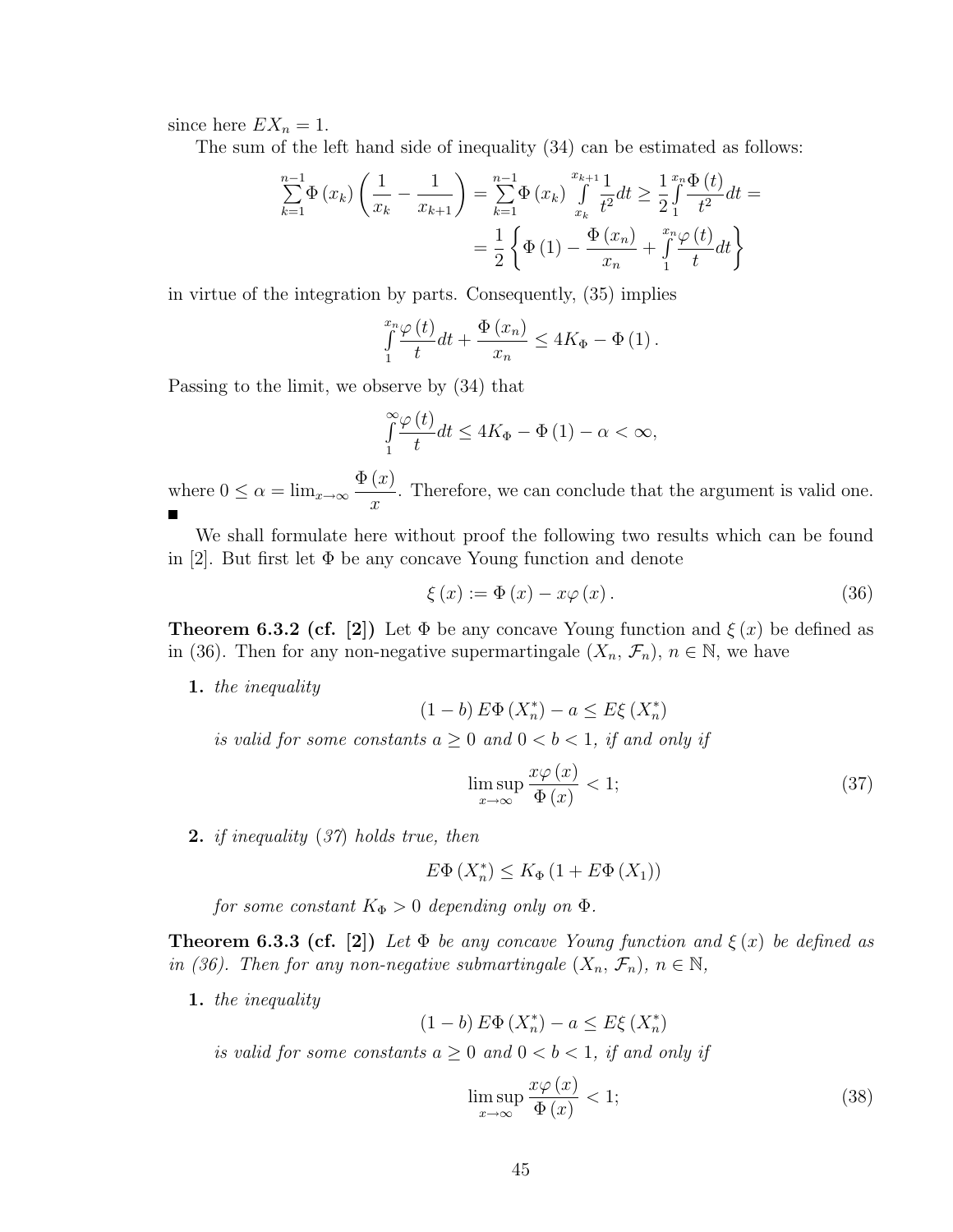2. we have

$$
E\xi\left(X_n^*\right) \le C_{\Phi}\left(1 + EX_n\right)
$$

for some positive constant  $C_{\Phi}$  depending only on  $\Phi$ ;

3. if inequality (38) holds true, then

$$
E\Phi\left(X_n^*\right) \le C_{\Phi}\left(1 + EX_n\right)
$$

for some positive constant  $C_{\Phi}$  depending only on  $\Phi$ .

We say that a concave Young-function  $\Phi$  satisfies the *density-level property* if  $A_{\Phi}(\infty)$  <  $\infty$ . The quantity  $A_{\Phi}(\infty)$  will be referred to as *density-level* and the function  $A_{\Phi}$ :  $[1, \infty) \rightarrow [0, \infty)$ , defined by

$$
A_{\Phi}\left(x\right) = \int_{1}^{x} \frac{\varphi\left(t\right)}{t} dt,
$$

will be called *density-level function*.

For instance the concave Young-functions  $\Phi_1(x) = \sqrt{x}$  and  $\Phi_2(x) = \ln(x+1)$ , defined for  $x \in [0, \infty)$ , have finite density-levels. The concave Young-function  $\Phi_3(x) = 2x+1-e^{-x}$ is of infinite density-level. In fact, if we let  $\varphi_3(x)$  stand for the derivative of function  $\Phi_3(x)$ , then  $\overline{r}$ 

$$
A_{\Phi_3}(\infty) = \int_1^\infty \frac{\varphi_3(t)}{t} dt \ge \int_1^\infty \frac{2}{t} dt = \infty.
$$

Theorem B suggests that the set of concave Young-functions that satisfy the densitylevel property is a rather broad class.

Define function  $A_{\Phi}^* : (0, \infty) \to (0, \infty]$  by

$$
A_{\Phi}^{*}\left(b\right) = \int_{b}^{\infty} \frac{\varphi\left(x\right)}{x} dx,
$$

where  $\Phi \in \mathcal{Y}_{\text{conc}}$ .

It is not difficult to see that  $A_{\Phi_1}^*(b) < \infty$  and  $A_{\Phi_3}^*(b) = \infty$ , for any number  $b \in (0, \infty)$ , To us not difficult to see that  $A_{\Phi_1}(0) < \infty$  and  $A_{\Phi_3}(0) = \infty$ , for any number  $0 \in C$ <br>where functions  $\Phi_1(x) = \sqrt{x}$  and  $\Phi_3(x) = 2x + 1 - e^{-x}$  are defined for  $x \in [0, \infty)$ .

**Remark 6.3.1** The function  $x^{-1}\Phi(x)$  is decreasing on the interval  $(0, \infty)$  and

$$
0 \le \lim_{x \to \infty} \frac{\Phi(x)}{x} < \infty.
$$

 $\mathfrak A$  will denote the set of all functions  $\Phi \in \mathcal Y_{\text{conc}}$  that satisfy the density-level property.

We note that  $\mathfrak A$  is a proper subset of  $\mathcal Y_{\text{conc}}$ , since the concave Young-function  $\Phi_3$ :  $[0, \infty) \to [0, \infty)$ , defined above by  $\Phi_3(x) = 2x + 1 - e^{-x}$ , was shown to be of infinite density-level.

In the next two sections we study, among others, the closure of  $\mathfrak A$  under the composition operation. In a sense, Theorems 6.4.1 and 6.4.2 show that the concave Young-functions with the density-level property behave like left and right ideal with respect to the composition operation. We also realized that not every function  $\Phi \in \mathcal{Y}_{\text{conc}}$  admits a positive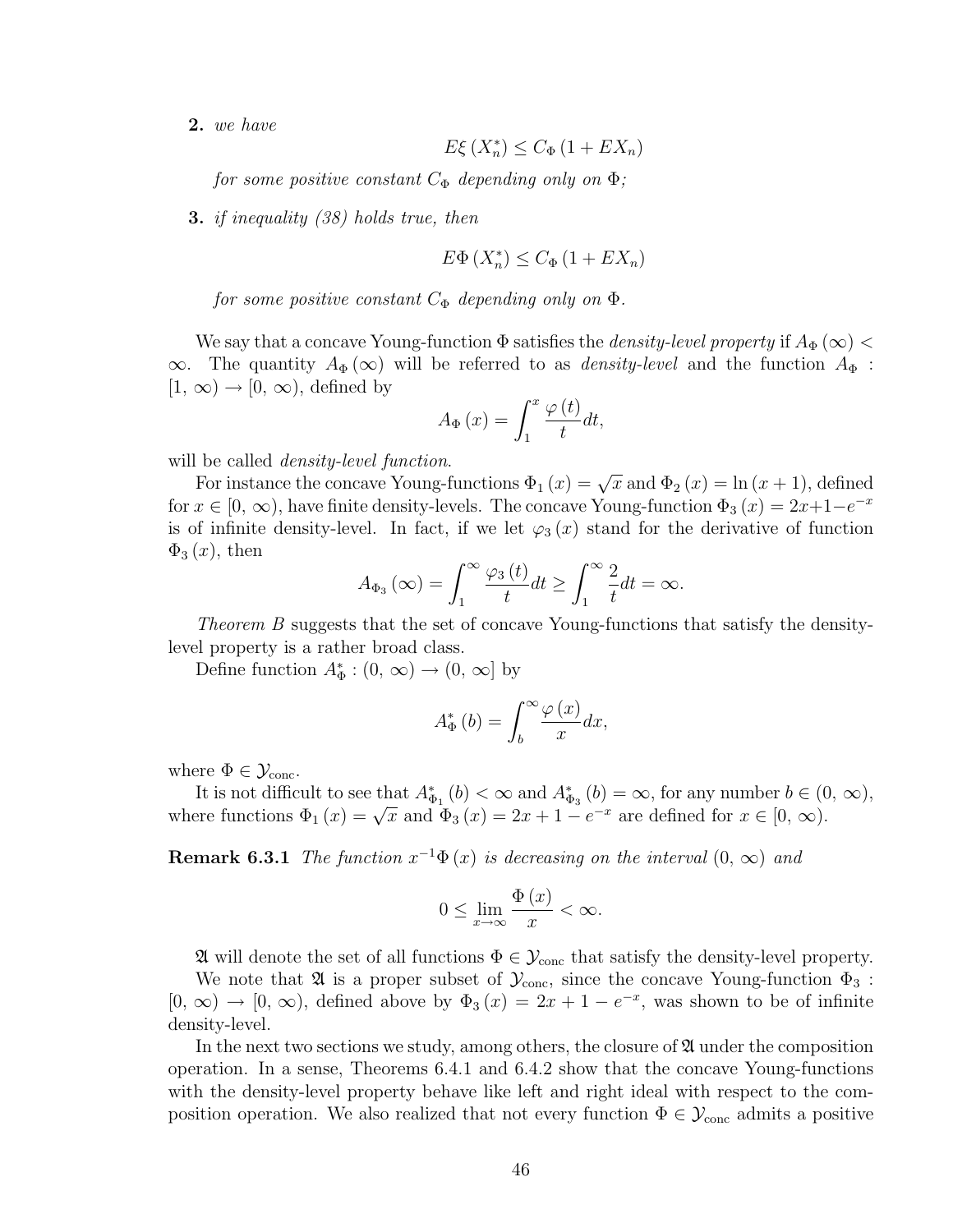fixed point. The investigation in this direction leads us to isolate a class of functions in  $\mathcal{Y}_{\text{conc}}$  enjoying this property. The notion of *degree of contraction* is introduced. We show that every concave Young-function is square integrable with respect to a specific given Lebesgue measure, and we prove that the natural distance defined by the  $L^2$ -norm satisfies the metric axioms in  $\mathcal{Y}_{\text{conc}}$ . We then demonstrate that the subset  $\mathfrak A$  proves to be a dense set in  $\mathcal{Y}_{\text{conc}}$ .

## 6.4 The closure of  $\mathfrak A$  under addition and composition operations

**Remark 6.4.1** For every number  $s \in (0, \infty)$  we have that  $s\varphi(s) < \Phi(s)$ .

In fact, fix arbitrarily two numbers  $s \in (0, \infty)$  and  $b \in (0, s)$ . Then by applying twice the fact that  $\varphi$  decreases on  $(0, \infty)$ , we have that

$$
\Phi(s) = \int_0^s \varphi(t) dt = \int_0^b \varphi(t) dt + \int_b^s \varphi(t) dt \ge b\varphi(b) + (s - b)\varphi(s) >
$$
  
>  $b\varphi(s) + (s - b)\varphi(s) = s\varphi(s).$ 

This proved the remark.

The following remark is an immediate consequence of Theorem B.

**Remark 6.4.2** Let  $\Phi \in \mathcal{Y}_{conc}$ . If  $\Phi \in \mathfrak{A}$ , then  $\Phi(x) \leq K_{\Phi}(1+x)$  for all  $x \in (0, \infty)$ , where  $K_{\Phi} = \max (\Phi(1), A_{\Phi}(\infty)).$ 

Remark 6.4.3 The composition of two concave Young-functions is also a concave Youngfunction.

The following two lemmas are trivial.

**Lemma 6.4.1** For any number  $b \in (0, \infty)$  and function  $\Phi \in \mathcal{Y}_{\text{conc}}$ , we have that  $b\Phi \in \mathfrak{A}$ if and only if  $\Phi \in \mathfrak{A}$ . Moreover,  $A_{b\Phi}(x) = bA_{\Phi}(x), x \in [1, \infty)$ .

**Lemma 6.4.2** Let functions  $\Phi_1$  and  $\Phi_2 \in \mathcal{Y}_{\text{conc}}$  be arbitrary. Then  $\Phi_1$  and  $\Phi_2 \in \mathfrak{A}$  if and only if  $\Phi_1 + \Phi_2 \in \mathfrak{A}$ . Furthermore,  $A_{\Phi_1 + \Phi_2}(x) = A_{\Phi_1}(x) + A_{\Phi_2}(x)$ ,  $x \in [1, \infty)$ .

**Theorem 6.4.1 (Agbeko, [9])** Let functions  $\Phi_1$  and  $\Phi_2 \in \mathcal{Y}_{conc}$  be arbitrary. If  $\Phi_2 \in \mathfrak{A}$ , then  $\Phi_1 \circ \Phi_2 \in \mathfrak{A}$ .

**Proof.** Write  $\varphi_i$  for the derivative of  $\Phi_i$  ( $i \in \{1, 2\}$ ). Compute the density-level of the composition  $\Phi_1 \circ \Phi_2$ .

$$
A_{\Phi_1 \circ \Phi_2}(\infty) = \int_1^{\infty} \frac{\varphi_2(x) \varphi_1(\Phi_2(x))}{x} dx
$$
  
 
$$
\leq \varphi_1(\Phi_2(1)) \int_1^{\infty} \frac{\varphi_2(x)}{x} dx = \varphi_1(\Phi_2(1)) A_{\Phi_2}(\infty) < \infty,
$$

via the monotonicity of function  $\varphi_1$ .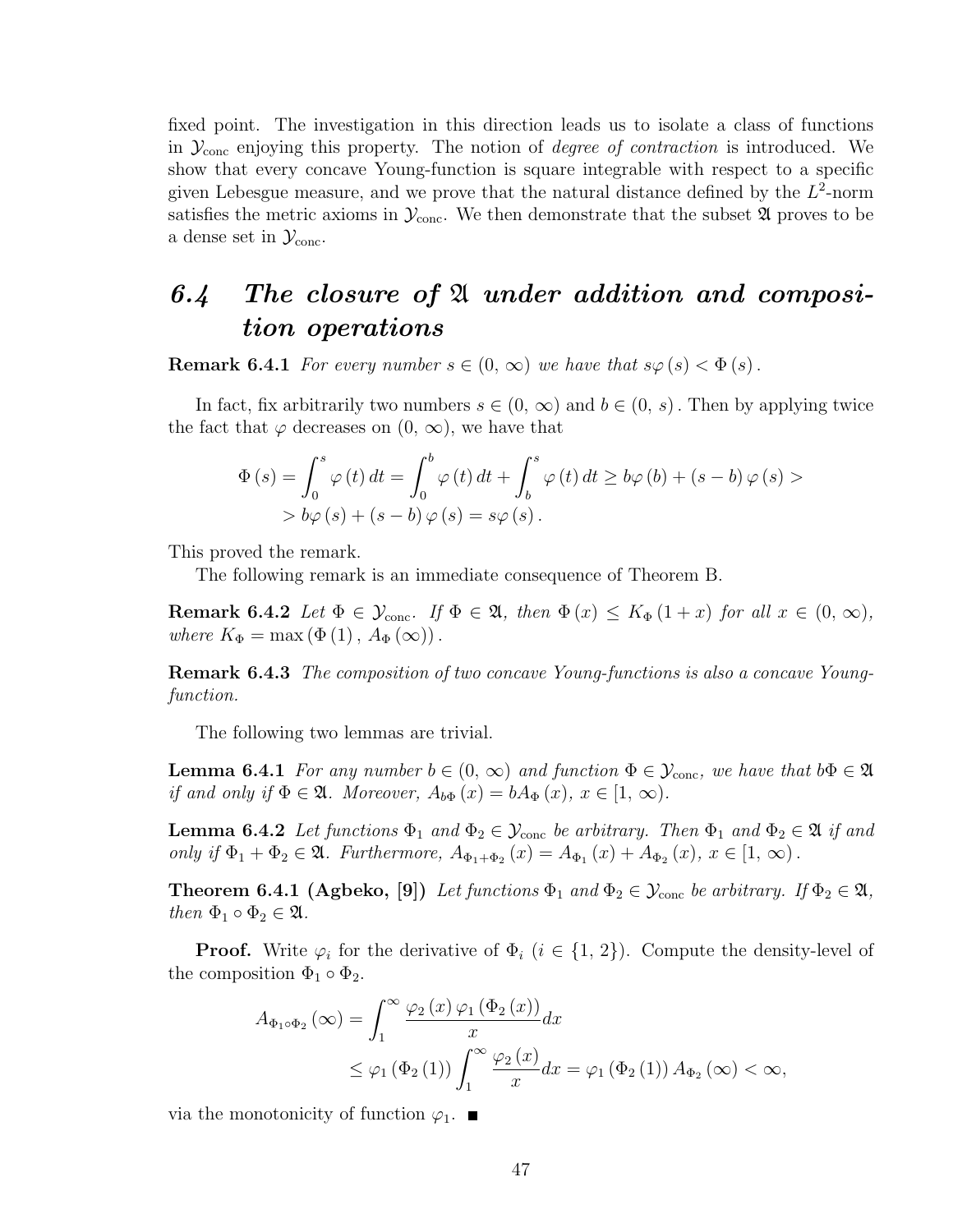**Remark 6.4.4** Let  $\Phi \in \mathcal{Y}_{conc}$ . Then for  $\Phi$  to belong to  $\mathfrak{A}$  it is necessary that  $\lim_{t\to\infty} \varphi(t) =$ 0.

**Proof.** Assume that  $\Phi \in \mathfrak{A}$  but  $\lim_{t\to\infty} \varphi(t) = l_0 > 0$ . Pick an arbitrarily fixed number  $t \in (1, \infty)$ . Then

$$
\infty > A_{\Phi}(\infty) \ge \int_{1}^{t} \frac{\varphi(x)}{x} dx \ge \varphi(t) \log(t) > l_0 \log(t).
$$

Passing to the limit, it will follow that  $\infty = A_{\Phi}(\infty) < \infty$ , which is absurd. This completes the proof.  $\blacksquare$ 

The following remark suggests that if  $\Phi \in \mathcal{Y}_{\text{conc}}$ , then either  $A_{\Phi}^*(b) = \infty$  for all  $b \in (0, \infty)$ , or  $A_{\Phi}^{*}(b) < \infty$  for all  $b \in (0, \infty)$ .

**Remark 6.4.5** Let  $\Phi \in \mathcal{Y}_{\text{conc}}$ . Then  $A_{\Phi}^{*}(b) < \infty$  for every constant  $b \in (0, \infty) \setminus \{1\}$  if and only if  $A_{\Phi}(\infty) < \infty$ .

Proof. A simple computation shows that

$$
A_{\Phi}^{*}\left(b\right) = \int_{b}^{\infty} \frac{\varphi\left(x\right)}{x} dx = \begin{cases} A_{\Phi}\left(\infty\right) + \int_{b}^{1} \frac{\varphi\left(x\right)}{x} dx & \text{if } b < 1 \\ \quad A_{\Phi}\left(\infty\right) - \int_{1}^{b} \frac{\varphi\left(x\right)}{x} dx & \text{if } b > 1 \end{cases}
$$

which yields the result.  $\blacksquare$ 

**Theorem 6.4.2 (Agbeko, [9])** Let functions  $\Phi_1$  and  $\Phi_2 \in \mathcal{Y}_{conc}$  be arbitrary. If  $\Phi_1 \in \mathfrak{A}$ , then  $\Phi_1 \circ \Phi_2 \in \mathfrak{A}$ .

Proof. We first show that

$$
A_{\Phi_1}(\infty) = \int_{\Phi_2^{-1}(1)}^{\infty} \frac{\varphi_2(t) \varphi_1(\Phi_2(t))}{\Phi_2(t)} dt,
$$

where  $\Phi_2^{-1}$  is the inverse function of  $\Phi_2$  (whose existence is guaranteed by the continuity of  $\Phi_2$ ).

In fact, by definition we have that

$$
A_{\Phi_1}(\infty) = \int_1^\infty \frac{\varphi_1(x)}{x} dx.
$$

Now, setting  $x = \Phi_2(t)$  we observe that  $dx = \varphi_2(t) dt$  and thus

$$
A_{\Phi_1}(\infty) = \int_{\Phi_2^{-1}(1)}^{\infty} \frac{\varphi_2(t) \varphi_1(\Phi_2(t))}{\Phi_2(t)} dt.
$$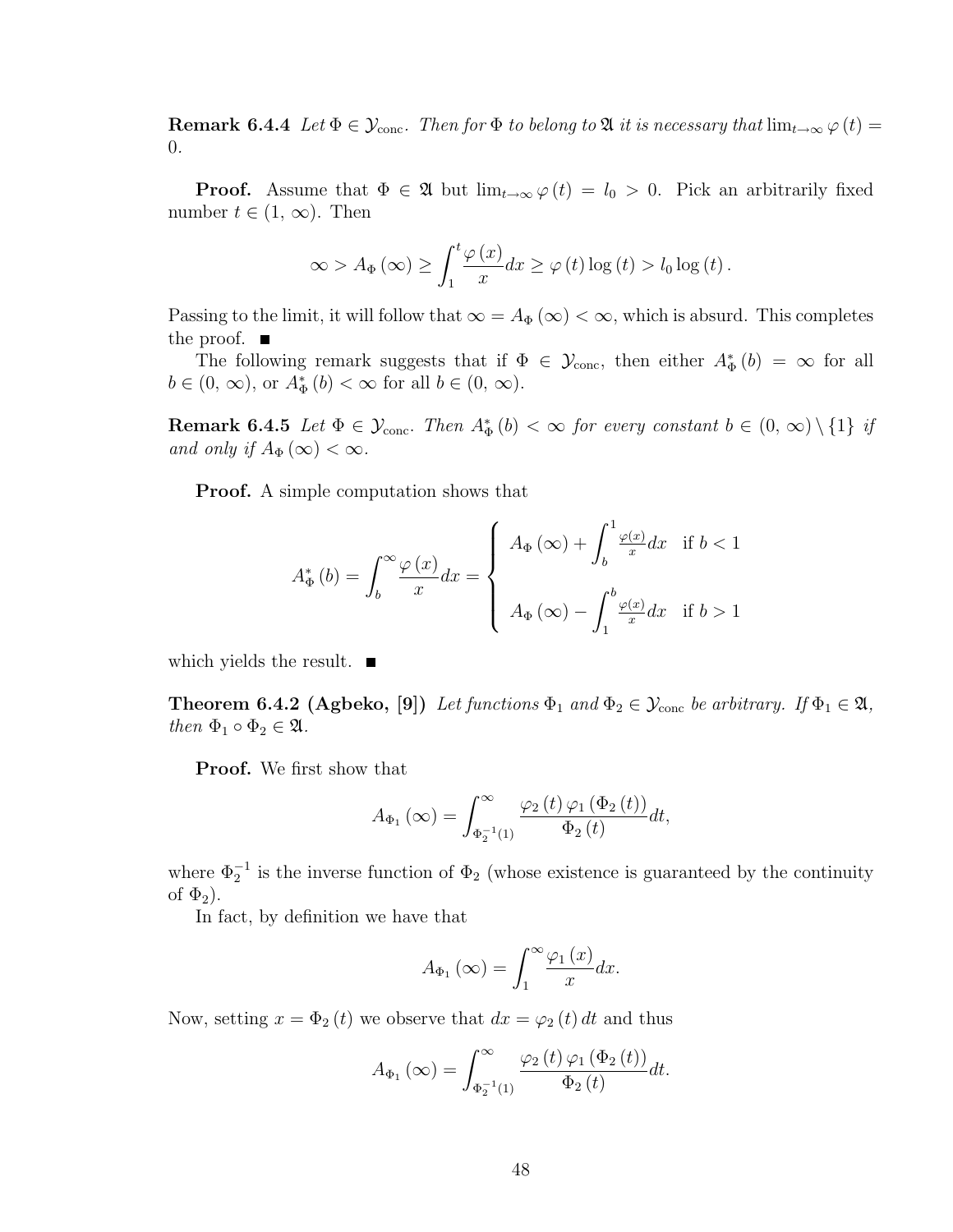Next, compute the density-level of the composition  $\Phi_1 \circ \Phi_2$ . Remark 6.3.1 implies that

$$
A_{\Phi_1 \circ \Phi_2}(\infty) = \int_1^\infty \frac{\varphi_2(t) \varphi_1(\Phi_2(t))}{t} dt
$$
  
= 
$$
\int_1^\infty \frac{\Phi_2(t) \varphi_2(t) \varphi_1(\Phi_2(t))}{t} dt
$$
  

$$
\leq c \int_{\Phi_2^{-1}(1)}^\infty \frac{\varphi_2(t) \varphi_1(\Phi_2(t))}{\Phi_2(t)} dt = c A_{\Phi_1}(\infty),
$$

where  $c = \frac{1}{\sigma^{-1}}$  $\frac{1}{\Phi_2^{-1}(1)}$  (the second equality holds because of the claim shown above), which was to be proven.  $\quadblacksquare$ 

Corollary 6.4.1 Let  $\Phi \in \mathcal{Y}_{conc}$  and  $\alpha \in (0, 1)$  be arbitrary. Then  $\Phi_{\alpha} \in \mathfrak{A}$ , where the function  $\Phi_{\alpha} : [0, \infty) \to [0, \infty)$  is defined by  $\Phi_{\alpha}(x) = \Phi^{\alpha}(x) = (\Phi(x))^{\alpha}$ .

**Proposition 6.4.1** Let  $x, y \in (0, \infty)$  and  $\Delta \subset \mathcal{Y}_{\text{conc}}$  (with  $\Delta \neq \emptyset$ ) be arbitrary. Then

$$
\left|\sup_{\Phi\in\Delta}\Phi\left(x\right)-\sup_{\Phi\in\Delta}\Phi\left(y\right)\right|\leq \sup_{\Phi\in\Delta}\left|\Phi\left(x\right)-\Phi\left(y\right)\right|,
$$

provided that  $\sup_{\Phi \in \Delta} \Phi(t) < \infty$  for all  $t \in (0, \infty)$ .

Proof. We first note that

$$
\Phi(x) \leq |\Phi(x) - \Phi(y)| + \Phi(y)
$$
 and  $\Phi(y) \leq |\Phi(x) - \Phi(y)| + \Phi(x)$ .

Taking the supremum we can easily observe that

$$
\sup_{\Phi \in \Delta} \Phi(x) \leq \sup_{\Phi \in \Delta} |\Phi(x) - \Phi(y)| + \sup_{\Phi \in \Delta} \Phi(y)
$$

and

$$
\sup_{\Phi \in \Delta} \Phi(y) \leq \sup_{\Phi \in \Delta} |\Phi(x) - \Phi(y)| + \sup_{\Phi \in \Delta} \Phi(x).
$$

Combining these inequalities we have that

$$
-\sup_{\Phi \in \Delta} |\Phi(x) - \Phi(y)| \leq \sup_{\Phi \in \Delta} \Phi(x) - \sup_{\Phi \in \Delta} \Phi(y) \leq \sup_{\Phi \in \Delta} |\Phi(x) - \Phi(y)|,
$$

which yields the result.  $\blacksquare$ 

We know that  $k\Phi \in \mathcal{Y}_{\text{conc}}$  for any fixed  $\Phi \in \mathcal{Y}_{\text{conc}}$  and all  $k \geq 1$ . Then

$$
\sup_{\Phi \in \mathcal{Y}_{\text{conc}}} \Phi(x) \ge \sup_{k \ge 1} k \Phi(x) = \begin{cases} 0 & \text{if } x = 0 \\ \infty & \text{if } x \in (0, \infty), \end{cases}
$$

meaning that there is no real function  $g(x)$  such that  $\Phi(x) \leq g(x)$  for all  $\Phi \in \mathcal{Y}_{conc}$  and  $x \in [0, \infty)$ . Nevertheless, this is possible for their suitably normalized forms, as shown in the following lemma.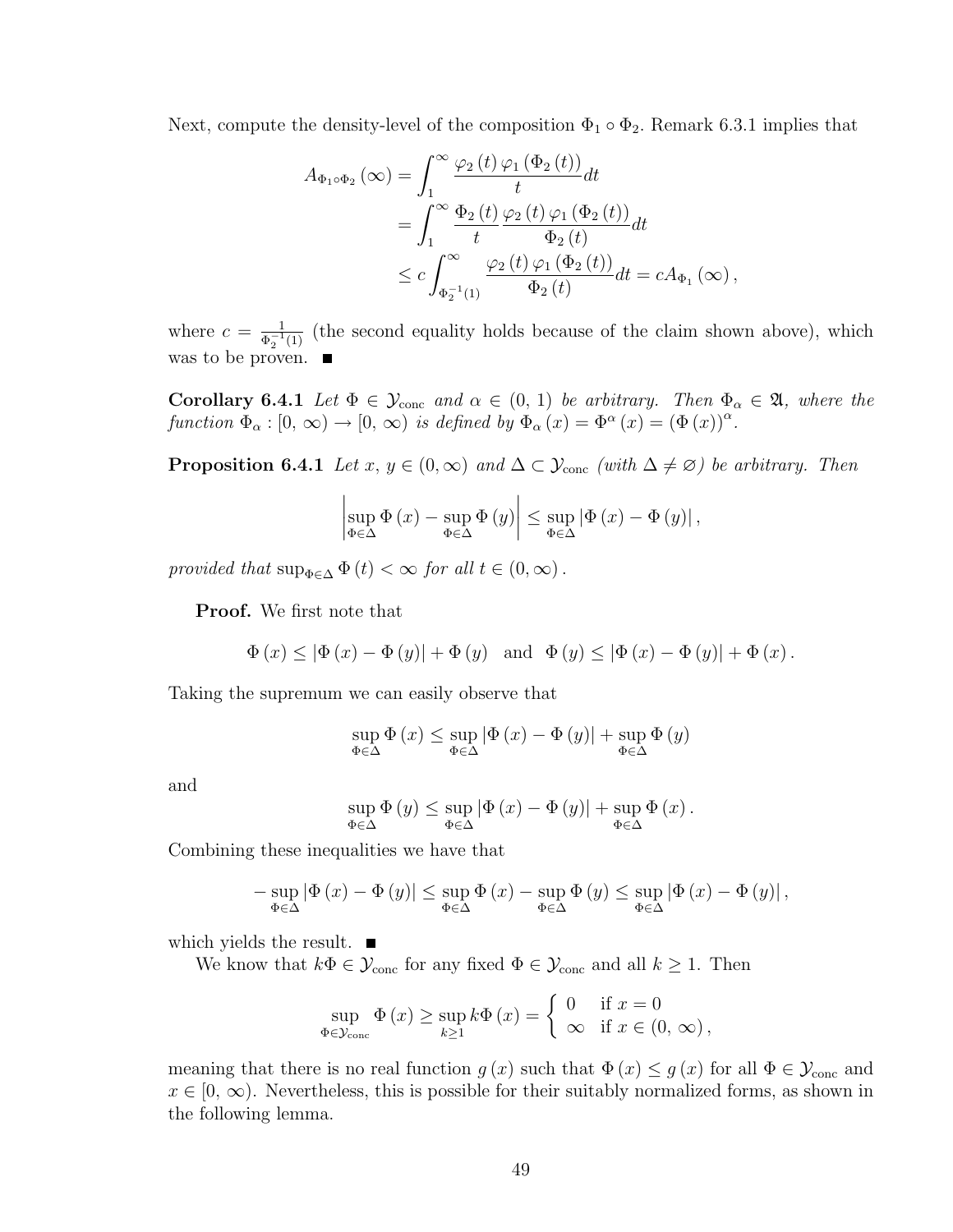**Lemma 6.4.3** The function  $S : [0, \infty) \to [0, \infty)$ , defined by

$$
S(x) = \sup_{\Phi \in \mathcal{Y}_{\text{conc}}} (\Phi(1))^{-1} \Phi(x),
$$

enjoys the following properties:

- 1.  $S(0) = 0$  and  $S(1) = 1$ .
- 2. S is a non-decreasing function such that  $(\Phi(1))^{-1} \Phi(x) \leq S(x)$  for all  $\Phi \in \mathcal{Y}_{\text{conc}}$ and  $x \in [0, \infty)$ .
- **3.** The identity sup<sub> $\Phi \in \mathcal{Y}_{\text{conc}}$   $(1 + \Phi(1))^{-1} = 1$  holds.</sub>
- 4. For every number  $x \in [0, \infty)$ , the chain of inequalities  $x \leq S(x) \leq x+1$  holds true.

**5.** We have that  $\lim_{x\to\infty}$  $S(x)$  $\frac{d^{(x)}}{dx} = 1$  and  $\lim_{x \to \infty} S(x) = \infty$ .

**Proof.** The first part is obvious. We show that  $S(x)$  is a non-decreasing function. In fact, pick arbitrarily two numbers  $x_1$  and  $x_2 \in [0, \infty)$  with  $x_1 < x_2$ . By the monotonicity we have that  $\Phi(x_1) < \Phi(x_2)$ . If we normalize this inequality suitably and then take the supremum on both sides over all  $\Phi \in \mathcal{Y}_{conc}$  we can then observe that  $S(x_1) \leq S(x_2)$ . Thus  $S$  is a non-decreasing function. To show the identity in the third part we begin by establishing the inequality  $(1 + \Phi(1))^{-1} \leq 1$ , which holds for every  $\Phi \in \mathcal{Y}_{\text{conc}}$ . Then  $\sup_{\Phi \in \mathcal{Y}_{\text{conc}}}(1 + \Phi(1))^{-1} \leq 1$ . We also know that  $k^{-1}\Phi \in \mathcal{Y}_{\text{conc}}$  for any fixed integer  $k \geq 1$ . Hence  $(1 + k^{-1}\Phi(1))^{-1} \leq \sup_{\Phi \in \mathcal{Y}_{\text{conc}}}(1 + \Phi(1))^{-1}$ . Passing to the limit we observe that  $\lim_{k\to\infty} (1+k^{-1}\Phi(1))^{-1}=1.$  Consequently  $\sup_{\Phi\in\mathcal{Y}_{conc}} (1+\Phi(1))^{-1}=1.$  The fourth part will be proved if we show that  $S(x) \leq x+1$  and  $S(x) \geq x$  for all  $x \in [0, \infty)$ . In fact, take arbitrarily a function  $\Phi \in \mathcal{Y}_{\text{conc}}$ . Clearly the equation of the tangent line of  $\Phi$  at the point  $(1, \Phi(1))$  is given by  $y = \varphi(1)(x-1) + \Phi(1), x \in [0, \infty)$ . Via the concavity of  $\Phi$ , it is obvious that  $\Phi(x) \leq \varphi(1)(x-1) + \Phi(1), x \in [0, \infty)$ . Hence by Remark 6.4.1 we have:  $\Phi(x) \leq \varphi(1) x + \Phi(1) < \Phi(1) (x+1), x \in [0, \infty)$ . This implies that  $S(x) < x+1$ , for all  $x \in [0, \infty)$ . Finally fix arbitrarily a function  $\Phi \in \mathcal{Y}_{\text{conc}}$ . Then the function, defined on  $[0, \infty)$  by  $x + \Phi(x)$  (for any fixed  $\Phi \in \mathcal{Y}_{\text{conc}}$ ), also belongs to  $\mathcal{Y}_{\text{conc}}$ . Hence

$$
S(x) \ge \frac{x + \Phi(x)}{1 + \Phi(1)} \ge \frac{x}{1 + \Phi(1)}, x \in [0, \infty).
$$

Now taking the supremum over  $\Phi \in \mathcal{Y}_{\text{conc}}$ , the third part leads to the desired inequality  $S(x) \geq x$ . To complete the proof we just point out that the fifth part grows obvious because of the fourth part.  $\blacksquare$ 

## 6.5 The fixed points of a class of concave Youngfunctions

In mathematical analysis, there are various fixed-point theorems. Fixed points are also known as equilibria or stationary points. We shall remind only three of these theorems.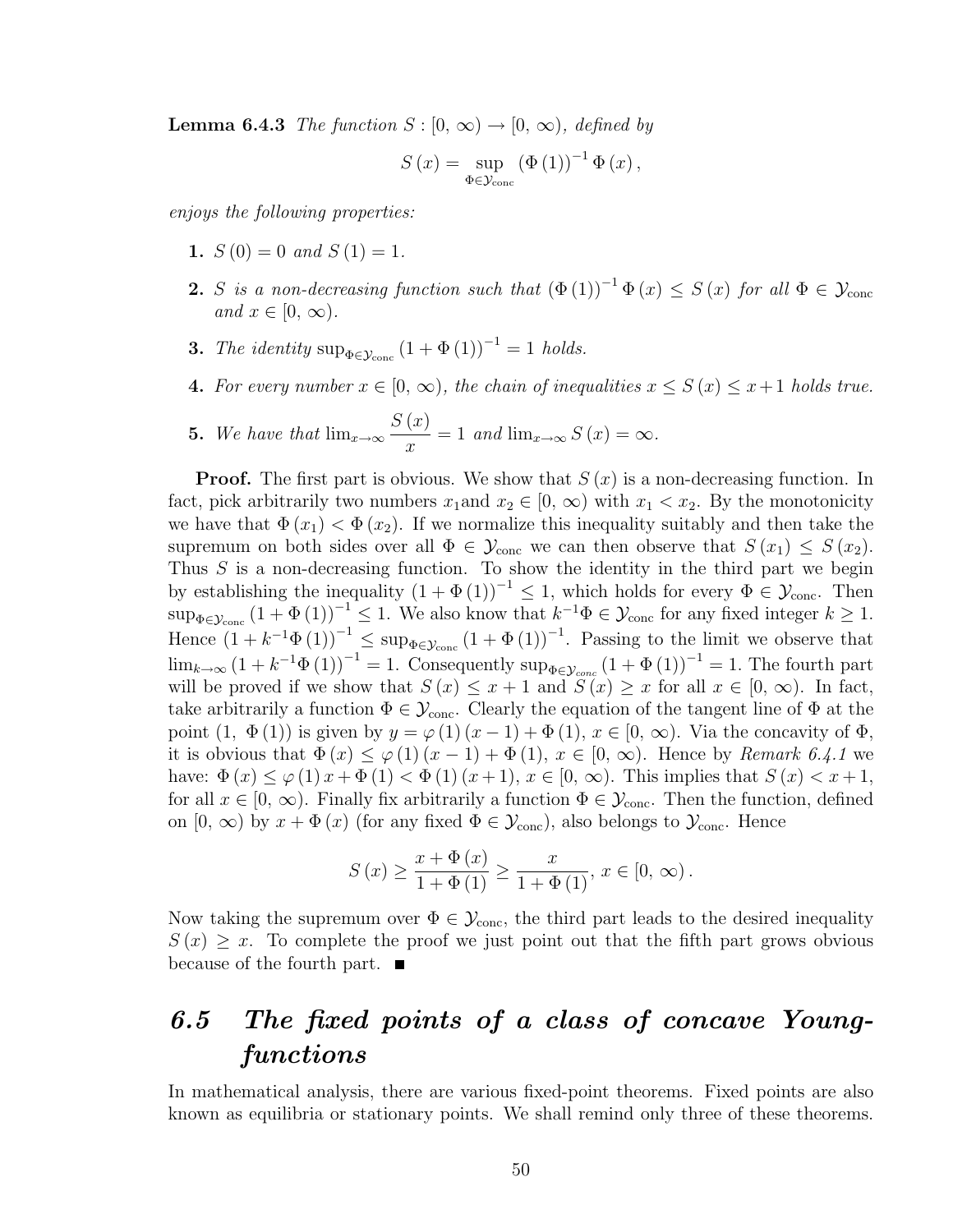The Kakutani fixed point theorem is a fixed-point theorem for set-valued functions. It provides sufficient conditions for a set-valued function defined on a convex, compact subset of an Euclidean space  $\mathbb{R}^n$  to have a fixed point, i.e. a point which is mapped to a set containing the point itself.

The Kakutani's fixed point theorem developed in 1941 [38] was famously used by John Nash [51] in his description of Nash equilibrium, which has been worth him the Nobel Price in Economics. It has subsequently found widespread applications in game theory besides the economics application.

The Kakutani fixed point theorem is actually a generalization of Brouwer fixed point theorem [20]. It states that every continuous function from the closed unit ball  $D^n$  to itself has at least one fixed point (where  $n$  is any positive integer, the closed unit ball is the set of all points in Euclidean  $\mathbb{R}^n$  which are at distance at most 1 from the origin, and a fixed point of a function  $f: D^n \to D^n$  is a point x in  $D^n$  such that  $f(x) = x$ .

The Brouwer fixed point theorem is a fundamental result in topology which proves the existence of fixed points for continuous functions defined on compact, convex subsets of Euclidean spaces.

Perhaps it is worth mentioning some two elegant illustrations of the Brouwer fixed point theorem. (See

http://www.marginalrevolution.com/marginalrevolution/2004/08/kakutani is at .html)

1. "One morning, exactly at sunrise, a Buddhist monk began to climb a tall mountain. The narrow path, no more than a foot or two wide, spiraled around the mountain to a glittering temple at the summit. The monk ascended the path at varying rates of speed, stopping many times along the way to rest and to eat the dried fruit he carried with him. He reached the temple shortly before sunset. After several days of fasting and meditation he began his journey back along the same path, starting at sunrise and again walking at variable speeds with many pauses along the way. His average speed descending was, of course, greater than his average climbing speed. Prove that there is a spot along the path that the monk will occupy on both trips at precisely the same time of day."

"Here is an intuitive proof of the monk problem. Imagine that there are two monks, one going down and one going up, each beginning on the same day at sunrise. At some point in the day the hiker's must meet!" However, we must note that the Brouwer's fixed point theorem guarantees a rigorous existence of such spot.

2. Take two sheets of graph paper of equal size with coordinate systems on them, lay one flat on the table and crumple up (without ripping or tearing) the other one and place it any fashion on top of the first so that the crumpled paper does not reach outside the flat one. There will then be at least one point of the crumpled sheet that lies exactly on top of its corresponding point (i.e. the point with the same coordinates) of the flat sheet.

This is a consequence of the  $n = 2$  case of Brouwer's theorem applied to the continuous map that assigns to the coordinates of every point of the crumpled sheet the coordinates of the point of the flat sheet immediately beneath it.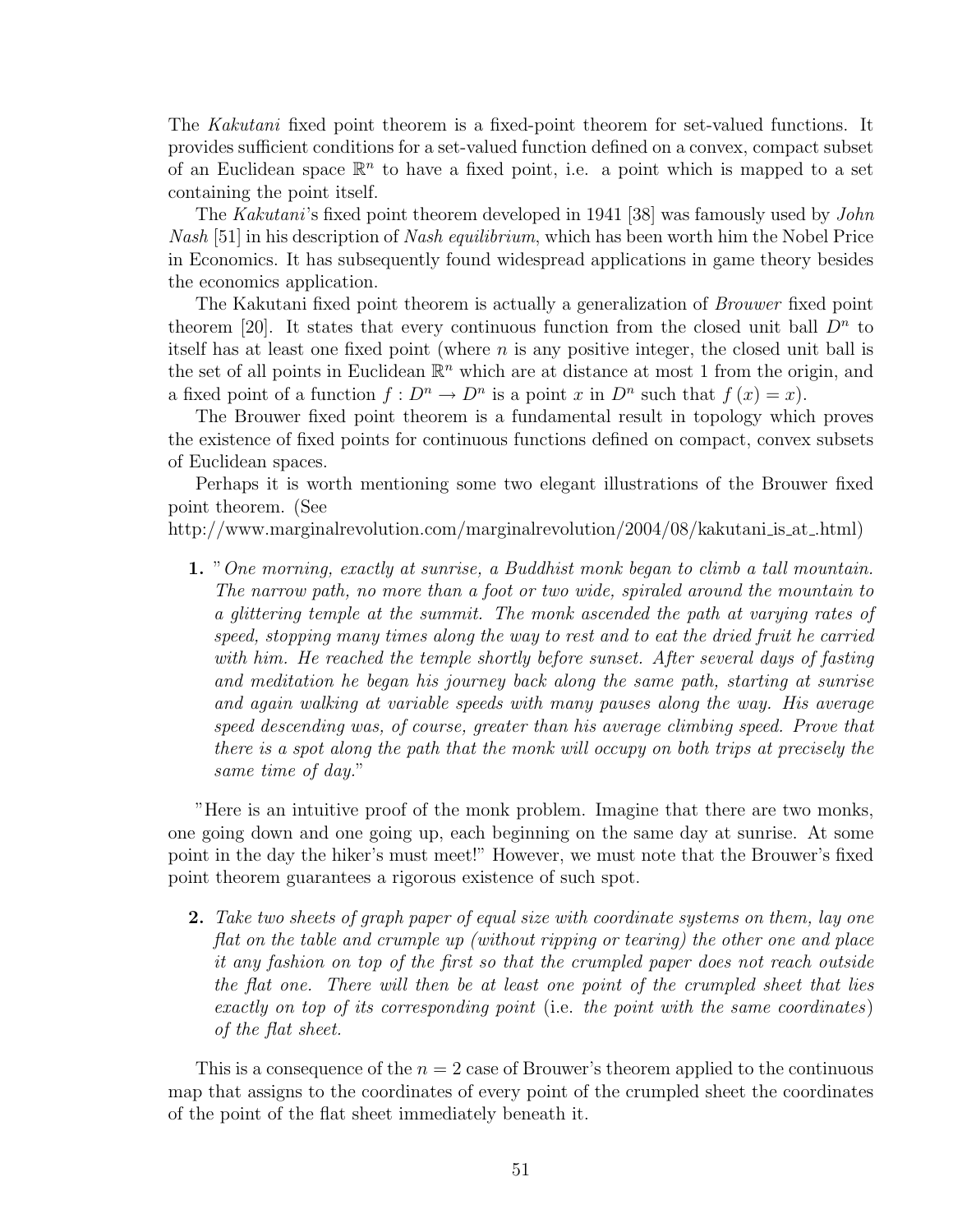In dynamic models, stationary equilibrium is typically described as a solution of the equation  $x = f(x)$ , where f is a mapping which determines the current state as a function of the previous state, or as a function of the expected future state. In many cases  $x$  is a finite dimensional vector, and in general positive solutions (i.e. fixed points of  $f$ ) are rather sought for. We note that this type of problem have been investigated for decades, and in many occasions for concave functions.

The third well-known fixed point theorem, though more restrictive than the Brouwer's one, guarantees the existence of a unique fixed point. We remind the following definition:

**Definition 6.5.1** A function T from a metric space  $(M, \rho)$  to itself is called a contraction if there is an  $\alpha$  which satisfies  $0 \leq \alpha < 1$  so that  $\rho(T(x), T(y)) \leq \alpha \rho(x, y)$  for all  $x, y \in M$ .

Contraction Mapping Principle. ([57]) Let T be a contraction on a complete metric space  $(M, \rho)$ . Then there is a unique point  $x \in M$  (called fixed point) such that  $T(x) = x$ . Furthermore, if  $x_0$  is any point in M and we define  $x_{n+1} = T(x_n)$ , then  $\lim_{n\to\infty} x_n = x$ .

I should like to mention the nice work of my colleague J. Mészáros (cf. [43]) in which he connected various forms of contraction principles.

We shall seek for all those positive numbers which can be a fixed point for any given concave Young function.

**Theorem 6.5.1** Let  $\Phi \in \mathcal{Y}_{conc}$  and  $c^*$  be any positive number. In order that the equality  $\Phi(c^*) = c^*$  hold, it is necessary and sufficient that the range of the function  $\Phi|_{[c^*,\infty)}$ :  $[c^*, \infty) \to [0, \infty)$ , defined by  $\Phi|_{[c^*, \infty)}(x) = \Phi(x)$ , should equal the interval  $[c^*, \infty)$ .

**Proof.** Suppose that  $\Phi|_{[c^*,\infty)}(c^*) = \Phi(c^*) = c^*$ . Obviously  $\Phi$  is a bijection on  $[0,\infty)$ . Hence it follows that  $\Phi|_{[c^*,\infty)}$  is an injection on  $[c^*,\infty)$ . Since  $\Phi|_{[c^*,\infty)}$  is continuous on  $[c^*, \infty)$  and tends increasingly to  $\infty$ , we have that the range of function  $\Phi|_{[c^*, \infty)}$  equals  $[\Phi(c^*), \infty) = [c^*, \infty)$ , by assumption. Conversely, assume that the range of  $\Phi|_{[c^*, \infty)}$ equals interval  $[c^*, \infty)$ , but in the contrary there is some number  $y \in (c^*, \infty)$  such that  $\Phi(y) = \Phi|_{[c^*,\infty)}(y) = c^*$ . By the assumption it is obvious that function  $\Phi|_{[c^*,\infty)}$  is surjective on  $[c^*, \infty)$ . Moreover,  $\Phi|_{[c^*, \infty)}$  maps bijectively the interval  $[c^*, \infty)$  onto itself because it is also an injection. The monotonicity of  $\Phi$  yields that  $\Phi(c^*) = \Phi|_{[c^*,\infty)}(c^*)$  $\Phi(y) = c^*$ . However, by the bijective property of  $\Phi|_{[c^*,\infty)}$ , we have that  $\Phi(c^*) \geq c^*$ . Consequently the inequality  $c^* < c^*$  will follow. This, however, is absurd. Therefore, we can conclude on the validity of the argument.

**Proposition 6.5.1 (Agbeko, [9])** Let  $\Phi \in \mathcal{Y}_{\text{conc}}$  be arbitrary and fix any number  $s \in$  $(0, \infty)$ . Then

$$
|\Phi(x) - \Phi(y)| \le \varphi(s) |x - y|
$$

for all numbers  $x, y \in [s, \infty)$ .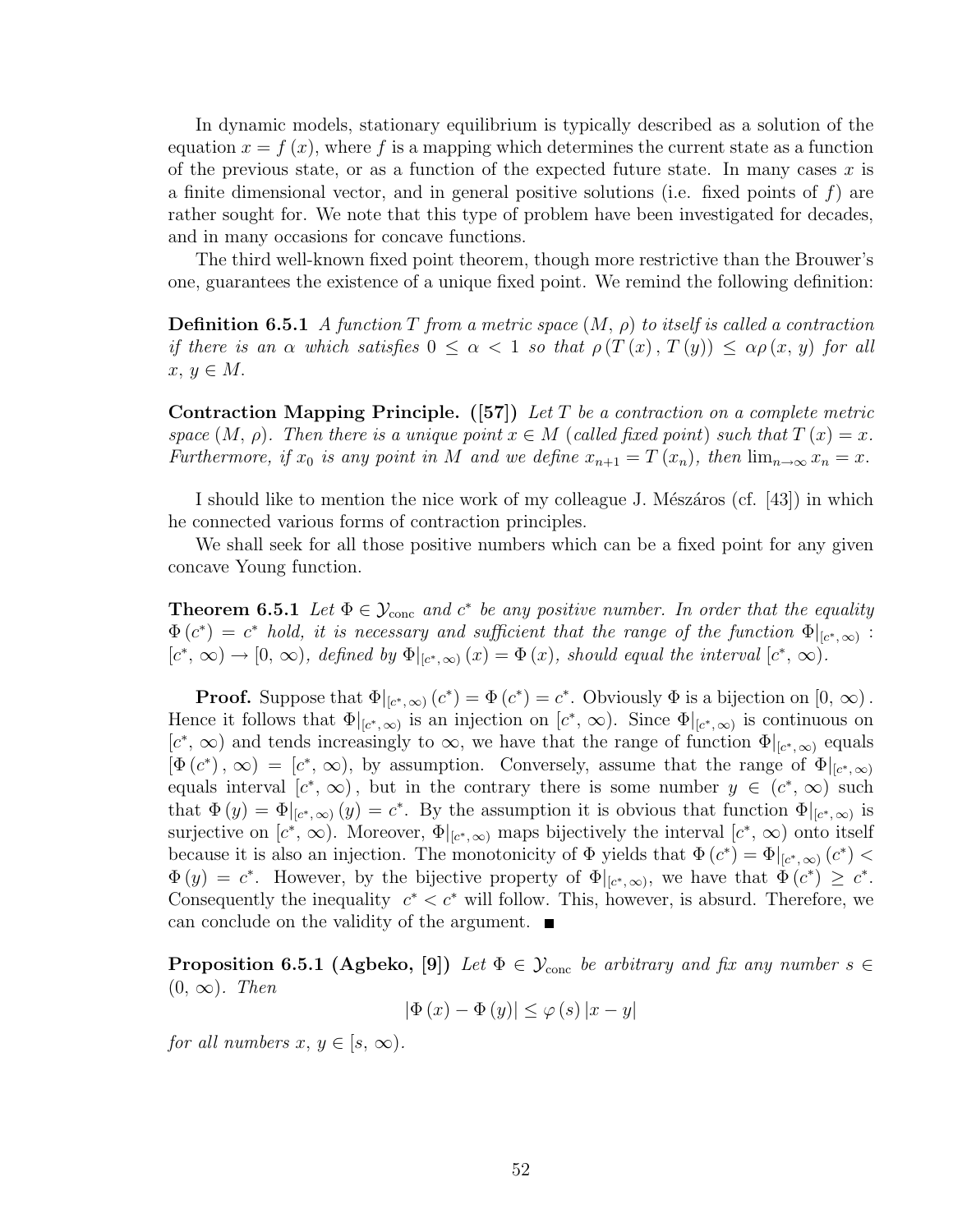**Proof.** Pick numbers  $x, y \in [s, \infty)$  arbitrarily. Via the monotonicity of  $\Phi$  it follows that

$$
|\Phi(x) - \Phi(y)| = \max(\Phi(x), \Phi(y)) - \min(\Phi(x), \Phi(y))
$$
  
=  $\Phi(\max(x, y)) - \Phi(\min(x, y)).$ 

Hence the monotonicity of  $\varphi$  yields that

$$
\left|\Phi\left(x\right)-\Phi\left(y\right)\right|=\int_{\min(x,y)}^{\max(x,y)}\varphi\left(t\right)dt\leq\varphi\left(s\right)\left(\max\left(x,\,y\right)-\min\left(x,\,y\right)\right)=\varphi\left(s\right)\left|x-y\right|.
$$

This was to be proved.  $\blacksquare$ 

Next, we characterize the existence of positive fixed points of concave Young-functions according to some behavior of their derivatives.

**Theorem 6.5.2 (Agbeko, [11])** Let  $\Phi \in \mathcal{Y}_{\text{conc}}$  be arbitrary. In order that there be a constant  $s > 0$  for which  $\varphi(s) < 1$ , it is necessary and sufficient that  $\Phi$  admit a positive fixed point, i.e.  $\Phi(x) = x$  for some number  $x > 0$ .

**Proof.** To prove the sufficiency assume that there is a number  $s > 0$  such that  $\varphi(s) <$ 1. Then by recalling *Proposition 6.5.1* one can easily observe that  $\Phi$  is a contraction in the interval  $(s, \infty)$ . Consequently, the *Contraction Principle* (cf. [57]) yields  $\Phi(x) = x$ for some  $x \geq s$ . Next, let us show the necessity. Assume that there exists some  $x_0 > 0$ for which  $\Phi(x_0) = x_0$ , but in the contrary  $\varphi(t) \geq 1$  for all  $t > 0$ . Then it is easy to check that  $\Phi(x) \geq x$  for all  $x > 0$ . Since  $\Phi$  is a strictly concave and increasing function, the graph of  $\Phi$  must lie below that of the line  $y = x$  on the interval  $(x_0, \infty)$ . This fact, however, contradicts that  $\Phi(x) \geq x$  for all  $x > 0$ . Therefore, we can conclude on the validity of the argument. ■

**Proposition 6.5.2** Let  $\Phi \in \mathcal{Y}_{conc}$  be arbitrary. If  $x_0 \in (0, \infty)$  is such that  $\Phi(x_0) = x_0$ , then  $\varphi(x_0) < 1$ .

**Proof.** It is not difficult to see that  $\Phi(t) \geq t\varphi(t)$  whenever  $t \in (0, \infty)$ . Assume the existence of some  $x_0 \in (0, \infty)$  for which  $\Phi(x_0) = x_0$ . Then as noted above

$$
x_0 = \Phi(x_0) \ge x_0 \varphi(x_0),
$$

and hence  $\varphi(x_0) \leq 1$ . Now, suppose that  $\varphi(x_0) = 1$ . Since  $\varphi$  is a decreasing function on  $(0, \infty)$ , there must be some  $\varepsilon \in (0, 1)$  such that  $\varphi(x_0 + \varepsilon) < 1$ , making  $\Phi$  be a contraction on  $(x_0 + \varepsilon, \infty)$ , via *Proposition 6.5.1*. But then it would mean that there must be some  $x^* \in (x_0 + \varepsilon, \infty)$  with  $\Phi(x^*) = x^*$ . Necessarily, it would ensue that  $\Phi$  is not a concave function on the interval  $(x_0, x^*]$ , a contradiction, indeed. Therefore,  $\varphi(x_0) < 1$ . This was to be proven.  $\blacksquare$ 

**Definition 6.5.2** A number  $s > 0$  is called the degree of contraction of a function  $\Phi \in$  $\mathcal{Y}_{\text{conc}}$  if  $\varphi(s) = 1$ .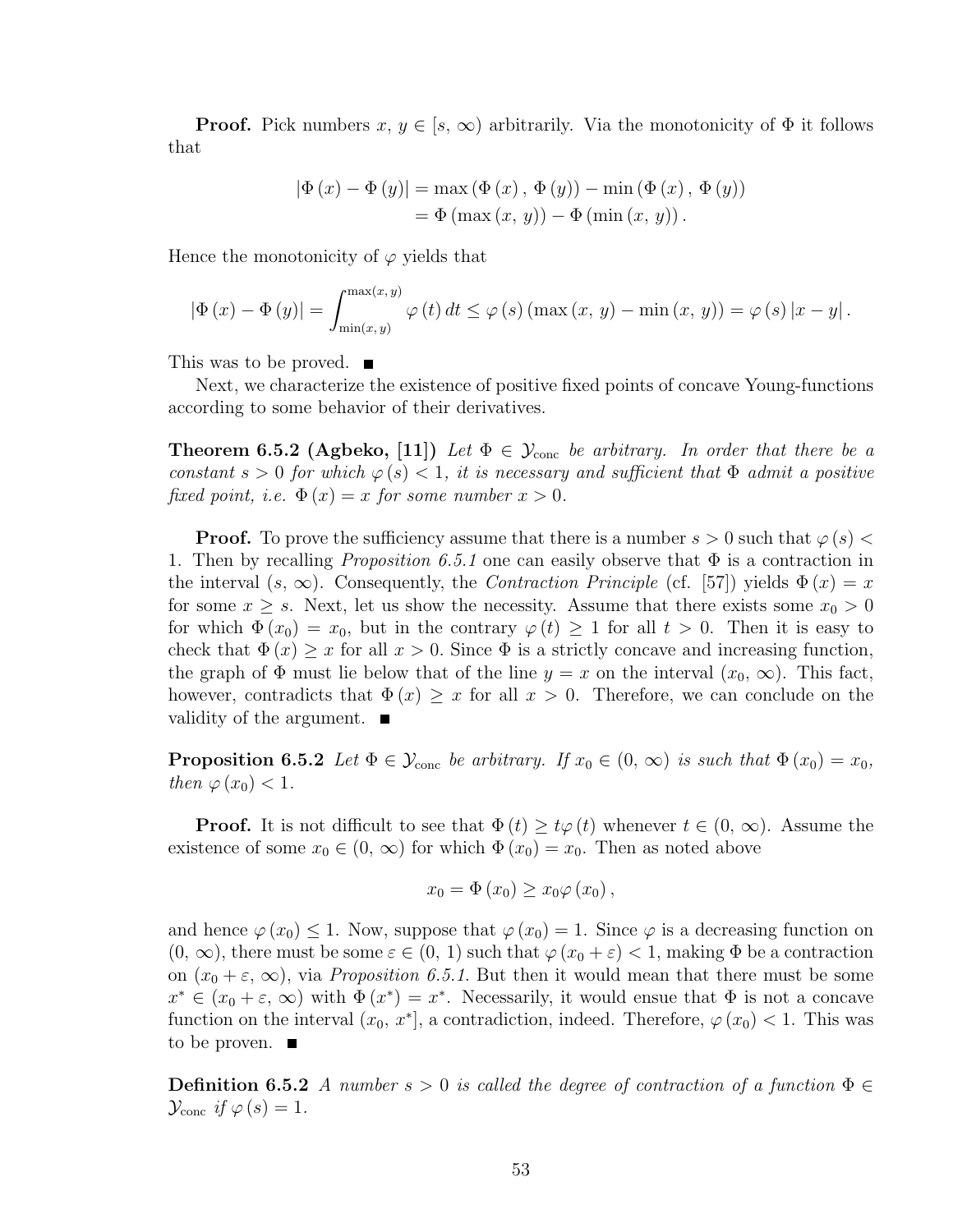We note in this case that  $\varphi(s+\delta) < 1$  for any positive number  $\delta$ , which makes  $\Phi$  a contraction for some suitable  $\delta$ .

The degree of contraction can provide a starting point for any iteration for finding the positive fixed points of concave Young-functions. In this viewpoint the degree of contraction can be useful, as a matter of fact.

**Example 6.5.1** The degree of contraction of  $\Phi(x) = 4(\sqrt{x+1} - 1)$ ¢ ,  $x \in [0, \infty)$ , equals 3.

**Example 6.5.2** For any fixed number  $p \in (0, 1)$ , the degree of contraction of the function  $\Phi_p(x) = x^p, x \in [0, \infty)$  is equal to  $p^{1/(1-p)}$ .

**Example 6.5.3** The function  $\Phi(x) = \log(x+1)$ ,  $x \in [0, \infty)$ , has no degree of contraction.

**Example 6.5.4** The degree of contraction of function  $\Phi(x) = 2 \log(x+1)$  exists and equals 1.

**Example 6.5.5** The concave Young function  $\Phi$  defined by  $\Phi(x) = \frac{x}{2}$ 2  $^{+}$ √  $\overline{x}$  does not meet condition (3). Yet its degree of contraction exists and equals 1.

### 6.6 Is set 21 dense in  $\mathcal{Y}_{cone}$ ?

We shall answer this question in the affirmative.

**Theorem 6.6.1 (Agbeko, [9])** For any concave Young-function  $\Phi$ , there exists a sequence  $(\Phi_n) \subset \mathfrak{A}$  such that  $(\Phi_n)$  converges pointwise to  $\Phi$ , i.e.  $\lim_{n\to\infty} \Phi_n(x) = \Phi(x)$ whenever  $x \in [0, \infty)$ .

**Proof.** Fix arbitrarily an index  $n \geq 1$  and define  $\Phi_n(x) = \Phi^{n/(n+1)}(x), x \in [0, \infty)$ . Obviously  $(\Phi_n) \subset \mathcal{Y}_{\text{conc}}$  because of Remark 6.4.3. So, on the one hand, Corollary 6.4.1 yields that  $(\Phi_n) \subset \mathfrak{A}$ . On the other hand we can easily see in the limit that

$$
\lim_{n \to \infty} \Phi_n(x) = \lim_{n \to \infty} \Phi^{n/(n+1)}(x) = \Phi(x)
$$

for every  $x \in [0, \infty)$ . Therefore, we conclude on the validity of the theorem.

**Lemma 6.6.1** Let  $\Phi \in \mathcal{Y}_{\text{conc}}$ . Then there are constants  $C_{\Phi} > 0$  and  $B_{\Phi} \geq 0$  such that

$$
A_{\Phi}\left(\infty\right)-B_{\Phi}\leq\int_{0}^{\infty}\frac{\Phi\left(t\right)}{\left(t+1\right)^{2}}dt\leq C_{\Phi}+A_{\Phi}\left(\infty\right).
$$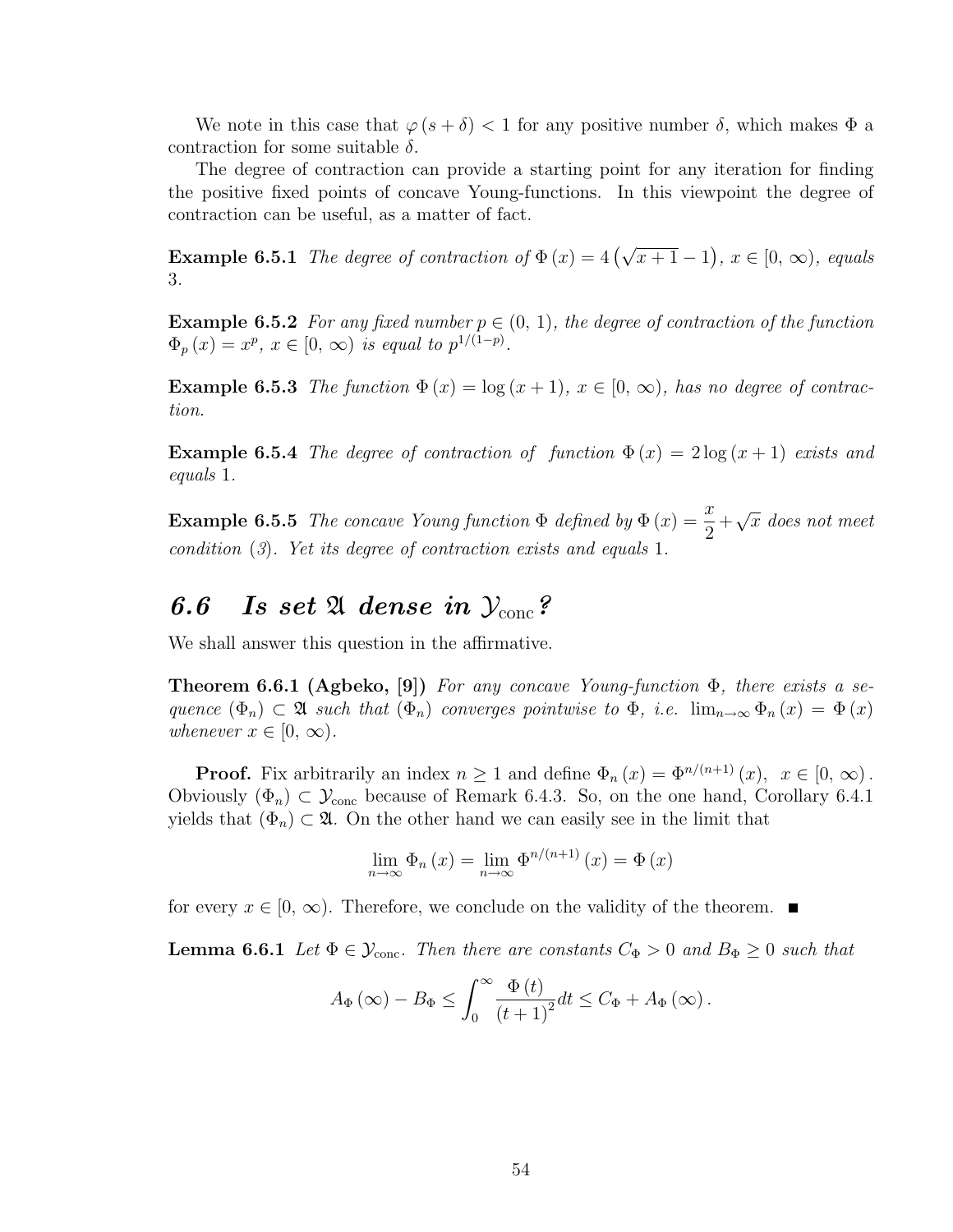Proof. An integration by parts leads

$$
\int_0^\infty \frac{\Phi(t)}{\left(t+1\right)^2} dt = \left[\frac{-\Phi(t)}{t+1}\right]_0^\infty + \int_0^\infty \frac{\varphi(t)}{t+1} dt = \int_0^\infty \frac{\varphi(t)}{t+1} dt - B_\Phi,\tag{39}
$$

where  $0 \leq B_{\Phi} := \lim_{t \to \infty}$  $\Phi(t)$  $t+1$  $< \infty$ , as  $\Phi(t)$  $t+1$  $\lt$  $\Phi(t)$ t for all  $t \in (0, \infty)$ . On the one hand,

$$
\int_0^\infty \frac{\varphi(t)}{t+1} dt = \int_0^1 \frac{\varphi(t)}{t+1} dt + \int_1^\infty \frac{\varphi(t)}{t+1} dt \le \int_0^1 \frac{\varphi(t)}{t+1} dt + A_\Phi(\infty). \tag{40}
$$

On the other hand, by the monotonicity of function  $\varphi(t)$  and by the change of variables, we have that

$$
\int_0^\infty \frac{\varphi(t)}{t+1} dt \ge \int_0^\infty \frac{\varphi(t+1)}{t+1} dt = \int_1^\infty \frac{\varphi(x)}{x} dx = A_\Phi(\infty). \tag{41}
$$

Consequently, if we combine  $(39)$ – $(41)$ , one can observe that

$$
A_{\Phi}\left(\infty\right)-B_{\Phi}\leq\int_{0}^{\infty}\frac{\Phi\left(t\right)}{\left(t+1\right)^{2}}dt\leq\int_{0}^{1}\frac{\varphi\left(t\right)}{t+1}dt+B_{\Phi}+A_{\Phi}\left(\infty\right).
$$

This leads to the desired result.  $\blacksquare$ 

s leads to the desired result.  $\blacksquare$ <br>Lemma 6.6.1 suggests that the quantity  $\int_{-\infty}^{\infty}$ 0  $\frac{\Phi(t)}{(t+1)^2}dt$  and the density-level  $A_{\Phi}(\infty)$  are equivalent, in the sense that they are both either finite or infinite. This gives rise to the following essential result.

**Lemma 6.6.2** Let  $\Phi \in \mathcal{Y}_{\text{conc}}$  be arbitrary. Then

$$
\int_0^\infty \frac{\left(\Phi\left(x\right)\right)^2}{\left(x+1\right)^4} dx < \infty.
$$

Proof. Clearly,

$$
\int_0^\infty \frac{(\Phi(x))^2}{(x+1)^4} dx = \int_0^1 \frac{(\Phi(x))^2}{(x+1)^4} dx + \int_1^\infty \frac{(\Phi(x))^2}{(x+1)^4} dx
$$
  

$$
\leq \int_0^1 \frac{(\Phi(x))^2}{(x+1)^4} dx + \int_1^\infty \frac{(\Phi(x))^2}{x^4} dx.
$$

Integration by parts yields that

$$
\int_{1}^{\infty} \frac{\left(\Phi\left(x\right)\right)^{2}}{x^{4}} dx = \frac{\Phi\left(1\right)}{3} + \frac{2}{3} \int_{1}^{\infty} \frac{\varphi\left(x\right) \Phi\left(x\right)}{x^{3}} dx \le \frac{\Phi\left(1\right)}{3} + \frac{2\varphi\left(1\right) \Phi\left(1\right)}{3},
$$

because  $\varphi(x)$  and  $\frac{\Phi(x)}{x}$  $\overline{x}$ are decreasing functions.

Now endow the half line  $[0, \infty)$  with a  $\sigma$ -algebra M containing the Borel sets. Define a Lebesgue measure  $\mu : \mathcal{M} \to [0, \infty)$  by  $\mu([0, x)) = \frac{1}{2}$ 3 1 − 1  $\frac{1}{(x+1)^3}$  for all  $x \in [0, \infty)$ .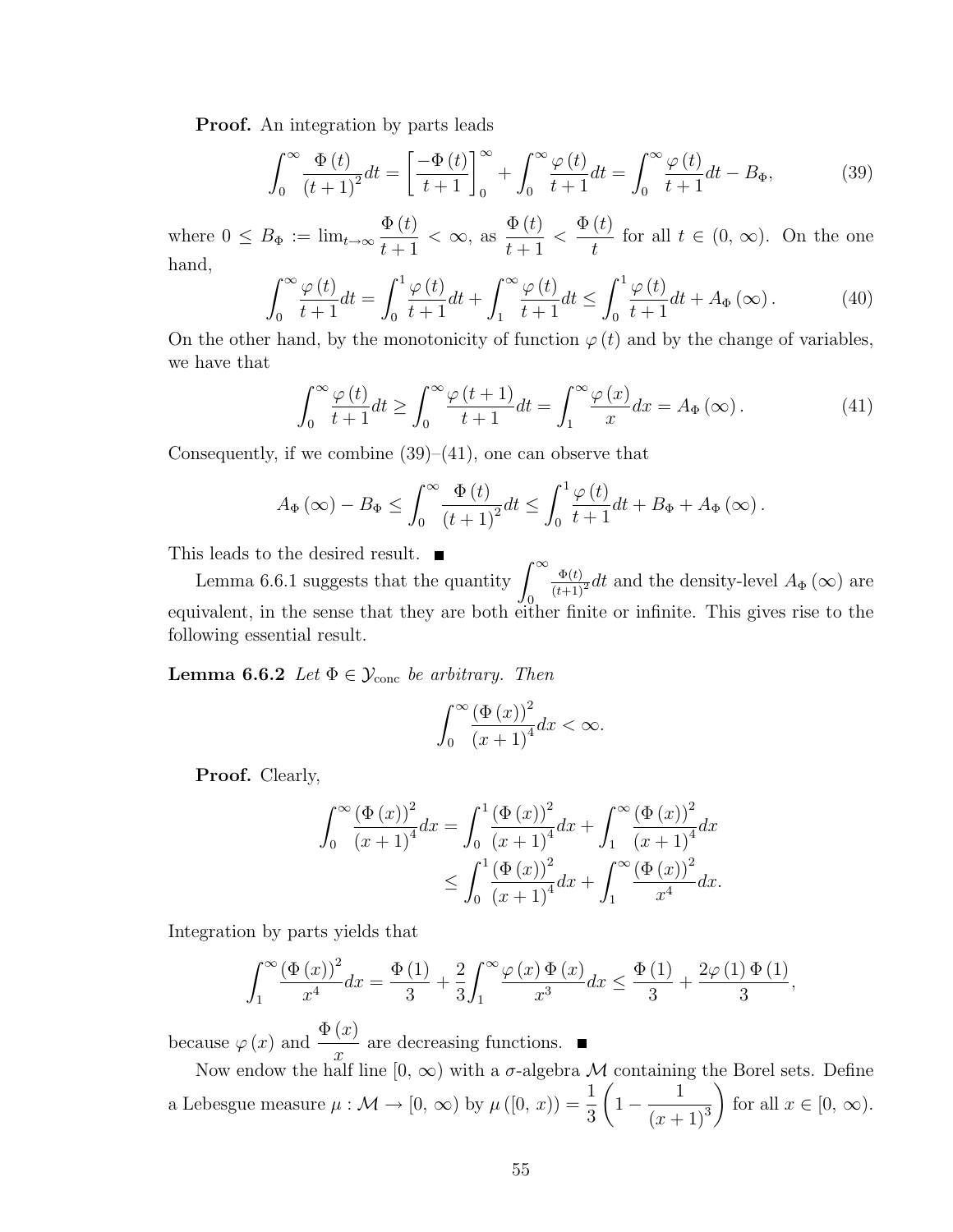Let  $L^2 := L^2([0, \infty), \mathcal{M}, \mu)$  be the collection of all (measurable) square integrable functions. We know (see [60], Remark 11.37, page 326) that the pair  $(L^2, d)$  is not a metric space unless we identify functions which differ only on a set of measure zero, where the mapping  $d: L^2 \times L^2 \to [0, \infty)$  is defined by

$$
d(f, g) = \sqrt{\int_{[0, \infty)} (f - g)^2 d\mu} = \sqrt{\int_0^\infty \frac{(f(x) - g(x))^2}{(x + 1)^4} dx}.
$$

By Lemma 6.6.2, we observe that  $\mathcal{Y}_{\text{conc}} \subset L^2$ . Unfortunately we note that this does not guarantee that the pair  $(\mathcal{Y}_{\text{conc}}, d)$  is a metric space, for the reason mentioned above. Nevertheless, we shall prepare the ground for showing that  $(\mathcal{Y}_{\text{conc}}, d)$  is actually a metric space.

Whenever  $\Phi \in \mathcal{Y}_{\text{conc}}$  write  $G_{\Phi}$  for the graph of  $\Phi$  on  $[0, \infty)$ , i.e.

$$
G_{\Phi} = \{(x, \Phi(x)) : x \in [0, \infty)\}\
$$

and write  $G_{\Phi}^{a||b}$  $\Phi_{\Phi}^{a||b}$  for the graph of  $\Phi$  on the interval  $[a, b)$ , i.e.

$$
G_{\Phi}^{a||b} = \{ (x, \Phi(x)) : x \in (a, b) \},
$$

where  $a < b$  are any non-negative numbers.

**Lemma 6.6.3** Let  $\Phi$  and  $\Psi \in \mathcal{Y}_{conc}$  be arbitrary with distinct graphs. Then

 $|\{x \in (0, \infty) : \Phi(x) = \Psi(x)\}| \leq 1,$ 

where  $|B|$  stands for the cardinality of B whenever B is a set.

Proof. Suppose in the contrary that

$$
|\{x \in (0, \infty) : \Phi(x) = \Psi(x)\}| \geq 2.
$$

Write

$$
x_1 = \inf \{ x \in (0, \infty) : \Phi(x) = \Psi(x) \}
$$

and

$$
x_2 = \inf \{ x \in (0, \infty) \setminus \{x_1\} : \Phi(x) = \Psi(x) \}.
$$

It is clear that  $0 < x_1 < x_2$  and  $\Phi(x_i) = \Psi(x_i)$ ,  $i \in \{1, 2\}$ . We point out that the two graphs are continuous. We show that the graph of one of the functions  $\Phi$  and  $\Psi$  lies above the graph of the other on the interval  $(0, x_1)$ . In fact, without loss of generality we may assume in the contrary that  $G_{\Phi}^{0||x_1}$  $\mathcal{C}_{\Phi}^{0||x_1}$  lies both above and below  $G_{\Psi}^{0||x_1}$ . Then necessarily the two graphs must cross each other in the interior of interval  $(0, x_1)$ , i.e. there is some  $x_0 \in (0, x_1)$  such that  $\Phi(x_0) = \Psi(x_0)$ . This, however is in contradiction with the minimality of  $x_1$ . Hence we can assume that  $G_{\Phi}^{\{0\}}$  $\Phi_{\Phi}^{0||x_1}$  lies above  $G_{\Psi}^{0||x_1}$ . By the continuity and the fact that  $\Phi(x_1) = \Psi(x_1)$  we note that  $G_{\Phi}$  crosses  $G_{\Psi}$  at point  $(x_1, \Phi(x_1))$ . Nevertheless, since both  $\Phi$  and  $\Psi$  are unbounded increasing functions and  $\Phi(x_2) = \Psi(x_2)$ , the graph  $G_{\Phi}$  must cross the graph  $G_{\Psi}$  at point  $(x_2, \Phi(x_2))$ . This means that  $\Phi$  must be convex on the interval  $(x_1, x_2)$ , which is absurd since these functions are concave.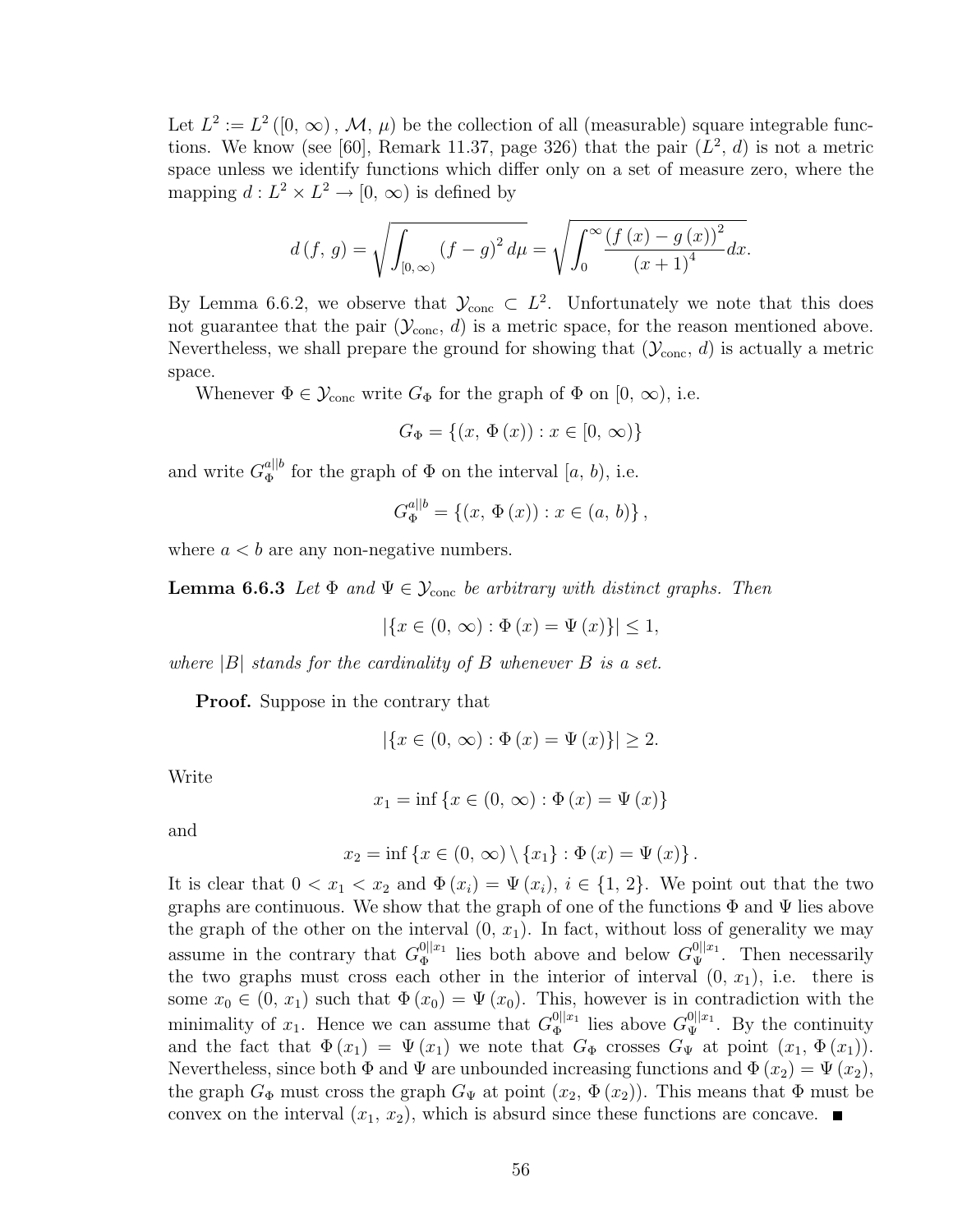**Corollary 6.6.1** Let  $\Phi$  and  $\Psi \in \mathcal{Y}_{cone}$  be arbitrary. Then among the following three assertions exactly one fulfills:

- 1.  $\{x \in [0, \infty) : \Phi(x) = \Psi(x)\} = [0, \infty)$ .
- 2.  $\{x \in (0, \infty) : \Phi(x) \neq \Psi(x)\} = (0, \infty)$ .
- **3.** There is a unique number  $x^* \in (0, \infty)$  with  $\Phi(x^*) = \Psi(x^*)$  such that

$$
\{x \in (0, \infty) \setminus \{x^*\} : \Phi(x) \neq \Psi(x)\} = (0, \infty) \setminus \{x^*\}.
$$

**Lemma 6.6.4** Let  $\Phi$  and  $\Psi \in \mathcal{Y}_{conc}$  be arbitrary. Then in order that  $\Phi(x) = \Psi(x)$  for all  $x \in [0, \infty)$  it is necessary and sufficient that

$$
\int_{[0,\infty)} (\Phi - \Psi)^2 d\mu = 0.
$$

**Proof.** We first note that the sufficiency is obvious. To show the necessity let us assume that

$$
\int_{[0,\infty)} (\Phi - \Psi)^2 d\mu = 0.
$$

Then on the one hand  $\mu(\lbrace x \in [0, \infty) : \Phi(x) = \Psi(x) \rbrace) = \mu([0, \infty)) = \frac{1}{3}$  so that necessarily

 ${x \in [0, \infty) : \Phi(x) = \Psi(x)} \neq \emptyset$ . On the other hand

$$
\mu\left(\left\{x \in (0, \infty) : \Phi\left(x\right) \neq \Psi\left(x\right)\right\}\right) = 0.
$$

Note that both the sets  $\{x \in [0, \infty) : \Phi(x) = \Psi(x)\}\$ and  $\{x \in (0, \infty) : \Phi(x) \neq \Psi(x)\}\$ cannot be non-empty at the same time (because of Corollary 6.6.1). Consequently,

$$
\{x \in (0, \infty) : \Phi(x) \neq \Psi(x)\} = \varnothing
$$

and, therefore,  $\{x \in [0, \infty) : \Phi(x) = \Psi(x)\} = [0, \infty)$ .

We are now in the position to state the result hereby.

**Proposition 6.6.1** The mapping  $d : \mathcal{Y}_{conc} \times \mathcal{Y}_{conc} \rightarrow [0, \infty)$ , defined by

$$
d(\Phi, \Psi) = \sqrt{\int_{[0,\infty)} (\Phi - \Psi)^2 d\mu} = \sqrt{\int_0^\infty (\frac{(\Phi(x) - \Psi(x))^2}{(x+1)^4} dx},
$$

satisfies the metric axioms, i.e. for any three functions  $\Phi_1$ ,  $\Phi_2$  and  $\Phi_3 \in \mathcal{Y}_{\text{conc}}$ 

- 1.  $d(\Phi_1, \Phi_2) \ge 0$  and  $d(\Phi_1, \Phi_2) = 0$  if and only if  $\Phi_1 = \Phi_2$ .
- 2.  $d(\Phi_1, \Phi_2) = d(\Phi_2, \Phi_1)$ .
- 3.  $d(\Phi_1, \Phi_2) \leq d(\Phi_1, \Phi_3) + d(\Phi_3, \Phi_2).$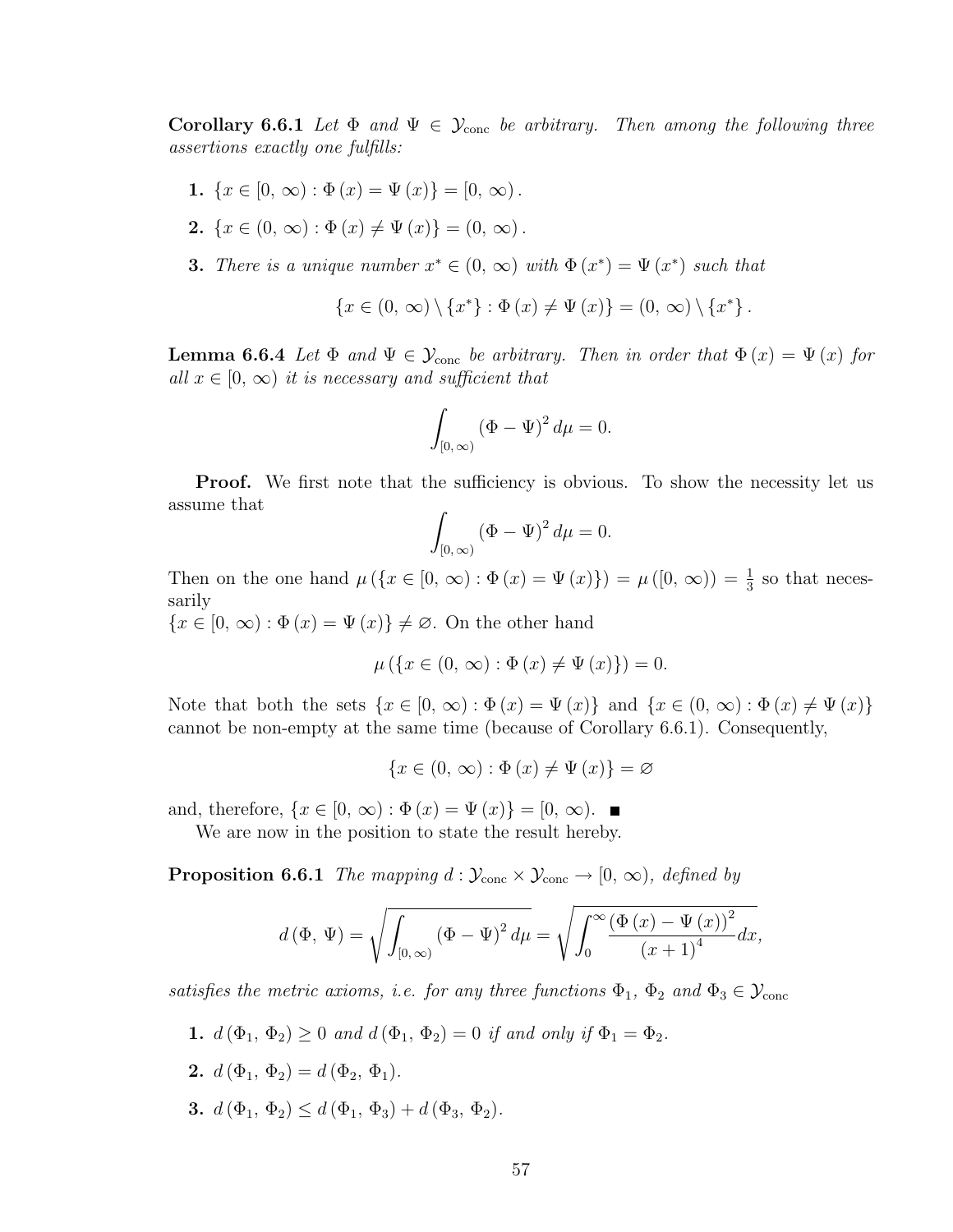The pair  $(\mathcal{Y}_{conc}, d)$  is a metric space and hence by referring to Theorem C the pair  $(\mathfrak{A}, d)$  is also a metric space.

**Theorem 6.6.2** Let  $\Phi \in \mathcal{Y}_{\text{conc}}$  and write  $\Phi_n = \Phi^{n/(n+1)}$ ,  $n \geq 1$ . Then

$$
\lim_{n \to \infty} \int_{[0,\,\infty)} \Phi_n^2 d\mu = \int_{[0,\,\infty)} \Phi^2 d\mu.
$$

**Proof.** For every index  $n \geq 1$ , define  $\Phi_n^* := (\Phi_n(1))^{-1} \Phi_n$ . Clearly,  $(\Phi_n) \subset \mathcal{Y}_{conc}$ (see Corollary 6.4.1) and hence  $(\Phi_n^*) \subset \mathfrak{A}$  because of Lemma 6.4.1. Via Theorem 6.6.1 it follows that sequence  $(\Phi_n)$  converges to  $\Phi$  pointwise, which in turn entails that sequence  $(\Phi_n^*)$  converges to  $(\Phi(1))^{-1}$   $\Phi$  pointwise. Write the function  $Z(x) := x + 1, x \in [0, \infty)$ . We obtain (by Lemma 6.4.3) that

$$
\sup_{n\geq 1} \Phi_n^*\left(x\right) \leq S\left(x\right) \leq Z\left(x\right), x \in [0, \infty).
$$

Now, on the one hand a simple computation shows that  $Z \in L^2$ . On the other hand we can deduce from Lemma 6.6.2 that  $(\Phi_n) \subset L^2$  and thus  $(\Phi_n^*) \subset L^2$ . Therefore, the Dominated Convergence Theorem guarantees that

$$
\lim_{n \to \infty} \int_{[0,\infty)} \Phi_n^{*2} d\mu = (\Phi(1))^{-2} \int_{[0,\infty)} \Phi^2 d\mu.
$$

Now we remark that for every index  $n \geq 1$ ,

$$
\int_{[0,\infty)} \Phi_n^2 d\mu = \left(\Phi\left(1\right)\right)^2 \int_{[0,\infty)} \Phi_n^{*2} d\mu.
$$

Passing to the limit we can conclude that

$$
\lim_{n \to \infty} \int_{[0,\infty)} \Phi_n^2 d\mu = \int_{[0,\infty)} \Phi^2 d\mu.
$$

This was to be proven. ■

**Theorem 6.6.3** The subset  $\mathfrak{A}$  is a dense set in  $\mathcal{Y}_{\text{conc}}$ .

**Proof.** Let  $\Phi \in \mathcal{Y}_{\text{conc}}$  be arbitrary. For every index  $n \geq 1$ , define  $\Phi_n^* := (\Phi_n(1))^{-1} \Phi_n$ , where  $\Phi_n = \Phi^{n/(n+1)}$ . We need to prove that

$$
\lim_{n \to \infty} d(\Phi, \Phi_n) = \lim_{n \to \infty} \int_{[0, \infty)} (\Phi - \Phi_n)^2 d\mu = 0.
$$

In fact, fix arbitrarily an index  $n \geq 1$ . Then

$$
\int_{[0,\infty)} (\Phi - \Phi_n)^2 d\mu = \int_{[0,\infty)} \Phi_n^2 d\mu + \int_{[0,\infty)} \Phi^2 d\mu - 2 \int_{[0,\infty)} \Phi \Phi_n d\mu.
$$
 (42)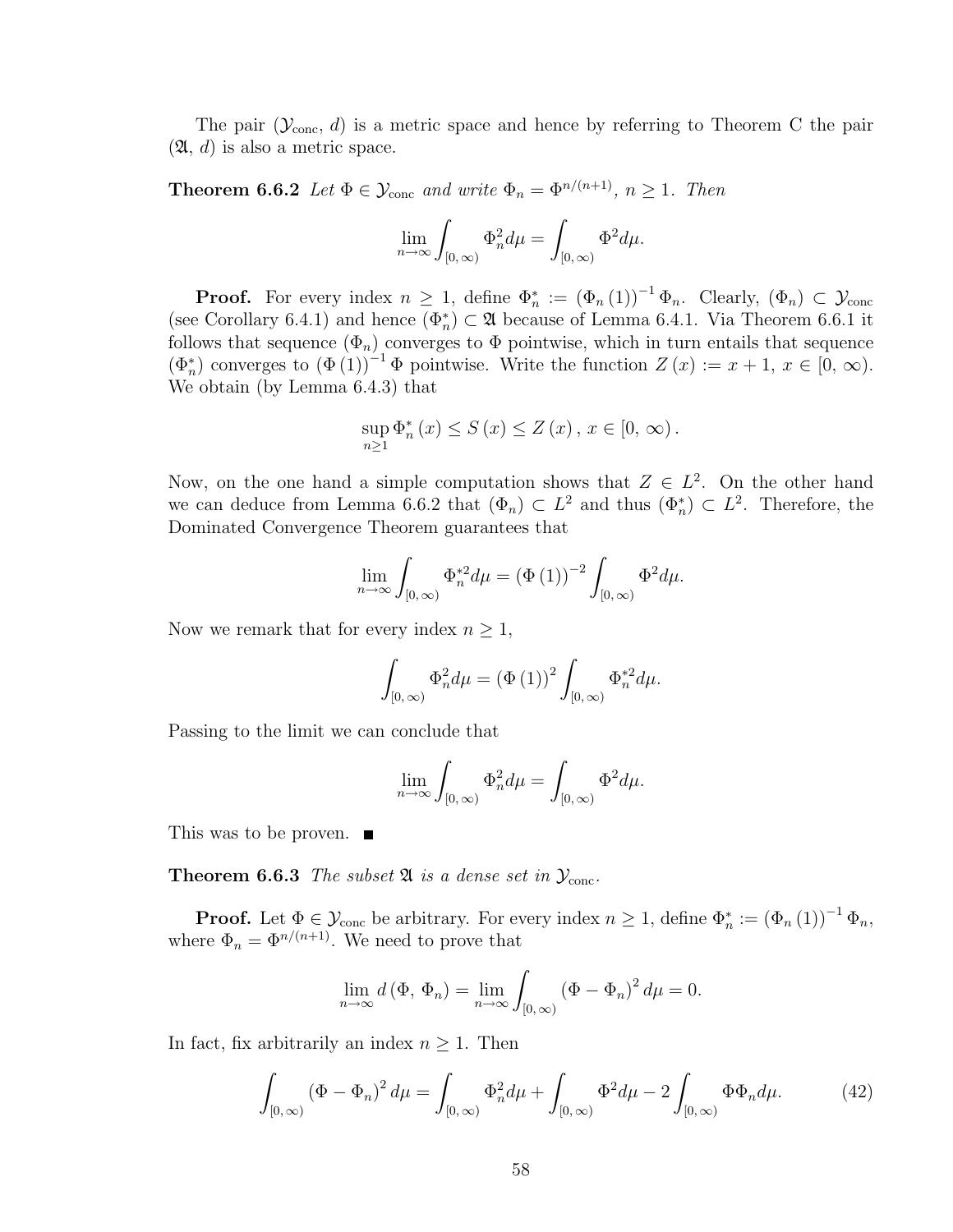Then Lemma 6.4.3/4 entails that

$$
(\Phi(1))^{-(2n+1)/(n+1)} \Phi \Phi_n \le Z^{(2n+1)/(n+1)} \le Z^2,
$$

since function  $Z(x) \ge 1$  for all  $x \in [0, \infty)$  and sequence  $\left( \begin{array}{c} 1 \end{array} \right)$  $2n + 1$  $\frac{2n+1}{n+1}$ tends increasingly to 2. On the other hand

$$
\lim_{n \to \infty} (\Phi(1))^{-(2n+1)/(n+1)} \Phi(x) \Phi_n(x) = (\Phi(1))^{-2} \Phi^2(x)
$$

for all  $x \in [0, \infty)$ . Then by means of The Dominated Convergence Theorem it follows that

$$
\lim_{n \to \infty} \int_{[0,\infty)} \Phi \Phi_n d\mu = \lim_{n \to \infty} (\Phi(1))^{(2n+1)/(n+1)} \int_{[0,\infty)} (\Phi(1))^{-\frac{2n+1}{n+1}} \Phi^{\frac{2n+1}{n+1}} d\mu \qquad (43)
$$

$$
= \int_{[0,\infty)} \Phi^2 d\mu.
$$

Finally we note that

$$
\lim_{n \to \infty} \int_{[0,\infty)} \Phi_n^2 d\mu = \int_{[0,\infty)} \Phi^2 d\mu,\tag{44}
$$

by Theorem 6.6.2. Therefore, combining the results (42)–(44), we get  $\lim_{n\to\infty} d(\Phi, \Phi_n) =$ 0. We can thus conclude on the validity of the theorem.  $\blacksquare$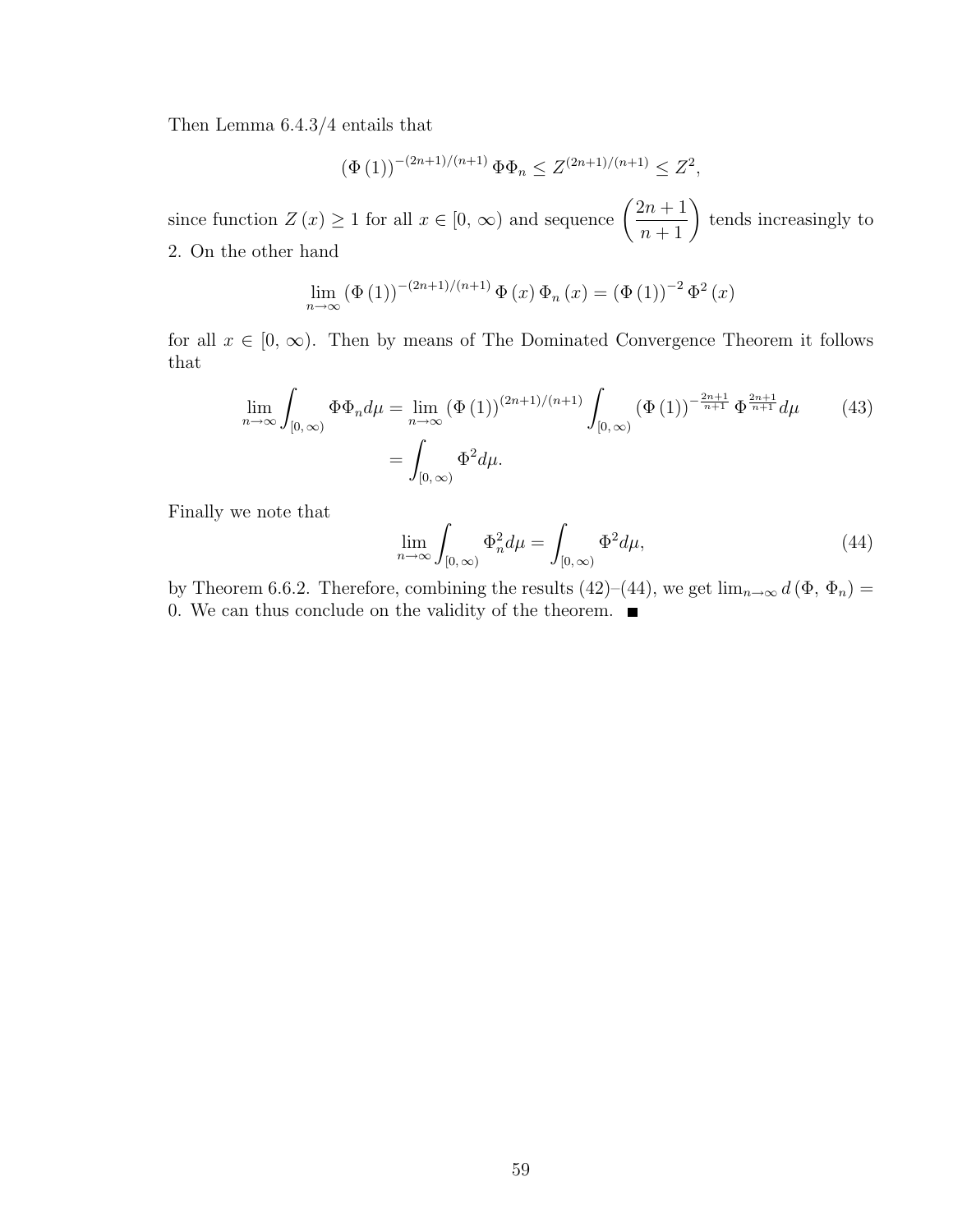### CHAPTER VII

### SOME COMPUTATIONAL ASPECTS

Optimal measure theory can be applied in many fields such as genetic algorithms, neural network, computer algebra, artificial intelligence and it can be used to substitute the Sugeno integral.

## 7.1 Algorithmic determination of optimal measure from data

In fuzzy sets theory the crux was how to determine the values of the fuzzy measure in a given real problem. To achieve that goal the Sugeno integral was used alongside the so-called genetic algorithm to solve it (see [66]), say. The Sugeno integral with respect to a given fuzzy measure  $\mu$  is regarded as a multi-input single-output system. The input is the integrand, i.e. the vector  $(f(\omega_1), \ldots, f(\omega_n))$ , while the output is the value of its is the integrand, i.e. the vector  $(f(\omega_1), \ldots, f(\omega_n))$ , while the output is the value of its<br>Sugeno integral  $E := (S) \int f d\mu = \sup \{ \alpha \wedge \mu(F_\alpha) : \alpha \in [0, 1] \}$ , where f is a measurable function defined on a finite measurable space  $(\Omega, \mathcal{F})$  and  $F_{\alpha} := {\omega \in \Omega : f(\omega) \geq \alpha}$ . By repeatedly observing the system  $(f(\omega_1), \ldots, f(\omega_n))$  results the following

| $f_{11}(\omega_1)$ | $f_{12}\left(\omega_2\right)$ | $\mathbb{R}^2$ |                                                                                  |    |
|--------------------|-------------------------------|----------------|----------------------------------------------------------------------------------|----|
| $f_{21}(\omega_1)$ | $f_{22}\left(\omega_2\right)$ | $\ldots$       | $\begin{array}{c c} f_{1k}(\omega_n) & E_1 \ f_{2k}(\omega_n) & E_2 \end{array}$ |    |
|                    |                               |                |                                                                                  | г÷ |
| $f_{k1}(\omega_1)$ | $f_{k2}\left(\omega_2\right)$ | $\cdots$       | $f_{kk}(\omega_n) \mid E_k$                                                      |    |

and we look for an approximate fuzzy measure  $\mu$  with  $E_i = \text{(S)}\int f_i d\mu$ ,  $(i = 1, \ldots, k)$ , such that the expression

$$
e := \sqrt{\frac{1}{k} \sum_{i=1}^{k} \left( E_i - (S) \int f_i d\mu \right)^2}
$$

is minimized. For more about the genetic algorithm see [41], for example.

An analogical crucial question also arises to know how to determine the range of the optimal measure in a real problem. We shall first formulate some useful problems.

**Problem 1** Let  $(\Omega, \mathcal{F})$  be the measurable space with  $\Omega = \{1, \ldots, n\}$  and  $\mathcal{F} = 2^{\Omega}$ , i.e. F is the power set of  $\Omega$ . Write  $B_1 := \{1\}$ , ...,  $B_n := \{n\}$  and let f be a random variable assuming the theoretical values in  $[0, \infty)$ . Observe k times this measurable function with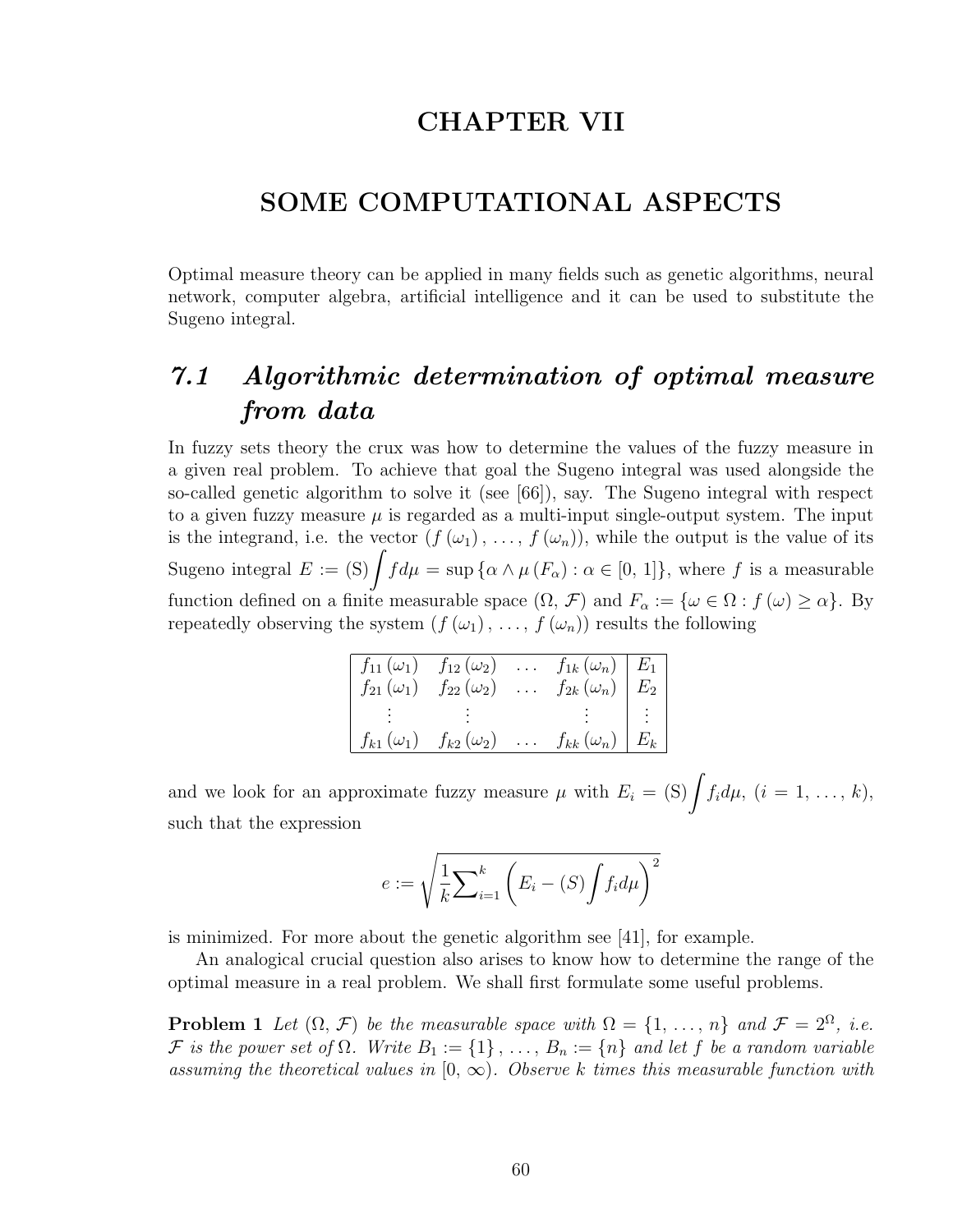results  $f_1, \ldots, f_k, i.e.$ 

|          | B <sub>2</sub> | $B_n\,$              |                 |
|----------|----------------|----------------------|-----------------|
| $f_1(1)$ | $f_1(2)$       | $f_1(n)$<br>$f_2(n)$ | $Q_1$           |
| $f_2(1)$ | $f_2(2)$       |                      | $\mathcal{L}_2$ |
|          |                |                      |                 |
| $f_k(1)$ | $f_k(2)$       | $f_k(n)$             |                 |

where  $Q_i =$ 1 n  $\frac{n}{\sqrt{2}}$  $j=1$  $f_{ij}$  with  $f_{ij} := f_i(j), j = 1, \ldots, n, \text{ and } i = 1, \ldots, k.$  The question is to know which one of these sample averages can "best" approximate the theoretical mathematical expectation.

To solve Problem 1 we propose to look for an approximation of the theoretical optimal measure  $p$  for which Ω  $f_i dp \approx Q_i$ ,  $(i = 1, \ldots, k)$ , such that the expression

$$
err := \sqrt{\sum_{i=1}^{k} \varepsilon_i^2} = \sqrt{\sum_{i=1}^{k} \left( Q_i - \frac{1}{2} f_i dp \right)^2}
$$

is minimized. Write  $p_*$  for the optimal measure p for which the least square is minimal. Now, it is not difficult to see that  $\bigvee_{i=1}^k$  $\Big|Q_i \lambda$ Ω  $f_i dp_*$  $\vert$  < *err*. Let  $i_0$  be the index where the maximum is attained, i.e.

$$
\left|Q_{i_0} - \left\{f_{i_0}dp_*\right| = \bigvee_{i=1}^k \left|Q_i - \left\{f_idp_*\right|\right\}.
$$

Then we can conclude that with respect to the optimal measure  $p_*$  the  $i_0$ th sample provides us with the best possible sample average.

As we know statistical spaces are not restricted in general to the real line nor to the real vector spaces. For this reason we need to formulate the following problem. We shall then indicate how to reduce Problem 2 to Problem 1.

**Problem 2** Let  $(X, \mathcal{S})$  be measurable space with S being an arbitrary  $\sigma$ -algebra. Fix a partition  $D_1, \ldots, D_n$  of X and consider a random variable  $h: X \to [0, \infty)$ , assuming theoretical values. Observe k times this measurable function with the following results:

|          | $D_2$    | $D_n$    |                 |
|----------|----------|----------|-----------------|
| $h_{11}$ | $h_{12}$ | $h_{1n}$ | $\mathcal{U}_1$ |
| $h_{21}$ | $h_{22}$ | $h_{2n}$ | $\mathcal{Q}_2$ |
|          |          |          |                 |
| $h_{k1}$ | $h_{k2}$ | $h_{kn}$ | 'k              |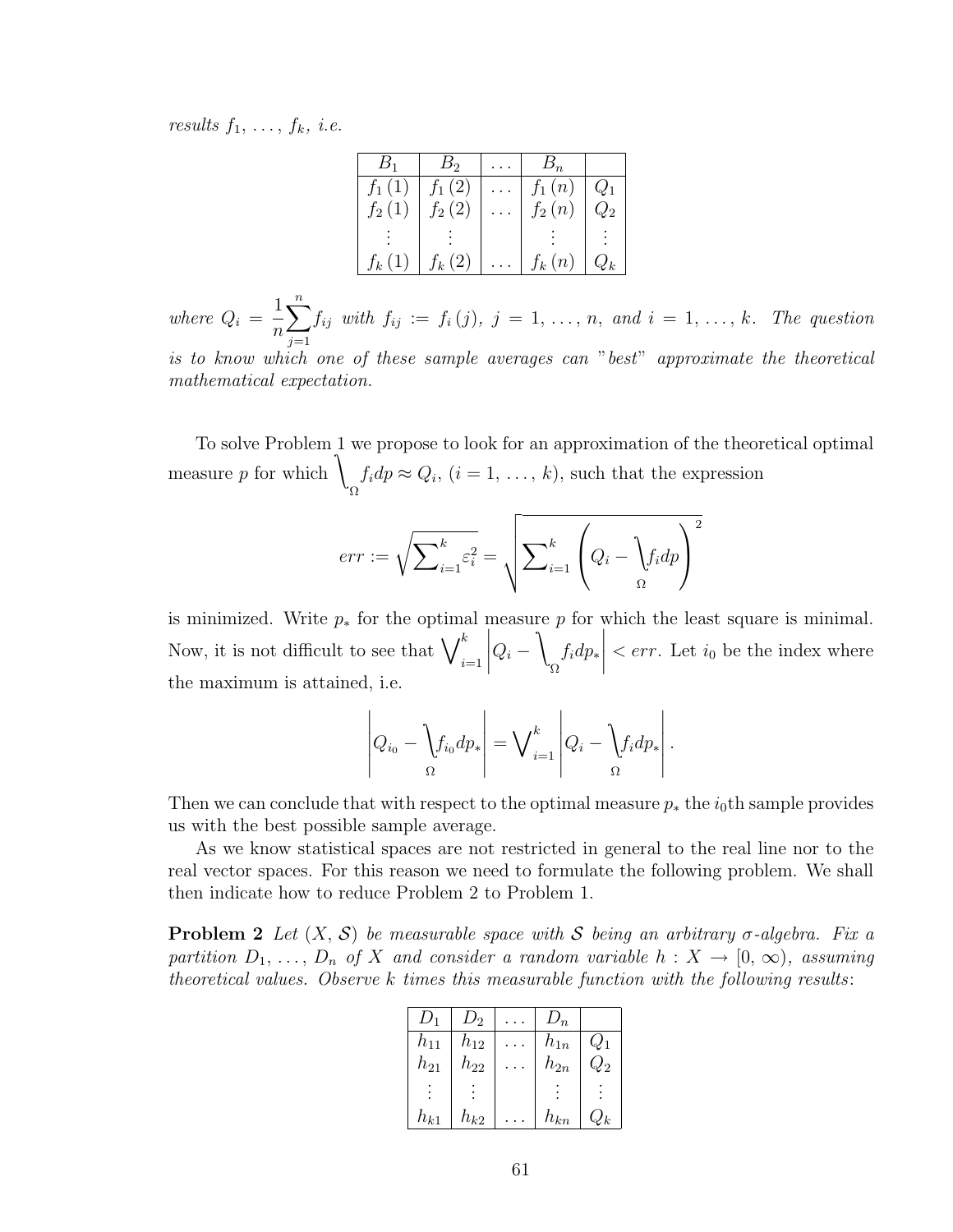where  $h_{ij}$  is the observed value of h in the ith trial on event  $D_j$ ,  $i = 1, \ldots, k; j = 1, \ldots, n$ , and  $Q_i =$ 1 n  $\frac{n}{\sqrt{2}}$  $j=1$  $h_{ij}, i = 1, \ldots, k.$ 

The question is to know which one of these sample averages can "best" approximate the theoretical mathematical expectation of h.

To solve Problem 2, first write  $S_0 := \sigma(D_1, \ldots, D_n)$ . We note that  $S_0$  is a finite σ-algebra and the random variable h is also  $S_0$ -measurable. Clearly,  $S_0$  and  $2^{\Omega}$  are equinumerous, where  $\Omega = \{1, \ldots, n\}$ . Then Problem 2 can be reduced to Problem 1 if we define  $f_{ij} := h_{ij}, i = 1, \ldots, k; j = 1, \ldots, n.$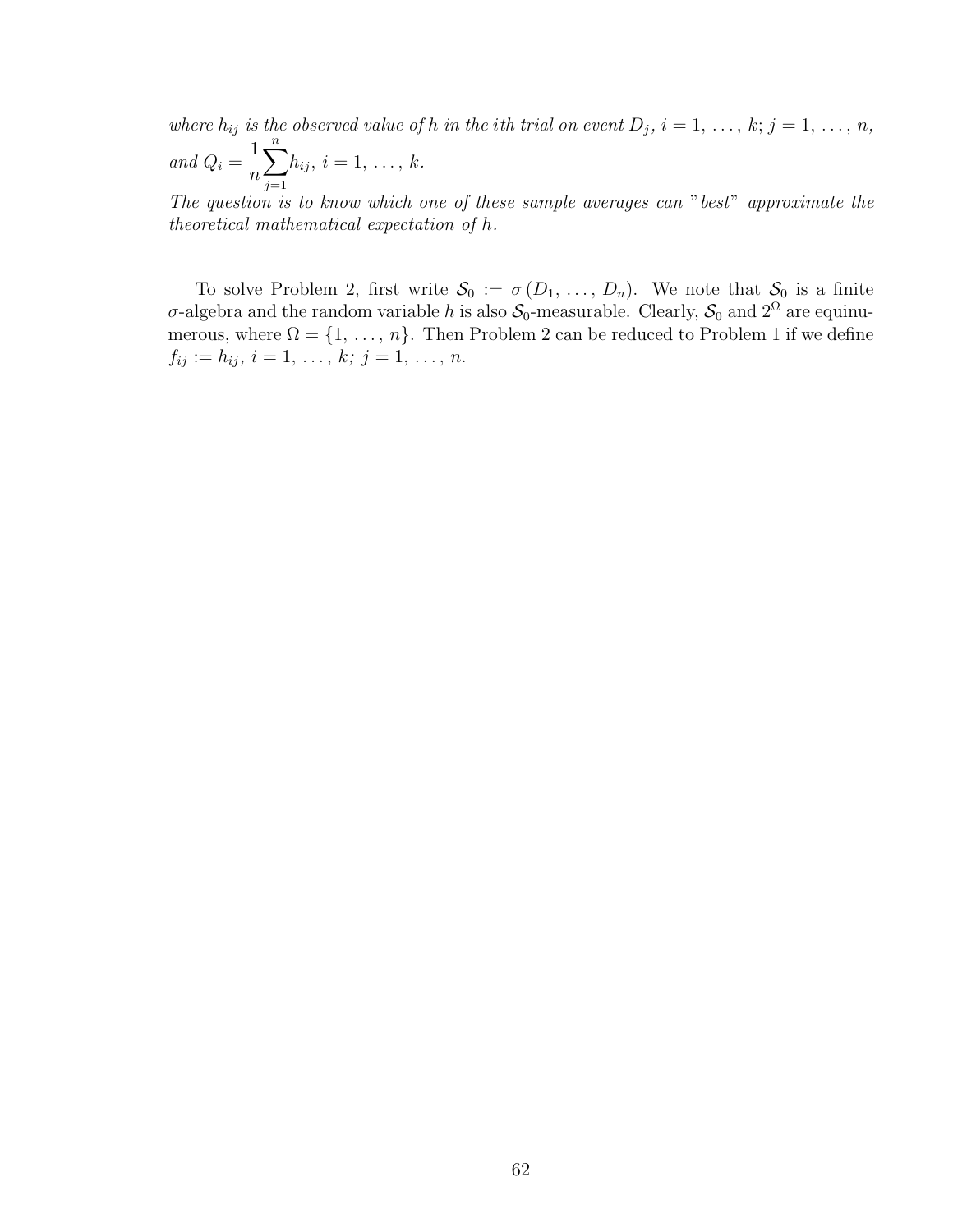#### Step 0.

Input: *n* positive integer  $\Omega = \{1, \ldots, n\}$  $k \times n$  matrix  $F = [f(i, j)]_{i, j=1}^{n, k}$ n-dimensional vector Q error bound  $\varepsilon$  $B_j = \{j\}, j = 1...n$  $X =$  the power set of  $\Omega$ . Generate the set  $\sigma$  of all permutations of  $\{1, ..., n\}$ .

#### Step 1.

Generate a decreasing sequence  $\alpha(j) \in (0, 1]$ , with  $\alpha(1) = 1$ .

#### Step 2.

For any permutation  $\{n_1, ..., n_n\} \in \sigma$ Put  $p(B_i) = \alpha(n_i)$ , for  $j = 1, ..., n$ Compute the optimal average:  $A(i) = \max\{f(i, j) * p(B_i) : j = 1...n\},\$ for  $i = 1..k$ for  $i = 1..k$ <br>Compute the corresponding error:  $err = \sqrt{\left(\sum_{j=1}^{n} (Q(i) - A(i))\right)^2}$ 

#### Step 3.

If  $err < \varepsilon$  for some permutation do Find the index  $i_0$  such that  $|Q(i_0) - A(i_0)| = \max\{|Q(i) - A(i)| : i = 1...k\}$ Determine  $p(B) = \max \{ \alpha(n_i) : j \in B \}$ , for each  $B \in X$ Else GOTO Step 1

#### Step 4.

The outputs

- 1.) Best sample:  $f(i_0, 1), \ldots, f(i_0, n)$
- 2.) The approximated optimal measure:

| $2^{\Omega}$ | $p\left( B\right)$ |
|--------------|--------------------|
|              | $\mathcal{O}$      |
| $B_{1}$      | $p(B_1)$           |
|              |                    |
| $B_i$        | $p(B_i)$           |
|              |                    |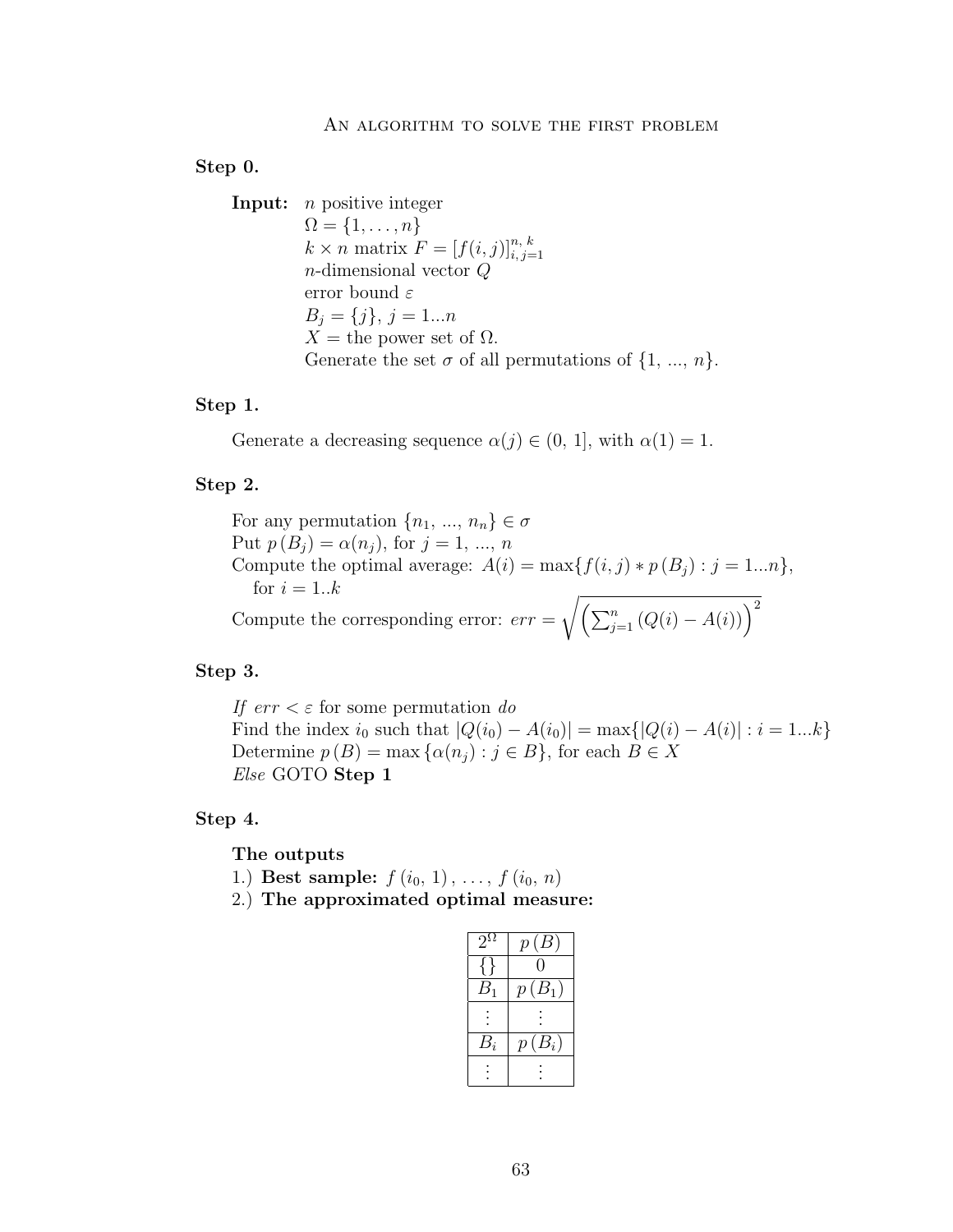```
> with(combinat):
with(stats):
with(VectorCalculus):
st:=time():
jobbminta:= proc(k,n,epsz)
local i,j,vel,per,lepes,err1;
global Omega,A,B,X,S,F,alpha,Q,err,p,mertek,i_0,halmazmertek;
Omega:=\{\};
halmazmertek:=array(1..2^n,1..2);
for i from 1 to n do
Omega:=Omega union \{i\};
od;
S := subsets (Omega):
i := 1;while not S[finished] do
X[i]:=S[nextvalue](;
i := i + 1:od;
F:=array(1..k,1..n);
for i from 1 to k do
for j from 1 to n do
F[i,j]:=abs(stats[random, normald](1));od:
od;
print('Az F mátrix:'); print(F);for j from 1 to n do
B[j]:=j;od;
Q: = array [1..k]; #vector[k];
for i from 1 to k do
Q[i]:=0;for j from 1 to n do
Q[i]:=Q[i]+F[i,j]/n;od;
od;
print('Az F mátrix sorainak átlaga, azaz a Q vektor:'); print(Q);
err1:=10000000;
while (err1>epsz) do
alpha:=[1,op(sort(RandomTools[Generate](list(float(range=0..1),
n-1), '>'))];
lepes:=1;
err1:=10000000;
print('Az alpha értéke:'); print(alpha);
while (err1>epsz and lepes<=n!) do
per:=permute(n)[lepes];
for j from 1 to n do
p[j]:=alpha[pba[per[j]];
od; for i from 1 to k do
for j from 1 to n do
if j=1 then A[i]:=F[i,j]*p[i];
```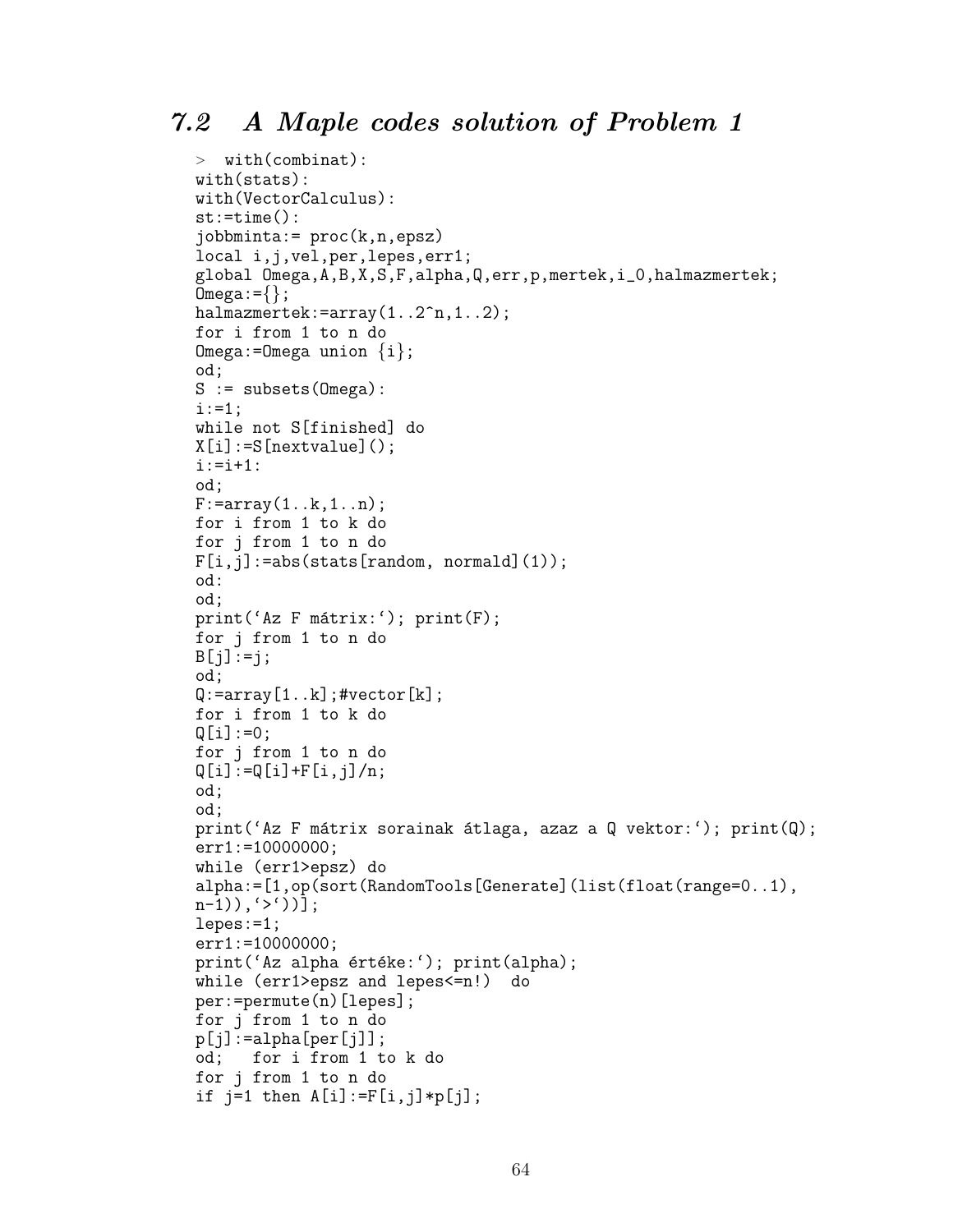```
else if A[i]<F[i,j]*p[j]
then A[i]:=F[i,j]*p[j];fi;
fi;
od;
od;
err:=0;
for i from 1 to k do
err:=(Q[i]-A[i])^2;od;
err:=sqrt(err);
lepes:=lepes+1;
if err1>err then err1:=err; fi;
od;
print('Ehhez az alpha-hoz tartozó hiba:');print(err1);
od;
print('A permutáció, amely az optimális értéket adta:'); print(per);
i_{0}:=1;
for i from 2 to k do
if abs(Q[i]-A[i])>abs(Q[i_0]-A[i_0]) then i_0:=i; fi;
od;
print('Az i_0 értéke:'); print(i_0);for i from 1 to 2^n do
mertek:=0;
for j from 1 to n do
if j in X[i] then mertek:=max(mertek,p[j]); fi;
od;
halmazmertek[i,1]:=X[i];
halmazmertek[i,2]:=
mertek;
od;
print('A halmazokra kapott mértékek:');print(halmazmertek);
print('A futási ido:'); time()-st;
end;
> jobbminta(3,4,0.02); A_z F mátrix:
         \overline{r}\overline{\phantom{a}}\overline{1}\left| \right|\mathbf{I}\overline{\phantom{a}}\overline{\phantom{a}}1.315575422 0.4312628907 0.3691538117 1.987882081
           0.3806605310 1.213901996 2.020635570 1.033761787
           0.8287258064 1.058650159 0.3007036528 0.6182133403
                                                                        \overline{a}\overline{1}\overline{1}\frac{1}{2}\mathbf{I}\overline{1}\overline{1}Az F mátrix sorainak átlaga, azaz a Q vektor:
         TABLE ([1 = 1.025968551, 2 = 1.162239971, 3 = 0.7015732397])Az alpha értéke:
          [1, 0.8632200803, 0.000009418418783, 0.0000000009175679917]
                        Ehhez az alpha-hoz tartozó hiba:
                                  0.01379951740
                  A permutció, amely az optimális értéket adta:
```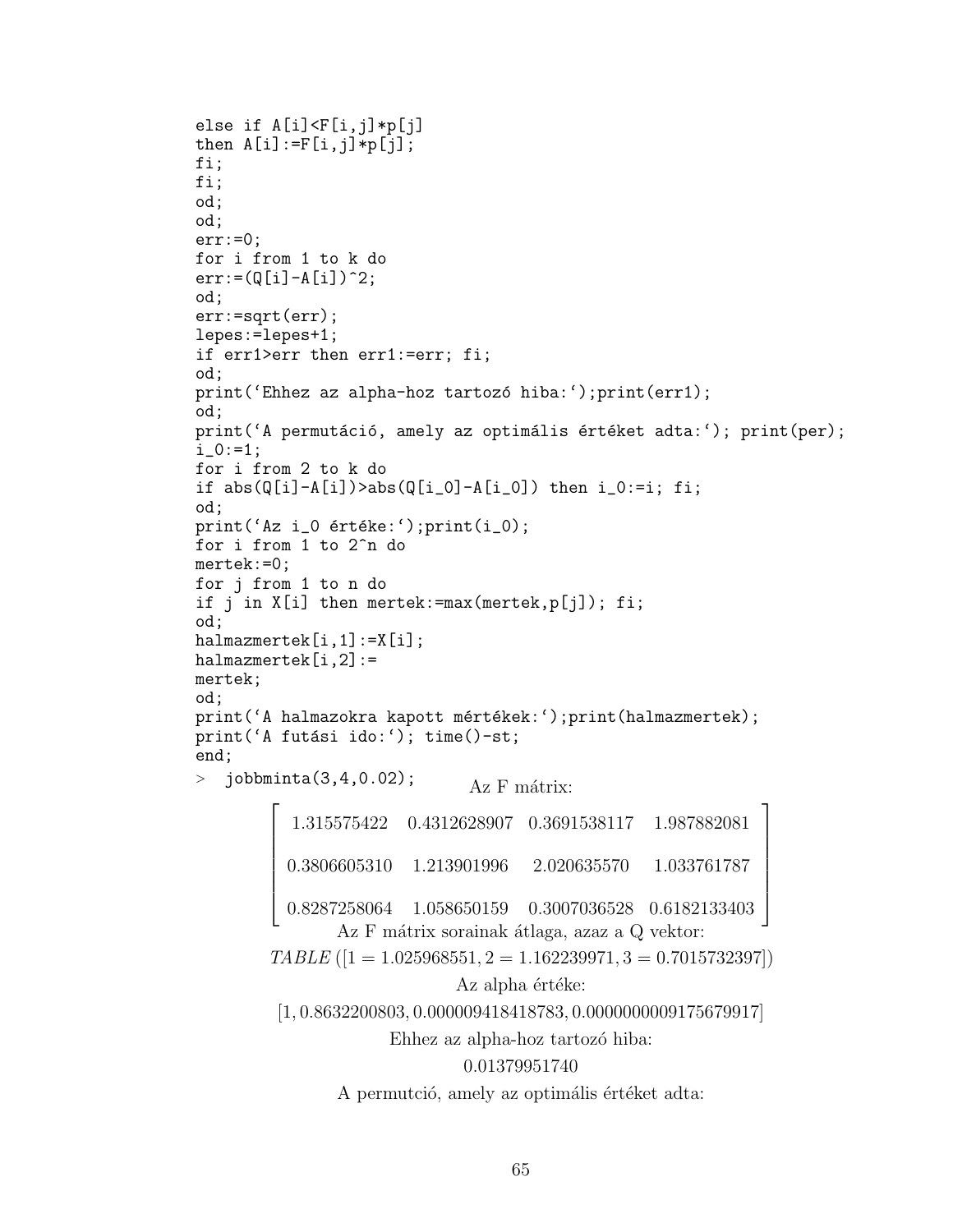## $\left[2, 3, 1, 4\right]$

### Az $i_0$ értéke:

#### 2

 ${\bf A}$ halmazokra kapott mértékek:

 $\overline{a}$ 

 $\overline{1}$  $\overline{1}$  $\overline{1}$  $\overline{1}$  $\overline{1}$  $\overline{1}$  $\frac{1}{2}$  $\mathbf{I}$  $\overline{1}$  $\overline{1}$  $\overline{1}$  $\overline{1}$  $\overline{1}$  $\overline{1}$  $\frac{1}{2}$  $\mathbf{I}$  $\overline{1}$  $\overline{1}$  $\overline{1}$  $\overline{1}$  $\overline{1}$  $\frac{1}{2}$  $\mathbf{I}$  $\overline{1}$  $\overline{1}$  $\overline{1}$  $\overline{1}$  $\overline{1}$  $\overline{1}$  $\frac{1}{2}$  $\mathbf{I}$  $\overline{1}$  $\overline{1}$  $\overline{1}$  $\overline{1}$  $\overline{1}$  $\overline{1}$  $\frac{1}{2}$  $\mathbf{I}$  $\overline{1}$  $\overline{1}$  $\overline{1}$  $\mathbf{I}$ 

|                | namnasom a napoče morecne |
|----------------|---------------------------|
| $\{\}$         | 0                         |
| ${1}$          | 0.8632200803              |
| ${2}$          | 0.000009418418783         |
| ${3}$          | $\mathbf 1$               |
| ${4}$          | 0.0000000009175679917     |
| ${1,2}$        | 0.8632200803              |
| ${1,3}$        | 1                         |
| $\{1,4\}$      | 0.8632200803              |
| ${2,3}$        | 1                         |
| ${2,4}$        | 0.000009418418783         |
| $\{3,4\}$      | $\mathbf 1$               |
| $\{1, 2, 3\}$  | $\overline{1}$            |
| $\{1, 2, 4\}$  | 0.8632200803              |
| $\{1, 3, 4\}$  | $\mathbf{1}$              |
| $\{2,3,4\}$    | 1                         |
| ${1, 2, 3, 4}$ | 1                         |
|                | A futási idő:             |
|                | 1.812                     |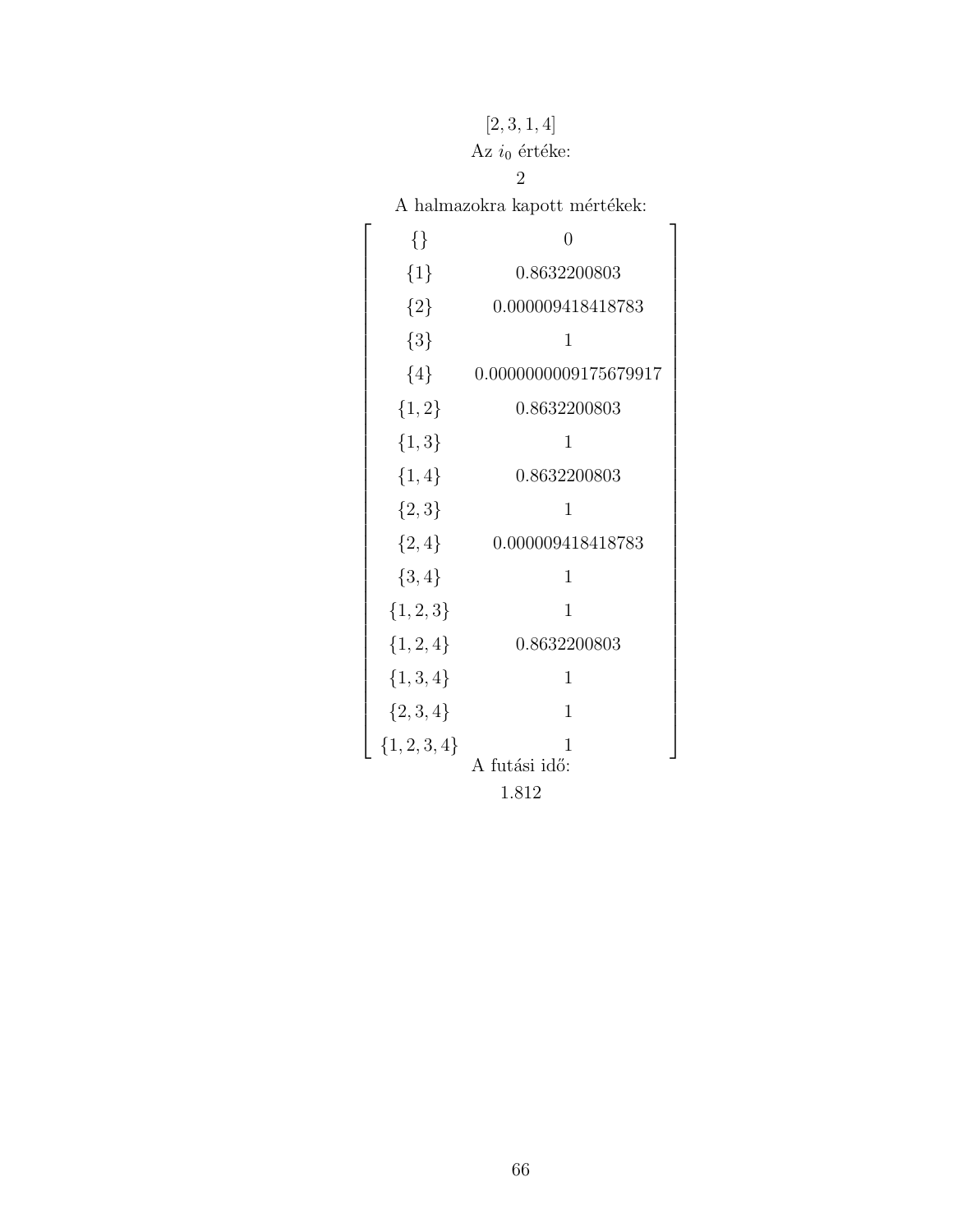## 7.3 Algorithm for finding the degree of contraction and the positive fixed point

Let be given a concave Young function  $\Phi$  and a positive number cc in the neighborhood of 0.

- **Step 1.** Input  $\Phi(x)$ , cc
- **Step 2.** Compute the derivative  $\varphi(x)$  of  $\Phi(x)$ .
- Step 3. Starting from cc find an approximation root for
- equation  $\varphi(x) 1 = 0$  and put the result into c.
- Step 4. If  $c = 0$  then STOP.
	- else GOTO Step 5.

**Step 5.** Starting from c apply the FixedPoint algorithm, i.e.  $x_0 := c$ ;  $x_{k+1} := \Phi(x_k)$ ;  $k = k+1$ .

# 7.4 A Maple program for computing the degrees of contraction and the positive fixed point

```
> restart;
```

```
\ge t:=array(1..3,1..4): t[1,1]:='k': t[1,2]:='c': t[1,3]:='ido':
t[1,4]:='fixpont':
Input section
> for k from 2 to 3 do
Phi[k-1]:=x\rightarrow (k^{(k+1)*x)^{(1/(k+2))+(k-1)*(log(x+k)-log(k))};od:
The computation of the derivatives
> for k from 2 to 3 do
phi[k-1] :=diff(Phi[k-1](x),x);
psi[-1] := D(Phi[kr-1]);od:
The computation of the h(x) :=phi(x) - 1 and the function indexes
> for k from 2 to 3 do
h[k-1] :=phi[k-1]-1;t[k,1]:=k-1;od:
```
The degree of contraction can be obtained as a possible approximated root of function h(x):=phi(x)-1. To do this the bisection method (intervallum-felezo eljárás, in Hungarian) is rather preferable to Newton and other methods, say. Because differentiating twice the above two functions can be fatal in terms of time period. The subroutine for these approximations is as follows:

```
> bisect :=proc(fun,x0,x1,max,delta)
local k1,halff,p0,p1,p2,a,b;
k1 := 0: a:=x0; b:=x1:#while er>delta do
half:=(a+b)/2:
p0 := evalf(subs(x=a, fun)):
p1 := evalf(subs(x=b,fun)):
p2 := evalf(subs(x=half,fun)):
```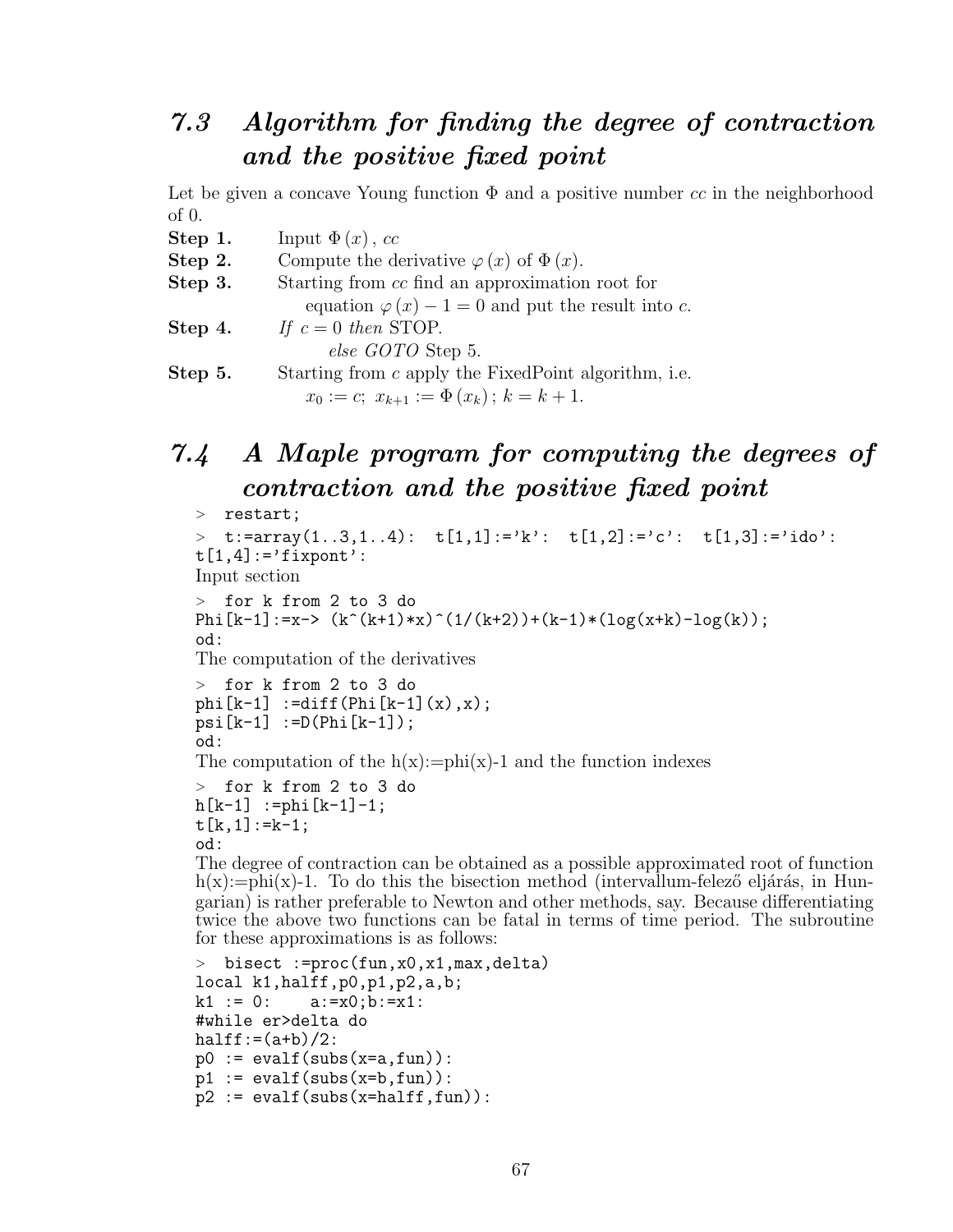```
for k1 from 1 to max do
if (evalf(p0*p2)<0) then
b:=halff:
else
a:=halff:
end if:
halff:= (a+b)/2:
p0 := evalf(subs(x=a, fun)):
p1 := evalf(subs(x=b,fun)):
p2 := evalf(subs(x=half,fun)):
end do:
RETURN(halff):
end proc:
> for k from 2 to 3 do
w[k-1]:=plot({phi[k-1](x)},x=0..30,color=black)PP[k-1]:=evalf(subs(x=20+1.5, Phi[k-1](x))):od:
wx:=plot(x,x=0..30,color=red):> with(plots):
for k from 2 to 3 do
u[k-1]:=textplot([20, PP[k-1], 'Phi(x)')],align={BELOW,RIGHT}):
od:
ux:=textplot([20,20,'y =x')],align={BELOW,RIGHT}):
for k from 2 to 3 do
display(\{wx,w[k-1],ux,u[k-1]\};od;
```


**Figure 1:** The joint plot of  $\Phi_1(x)$  and the line  $y = x$ .

```
>
> for k from 2 to 3 do st:= time():
c[k]:=bisect(h[k-1],0.00000002,20,40);
```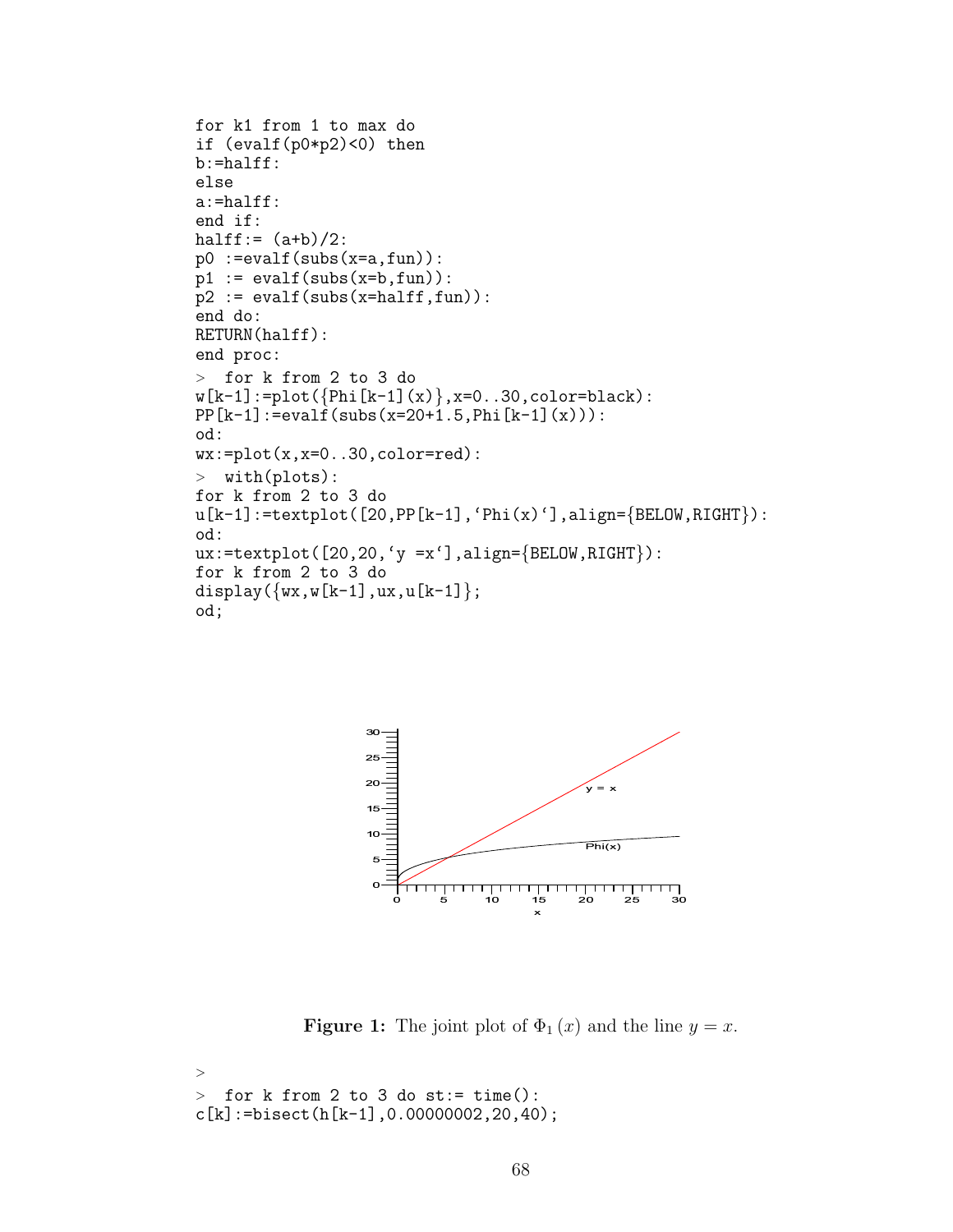

**Figure 2:** The joint plot of  $\Phi_2(x)$  and the line  $y = x$ .

```
ido[k]:=time() - st; t[k,2]:=c[k]; t[k,3]:=ido[k];od:
Algorithm to compute the approximation of the fixed point.
> fixedpoint := proc(x0,max,k,t)local k1,p0,p1;
k1 := 0;p0 :=evalf(x0);printf(" P\&g = \&g \n\in,R1,p0);
p1 := p0;for k1 from 1 to max do
p0 := evalf(p1);p1 := g(p0);
printf<sup>(" P\%g = \%g \n\in \mathbb{R}, k1, p1);</sup>
end do;
print('g(x) = 'g(x);
printf(" P = \frac{9}{9} \n", p1);
printf("g(P) = \%g \n",g(p1));
t[k, 4]:=evalf(p1); RETURN(p1);
end:
Starting with x0 = c we compute the approximation of the fixed point, where phi(c)= 1> for k from 2 to 3 do
g:= unapply(Phi[k-1](x),x):
fixedpoint(c[k],10,k,t):od:
```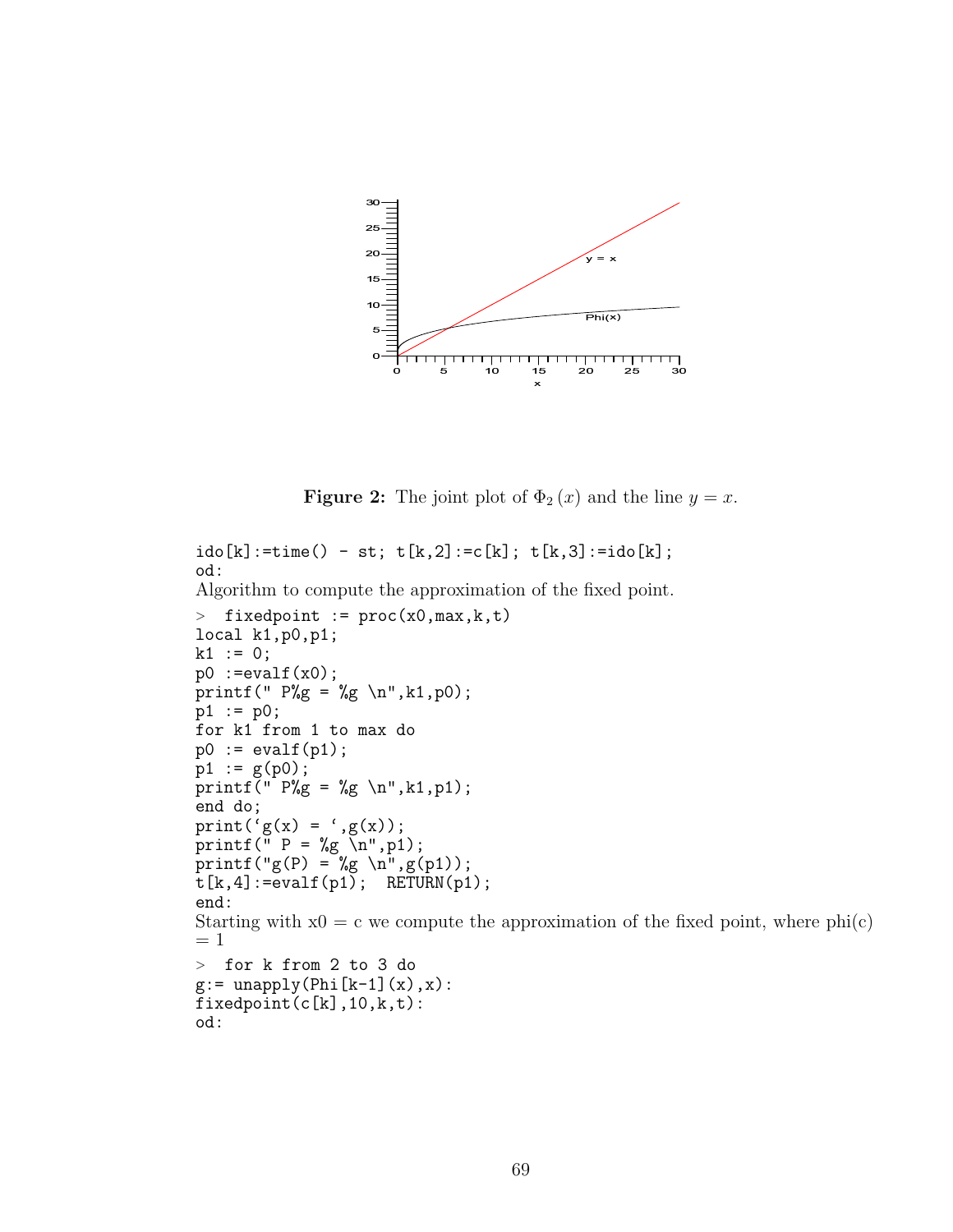| $\overline{\Phi_1(x)} = (8x)^{1/4} + \ln(x+2) - \ln 2$ | $\Phi_2(x) = (81x)^{1/5} + \ln(x+3)^2 - \ln 9$ |
|--------------------------------------------------------|------------------------------------------------|
| $P0 = 0.601473$                                        | $P0 = 0.96497$                                 |
| $P1 = 1.744000$                                        | $P1 = 2.94888$                                 |
| $P2 = 2.559690$                                        | $P2 = 4.35889$                                 |
| $P3 = 2.95136$                                         | $P3 = 5.02734$                                 |
| $P4 = 3.11085$                                         | $P4 = 5.29481$                                 |
| $P5 = 3.17175$                                         | $P5 = 5.39502$                                 |
| $P6 = 3.19445$                                         | $P6 = 5.43167$                                 |
| $P7 = 3.20283$                                         | $P7 = 5.44495$                                 |
| $P8 = 3.20592$                                         | $P8 = 5.44975$                                 |
| $P9 = 3.20705$                                         | $P9 = 5.45148$                                 |
| $P10 = 3.20747$                                        | $P10 = 5.45211$                                |

>

In the following table the colunms contains respectively the indexes, the solution of  $phi(c)=1$ , the time needed to obtain c as well as the fixed point of the functions

 $>$  print $(t)$ ;

|  | C                                                 | ido | f(xport) |  |
|--|---------------------------------------------------|-----|----------|--|
|  | $1\quad 0.6014731621\quad 0.016\quad 3.207470869$ |     |          |  |
|  | 0.9649698547  0.031  5.452106877                  |     |          |  |

>

Comparison of the distance between the images of two points with a constant multiple of their distance

```
> for k from 2 to 3 do
#cc:=0.06:
#print(k-1);plot3d(psi[k-1](c[k))*abs(x-y), x = c[k] ... 50,y = c[k] ..50, axes=BOXED):
plot3d(abs(Phi[k-1](x)-Phi[k-1](y)), x = c[k]. 50,
y = c[k] .. 50, axes=BOXED):
plot3d([abs(Phi[k-1](x)-Phi[k-1](y)), psi[k-1](c[k]) * abs(x-y)],
x= c[k] .. 50, y = c[k] .. 50, axes=BOXED):
od;
>
Comparison of the differential rate with the appropriate value of the derivative
> for k from 2 to 3 do
plot3d(psi[k-1](c[k]), x = c[k].. 50, y = c[k]. 50, axes=BOXED):
plot3d(abs((Phi1[x-1](x)-Phi1[x-1](y))/(x-y)), x = c[k] ... 50,y = c[k] .. 50, axes=BOXED):
plot3d([abs((Phi1](x)-Phi1](x)-Phi1](y))/(x-y)), psi[k-1](c[k])],x = c[k] .. 50, y = c[k] .. 50, axes=BOXED):
od;
```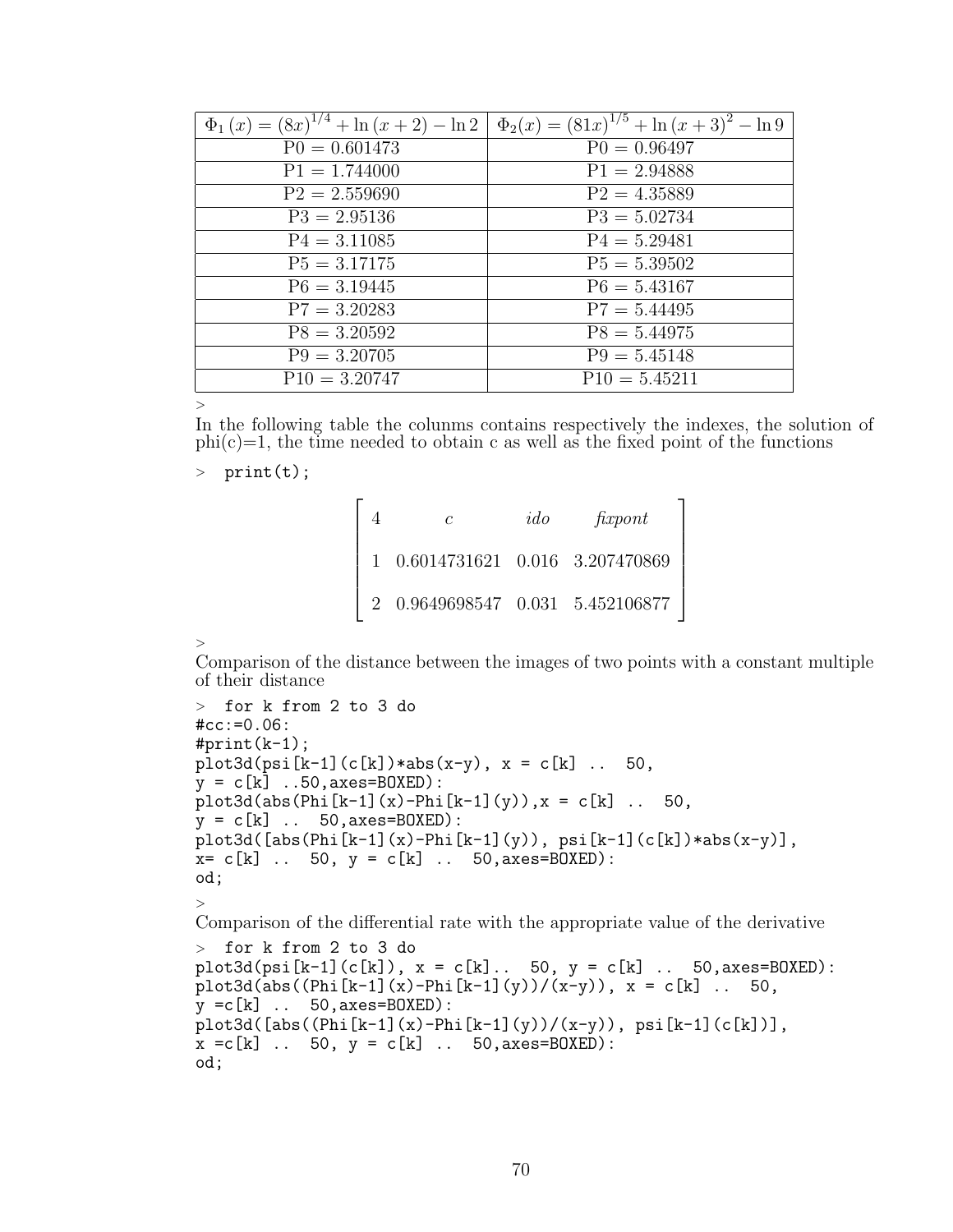

**Figure 3:** Plot of  $c_1 |x - y|$ 



**Figure 4:** Plot of the distance  $|\Phi_1(x) - \Phi_1(y)|$ .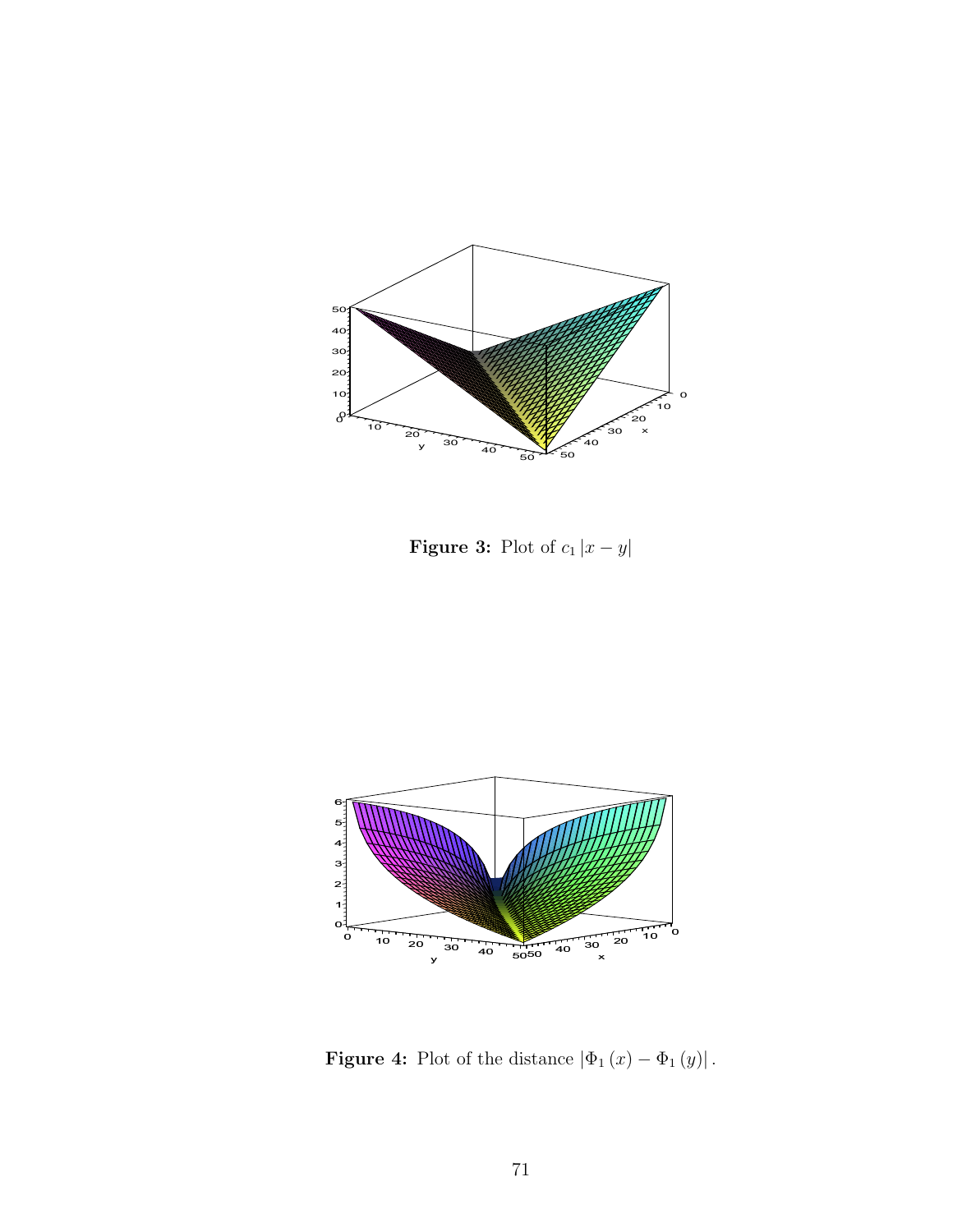

Figure 5: The plot of the above two configurations.



**Figure 6:** Plot of  $\varphi_1(c_1)$  and plot of the ratio  $\frac{|\Phi_1(x) - \Phi_1(y)|}{|x-y|}$ .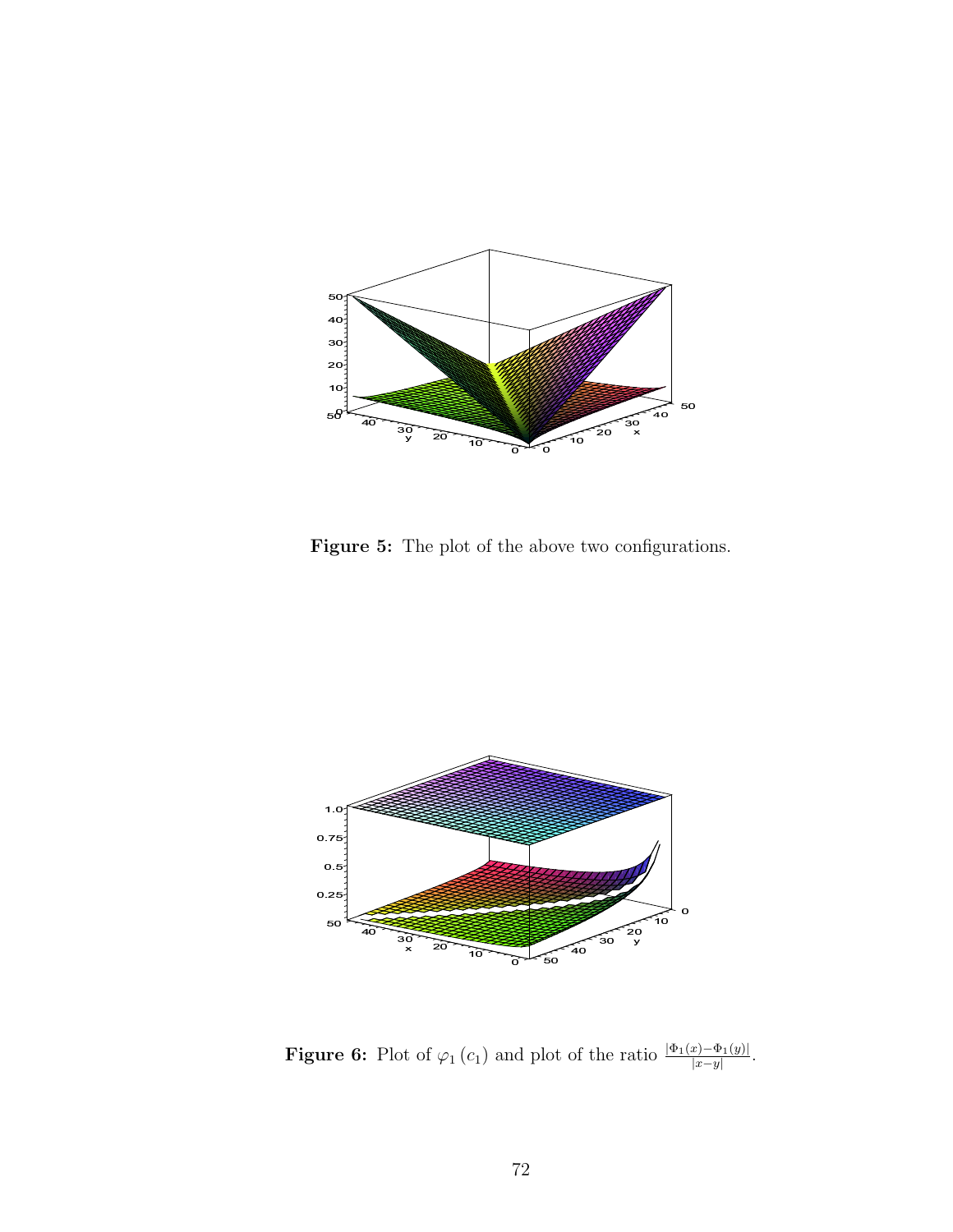#### List of Independent References

- [1] I. Fazekas, A note on "optimal measures", Publ. Math. Debrecen 51 / 3-4 (1997), 273-277. (Paper referred to: Publ. Math. Debrecen 46 / 1-2 (1995), 79-87)
- [2] I. Fazekas, A note on "optimal measures", Publ. Math. Debrecen 51 / 3-4 (1997), 273-277. (Paper referred to: Acta Math. Hung. 63 (1-2) (1994), 1–15.)
- [3] Tasos C. Christofides, Maximal inequalities for N-demimartingales, Archives Ineq. Applic. 1(2003), 397 - 408. (Paper referred to: Ann. Univ. Sci. Budapest, Sect. Math. 29 (1986), 9-17)
- [4] B.L.S. Prakasa Rao, On some maximal inequalities for demisubmartingales and N-demisuper martingales, J. Inequal. Pure and Appl. Math. 8(2006), Issue 4, Art.112, pp. 17 [ONLINE: http://jipam.vu.edu.au/] (Paper referred to: Ann. Univ. Sci. Budapest, Sect. Math. 29 (1986), 9-17)
- [5] YU MIAO AND GUANGYU YANG, A note on the upper bounds for the dispersion, J. Inequal. Pure and Appl. Math. 8(2007), Issue 3, Art.83, 17 pp. 6. [ONLINE: http://jipam.vu.edu.au/] (Paper referred to: Inequal. Pure and Appl. Math. 7(5) (2006), Art.186. [ONLINE: http://jipam.vu.edu.au/])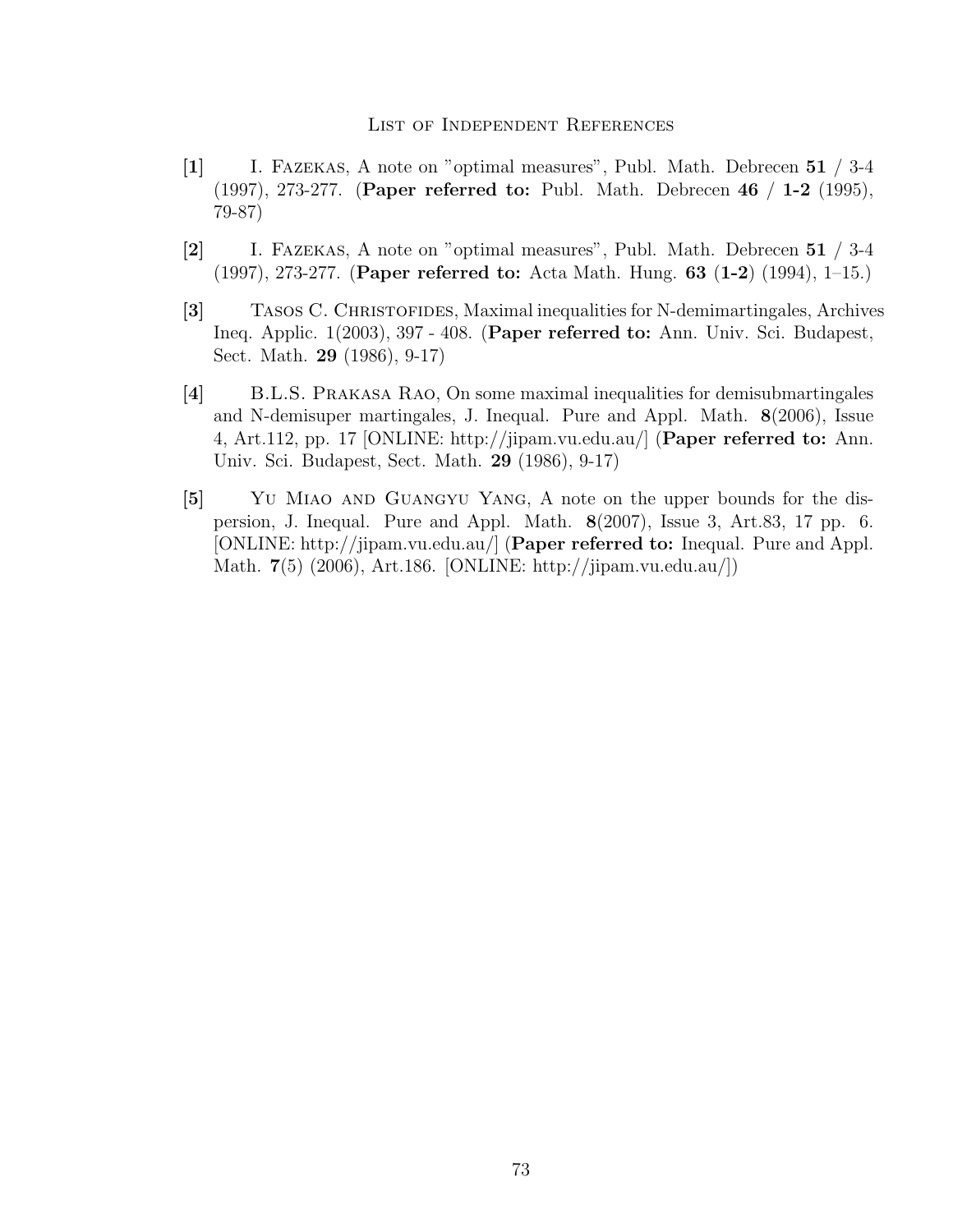#### REFERENCES

- [1] N. K. Agbeko, Some reverse maximal inequalities for supermartingales, Ann. Univ. Sci. Budapest, Sect. Comput. 6 (1985), 49–54.
- [2] N. K. Agbeko, Concave function inequalities for sub- (super-) martingales, Ann. Univ. Sci. Budapest, Sect. Math. 29 (1986), 9–17.
- [3] N. K. Agbeko, Necessary and sufficient condition for the maximal inequality of concave Young-functions, Ann. Univ. Sci. Budapest, Sect. Math. 32 (1989), 267–270.
- [4] N. K. Agbeko, On an inequality of Longnecker and Serfling, Analysis Math. 17  $(1991), 3-9.$
- [5] N. K. Agbeko, *On optimal averages*, Acta Math. Hung. **63** (1-2) (1994), 1-15.
- [6] N. K. Agbeko, On the structure of optimal measures and some of its applications, Publ. Math. Debrecen 46/1-2 (1995), 79–87.
- [7] N. K. Agbeko, How to characterize some properties of measurable functions, Math. Notes, Miskolc 1/2 (2000), 87–98.
- [8] N. K. Agbeko, Mapping bijctively σ-algebras onto power sets, Math. Notes, Miskolc  $2/2$  (2001), 85–92.
- [9] N. K. Agbeko, *Studies on concave Young-functions*, Miskolc Math. Notes  $6/1$  (2005), 3–18.
- [10] N. K. Agbeko, *Some p.d.f.-free upper bound for the dispersion*  $\sigma(X)$  and the quantity  $\sigma^2(X) + (x - EX)^2$ , J. Inequal. Pure and Appl. Math. 7(5) (2006), Art.186. [ONLINE: http://jipam.vu.edu.au/]
- [11] N. K. Agbeko, The class of concave Young-functions possessing a positive fixed point, Miskolc Math. Notes 9 (2008), No. 1, pp. 3-6.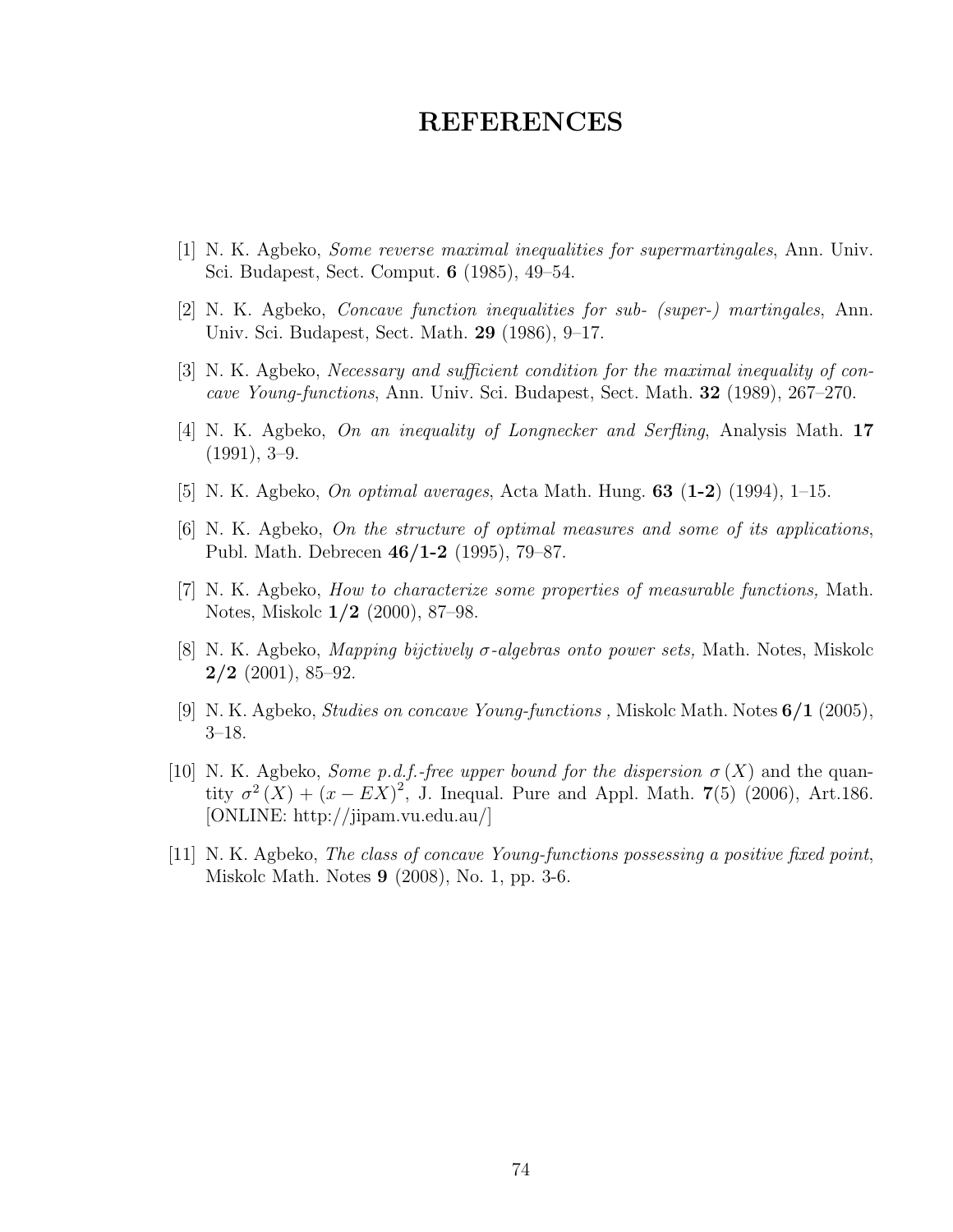- [12] T. ANDO and I. AMENIYA, Almost everywhere convergence of prediction sequences in , Z. Wahrs. vrw. Geb. 4 (1965), 113–120.
- [13] R. Ash, Real analysis and probability theory, Acad. Press, New York, London (1972).
- [14] D. G. Austin, A sample function property of martingales, Ann. Math. Stat. 37 (1966), 1396–1397.
- [15] L. Baez Duarte, An a.e. divergent martingale that converges in Probability, J. Math. Anal. Appl. 36 (1971), 149–150.
- [16] N. S. Barnett, P. Cerone, S. S. Dragomir and J. Roumeliotis, Some inequalities for the dispersion of a random variable whose pdf is defined on a finite interval, J. Inequal. Pure and Appl. Math.,  $2(1)(2001)$ , Art. 1. [ONLINE: http://jipam.vu.edu.au]
- [17] H. BAUER, *Probability Theory and elemnts of measure theory*, Acad. Press, London, New York, Toronto, Sidney, San Francisko, 1981.
- [18] P. J. BICKEL, A Hajek-Rényi extension of Lévy's inequality and some applications, Acta Math. Acad. Sci. Hung. 21 (1970), 199–206.
- [19] P. Billingsley, Covergence of probability measures, Wiley, New York, 1968.D.
- [20] L. E. J. Brouwer, *Über Abbildungen von Mannigfaltigkeiten*, Math. Ann.,  $71(1912)$ , 97–115.
- [21] L. BURKHOLDER, *Maximal inequalities as necessary conditions for a.e. convergence*, Z. Wahrs. verw. Geb. 3 (1964), 75–88.
- [22]  $D. L. B$ URKHOLDER, *Distribution function inequalities for martingales*, Ann. Prob.,  $1(1973).$
- [23] D. L. BURKHOLDER, B. J. DAVIS and R. F. GUNDY, Integral inequalities for convex functions of operators on martingales, Sixth Bereley Symposium.
- [24] Y. S. Chow, A martingale convergence of Wald's type, Illinois J. Math.  $9(1965)$ , 569–576.
- [25] Y. S. Chow and H. Teicher, Probability Theory. Independence. Interchangeability. Martingales., Springer-Verlag, 1978.
- [26] Tasos C. Christofides, Maximal inequalities for N-demimartingales, Archives Ineq. Applic. 1(2003), 397 - 408.
- [27] A. Császár and M. Laczkovich, *Discrete and equal convergence*, Studia Sci. Math. Hung. 10(1975), 463–472.
- [28] A. CSÁSZÁR AND M. LACZKOVICH, *Some remarks on discrete Baire classes*, Acta Math. Acad. Sci. Hung. 33 (1-2)(1979), 51–70.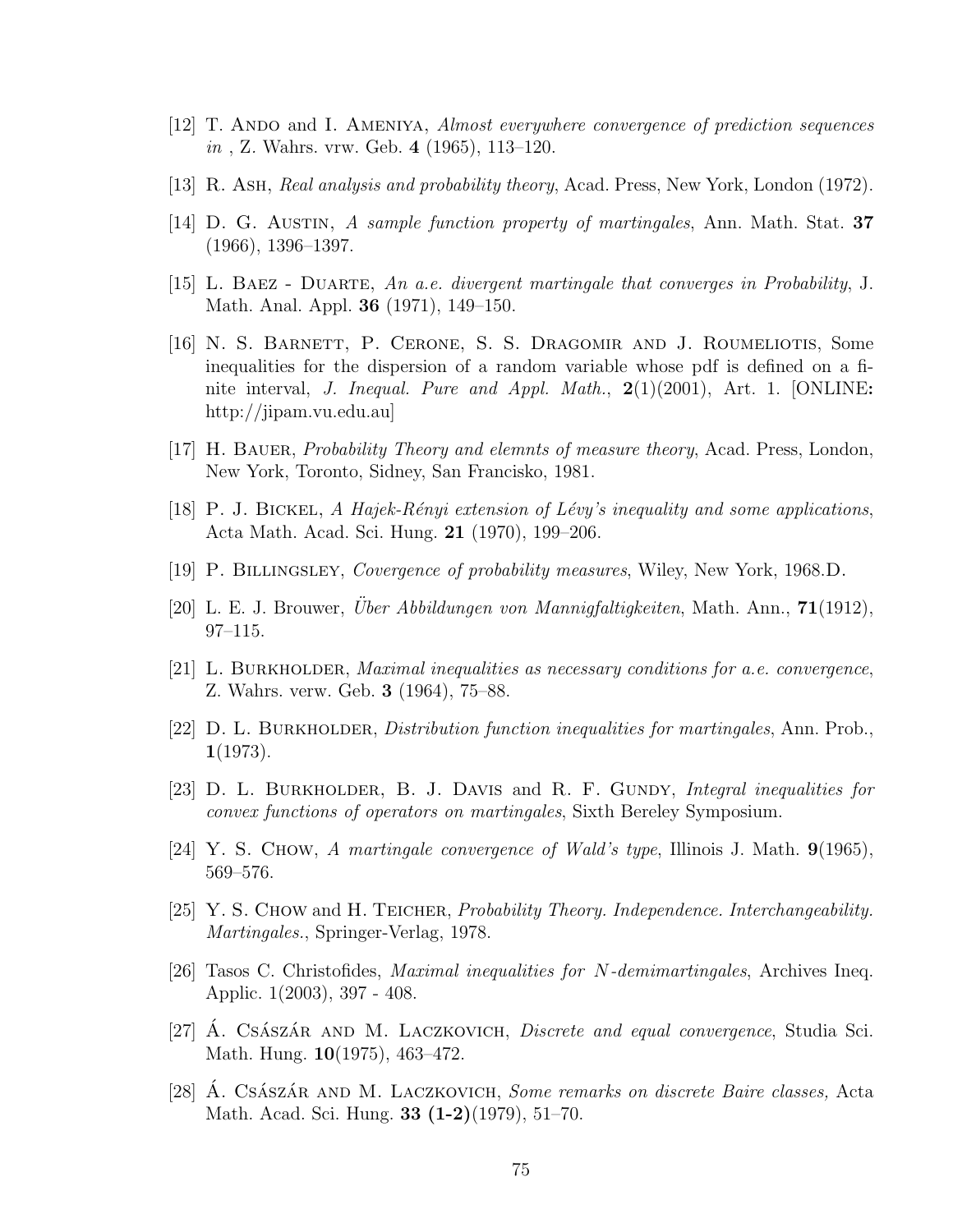- [29] A. Cs $\hat{A}$ sz $\hat{A}$ R AND M. LACZKOVICH, *Discrete and equal Baire classes*, Acta Math. Hung.  $55(1-2)$  (1990), 165–178.
- [30] M. Csörg ightarrow Containty contained all the central limit theorem for *martingales*, Trans, A.M.S.  $131(1968)$ ,  $259-275$ . Addendum: Trans, A.M.S.  $136$ (1969), 545–546.
- [31] B. Davis, On the integrability of the martingale square function, Israel J. of Math.  $(8)2(1970), 187-190.$
- [32] J. L. DOOB, *Stochastic process*, Wiley, 1953.
- [33] D. Dubois, Théorie des possibilités, Masson, Paris, 1985. **ISBN: 2-225–80579-2**
- [34] I. Fazekas, A note on "optimal measures", Publ. Math. Debrecen 51/3-4 (1997), 273–277.
- [35] M. A. GARSIA, On a convex function inequality for martingales, Ann. Prob.  $1(1973)$ , 170–174.
- [36] R. F. GUNDY, On the class L log L martingales and singular integrals, Studia Math.  $23(1969)$ , 109-118.
- [37] HALMOS P. R., *Measure theory*, D. van Nostrand Co. Inc.  $4<sup>th</sup>$  ed., 1956.
- [38] Shizuo Kakutani, A generalization of Brouwer's fixed point theorem, Duke Mathematical Journal **8**(3)(1941), 457-459.
- [39] J. Kennan, Uniqueness of positive fixed points for increasing concave functions on R<sup>n</sup>: An elementary result, Review of Econmic Dynamics 4(2001), 893-899. [ONLINE: ]
- [40] M. A. Krasnosel'ski and B. Ya Rutickii, Convex functions and Orlicz-spaces. (Transl. from Russian by Boron L. F.) Noordhoff, Groningen, 1961.
- [41] C. C. Lin and A. P. Chen, Fuzzy discrimnimant analysis with outlier detection by genetic algorithm, Computer & Operation Reaserch 31 (2004), 877-888.
- [42] M. LONGNECKER and R. J. SERFLYING, General moment and probability inequalities for the maximum partial sum, Acta Math. Acad. Sci. Hung. 30 (1977), 129–133.
- [43] J. MÉSZÁROS, A compairison of various definitions of contractive type mappings, Bull. Cal. Math. Soc. 84(1992), 167-194.
- [44] Yu Miao, Guangyu Yang, A note on the upper bounds for the dispersion, J. Inequal. Pure and. Appl. Math., 8(3)(2007), Art. 83 [ONLINE: http://jipam.vu.edu.au/].
- [45] J. Mogyoroding *On the decomposition of Doob of non-negative submartingales, Ann.* Univ. Sci. Budapest, Sectio Math. 24 (1981), 255–264.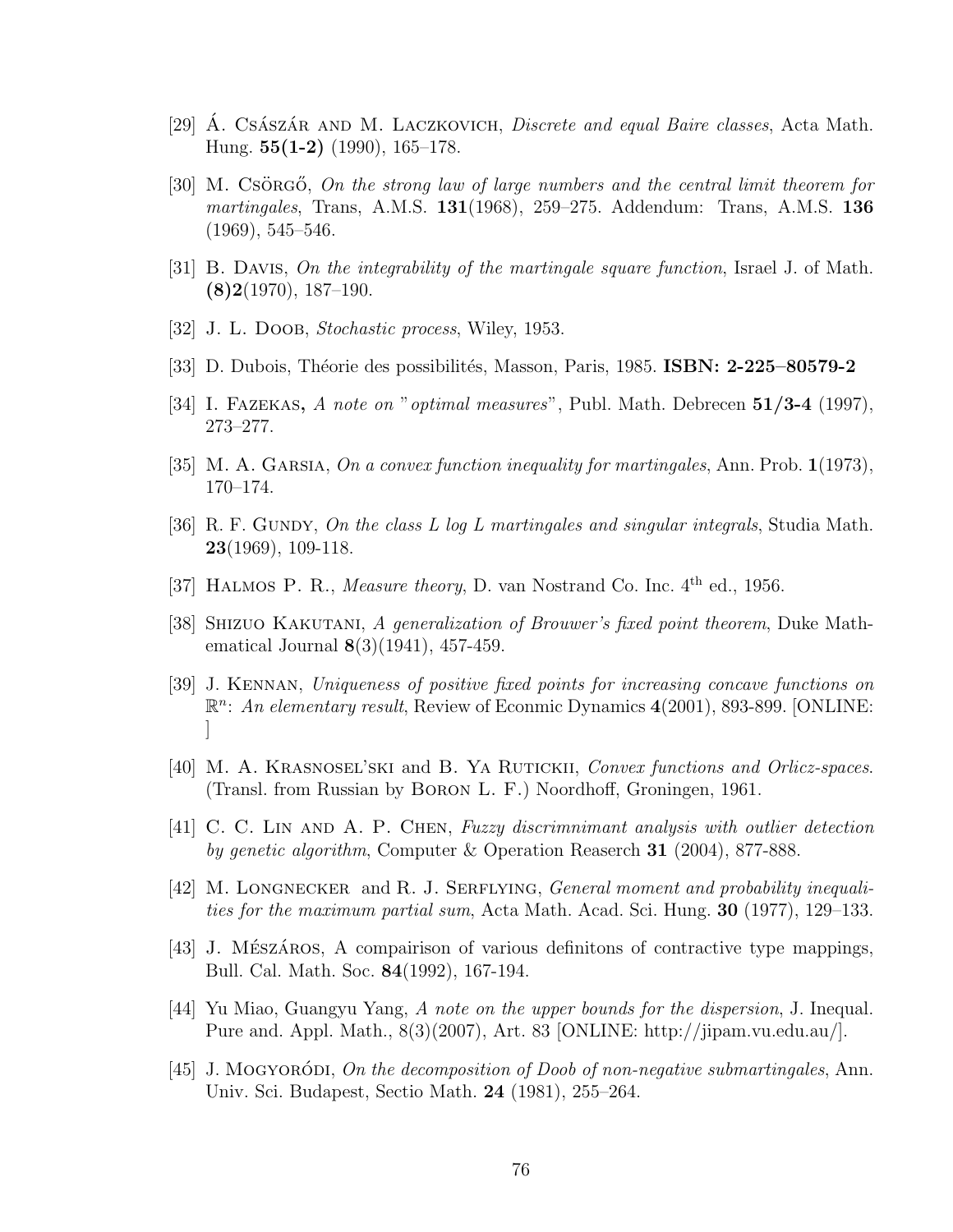- [46] J. MOGYORÓDI and T. F. MÓRI, *Necessary and sufficient condition for the maximal* inequality of convex Young functions, Acta Sci. Math. Szeged 45 (1983), 325–332.
- [47] J. Mogyoroding Maximal inequalities, convexity inequality and their duality I, Analysis Math 7 (1981), 131–140.
- [48] J. MOGYORÓDI, *Maximal inequalities, convexity inequality and their duality II*, Analysis Math 7 (1981), 185–197.
- [49] J. Mogyoroding *On a concave Young function inequality for martingales*, Annales Univ. Sci. Budapest, Sectio Math. 24 (1981), 265–271.
- [50] F. MÓRICZ, *Moment inequalities and the strong laws of large numbers*, Z. Wahrs. verw. Geb. 35 (1976), 299–314.
- [51] J. F. Nash, Jr., Equilibrium Points in N-Person Games, Proc. Nat. Acad. Sci. U.S.A. 36(1950) 48–49.
- [52] J. Neveu, *Martingales* à temps discret, Masson et Cie, 1972.
- [53] J. Neveu, *Bases mathématiques du calcul des probabilités*,  $2$ ème édit., Masson, Paris, New York, Barcelone, Milan, 1980.
- [54] B.L.S. PRAKASA RAO, On some maximal inequalities fo demisubmartingales and N-demisupermartingales, J. Inequal. Pure and. Appl. Math., 8(4)(2007), Art. 112 [ONLINE: http://jipam.vu.edu.au/].
- [55] M. Puri and D. Ralescu, A possibility measure is not a fuzzy measure, Fuzzy Sets and Systems, 7(1982), 311-313.
- [56] D. RALESCU AND G. ADAMS, *The fuzzy integral*, J. Math. Anal. Appl. **75**(1980)562-570.
- [57] M. C. REED, *Fundamental Ideas of Analysis*, John Wiley and Sons Inc., New York ... Singapore, 1998.
- [58] R. T. Rockaffellar, Conjugates and Legendre tranforms of convex functions, Canad. J. Math. 19 (1967), 200–205.
- [59] R. T. ROCKAFFELLAR, Duality theorems for convex functions, Bull. Amer. Math. Soc. 70 (1964), 189–192.
- [60] W. Rudin, Principles of mathematical analysis, 3rd ed., McGraw-Hill Book Company, Auckland, 1976.
- [61] J. Serfling, Moment inequality for the maximum cumulative sum, Ann. Math. Statist. 41 (1970), 1227–1234.
- $[62]$  N. SHILKRET, *Maxitive measure and integration*, Indag. Math. **33**(1971), 109-116.